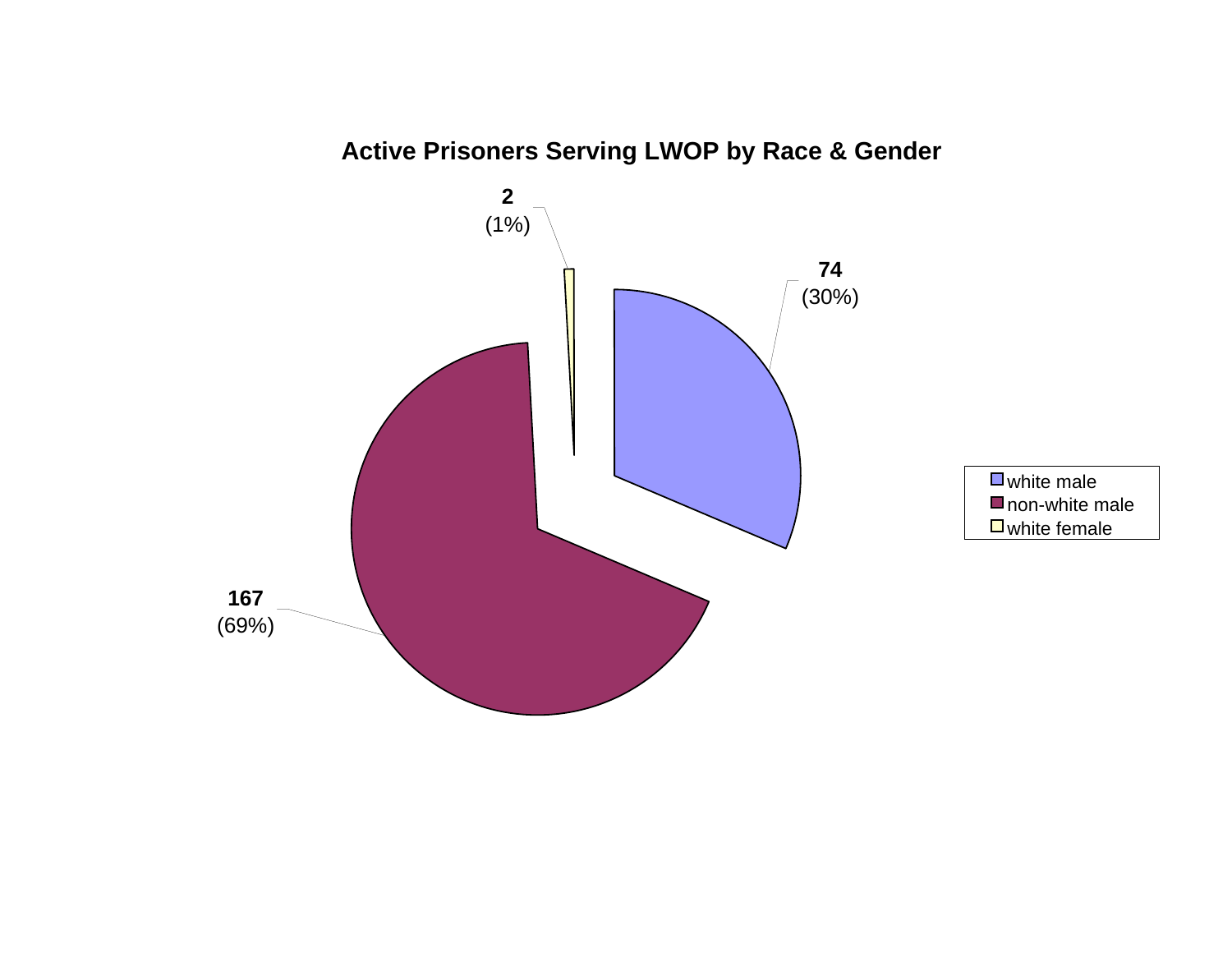

**Prior Incarcerations for Inmates Serving Life Without Parole**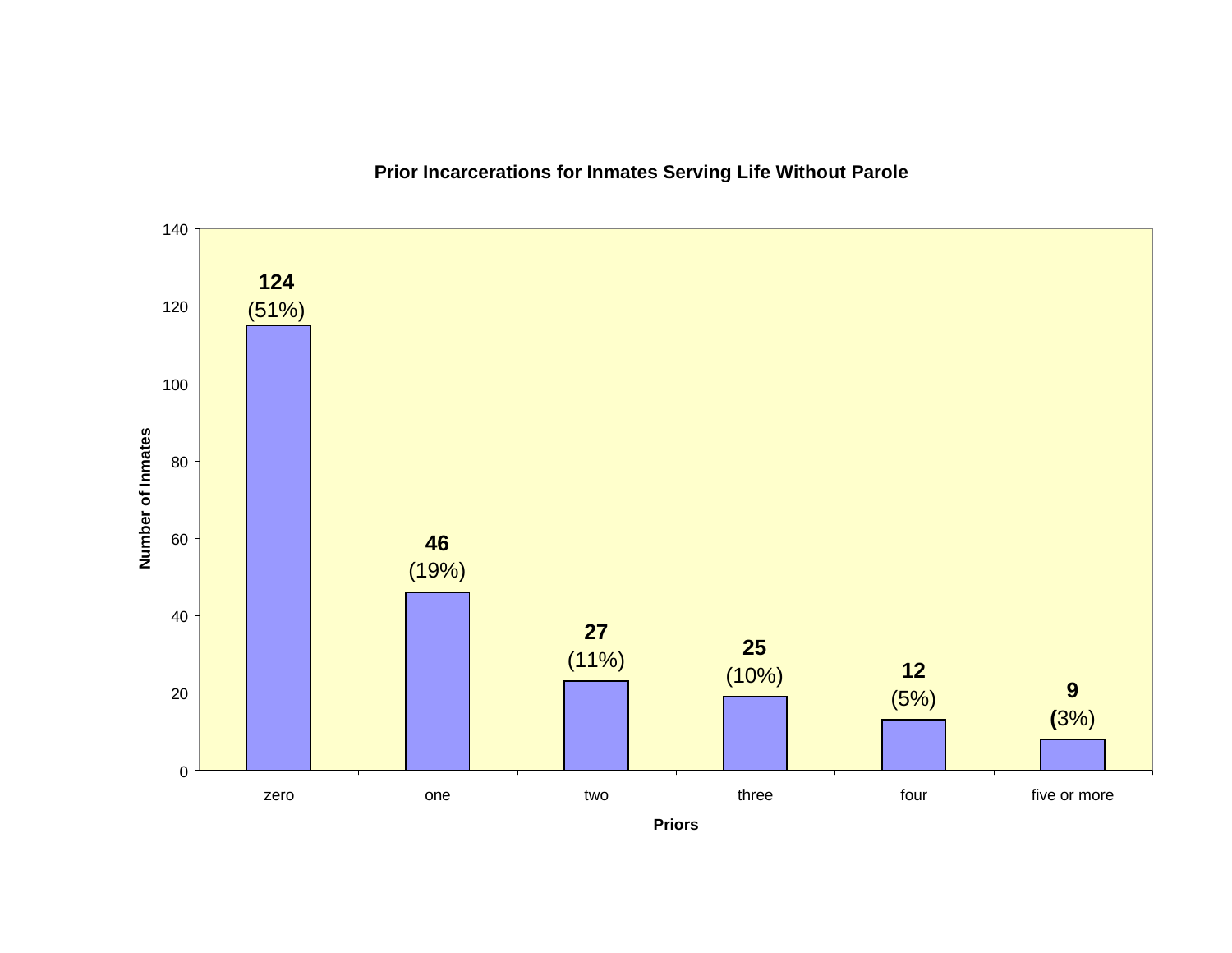# **Active Inmates Serving LWOP by Crime Type**

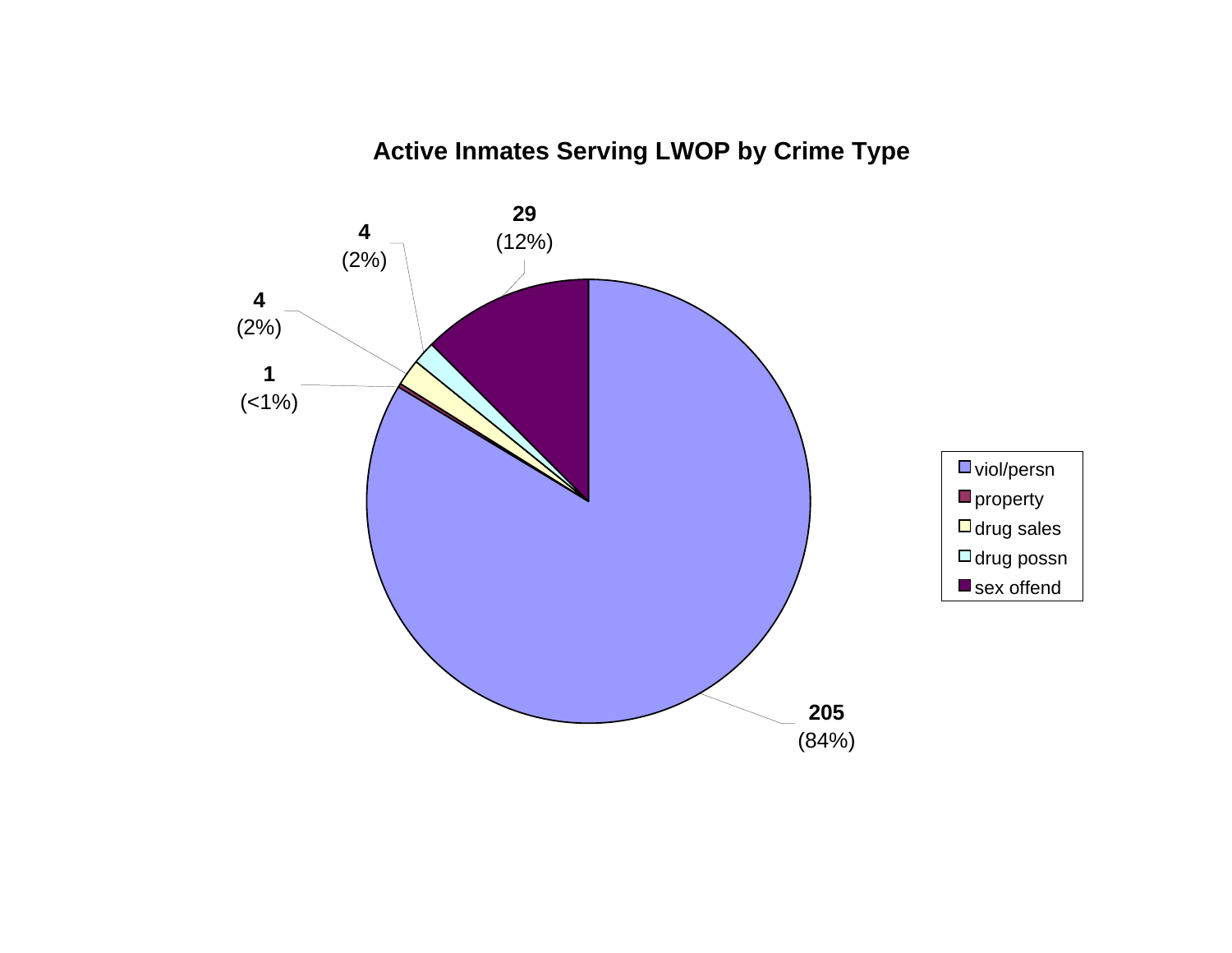Georgia Department of Corrections Page 1 Run 06/18/01 Office of Planning and Analysis

#### Inmate statistical profile

TABLE OF CONTENTS FOR ACTIVE PRISONERS EXCLUDING JAIL

Title PAGE ----- ---- RACE AND SEX............................ 2 Culture Fair IQ Scores.................. 3 Self-Rpt Socioeconomic Class............ 4 Self-Rpt Environment To Age 16.......... 5 Self-Rpt Education Level................ 6 Functional Reading Level (WRAT Scores).. 7 Functional Math Level (WRAT Scores)..... 8 Functional Spelling Level (WRAT Scores). 9 Self-Rpt Guardian Status To Age 16......10 Self-Rpt Employment Status Before Prison11 Self-Rpt Marital Status At Admission....12 Self-Rpt Number Of Children At Admission13 Self-Rpt Religious Affiliation..........14 Self-Rpt Family Behavior Patterns \*.....15 Inmate Diagnostic Behavior Problem \*....16 Physical Profile (General Condition)....17 Security Status...........................18 Number Of Sentences.....................19 Number Of Disciplinaries................20 Number Of Escapes........................21 Number Of Prior Georgia Incarcerations \*22 Number Of Transfers.....................23 County Of Conviction....................24 Circ Of Conviction......................27 Home County.............................29 Prison Sentence In Years.................32 Probation To Follow Prison..............33Admission Type............................34 Release Type..............................35 Inst By Group..............................36 Institution.............................37 Misdemeanors And Felonies...............38 Crimes By Group.............................39 Most Serious Offense....................40 Most Serious Crime Type.................41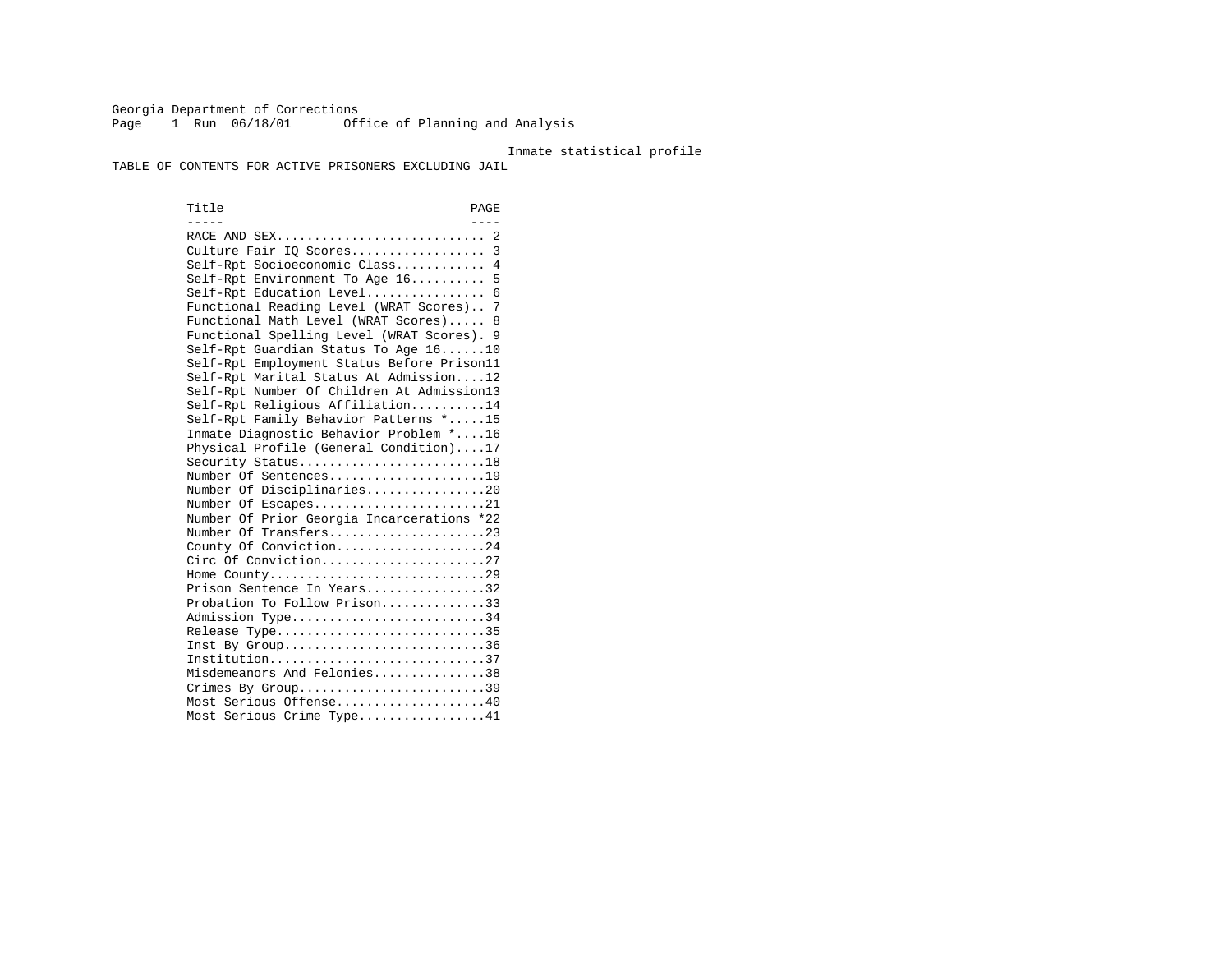Georgia Department of Corrections Page 2 Run 06/18/01 Office of Planning and Analysis

# Inmate statistical profile

Sample: ACTIVE PRISONERS EXCLUDING JAIL **Requestor:** Statistics Active inmates 06/18/2001

RACE AND SEX by current age & sex

|                                                                  |                                                      |                                                              | M E N                                                         |                                                           |                                                  |                                                                              |                                                                           | <b>WOMEN</b>                                   |                                                                          |                                                       |                                                                    |
|------------------------------------------------------------------|------------------------------------------------------|--------------------------------------------------------------|---------------------------------------------------------------|-----------------------------------------------------------|--------------------------------------------------|------------------------------------------------------------------------------|---------------------------------------------------------------------------|------------------------------------------------|--------------------------------------------------------------------------|-------------------------------------------------------|--------------------------------------------------------------------|
| RACE AND SEX                                                     | Age<br>$ 00-21 $                                     | Age<br>$ 22-39 $                                             | Age<br>$8 40-54$                                              | Age<br>$8 55-99$                                          | Men<br>% Total                                   | Age<br>$8   00 - 21$                                                         | Age<br>$ 22-39 $                                                          | Age<br>$ 40-54 $                               | Age<br>$8 55-99$                                                         | Women<br>% Total                                      | Grand<br>% Total %                                                 |
| WHITE MALE<br>NON WHITE MALE<br>WHITE FEMALE<br>NON WHITE FEMALE | $\Omega$<br>$\mathbf 0$<br>3 100<br>0<br>0<br>0<br>0 | 29<br>40<br>71<br>99<br>0<br>0<br>$\mathbf 0$<br>$\mathbf 0$ | 27<br>32<br>57<br>68<br>$\mathbf 0$<br>0<br>$\mathbf{0}$<br>0 | 47<br>8<br>53<br>$\mathbf 0$<br>$\overline{0}$<br>0<br> 0 | 74<br>31<br>167<br>69<br>$\Omega$<br>0<br>0<br>0 | $\mathbf 0$<br>0<br>$\mathbf 0$<br>0<br>$\mathbf 0$<br>0<br>0<br>$\mathbf 0$ | $\Omega$<br>0<br>$\mathbf 0$<br>$\mathbf 0$<br>2 100<br>$\mathbf{0}$<br>0 | 0<br>$\mathbf 0$<br>$\mathbf 0$<br>0<br>0<br>0 | 0<br>$\mathbf 0$<br>$\overline{0}$<br>0<br>$\mathbf 0$<br>$\overline{0}$ | 0<br>0<br>$\Omega$<br>0<br>2 100<br>$\mathbf{0}$<br>0 | 74<br>30<br>167<br>69<br>$\mathbf{2}$<br>-1<br>$\overline{0}$<br>0 |
| Total reported                                                   | 3 100                                                | 139 100                                                      | 84 100                                                        | 15 100                                                    | 241 100                                          | $\mathbf 0$<br>0                                                             | 2 100                                                                     | $\mathbf{0}$<br>$\Omega$                       | $\Omega$<br>0 <sup>1</sup>                                               | 2 100                                                 | 243 100                                                            |
| Percent reported                                                 | 100.0                                                | 100.0                                                        | 100.0                                                         | 100.0                                                     | 100.0                                            | $\cdot$ 0                                                                    | 100.0                                                                     | $\cdot$ 0                                      | .0 <sup>1</sup>                                                          | 100.0                                                 | 100.0                                                              |
| NOT REPORTED                                                     | 0                                                    | 0                                                            | $\mathbf 0$                                                   | $\mathbf 0$                                               | 0                                                | $\mathbf 0$                                                                  | $\Omega$                                                                  | 0                                              | $\Omega$                                                                 | $\Omega$                                              | $\mathbf 0$                                                        |
| Total                                                            | 3                                                    | 139                                                          | 84                                                            | 15                                                        | 241                                              | $\Omega$                                                                     | 2                                                                         | 0                                              | $\Omega$                                                                 | 2                                                     | 243                                                                |
| AVERAGE AGE                                                      | 19.67                                                | 30.48                                                        | 45.58                                                         | 61.20                                                     | 37.52                                            | .00                                                                          | 31.00                                                                     | .00                                            | .00                                                                      | 31.00                                                 | 37.47                                                              |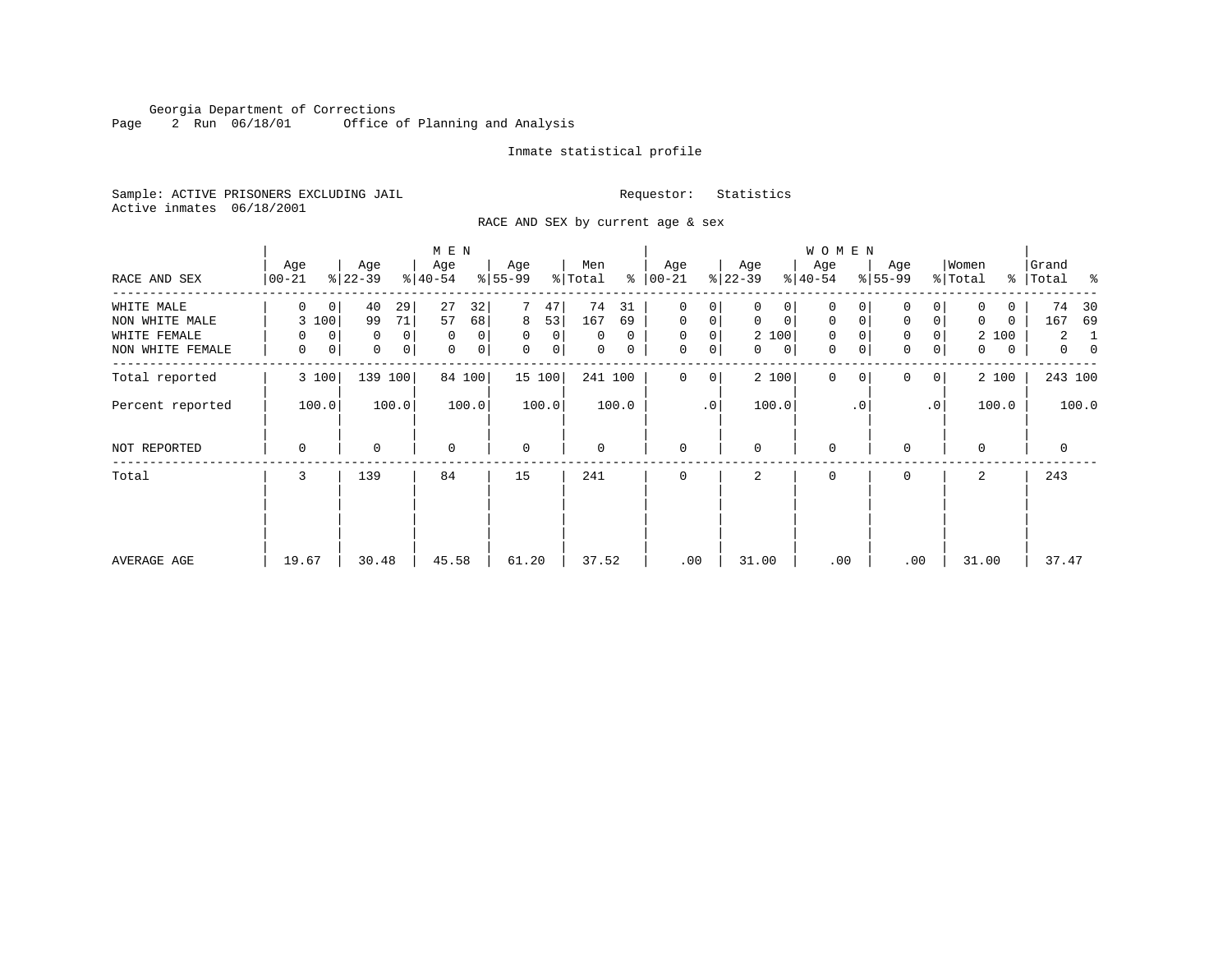# Georgia Department of Corrections Page 3 Run 06/18/01 Office of Planning and Analysis

# Inmate statistical profile

Sample: ACTIVE PRISONERS EXCLUDING JAIL **Requestor:** Statistics Active inmates 06/18/2001

Culture Fair IQ Scores by current age & sex

|                           |                  |                     | M E N                |                            |                     |                                                 |                            | W O M E N                            |                                         |                                   |                                 |
|---------------------------|------------------|---------------------|----------------------|----------------------------|---------------------|-------------------------------------------------|----------------------------|--------------------------------------|-----------------------------------------|-----------------------------------|---------------------------------|
| IQ Score                  | Age<br>$00 - 21$ | Age<br>$ 22-39 $    | Age<br>$8 40-54$     | Age<br>$8 55-99$           | Men<br>ి<br>% Total | Age<br>$ 00 - 21 $                              | Age<br>$ 22-39 $           | Age<br>$ 40-54 $                     | Age<br>$8 55-99$                        | Women<br>% Total<br>$\frac{8}{6}$ | Grand<br>$\sim$ $\sim$<br>Total |
| LESS THAN 70<br>70 AND UP | 0<br>0<br>2 100  | 5<br>4<br>125<br>96 | 10<br>14<br>64<br>86 | $\mathbf 0$<br>0<br>13 100 | 15<br>204<br>93     | $\mathbf{0}$<br>0<br>$\mathbf 0$<br>$\mathbf 0$ | $\mathbf{0}$<br>0<br>2 100 | 0<br>0<br>$\mathbf 0$<br>$\mathbf 0$ | 0<br>0<br>0 <sup>1</sup><br>$\mathbf 0$ | $\Omega$<br>0<br>2 100            | 15<br>$\overline{7}$<br>206 93  |
| Total reported            | 2 100            | 130 100             | 74 100               | 13 100                     | 219 100             | $\mathbf 0$<br>0                                | 2 100                      | $\mathbf 0$<br>0                     | 0<br>0 <sup>1</sup>                     | 2 100                             | 221 100                         |
| Percent reported          | 66.7             | 93.5                | 88.1                 | 86.7                       | 90.9                | $\cdot$ 0                                       | 100.0                      | $\cdot$ 0                            | $\cdot$ 0                               | 100.0                             | 90.9                            |
| NOT REPORTED              |                  | 9                   | 10                   | 2                          | 22                  | $\mathbf{0}$                                    | $\mathbf 0$                | $\mathbf 0$                          | $\mathbf 0$                             | $\mathbf 0$                       | 22                              |
| Total                     | 3                | 139                 | 84                   | 15                         | 241                 | $\mathbf 0$                                     | 2                          | 0                                    | 0                                       | 2                                 | 243                             |
|                           |                  |                     |                      |                            |                     |                                                 |                            |                                      |                                         |                                   |                                 |
|                           |                  |                     |                      |                            |                     |                                                 |                            |                                      |                                         |                                   |                                 |
| AVERAGE IQ                | 107.00           | 99.93               | 94.61                | 95.38                      | 97.93               | .00                                             | 107.00                     | .00                                  | .00                                     | 107.00                            | 98.01                           |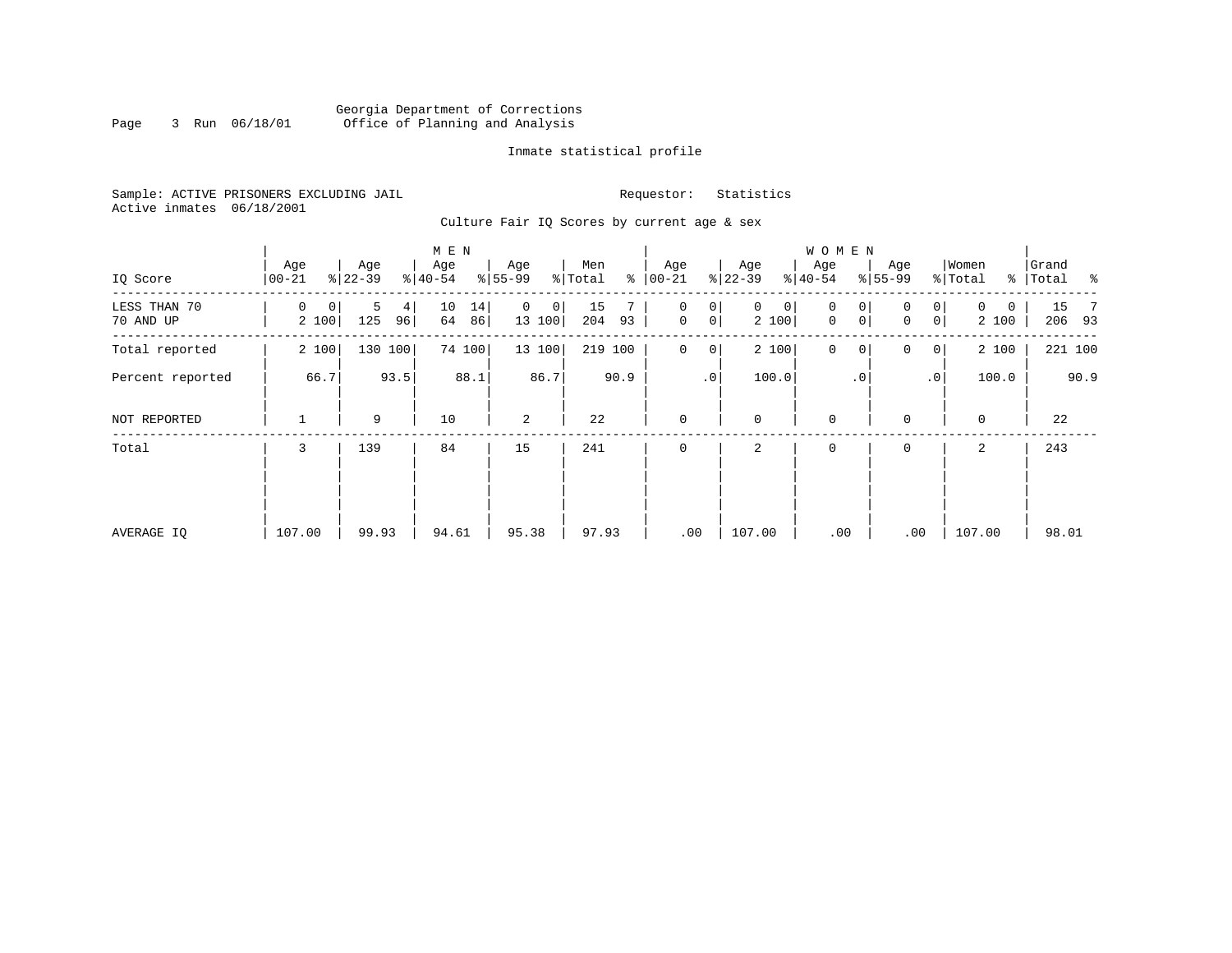# Georgia Department of Corrections<br>4 Run 06/18/01 Office of Planning and Analysis Page 4 Run 06/18/01 Office of Planning and Analysis

# Inmate statistical profile

Sample: ACTIVE PRISONERS EXCLUDING JAIL **Requestor:** Statistics Active inmates 06/18/2001

Self-Rpt Socioeconomic Class by current age & sex

|                     |          |              |                |                | M E N     |                |             |             |         |      |             |                 |              |             | <b>WOMEN</b> |             |             |                |             |       |           |         |
|---------------------|----------|--------------|----------------|----------------|-----------|----------------|-------------|-------------|---------|------|-------------|-----------------|--------------|-------------|--------------|-------------|-------------|----------------|-------------|-------|-----------|---------|
|                     | Age      |              | Age            |                | Age       |                | Age         |             | Men     |      | Age         |                 | Age          |             | Age          |             | Age         |                | Women       |       | Grand     |         |
| Socioeconomic Class | $ 00-21$ |              | $ 22-39 $      |                | $8 40-54$ |                | $8 55-99$   |             | % Total | ႜ    | $00 - 21$   |                 | $ 22-39 $    |             | $ 40-54 $    |             | $8155 - 99$ |                | % Total     |       | %   Total | ႜ       |
| WELFARE             | 0        | 0            | 6              | 4              |           | 4              | 0           | 0           | 9       | 4    | 0           | 0               | 0            | 0           | $\mathbf 0$  |             | 0           | 0              | $\Omega$    | 0     |           |         |
| OCC EMPLOY          | $\Omega$ | $\mathbf 0$  | 7              | 5 <sup>1</sup> | 4         | 5              | $\mathbf 0$ | $\mathbf 0$ | 11      | 5    | $\Omega$    | $\mathbf 0$     | $\mathbf 0$  | $\mathbf 0$ | $\mathbf 0$  | $\mathbf 0$ | 0           | $\Omega$       | $\mathbf 0$ | 0     | 11        | 5       |
| MINIMUM STD         |          | 2 100        | 78             | 58             | 40        | 49             | 10          | 71          | 130     | 56   |             | 0               | $\mathbf{0}$ | 0           | $\mathbf 0$  | 0           | 0           |                | 0           | 0     | 130       | - 55    |
| MIDDLE              | 0        | $\mathbf{0}$ | 42             | 31             | 33        | 40             | 4           | 29          | 79      | 34   | $\mathbf 0$ | $\mathbf 0$     |              | 50          | $\mathbf 0$  | $\mathbf 0$ | 0           |                |             | 50    | 80        | -34     |
| OTHER               | 0        | 0            | $\overline{a}$ | $\mathbf{1}$   | 2         | 2 <sub>1</sub> | 0           | 0           | 4       | 2    | 0           | 0               |              | 50          | $\mathbf 0$  | 0           | 0           | $\mathbf 0$    |             | 50    |           | 2<br>5  |
| Total reported      |          | 2 100        |                | 135 100        |           | 82 100         |             | 14 100      | 233 100 |      | 0           | 0               |              | 2 100       | $\mathbf 0$  | 0           | 0           | $\overline{0}$ |             | 2 100 |           | 235 100 |
| Percent reported    |          | 66.7         |                | 97.1           |           | 97.6           |             | 93.3        |         | 96.7 |             | .0 <sup>1</sup> |              | 100.0       |              | . 0         |             | $\cdot$ 0      |             | 100.0 |           | 96.7    |
| NOT RPTD            |          |              | 4              |                | 2         |                |             |             | 8       |      | $\mathbf 0$ |                 | 0            |             | $\mathbf 0$  |             | $\Omega$    |                | $\Omega$    |       | 8         |         |
| Total               | 3        |              | 139            |                | 84        |                | 15          |             | 241     |      | $\mathbf 0$ |                 | 2            |             | 0            |             | 0           |                | 2           |       | 243       |         |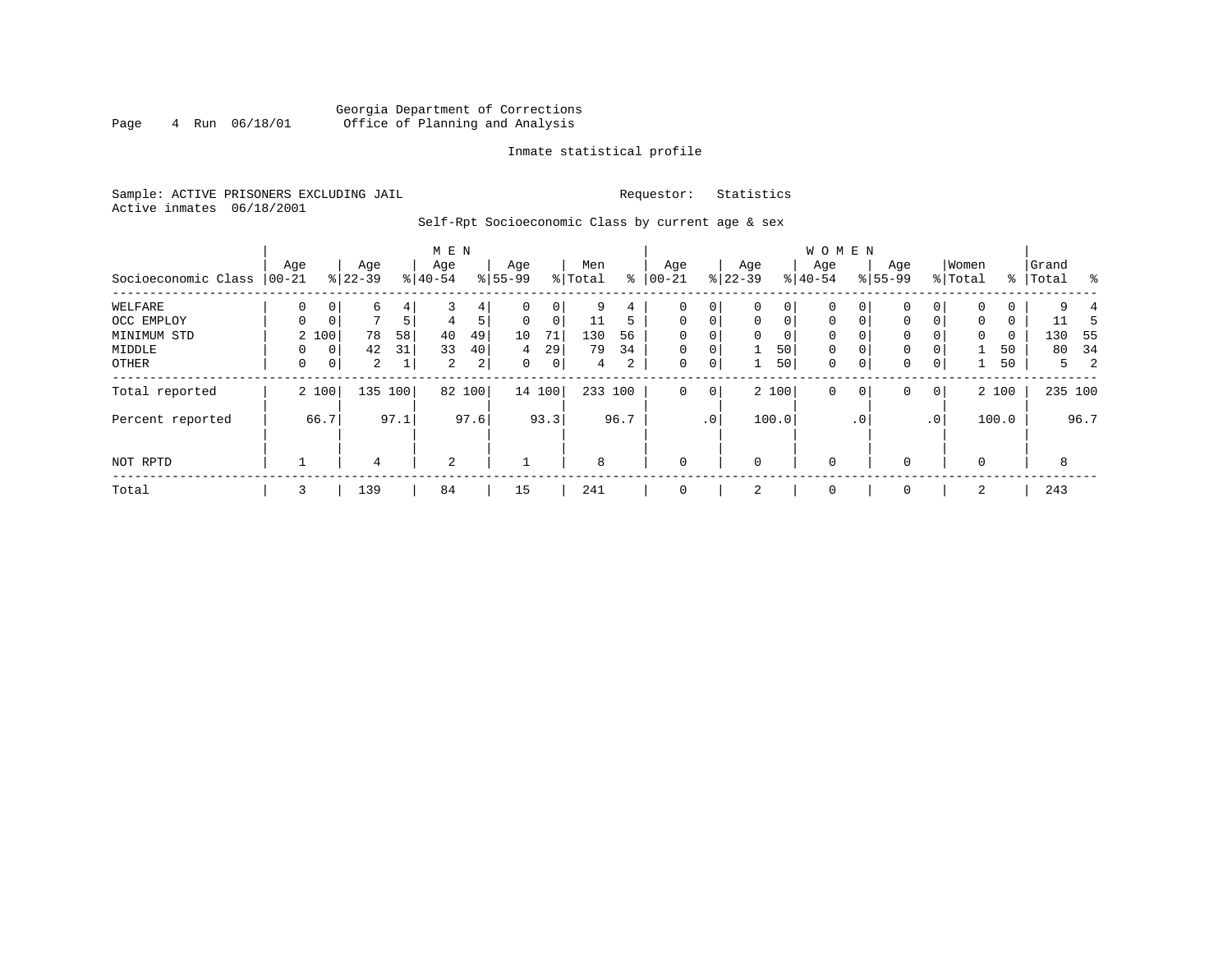# Georgia Department of Corrections Page 5 Run 06/18/01 Office of Planning and Analysis

# Inmate statistical profile

Sample: ACTIVE PRISONERS EXCLUDING JAIL **Requestor:** Statistics Active inmates 06/18/2001

Self-Rpt Environment To Age 16 by current age & sex

|                  |                |       |           |      | M E N       |      |           |        |         |      |             |                 |          |             | <b>WOMEN</b> |                 |             |                |             |       |           |         |
|------------------|----------------|-------|-----------|------|-------------|------|-----------|--------|---------|------|-------------|-----------------|----------|-------------|--------------|-----------------|-------------|----------------|-------------|-------|-----------|---------|
|                  | Age            |       | Age       |      | Age         |      | Age       |        | Men     |      | Age         |                 | Age      |             | Age          |                 | Age         |                | Women       |       | Grand     |         |
| Environment      | $00 - 21$      |       | $8 22-39$ |      | $8 40-54$   |      | $8 55-99$ |        | % Total | ႜ    | $00 - 21$   |                 | $ 22-39$ |             | $8 40-54$    |                 | $8155 - 99$ |                | % Total     |       | %   Total | ႜ       |
| RURAL/FARM       | 0              | 0     | 0         | 0    | 3           | 4    | 3         | 20     | 6       | 3    | $\mathbf 0$ | 0               | 0        | $\mathbf 0$ | $\mathbf 0$  | 0               | 0           | 0              | $\mathbf 0$ | 0     | б.        |         |
| RURAL/NFARM      | $\mathbf 0$    | 0     | 11        | 8    | 5           | 6    |           | 7      | 17      |      | $\mathbf 0$ | 0               |          | 50          | $\mathbf 0$  | $\mathbf 0$     | 0           | $\mathbf{0}$   |             | 50    | 18        | 8       |
| S.M.S.A          | $\Omega$       | 0     | 60        | 45   | 26          | 32   | 6         | 40     | 92      | 39   | 0           | $\Omega$        | $\Omega$ | 0           | $\Omega$     |                 | $\Omega$    |                | $\Omega$    | 0     | 92        | 39      |
| URBAN            | $\Omega$       | 0     | 23        | 17   | 14          | 17   | $\Omega$  | 0      | 37      | 16   | $\mathbf 0$ | 0               | $\Omega$ | 0           | $\Omega$     | $\Omega$        | $\Omega$    | $\Omega$       | $\Omega$    | 0     | 37        | 16      |
| SMALL TOWN       | $\overline{2}$ | 100   | 39        | 29   | 34          | 41   | 5         | 33     | 80      | 34   | $\mathbf 0$ | 0               |          | 50          | 0            | $\Omega$        | $\Omega$    | 0              |             | 50    | 81        | 34      |
| OTHER            | 0              | 0     |           | 1    | $\mathbf 0$ | 0    | 0         | 0      |         | 0    | $\mathbf 0$ | $\mathbf 0$     | 0        | 0           | 0            | $\mathbf 0$     | 0           | 0              | 0           | 0     |           | 0       |
| Total reported   |                | 2 100 | 134 100   |      | 82          | 100  |           | 15 100 | 233     | 100  | $\mathbf 0$ | $\mathbf 0$     |          | 2 100       | $\mathbf 0$  | $\mathbf 0$     | 0           | $\overline{0}$ |             | 2 100 |           | 235 100 |
| Percent reported |                | 66.7  |           | 96.4 |             | 97.6 |           | 100.0  |         | 96.7 |             | .0 <sup>°</sup> |          | 100.0       |              | .0 <sup>°</sup> |             | .0'            |             | 100.0 |           | 96.7    |
| NOT RPTD         |                |       | 5         |      | 2           |      | $\Omega$  |        | 8       |      | $\mathbf 0$ |                 | $\Omega$ |             | $\mathbf 0$  |                 | $\Omega$    |                | $\Omega$    |       | 8         |         |
| Total            | 3              |       | 139       |      | 84          |      | 15        |        | 241     |      | $\mathbf 0$ |                 |          |             | 0            |                 | $\Omega$    |                | 2           |       | 243       |         |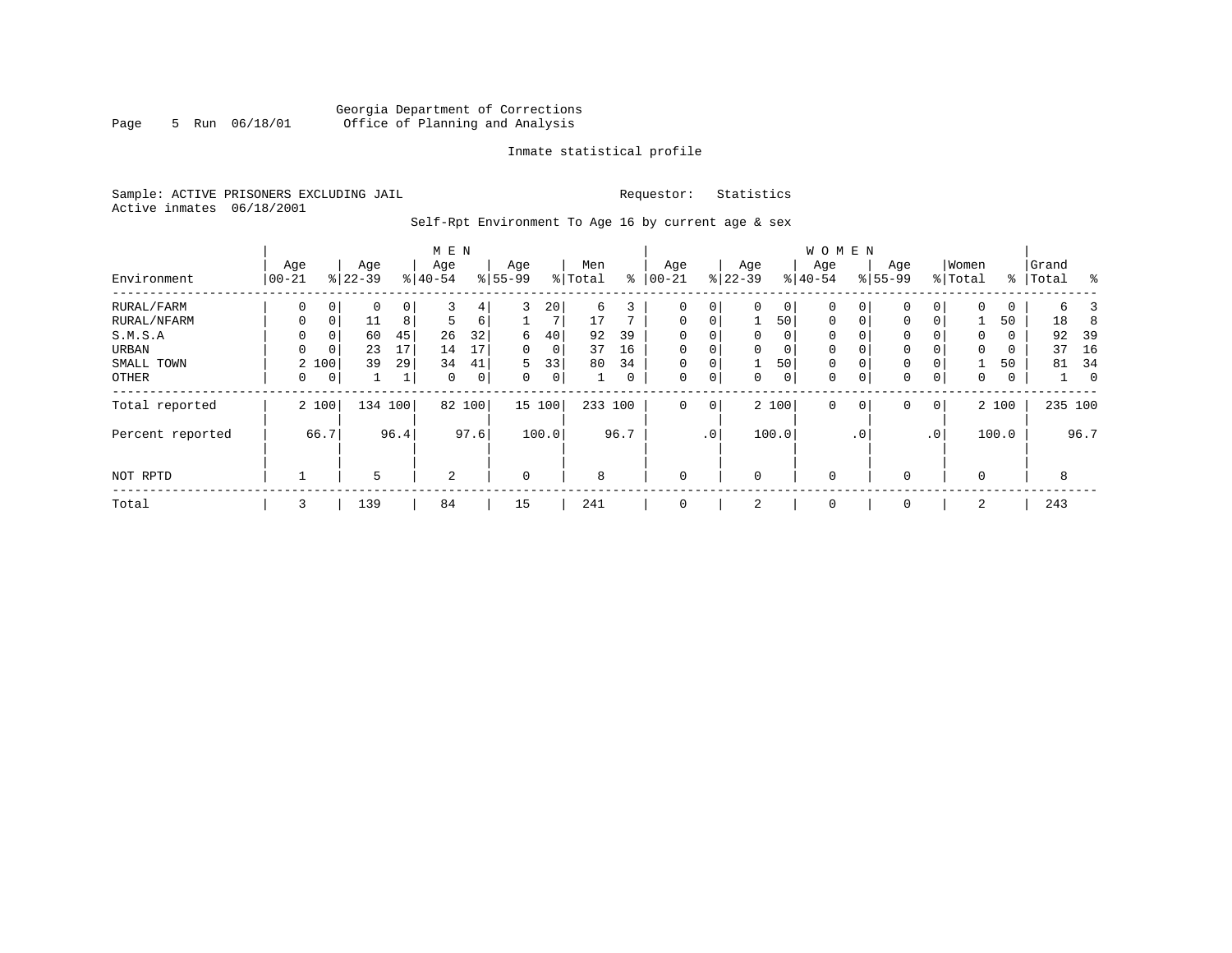# Georgia Department of Corrections Page 6 Run 06/18/01 Office of Planning and Analysis

# Inmate statistical profile

Sample: ACTIVE PRISONERS EXCLUDING JAIL **Requestor:** Statistics Active inmates 06/18/2001

Self-Rpt Education Level by current age & sex

|                     |                  |                |                  |         |                  | M E N  |                 |        |                |               |                  |             |                  |          | <b>WOMEN</b>     |          |                  |           |                  |       |                    |         |    |
|---------------------|------------------|----------------|------------------|---------|------------------|--------|-----------------|--------|----------------|---------------|------------------|-------------|------------------|----------|------------------|----------|------------------|-----------|------------------|-------|--------------------|---------|----|
| Education Level     | Age<br>$ 00-21 $ |                | Age<br>$ 22-39 $ |         | Age<br>$ 40-54 $ |        | Aqe<br>$ 55-99$ |        | Men<br>% Total | $\frac{1}{6}$ | Age<br>$ 00-21 $ |             | Age<br>$ 22-39 $ |          | Age<br>$ 40-54 $ |          | Age<br>$8 55-99$ |           | Women<br>% Total |       | Grand<br>% Total % |         |    |
| LESS THAN GRADE 7   | $\Omega$         | 0              | 2                |         |                  |        | 2               | 13     |                | 3             | 0                |             | $\Omega$         | 0        | 0                |          | 0                |           |                  |       |                    |         |    |
| GRADE 7             |                  | 50             | 3                | 2       | 6                |        |                 |        | 11             | 5             | 0                |             | 0                | 0        | 0                |          | $\Omega$         |           |                  | 0     | 11                 |         | -5 |
| GRADE 8             |                  | 50             | 18               | 13      |                  |        | 5               | 33     | 28             | 12            | $\Omega$         |             | $\Omega$         | 0        | $\Omega$         |          | $\Omega$         |           |                  | 0     | 28                 |         | 12 |
| GRADE 9             |                  | 0              | 19               | 14      | 14               | 17     |                 |        | 34             | 14            | 0                |             | $\Omega$         | 0        | 0                |          | 0                |           | <sup>0</sup>     | U     | 34                 |         | 14 |
| GRADE 10            | $\Omega$         | 0              | 39               | 28      | 12               | 15     |                 | 7      | 52             | 22            | 0                | $\Omega$    |                  | $\Omega$ | 0                | $\Omega$ | 0                |           | $\Omega$         |       | 52                 |         | 22 |
| GRADE 11            |                  | 0              | 20               | 14      | 7                | 9      | 2               | 13     | 29             | 12            | $\Omega$         |             | 2 100            |          | 0                |          | $\Omega$         |           |                  | 2 100 | 31                 |         | 13 |
| GRADE 12            | O                | 0              | 21               | 15      | 8                | 10     |                 | 7      | 30             | 13            | $\Omega$         | 0           | $\Omega$         | 0        | 0                | n        | 0                |           | 0                | 0     | 30                 |         | 13 |
| MORE THAN GRADE 12  | 0                | 0 <sup>1</sup> | 16               | 12      | 28               | 34     | 2               | 13     | 46             | 19            | 0                | 0           | 0                | 0        | $\mathbf 0$      | 0        | 0                | 0         | 0                | 0     |                    | 46      | 19 |
| Total reported      |                  | 2 100          |                  | 138 100 |                  | 82 100 |                 | 15 100 | 237 100        |               | $\mathbf{0}$     | $\mathbf 0$ | 2 100            |          | $\mathbf 0$      | $\Omega$ | 0                | 0         |                  | 2 100 |                    | 239 100 |    |
| Percent reported    |                  | 66.7           |                  | 99.3    |                  | 97.6   |                 | 100.0  |                | 98.3          |                  | .0          | 100.0            |          |                  | . 0      |                  | $\cdot$ 0 |                  | 100.0 |                    | 98.4    |    |
| NOT REPORTED        |                  |                |                  |         | 2                |        | 0               |        | 4              |               | 0                |             | $\Omega$         |          | $\mathbf 0$      |          | <sup>0</sup>     |           | $\Omega$         |       |                    | 4       |    |
| Total               | 3                |                | 139              |         | 84               |        | 15              |        | 241            |               | 0                |             |                  |          | $\Omega$         |          | $\Omega$         |           | 2                |       | 243                |         |    |
|                     |                  |                |                  |         |                  |        |                 |        |                |               |                  |             |                  |          |                  |          |                  |           |                  |       |                    |         |    |
| AVG EDUCATION LEVEL | 7.50             |                | 11.46            |         | 12.55            |        | 10.47           |        | 11.74          |               | .00              |             | 11.00            |          | .00              |          | .00              |           | 11.00            |       |                    | 11.73   |    |

\* NOTE: THE FIELD LABLED "LESS THAN GRADE 7" WAS CORRECTED IN MARCH 1989: MISSING DATA FOR INMATES STILL IN DIAGNOSTICS NOW HAS BEEN REMOVED FROM THIS FIELD AND IDENTIFIED AS "NOT REPORTED" INFORMATION.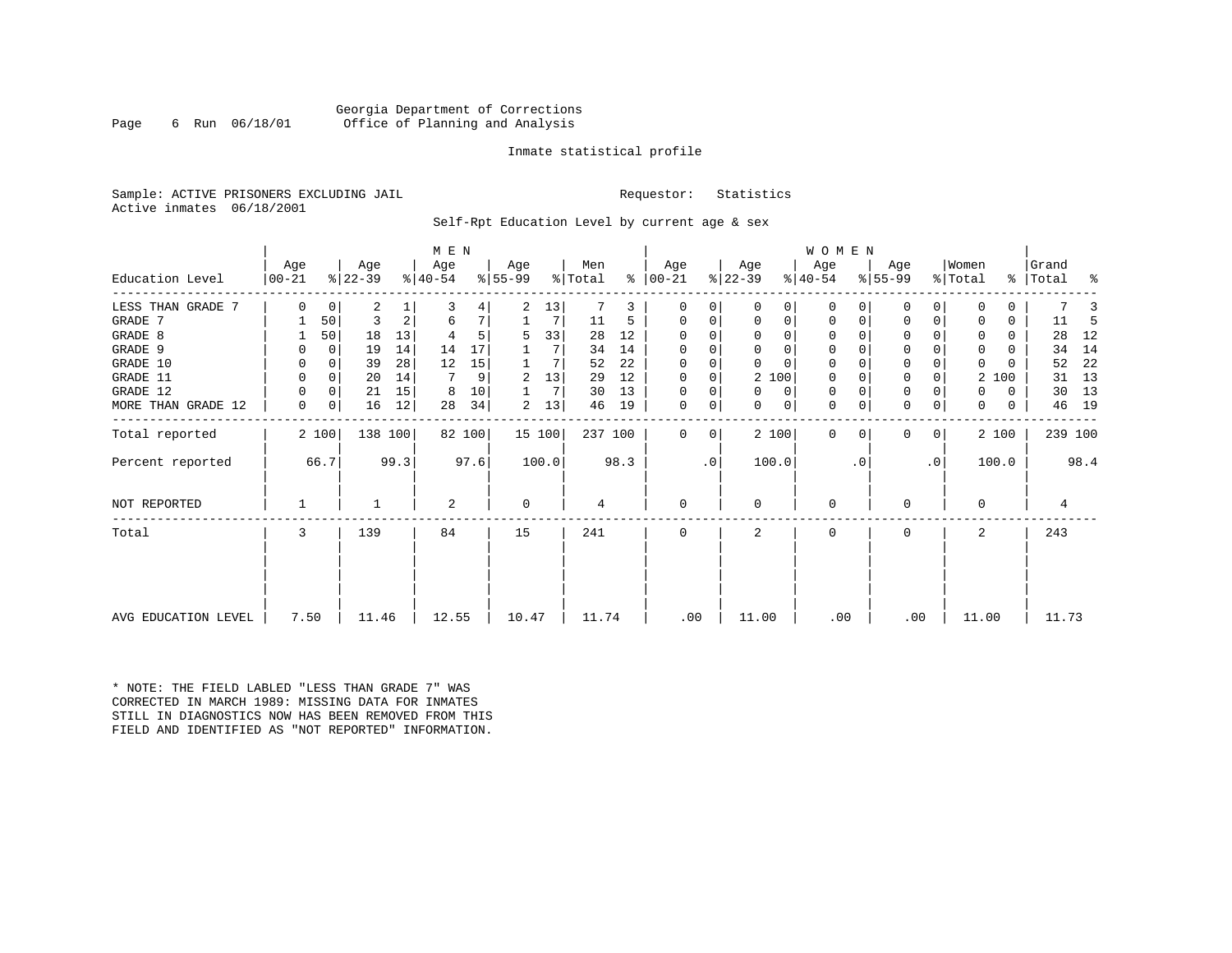# Georgia Department of Corrections Page 7 Run 06/18/01 Office of Planning and Analysis

# Inmate statistical profile

Sample: ACTIVE PRISONERS EXCLUDING JAIL **Requestor:** Statistics Active inmates 06/18/2001

# Functional Reading Level (WRAT Scores) by current age & sex

|                     |                  |             |                  | M E N   |                  |        |                  |        |                |      |                 |           |                  | W O M E N   |                  |          |                  |                |                  |       |                    |      |
|---------------------|------------------|-------------|------------------|---------|------------------|--------|------------------|--------|----------------|------|-----------------|-----------|------------------|-------------|------------------|----------|------------------|----------------|------------------|-------|--------------------|------|
| WRAT Reading Score  | Age<br>$00 - 21$ |             | Age<br>$ 22-39 $ |         | Age<br>$ 40-54 $ |        | Age<br>$ 55-99 $ |        | Men<br>% Total | ွေ   | Age<br>$ 00-21$ |           | Age<br>$ 22-39 $ |             | Age<br>$ 40-54 $ |          | Age<br>$8 55-99$ |                | Women<br>% Total |       | Grand<br>%   Total | ႜ    |
| LESS THAN GRADE 6   | $\Omega$         | $\mathbf 0$ | 44               | 34      | 31               | 41     | 6                | 46     | 81             | 37   | $\mathbf 0$     | 0         |                  | 50          | $\Omega$         | $\Omega$ | $\Omega$         | 0              |                  | 50    | 82                 | 37   |
| 6TH THRU 8TH GRADE  |                  | 2 100       | 30               | 23      | 12               | 16     | 3                | 23     | 47             | 21   | $\mathbf 0$     | 0         | $\mathbf 0$      | $\mathbf 0$ | $\mathbf 0$      | 0        | 0                | 0              |                  | 0     | 47                 | 21   |
| GRADE 9             |                  | $\mathbf 0$ | 14               | 11      | 8                | 11     | 0                | 0      | 22             | 10   | $\mathbf 0$     |           |                  | 0           | 0                |          | $\Omega$         |                |                  | 0     | 22                 | 10   |
| GRADE 10            | 0                | 0           | 4                |         | 3                | 4      | 0                | 0      |                | 3    | $\mathbf 0$     | 0         | $\mathbf 0$      | 0           | $\mathbf 0$      |          | 0                |                | $\mathbf 0$      | 0     | 7                  | 3    |
| GRADE 11            | 0                | 0           | 6                |         | 4                | 5      |                  | 8      | 11             | 5    | $\mathbf 0$     |           |                  | $\mathbf 0$ | 0                |          | $\mathbf 0$      |                |                  | 0     | 11                 | -5   |
| GRADE 12            | 0                | 0           | 22               | 17      | 12               | 16     | 2                | 15     | 36             | 16   | $\mathbf 0$     | 0         | $\Omega$         | $\mathbf 0$ | 0                |          | 0                |                | 0                | 0     | 36                 | 16   |
| MORE THAN GRADE 12  | 0                | 0           | 11               | 8       | 5                | 7      |                  | 8      | 17             | 8    | 0               | 0         |                  | 50          | $\mathbf 0$      | 0        | $\mathbf 0$      | 0              |                  | 50    | 18                 | 8    |
| Total reported      |                  | 2 100       |                  | 131 100 |                  | 75 100 |                  | 13 100 | 221 100        |      | 0               | 0         |                  | 2 100       | $\mathbf 0$      | $\Omega$ | $\Omega$         | $\overline{0}$ |                  | 2 100 | 223 100            |      |
| Percent reported    |                  | 66.7        |                  | 94.2    |                  | 89.3   |                  | 86.7   |                | 91.7 |                 | $\cdot$ 0 |                  | 100.0       |                  | . 0      |                  | $\cdot$ 0      |                  | 100.0 |                    | 91.8 |
| <b>NOT REPORTED</b> |                  |             | 8                |         | 9                |        | 2                |        | 20             |      | $\mathbf 0$     |           | $\Omega$         |             | $\mathbf 0$      |          | $\Omega$         |                | $\Omega$         |       | 20                 |      |
| Total               | 3                |             | 139              |         | 84               |        | 15               |        | 241            |      | $\mathbf 0$     |           | 2                |             | $\mathbf 0$      |          | 0                |                | 2                |       | 243                |      |
|                     |                  |             |                  |         |                  |        |                  |        |                |      |                 |           |                  |             |                  |          |                  |                |                  |       |                    |      |
| AVG READING SCORE   | 7.50             |             | 7.99             |         | 7.41             |        | 7.01             |        | 7.73           |      | .00             |           | 9.10             |             | .00              |          | .00              |                | 9.10             |       | 7.74               |      |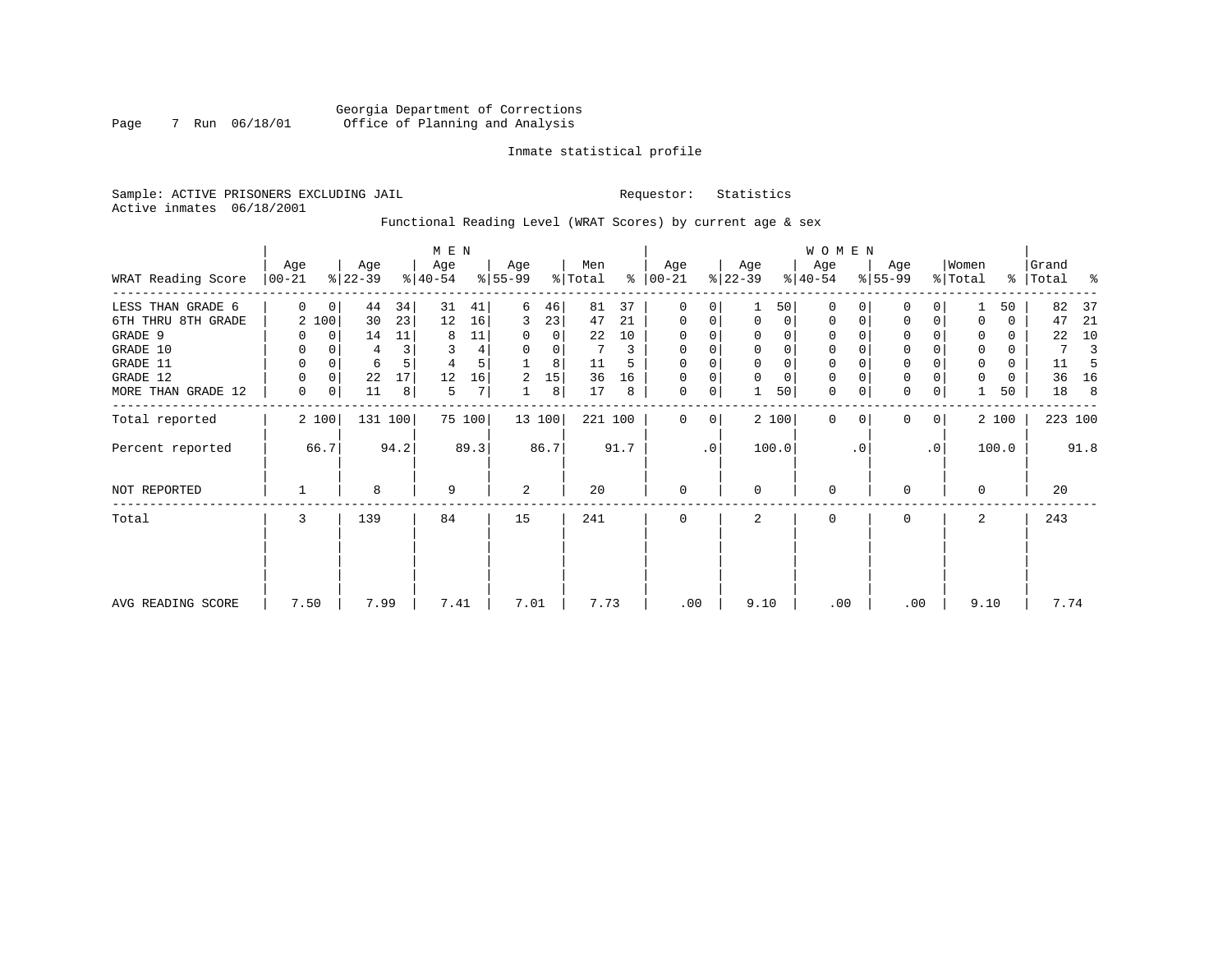# Georgia Department of Corrections Page 8 Run 06/18/01 Office of Planning and Analysis

# Inmate statistical profile

Sample: ACTIVE PRISONERS EXCLUDING JAIL **Requestor:** Statistics Active inmates 06/18/2001

Functional Math Level (WRAT Scores) by current age & sex

|                    |                   |             |                  |         | M E N            |        |                 |        |                |      |                      |           |                  |          | W O M E N        |           |                 |           |                  |       |                 |      |
|--------------------|-------------------|-------------|------------------|---------|------------------|--------|-----------------|--------|----------------|------|----------------------|-----------|------------------|----------|------------------|-----------|-----------------|-----------|------------------|-------|-----------------|------|
| WRAT Math Score    | Age<br>$ 00 - 21$ |             | Age<br>$ 22-39 $ |         | Age<br>$ 40-54 $ |        | Age<br>$ 55-99$ |        | Men<br>% Total |      | Age<br>$8   00 - 21$ |           | Age<br>$ 22-39 $ |          | Age<br>$ 40-54 $ |           | Age<br>$ 55-99$ |           | Women<br>% Total | ွေ    | Grand<br> Total | ႜ    |
| LESS THAN GRADE 6  |                   | 50          | 47               | 36      | 37               | 49     | 8               | 62     | 93             | 42   | $\Omega$             | 0         | $\Omega$         | $\Omega$ | $\Omega$         |           | $\mathbf 0$     | $\Omega$  | U                | 0     | 93              | 42   |
| 6TH THRU 8TH GRADE | 0                 | 0           | 56               | 43      | 23               | 31     | 3               | 23     | 82             | 37   | $\mathbf 0$          | 0         | 0                | $\Omega$ | 0                | 0         | 0               | 0         |                  | 0     | 82              | 37   |
| GRADE 9            |                   | 50          | 13               | 10      | 6                | 8      |                 | 0      | 20             | 9    | $\mathbf 0$          | $\Omega$  |                  | 50       | $\Omega$         |           | 0               |           |                  | 50    | 21              | 9    |
| GRADE 10           | 0                 | 0           | 9                |         |                  | 5      |                 | 8      | 14             | 6    | $\mathbf 0$          | 0         | $\Omega$         | 0        | 0                |           | $\mathbf 0$     |           | 0                | 0     | 14              | 6    |
| GRADE 11           | 0                 | $\Omega$    | 3                |         |                  |        | $\Omega$        | 0      | 4              |      | $\Omega$             |           |                  |          |                  |           | $\mathbf 0$     |           |                  | 0     | 4               |      |
| GRADE 12           | 0                 | $\mathbf 0$ | $\overline{c}$   |         | 3                | 4      | $\Omega$        | 0      | 5              |      | $\mathbf 0$          | 0         | $\Omega$         | $\Omega$ | 0                |           | $\mathbf 0$     |           | 0                | 0     | 5               |      |
| MORE THAN GRADE 12 | 0                 | $\mathbf 0$ | 1                | 1       |                  |        |                 | 8      | 3              |      | 0                    | 0         |                  | 50       | $\mathbf 0$      |           | $\mathbf 0$     | 0         |                  | 50    | 4               |      |
| Total reported     |                   | 2 100       |                  | 131 100 |                  | 75 100 |                 | 13 100 | 221 100        |      | $\Omega$             | 0         |                  | 2 100    | $\mathbf 0$      | $\Omega$  | $\mathbf{0}$    | 0         |                  | 2 100 | 223 100         |      |
| Percent reported   |                   | 66.7        |                  | 94.2    |                  | 89.3   |                 | 86.7   |                | 91.7 |                      | $\cdot$ 0 |                  | 100.0    |                  | $\cdot$ 0 |                 | $\cdot$ 0 |                  | 100.0 |                 | 91.8 |
| NOT REPORTED       |                   |             | 8                |         | 9                |        | 2               |        | 20             |      | $\mathbf 0$          |           | $\Omega$         |          | 0                |           | 0               |           | $\Omega$         |       | 20              |      |
| Total              | 3                 |             | 139              |         | 84               |        | 15              |        | 241            |      | $\mathbf 0$          |           | 2                |          | 0                |           | $\mathbf 0$     |           | 2                |       | 243             |      |
|                    |                   |             |                  |         |                  |        |                 |        |                |      |                      |           |                  |          |                  |           |                 |           |                  |       |                 |      |
| AVG MATH SCORE     | 6.90              |             | 6.95             |         | 6.36             |        | 5.64            |        | 6.67           |      | .00                  |           | 11.40            |          | .00              |           | .00             |           | 11.40            |       | 6.71            |      |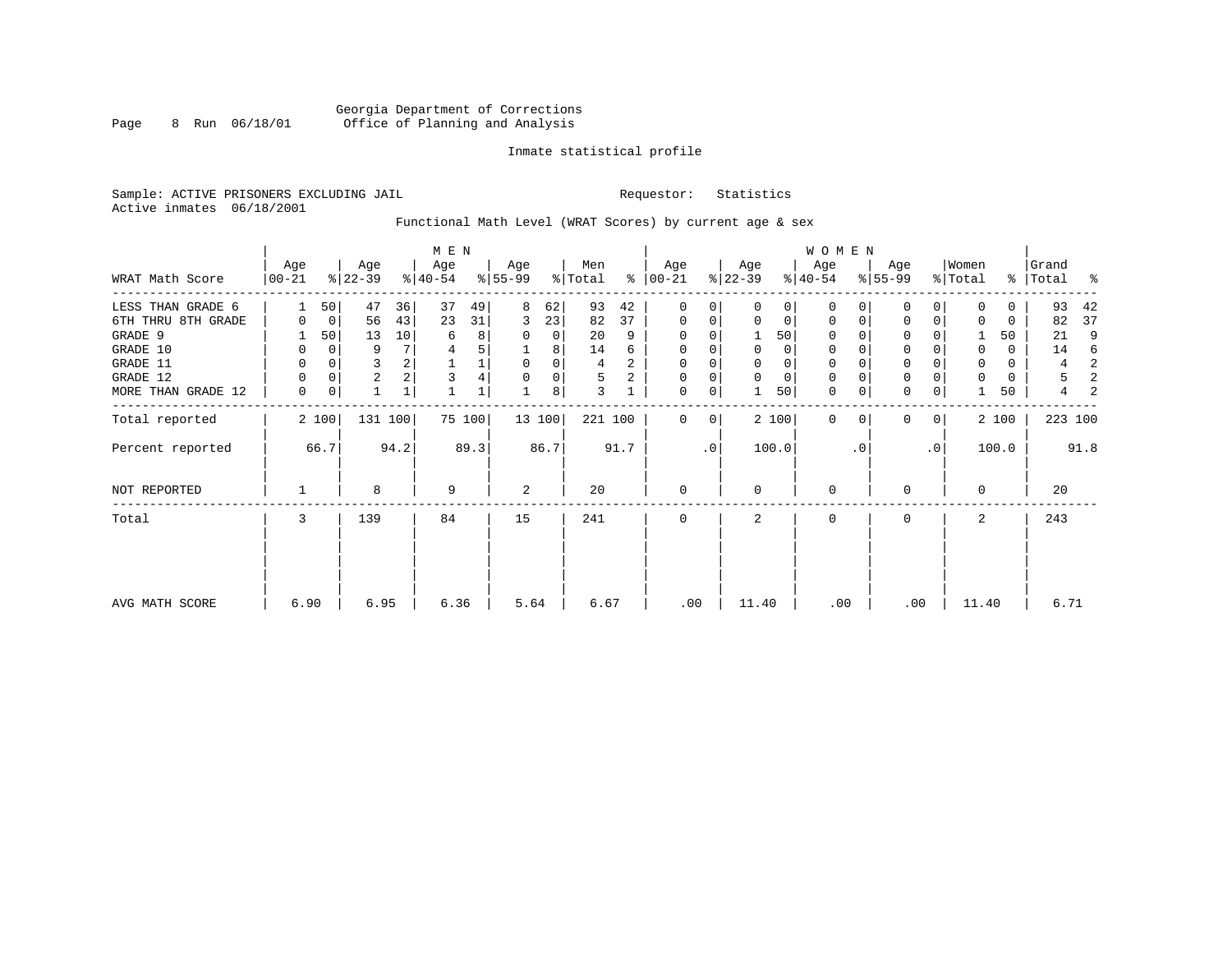# Inmate statistical profile

Sample: ACTIVE PRISONERS EXCLUDING JAIL **Requestor:** Statistics Active inmates 06/18/2001

Functional Spelling Level (WRAT Scores) by current age & sex

|                             |          |       |                  |         | M E N            |                |                 |        |                            |      |                      |           |                  |          | W O M E N        |           |                  |             |                              |       |                |      |
|-----------------------------|----------|-------|------------------|---------|------------------|----------------|-----------------|--------|----------------------------|------|----------------------|-----------|------------------|----------|------------------|-----------|------------------|-------------|------------------------------|-------|----------------|------|
| WRAT Spelling Score   00-21 | Age      |       | Age<br>$ 22-39 $ |         | Age<br>$ 40-54 $ |                | Age<br>$ 55-99$ |        | Men<br>$\frac{1}{2}$ Total |      | Age<br>$8   00 - 21$ |           | Age<br>$ 22-39 $ |          | Age<br>$ 40-54 $ |           | Age<br>$ 55-99 $ |             | Women<br>$\frac{1}{2}$ Total | ွေ    | Grand<br>Total | ႜ    |
| LESS THAN GRADE 6           | $\Omega$ | 0     | 49               | 37      | 40               | 53             | 6               | 46     | 95                         | 43   | $\Omega$             | 0         |                  | $\Omega$ | $\Omega$         |           | 0                | O           |                              | 0     | 95             | 43   |
| 6TH THRU 8TH GRADE          |          | 50    | 41               | 31      | 18               | 24             | 3               | 23     | 63                         | 29   | $\mathbf 0$          | 0         |                  | 50       | 0                | 0         | 0                | 0           |                              | 50    | 64             | 29   |
| GRADE 9                     |          | 50    | 12               | 9       | 4                | 5              | 2               | 15     | 19                         | 9    | $\Omega$             | $\Omega$  |                  | $\Omega$ |                  |           | 0                |             |                              | 0     | 19             | 9    |
| GRADE 10                    | 0        | 0     | 8                |         | $\overline{c}$   | 3              | $\Omega$        | 0      | 10                         |      | 0                    |           |                  |          | 0                |           | 0                |             | 0                            | 0     | 10             |      |
| GRADE 11                    | 0        | 0     |                  |         | 3                | $\overline{4}$ |                 | 8      | 9                          |      | $\Omega$             |           |                  |          |                  |           | $\mathbf 0$      |             |                              | 0     | 9              |      |
| GRADE 12                    | $\Omega$ | 0     | 11               | 8       | 5                | 7              |                 | 8      | 17                         | 8    | $\Omega$             | 0         | $\Omega$         | $\Omega$ | $\Omega$         |           | 0                |             | U                            | 0     | 17             |      |
| MORE THAN GRADE 12          | 0        | 0     | 5                | 4       | 3                | 4              | $\Omega$        | 0      | 8                          | 4    | $\mathbf 0$          | 0         |                  | 50       | $\mathbf 0$      |           | $\mathbf{0}$     | 0           |                              | 50    | 9              |      |
| Total reported              |          | 2 100 |                  | 131 100 |                  | 75 100         |                 | 13 100 | 221 100                    |      | $\Omega$             | 0         |                  | 2 100    | $\mathbf 0$      | $\Omega$  | $\mathbf{0}$     | $\mathbf 0$ |                              | 2 100 | 223 100        |      |
| Percent reported            |          | 66.7  |                  | 94.2    |                  | 89.3           |                 | 86.7   |                            | 91.7 |                      | $\cdot$ 0 |                  | 100.0    |                  | $\cdot$ 0 |                  | $\cdot$ 0   |                              | 100.0 |                | 91.8 |
| NOT REPORTED                |          |       | 8                |         | 9                |                | 2               |        | 20                         |      | $\mathbf 0$          |           | $\Omega$         |          | $\mathbf 0$      |           | 0                |             | $\Omega$                     |       | 20             |      |
| Total                       | 3        |       | 139              |         | 84               |                | 15              |        | 241                        |      | $\mathbf 0$          |           | 2                |          | $\mathbf 0$      |           | $\mathbf 0$      |             | 2                            |       | 243            |      |
|                             |          |       |                  |         |                  |                |                 |        |                            |      |                      |           |                  |          |                  |           |                  |             |                              |       |                |      |
| AVG SPELLING SCORE          | 8.80     |       | 7.20             |         | 6.05             |                | 6.33            |        | 6.77                       |      | .00                  |           | 9.70             |          | .00              |           | .00              |             | 9.70                         |       | 6.80           |      |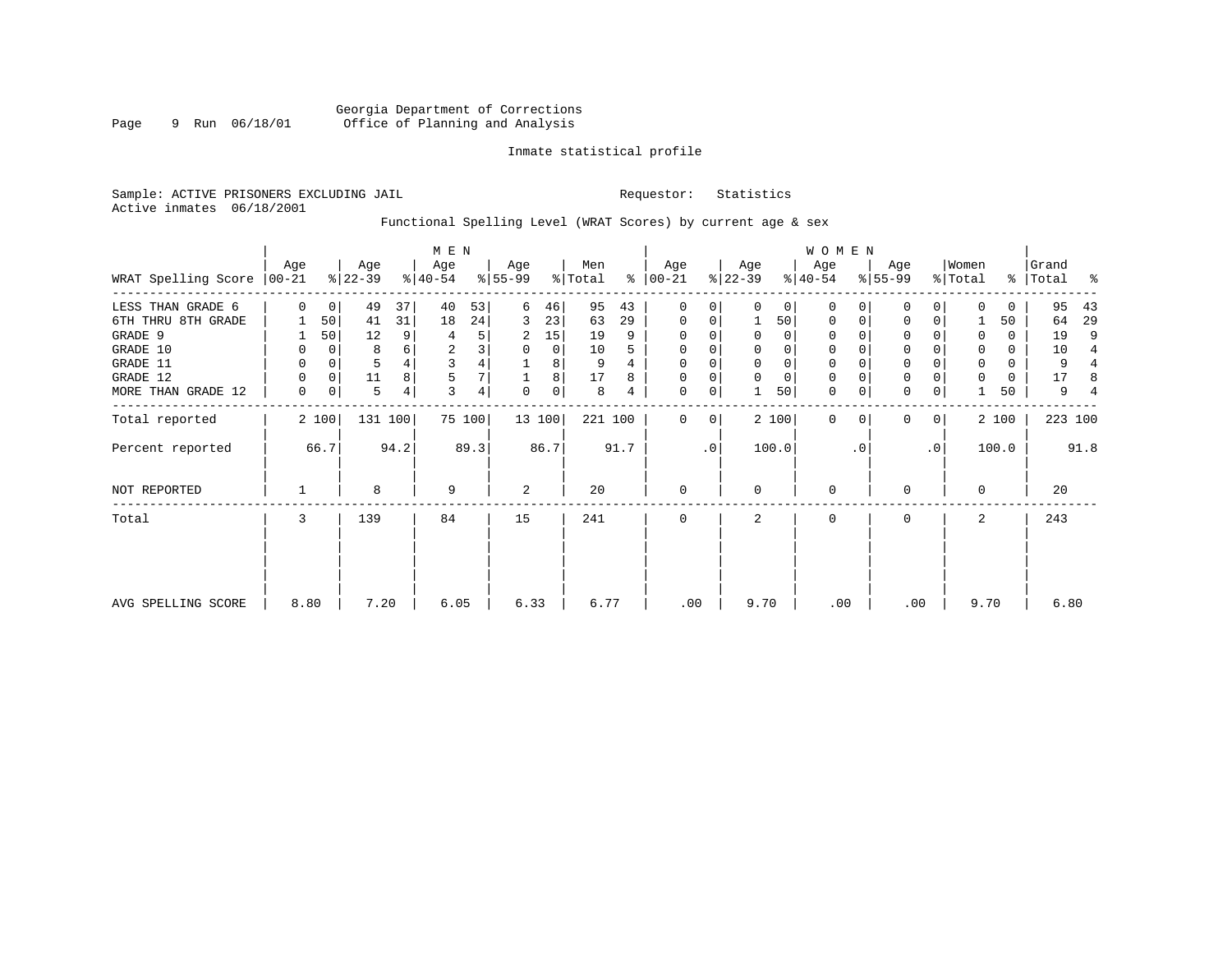# Georgia Department of Corrections Page 10 Run 06/18/01 Office of Planning and Analysis

# Inmate statistical profile

Sample: ACTIVE PRISONERS EXCLUDING JAIL **Requestor:** Statistics Active inmates 06/18/2001

Self-Rpt Guardian Status To Age 16 by current age & sex

|                  | M E N            |       |                  |      |                  |        |                 |          |                |      |                 |          |                 |          | WOMEN            |          |                  |          |                  |       |                    |         |
|------------------|------------------|-------|------------------|------|------------------|--------|-----------------|----------|----------------|------|-----------------|----------|-----------------|----------|------------------|----------|------------------|----------|------------------|-------|--------------------|---------|
| Guardian Status  | Age<br>$00 - 21$ |       | Age<br>$ 22-39 $ |      | Age<br>$ 40-54 $ |        | Age<br>$ 55-99$ |          | Men<br>% Total | ႜ    | Age<br>$ 00-21$ |          | Age<br>$ 22-39$ |          | Age<br>$ 40-54 $ |          | Age<br>$8 55-99$ |          | Women<br>% Total |       | Grand<br>%   Total | ႜ       |
| ORPHANAGE        |                  |       | 0                | 0    | n                | 0      |                 | 0        | 0              | 0    | O               | U        |                 | 0        | $\Omega$         |          | n                |          |                  |       |                    |         |
| FATHER ONLY      | 0                | 0     | 6                |      |                  |        | $\Omega$        | $\Omega$ |                | 3    | $\Omega$        | 0        | O               | $\Omega$ | $\Omega$         |          | $\Omega$         |          |                  |       |                    |         |
| FTR MTR HD       |                  | 50    | 11               | 8    | 5                | 6      |                 |          | 18             | 8    |                 |          |                 |          | O                |          | <sup>0</sup>     |          |                  |       | 18                 | Я       |
| MOTHER ONLY      |                  | 0     | 48               | 35   | 31               | 37     | 4               | 27       | 83             | 35   |                 |          |                 |          | O                |          | 0                |          |                  |       | 83                 | 35      |
| MTR FTR HD       |                  | 50    | 44               | 32   | 31               | 37     | 8               | 53       | 84             | 35   | $\Omega$        |          |                 | 2 100    | $\Omega$         |          | $\Omega$         |          |                  | 2 100 | 86                 | 36      |
| OTH FEMALE       |                  |       | 5                |      |                  | 6      |                 | $\Omega$ | 10             |      |                 |          |                 | 0        | 0                |          | 0                |          |                  | 0     | 10                 |         |
| OTH MALE         |                  |       |                  |      |                  | 0      |                 |          |                |      |                 |          |                 |          | O                |          |                  |          |                  |       |                    |         |
| STEP-PARNTS      | 0                | C     | 3                |      | 2                | 2      |                 |          | 5              | 2    | $\Omega$        |          | $\Omega$        | $\Omega$ | 0                |          | 0                |          |                  |       |                    |         |
| FOSTER HOME      |                  |       | 6                |      | $\Omega$         | 0      |                 |          |                |      | $\Omega$        |          |                 |          | 0                |          | <sup>0</sup>     |          |                  |       |                    |         |
| GRAND PRNTS      | 0                | C     |                  |      | 5                | 6      |                 |          | 13             | 5    | $\Omega$        | 0        | $\Omega$        | $\Omega$ | 0                |          | 0                |          |                  |       | 13                 |         |
| OTHER            | 0                | C     | 6                | 4    | 3                | 4      | $\Omega$        | 0        | 9              |      | $\mathbf 0$     | 0        |                 | 0        | 0                |          | 0                | $\Omega$ |                  |       | 9                  |         |
| Total reported   |                  | 2 100 | 137 100          |      |                  | 83 100 |                 | 15 100   | 237 100        |      | $\Omega$        | $\Omega$ |                 | 2 100    | $\Omega$         | $\Omega$ | $\Omega$         | 0        |                  | 2 100 |                    | 239 100 |
| Percent reported |                  | 66.7  |                  | 98.6 |                  | 98.8   |                 | 100.0    |                | 98.3 |                 | .0'      |                 | 100.0    |                  | . 0      |                  | .0       |                  | 100.0 |                    | 98.4    |
| NOT RPTD         |                  |       | 2                |      |                  |        | $\Omega$        |          | 4              |      | $\Omega$        |          | $\Omega$        |          | $\Omega$         |          | ∩                |          | U                |       |                    |         |
| Total            | 3                |       | 139              |      | 84               |        | 15              |          | 241            |      | $\Omega$        |          |                 |          | $\Omega$         |          | $\Omega$         |          | 2                |       | 243                |         |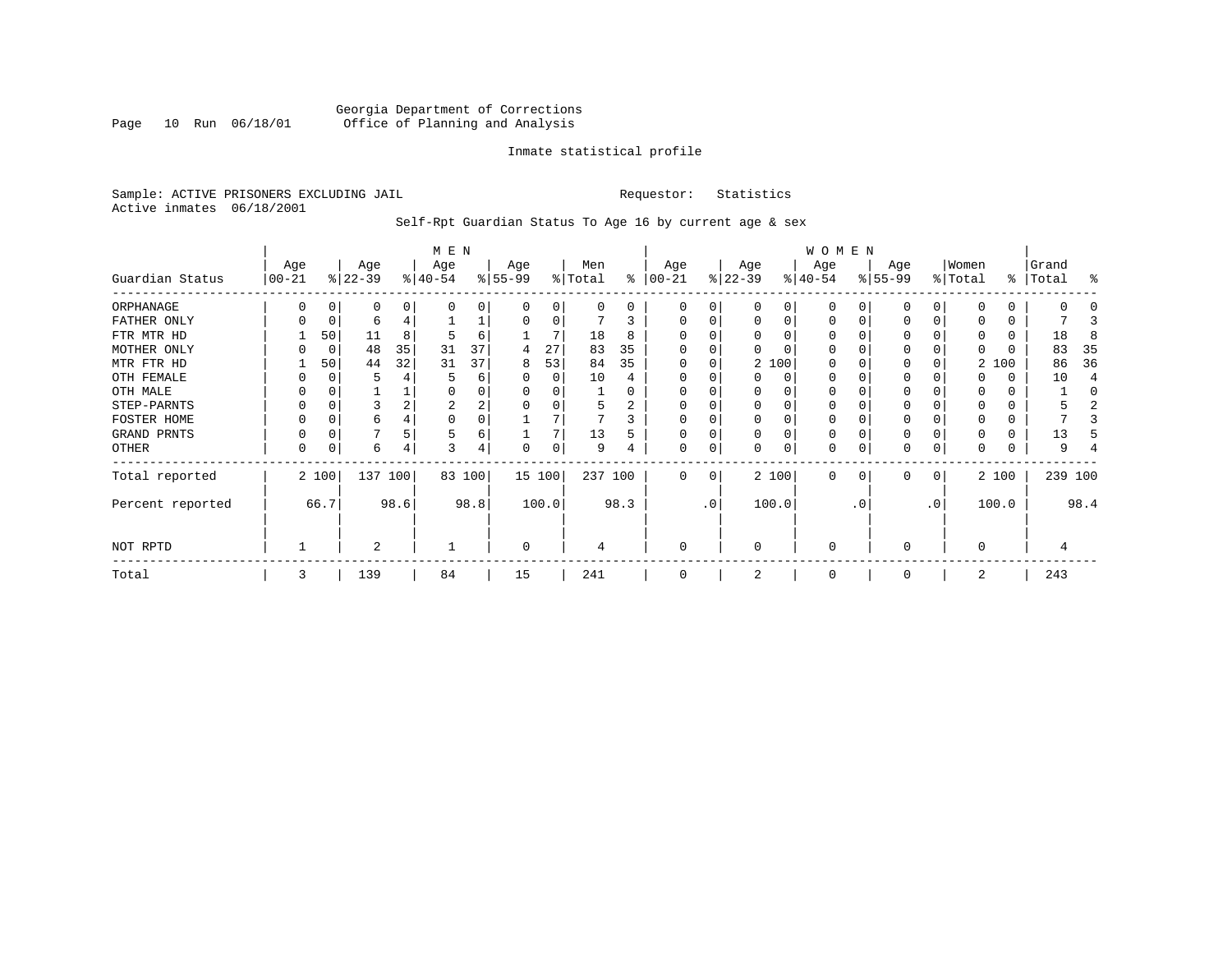# Georgia Department of Corrections<br>Page 11 Run 06/18/01 office of Planning and Analysis Office of Planning and Analysis

# Inmate statistical profile

Sample: ACTIVE PRISONERS EXCLUDING JAIL **Requestor:** Statistics Active inmates 06/18/2001

# Self-Rpt Employment Status Before Prison by current age & sex

|                  |                |          |           |      | M E N    |        |          |        |         |          |          |                 |             |       | W O M E N    |     |             |                |                |               |       |          |
|------------------|----------------|----------|-----------|------|----------|--------|----------|--------|---------|----------|----------|-----------------|-------------|-------|--------------|-----|-------------|----------------|----------------|---------------|-------|----------|
|                  | Age            |          | Age       |      | Age      |        | Age      |        | Men     |          | Age      |                 | Age         |       | Age          |     | Age         |                | Women          |               | Grand |          |
| Employment       | $00 - 21$      |          | $ 22-39 $ |      | $ 40-54$ |        | $ 55-99$ |        | % Total | ွေ       | $ 00-21$ |                 | $ 22-39$    |       | $ 40-54 $    |     | $ 55-99 $   |                | % Total        | $\frac{1}{6}$ | Total | ႜ        |
| FULL TIME        | $\Omega$       | 0        | 71        | 54   | 48       | 66     | 8        | 57     | 127     | 58       | 0        | 0               |             | 2 100 | $\mathbf 0$  | C   | 0           | $\overline{0}$ |                | 2 100         | 129   | 58       |
| PART TIME        | $\Omega$       | 0        | 6         | 5    |          |        | 0        | 0      |         | 3        | $\Omega$ | 0               | 0           | 0     | $\mathbf 0$  | 0   | 0           | 0              | $\Omega$       | 0             |       | 3        |
| UNEMPL < 6M      | 0              | 0        | 15        | 11   | 8        | 11     | 0        | 0      | 23      |          |          |                 | 0           | 0     | 0            |     | 0           |                | $\Omega$       | 0             | 23    | 10       |
| UNEMPL > 6M      | U              | $\Omega$ | 29        | 22   | 11       | 15     | 2        | 14     | 42      | 19       |          |                 | $\Omega$    | 0     | $\Omega$     |     | $\Omega$    |                | $\Omega$       | 0             | 42    | 19       |
| NEVER WORKD      |                | 100      | 8         | 6    |          |        |          |        | 11      | 5        | $\Omega$ |                 | $\mathbf 0$ | 0     | $\mathbf 0$  |     | $\Omega$    |                | $\Omega$       | 0             | 11    | .5       |
| <b>STUDENT</b>   | O              | 0        |           |      |          |        | 0        | 0      |         | $\Omega$ | $\Omega$ |                 | $\mathbf 0$ | 0     | 0            |     | $\mathbf 0$ |                | $\Omega$       | 0             |       | $\Omega$ |
| INCAPABLE        | $\Omega$       | 0        |           |      | 4        | 5      | 3        | 21     | 8       | 4        |          |                 | $\mathbf 0$ | 0     | 0            |     | 0           |                |                | 0             | 8     |          |
| OTHER            | $\Omega$       | 0        | 0         | 0    | 0        | 0      | 0        | 0      | 0       | 0        | $\Omega$ | 0               | 0           | 0     | 0            |     | 0           | 0              | 0              | 0             | 0     |          |
| Total reported   |                | 1 100    | 131       | 100  |          | 73 100 |          | 14 100 | 219 100 |          | $\Omega$ | $\overline{0}$  |             | 2 100 | $\mathbf{0}$ | 0   | 0           | 0 <sup>1</sup> |                | 2 100         |       | 221 100  |
| Percent reported |                | 33.3     |           | 94.2 |          | 86.9   |          | 93.3   |         | 90.9     |          | .0 <sup>1</sup> |             | 100.0 |              | . 0 |             | $\cdot$ 0      |                | 100.0         |       | 90.9     |
| NOT RPTD         | $\overline{2}$ |          | 8         |      | 11       |        |          |        | 22      |          |          |                 | $\Omega$    |       | $\mathbf 0$  |     | $\Omega$    |                | $\overline{0}$ |               | 22    |          |
| Total            | 3              |          | 139       |      | 84       |        | 15       |        | 241     |          |          |                 | 2           |       | 0            |     | $\mathbf 0$ |                | 2              |               | 243   |          |

\* NOTE: THE FIELD LABELD "OTHER" WAS CORRECTED IN APRIL 1989; INMATES CODED "PRE-OTIS NOT REPORTED" NOW HAVE BEEN REMOVED FROM THIS FIELD AND IDENTIFIED AS "NOT REPORTED".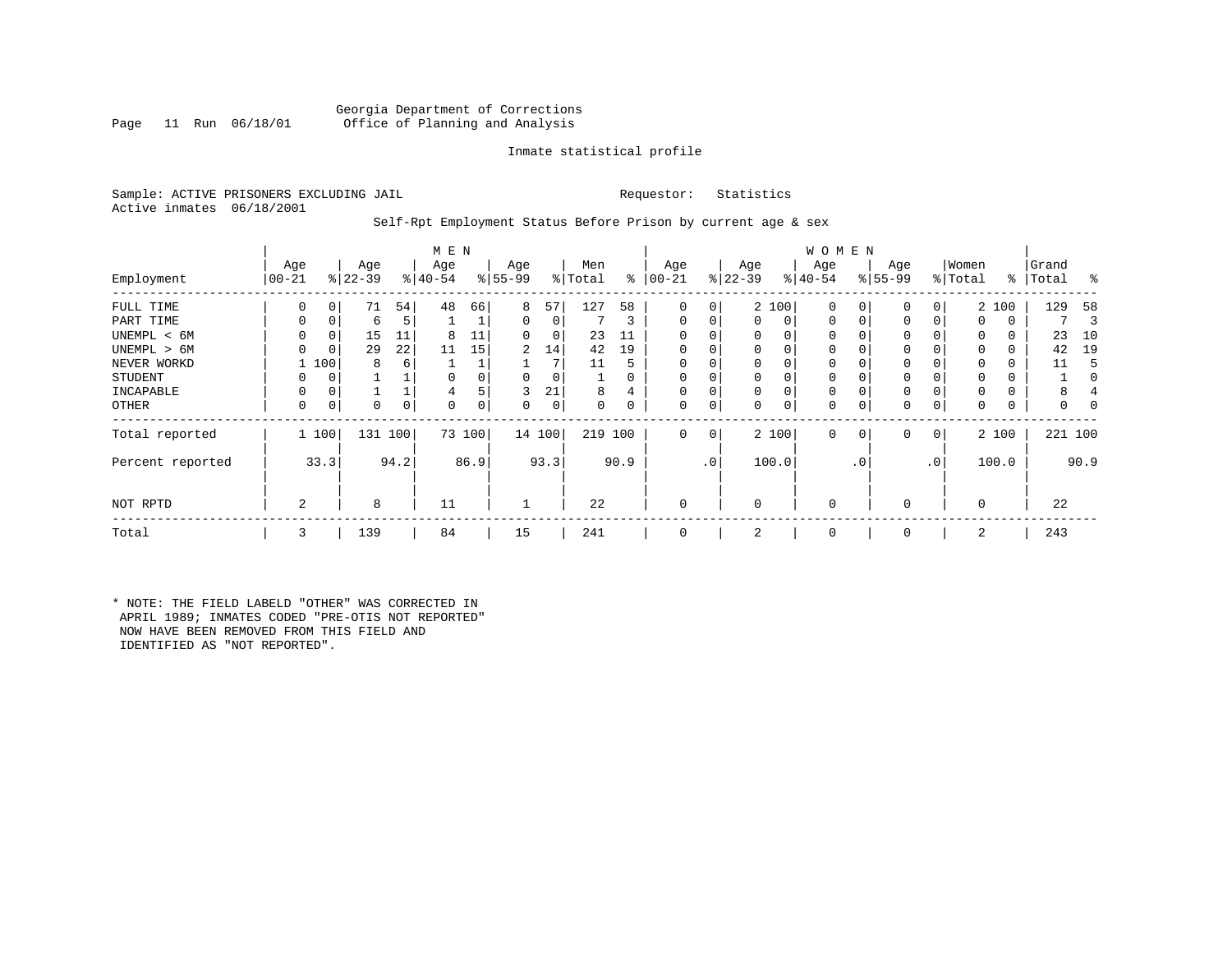# Georgia Department of Corrections Page 12 Run 06/18/01 Office of Planning and Analysis

# Inmate statistical profile

Sample: ACTIVE PRISONERS EXCLUDING JAIL **Requestor:** Statistics Active inmates 06/18/2001

# Self-Rpt Marital Status At Admission by current age & sex

|                  | M E N     |             |                |      |          |      |                |       |         |      |             |                 |             |       | <b>WOMEN</b> |             |           |              |          |       |           |                |
|------------------|-----------|-------------|----------------|------|----------|------|----------------|-------|---------|------|-------------|-----------------|-------------|-------|--------------|-------------|-----------|--------------|----------|-------|-----------|----------------|
|                  | Age       |             | Age            |      | Age      |      | Age            |       | Men     |      | Age         |                 | Age         |       | Age          |             | Age       |              | Women    |       | Grand     |                |
| Marital Status   | $00 - 21$ |             | $ 22-39 $      |      | $ 40-54$ |      | $8 55-99$      |       | % Total | ွေ   | $ 00-21$    |                 | $ 22-39 $   |       | $ 40-54 $    |             | $8 55-99$ |              | % Total  |       | %   Total | $^{\circ}$     |
| SINGLE           |           | 2 100       | 94             | 69   | 31       | 37   |                | 7     | 128     | 54   | 0           | 0               | 1           | 50    | $\mathbf 0$  | 0           | 0         | 0            |          | 50    | 129       | -54            |
| MARRIED          | $\Omega$  | $\mathbf 0$ | 14             | 10   | 14       | 17   | 6              | 40    | 34      | 14   | $\mathbf 0$ | 0               | 0           | 0     | $\mathbf 0$  | 0           | 0         | $\Omega$     | $\Omega$ | 0     | 34        | 14             |
| SEPARATED        | $\Omega$  | 0           | 2              |      | 5        | 6    | $\overline{2}$ | 13    | 9       | 4    | $\Omega$    |                 | $\mathbf 0$ | 0     | $\mathbf 0$  | $\Omega$    | $\Omega$  |              | 0        | 0     | 9         | $\overline{4}$ |
| DIVORCED         | 0         | 0           | 8              | 6    | 18       | 22   | 3              | 20    | 29      | 12   | 0           | 0               | 0           | 0     | 0            | 0           | 0         |              | $\Omega$ | 0     | 29        | 12             |
| WIDOWED          | $\Omega$  | 0           | 2              |      |          | 8    |                | 7     | 10      | 4    | $\Omega$    | 0               |             | 50    | $\mathbf 0$  | $\Omega$    | 0         |              |          | 50    | 11        | 5              |
| COMMON LAW       | 0         | $\Omega$    | 17             | 12   | 8        | 10   | 2              | 13    | 27      | 11   | $\Omega$    |                 | $\mathbf 0$ | 0     | $\mathbf 0$  | $\Omega$    | $\Omega$  | 0            | $\Omega$ | 0     | 27        | -11            |
| OTHER            | 0         | 0           | 0              | 0    | $\Omega$ | 0    | 0              | 0     | 0       | 0    | 0           | 0               | 0           | 0     | $\mathbf 0$  | 0           | 0         | 0            | 0        | 0     | 0         | $\overline{0}$ |
| Total reported   |           | 2 100       | 137            | 100  | 83       | 100  | 15 100         |       | 237     | 100  | 0           | 0               |             | 2 100 | $\mathbf 0$  | $\mathbf 0$ | 0         | $\mathbf{0}$ |          | 2 100 | 239 100   |                |
| Percent reported |           | 66.7        |                | 98.6 |          | 98.8 |                | 100.0 |         | 98.3 |             | .0 <sup>1</sup> |             | 100.0 |              | . 0         |           | $\cdot$ 0    |          | 100.0 |           | 98.4           |
| NOT RPTD         |           |             | $\overline{a}$ |      |          |      | $\mathbf 0$    |       | 4       |      | $\Omega$    |                 | 0           |       | $\mathbf 0$  |             | $\Omega$  |              | $\Omega$ |       | 4         |                |
| Total            | 3         |             | 139            |      | 84       |      | 15             |       | 241     |      | 0           |                 | 2           |       | 0            |             | 0         |              | 2        |       | 243       |                |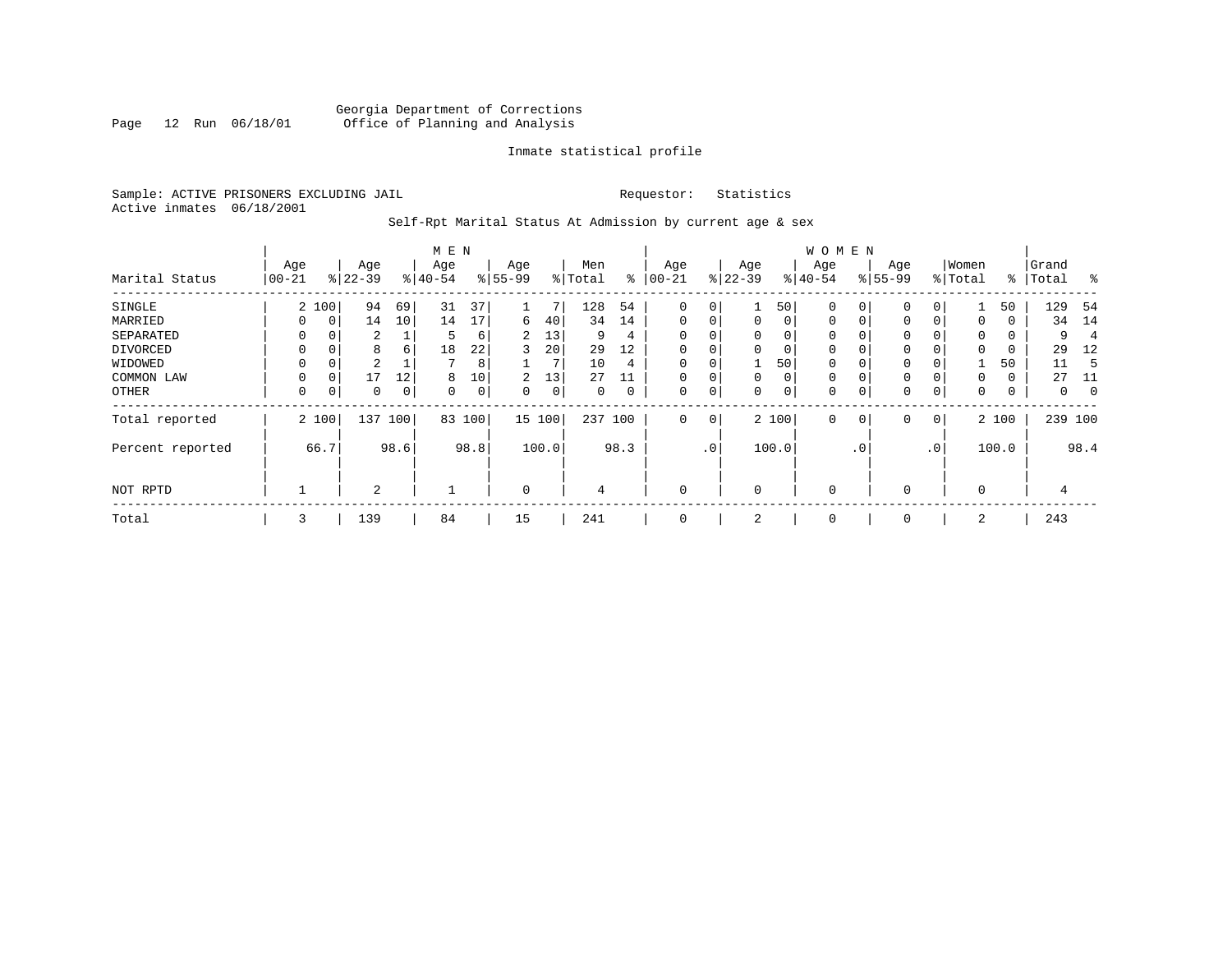Georgia Department of Corrections<br>Page 13 Run 06/18/01 office of Planning and Analysis Office of Planning and Analysis

# Inmate statistical profile

Sample: ACTIVE PRISONERS EXCLUDING JAIL **Requestor:** Statistics Active inmates 06/18/2001

# Self-Rpt Number Of Children At Admission by current age & sex

|                      |                 |             |                  |        | M E N            |                |                  |        |                |      |                   |           |                  |              | WOMEN            |           |                  |                |                  |          |                |      |
|----------------------|-----------------|-------------|------------------|--------|------------------|----------------|------------------|--------|----------------|------|-------------------|-----------|------------------|--------------|------------------|-----------|------------------|----------------|------------------|----------|----------------|------|
| Number Of Children   | Age<br>$ 00-21$ |             | Age<br>$ 22-39 $ |        | Age<br>$ 40-54 $ |                | Age<br>$ 55-99 $ |        | Men<br>% Total | နွ   | Age<br>$ 00 - 21$ |           | Age<br>$ 22-39 $ |              | Age<br>$ 40-54 $ |           | Age<br>$8 55-99$ |                | Women<br>% Total | ႜ        | Grand<br>Total | ႜ    |
| NO CHILDREN          | $\Omega$        | 0           |                  |        | $\Omega$         | 0              | 0                | 0      |                | 1    | 0                 | $\Omega$  | $\Omega$         | 0            | $\Omega$         | $\Omega$  | 0                | $\Omega$       | $\Omega$         | 0        |                |      |
| ONE CHILD            | 0               | $\mathbf 0$ | 34               | 41     | 20               | 33             | 6                | 46     | 60             | 38   | $\mathbf 0$       | 0         | 0                | $\mathbf 0$  | $\mathbf 0$      | 0         | $\mathbf 0$      | 0              | $\Omega$         | $\Omega$ | 60             | 38   |
| TWO CHILDREN         |                 | 100         | 26               | 31     | 19               | 32             | 0                | 0      | 46             | 29   | 0                 | 0         |                  | 1 100        | 0                |           | $\mathbf 0$      | 0              |                  | 100      | 47             | 30   |
| THREE CHILDREN       | 0               | $\mathbf 0$ | 13               | 16     | 15               | 25             |                  | 8      | 29             | 18   | 0                 | 0         | $\Omega$         | 0            | 0                |           | $\mathbf 0$      |                | $\Omega$         | 0        | 29             | 18   |
| FOUR CHILDREN        | 0               | $\Omega$    | 6                | 7      |                  | 5              | 2                | 15     | 11             |      | $\Omega$          |           |                  | 0            | 0                |           | $\mathbf 0$      |                | 0                | $\Omega$ | 11             | 7    |
| FIVE CHILDREN        | 0               | 0           | 2                | 2      |                  | 3              |                  | 8      | 5              | 3    | $\Omega$          | 0         | $\Omega$         | $\mathsf{O}$ | 0                |           | $\mathbf 0$      | 0              | 0                | $\Omega$ | 5              |      |
| MORE THAN 5 CHILDREN | $\mathbf 0$     | $\mathbf 0$ |                  |        |                  | 2 <sub>1</sub> | ζ                | 23     | 5              | 3    | 0                 | 0         | $\Omega$         | $\mathbf 0$  | 0                | 0         | $\mathbf 0$      | 0              | $\Omega$         | 0        | 5              |      |
| Total reported       | 1 100           |             |                  | 83 100 |                  | 60 100         |                  | 13 100 | 157 100        |      | $\Omega$          | 0         |                  | 1 100        | $\Omega$         | $\Omega$  | $\mathbf 0$      | $\overline{0}$ |                  | 1 100    | 158 100        |      |
| Percent reported     |                 | 33.3        |                  | 59.7   |                  | 71.4           |                  | 86.7   |                | 65.1 |                   | $\cdot$ 0 |                  | 50.0         |                  | $\cdot$ 0 |                  | $\cdot$ 0      |                  | 50.0     |                | 65.0 |
| NOT REPORTED         | 2               |             | 56               |        | 24               |                | 2                |        | 84             |      | 0                 |           |                  |              | 0                |           | $\mathbf 0$      |                |                  |          | 85             |      |
| Total                | 3               |             | 139              |        | 84               |                | 15               |        | 241            |      | $\Omega$          |           | 2                |              | 0                |           | $\mathbf 0$      |                | 2                |          | 243            |      |
|                      |                 |             |                  |        |                  |                |                  |        |                |      |                   |           |                  |              |                  |           |                  |                |                  |          |                |      |
| AVG NUM CHILDREN     | 2.00            |             | 1.99             |        | 2.27             |                | 3.92             |        | 2.25           |      | .00               |           | 2.00             |              | .00              |           | .00              |                | 2.00             |          | 2.25           |      |

\* NOTE: THE FIELD LABLED "NO CHILDREN" WAS CORRECTED IN MARCH 1989: MISSING DATA FOR INMATES STILL IN DIAGNOSTICS NOW HAS BEEN REMOVED FROM THIS FIELD AND IDENTIFIED AS "NOT REPORTED" INFORMATION.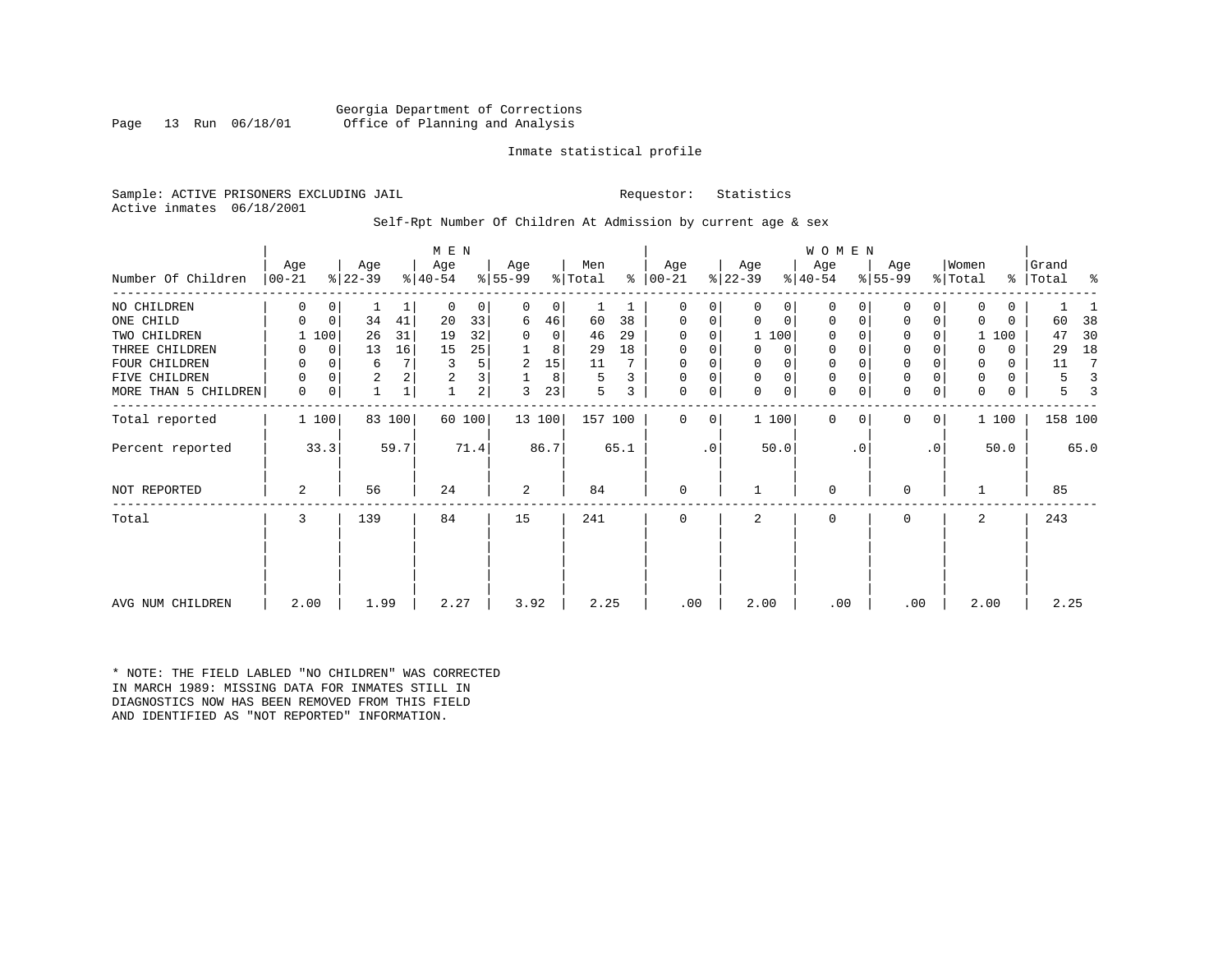# Georgia Department of Corrections<br>Page 14 Run 06/18/01 Office of Planning and Analysis Page 14 Run 06/18/01 Office of Planning and Analysis

# Inmate statistical profile

Sample: ACTIVE PRISONERS EXCLUDING JAIL **Requestor:** Statistics Active inmates 06/18/2001

# Self-Rpt Religious Affiliation by current age & sex

|                  |            |          |          |              | M E N          |          |              |             |           |                |             |           |              |          | <b>WOMEN</b> |             |           |           |             |          |           |                |
|------------------|------------|----------|----------|--------------|----------------|----------|--------------|-------------|-----------|----------------|-------------|-----------|--------------|----------|--------------|-------------|-----------|-----------|-------------|----------|-----------|----------------|
|                  | Age        |          | Age      |              | Age            |          | Age          |             | Men       |                | Age         |           | Age          |          | Age          |             | Age       |           | Women       |          | Grand     |                |
| Religion         | $ 00 - 21$ |          | $ 22-39$ |              | $ 40-54$       |          | $8 55-99$    |             | %   Total | ွေ             | $ 00 - 21$  |           | $ 22-39$     |          | $8 40-54$    |             | $8 55-99$ |           | % Total     |          | %   Total | န္             |
| <b>ISLAM</b>     | 0          | 0        | 11       | 8            | 5              | 6        | 1            | 7           | 17        |                | 0           | 0         | 0            | 0        | 0            | 0           | 0         | 0         | 0           | 0        | 17        | 7              |
| CATHOLIC         |            | 0        | 3        | 2            | $\overline{2}$ | 2        | $\Omega$     | 0           | 5         | $\overline{c}$ | $\Omega$    | 0         | $\Omega$     | 0        | $\mathbf 0$  | 0           | $\Omega$  | 0         | $\mathbf 0$ | 0        | 5         | $\overline{c}$ |
| <b>BAPTIST</b>   | O          | 0        | 52       | 39           | 48             | 58       | 7            | 47          | 107       | 46             | $\Omega$    | $\Omega$  | $\mathbf{1}$ | 50       | $\mathbf 0$  | 0           | 0         | 0         | 1           | 50       | 108       | 46             |
| METHODIST        |            | $\Omega$ |          | 1            |                | 1        |              | 7           | 3         | 1              | $\Omega$    | U         | $\mathbf 0$  | 0        | $\Omega$     | 0           | 0         | 0         | 0           | 0        |           | $\mathbf{1}$   |
| EPISCOPLN        |            | 0        | 0        | $\Omega$     | $\Omega$       | 0        | 0            | $\mathbf 0$ | 0         | 0              | $\Omega$    | $\cap$    | $\Omega$     | 0        | 0            | $\mathbf 0$ | $\Omega$  | 0         | O           | 0        |           | $\Omega$       |
| PRESBYTRN        |            | $\Omega$ |          | 0            | $\Omega$       | 0        | U            | 0           | 0         | 0              | O           | $\cap$    | 0            | O        |              | 0           | 0         | 0         | $\mathbf 0$ | 0        |           | $\Omega$       |
| CHC OF GOD       |            | $\Omega$ |          | 1            | $\Omega$       | 0        | U            | $\Omega$    |           | $\Omega$       | $\Omega$    | $\cap$    | $\Omega$     | $\Omega$ | $\Omega$     | $\Omega$    | $\Omega$  | $\Omega$  | $\mathbf 0$ | $\Omega$ |           | ∩              |
| HOLINESS         |            | $\Omega$ | 4        | 3            |                |          | 2            | 13          |           | 3              | $\Omega$    |           | $\mathbf{1}$ | 50       | $\Omega$     | $\mathbf 0$ | $\Omega$  | $\Omega$  |             | 50       |           |                |
| <b>JEWISH</b>    |            | 0        |          | $\mathbf{1}$ | $\Omega$       | 0        | U            | $\mathbf 0$ |           | $\Omega$       | $\Omega$    |           | $\Omega$     | $\Omega$ | $\Omega$     | 0           | $\Omega$  | $\Omega$  | $\Omega$    | $\Omega$ |           | $\Omega$       |
| ANGLICAN         |            | 0        | 0        | $\Omega$     | $\Omega$       | 0        | U            | 0           | 0         | 0              | $\Omega$    |           | 0            | 0        | $\Omega$     | 0           | 0         | 0         | 0           | 0        |           | ∩              |
| GRK ORTHDX       |            | 0        | U        | $\Omega$     | $\Omega$       | $\Omega$ | U            | 0           | 0         | 0              | $\Omega$    | O         | U            | O        | $\Omega$     | $\mathbf 0$ | $\Omega$  | 0         | 0           | 0        |           | $\Omega$       |
| HINDU            |            | $\Omega$ | U        | $\Omega$     | $\Omega$       | 0        | U            | 0           | $\Omega$  | $\Omega$       | $\Omega$    | $\Omega$  | $\Omega$     | 0        | $\Omega$     | $\Omega$    | $\Omega$  | $\Omega$  | $\mathbf 0$ | 0        |           | $\Omega$       |
| <b>BUDDHIST</b>  |            | $\Omega$ | 0        | $\Omega$     | $\Omega$       | 0        | U            | 0           | $\Omega$  | $\Omega$       | $\Omega$    | O         | 0            | 0        | $\Omega$     | 0           | 0         | 0         | O           | 0        |           | ∩              |
| TAOIST           |            | $\Omega$ |          | $\Omega$     | $\Omega$       | 0        | U            | 0           | 0         | 0              |             | $\Omega$  | $\Omega$     | 0        |              | 0           | $\Omega$  | 0         | $\Omega$    | 0        |           |                |
| SHINTOIST        |            | $\Omega$ | U        | $\Omega$     | $\mathbf 0$    | $\Omega$ | U            | O           | 0         | 0              | n           | $\Omega$  | U            | 0        | $\Omega$     | $\mathbf 0$ | $\Omega$  | $\Omega$  | $\mathbf 0$ | 0        |           | ∩              |
| SEVEN D AD       |            | $\Omega$ | U        | $\Omega$     | 2              | 2        | U            | O           | 2         | 1              | n           |           | $\Omega$     | O        | $\Omega$     | $\Omega$    | $\Omega$  | 0         | $\Omega$    | $\Omega$ |           |                |
| JEHOVAH WT       |            | $\Omega$ | 2        | 1            |                | 1        | U            | 0           | 3         | 1              | $\Omega$    | $\Omega$  | $\Omega$     | 0        | $\Omega$     | $\mathbf 0$ | $\Omega$  | $\Omega$  | $\mathbf 0$ | $\Omega$ |           |                |
| LATR DAY S       |            | 0        | 0        | $\Omega$     | $\Omega$       | 0        | U            | 0           | $\Omega$  | $\Omega$       | $\Omega$    | $\Omega$  | $\Omega$     | 0        | $\Omega$     | $\mathbf 0$ | $\Omega$  | $\Omega$  | $\mathbf 0$ | 0        |           | $\Omega$       |
| QUAKER           |            | 0        | 0        | $\Omega$     | $\mathbf 0$    | 0        | U            | 0           | 0         | 0              | $\Omega$    | O         | 0            | 0        | $\Omega$     | $\mathbf 0$ | 0         | 0         | 0           | 0        |           | ∩              |
| OTHER PROD       | U          | 0        | 13       | 10           | 7              | 8        | $\mathbf{1}$ | 7           | 21        | 9              | $\Omega$    | $\Omega$  | $\Omega$     | 0        | $\mathbf 0$  | 0           | $\Omega$  | $\Omega$  | 0           | 0        | 21        | 9              |
| <b>NONE</b>      | 2          | 100      | 31       | 23           | 13             | 16       | 3            | 20          | 49        | 21             | $\Omega$    | 0         | $\Omega$     | 0        | $\Omega$     | 0           | $\Omega$  | 0         | 0           | 0        | 49        | 21             |
| <b>OTHER</b>     | $\Omega$   | 0        | 15       | 11           | 3              | 4        | O            | 0           | 18        | 8              | $\mathbf 0$ | 0         | O            | 0        | $\Omega$     | 0           | $\Omega$  | 0         | $\mathbf 0$ | 0        | 18        | 8              |
| Total reported   | 2 100      |          | 134 100  |              | 83 100         |          | 15 100       |             | 234 100   |                | 0           | 0         |              | 2 100    | $\mathbf 0$  | 0           | 0         | 0         |             | 2 100    | 236 100   |                |
| Percent reported |            | 66.7     |          | 96.4         |                | 98.8     | 100.0        |             |           | 97.1           |             | $\cdot$ 0 |              | 100.0    |              | . 0         |           | $\cdot$ 0 |             | 100.0    |           | 97.1           |
| NOT RPTD         |            |          | 5        |              |                |          | 0            |             | 7         |                | $\cap$      |           | $\Omega$     |          | $\Omega$     |             | $\Omega$  |           | $\mathbf 0$ |          |           |                |
| Total            | 3          |          | 139      |              | 84             |          | 15           |             | 241       |                | $\Omega$    |           | 2            |          | 0            |             | 0         |           | 2           |          | 243       |                |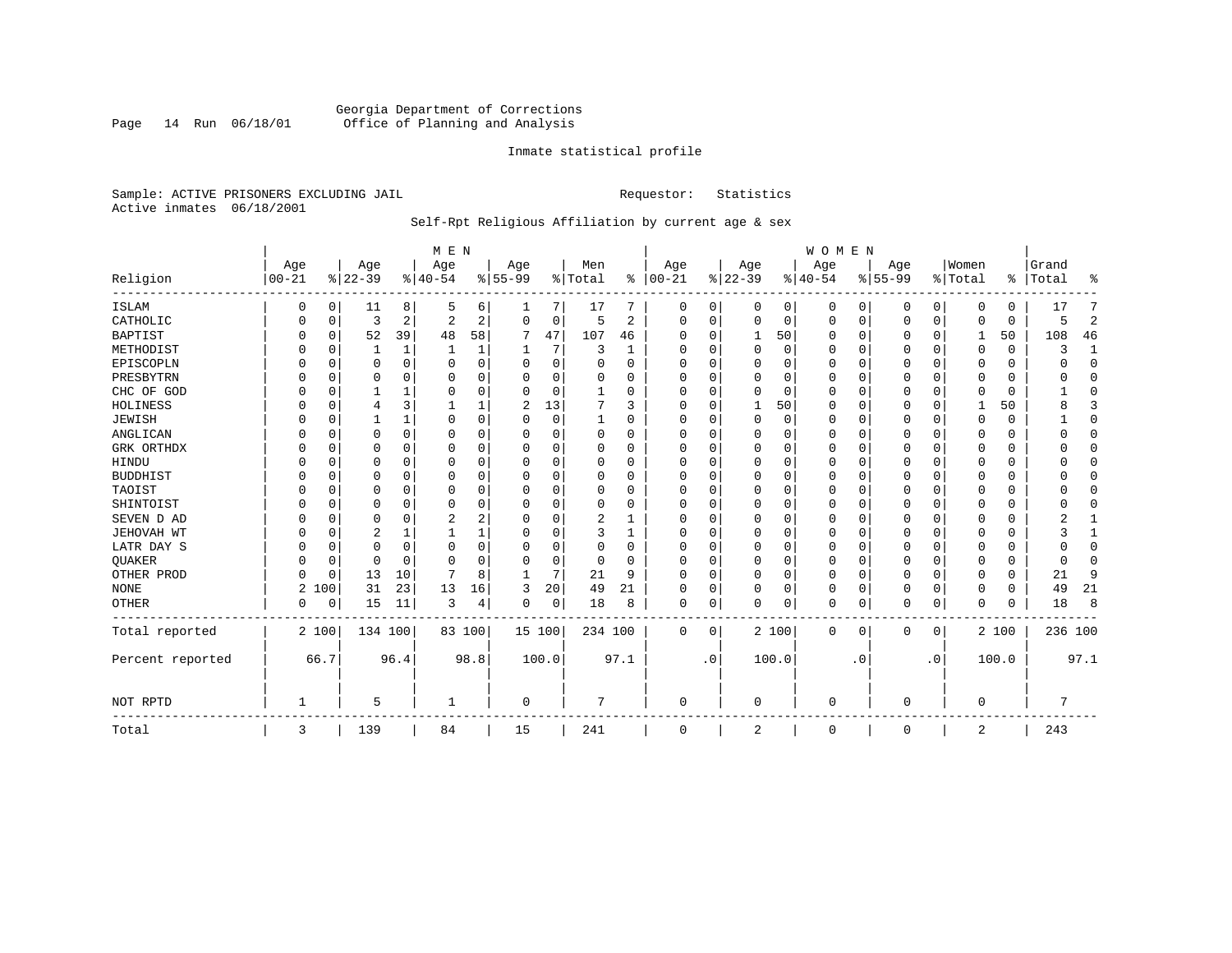# Georgia Department of Corrections<br>Page 15 Run 06/18/01 office of Planning and Analysis Office of Planning and Analysis

# Inmate statistical profile

Sample: ACTIVE PRISONERS EXCLUDING JAIL **Requestor:** Statistics Active inmates 06/18/2001

Self-Rpt Family Behavior Patterns \* by current age & sex

|                  |                 |             |                  |          | M E N            |      |                 |             |                |          |                  |                 |                  |          | W O M E N       |           |                 |     |                  |       |                |      |
|------------------|-----------------|-------------|------------------|----------|------------------|------|-----------------|-------------|----------------|----------|------------------|-----------------|------------------|----------|-----------------|-----------|-----------------|-----|------------------|-------|----------------|------|
| Family Behavior  | Age<br>$ 00-21$ |             | Age<br>$ 22-39 $ |          | Age<br>$ 40-54 $ |      | Age<br>$ 55-99$ |             | Men<br>% Total | ႜ        | Age<br>$00 - 21$ |                 | Age<br>$ 22-39 $ |          | Age<br>$ 40-54$ |           | Age<br>$ 55-99$ |     | Women<br>% Total | ∻     | Grand<br>Total | ႜ    |
| CRIMINLTY        |                 | 14          | 44               | 21       | 28               | 24   | 3               | 20          | 76             | 22       | $\Omega$         | 0               |                  | 17       | $\Omega$        | 0         | $\Omega$        | 0   |                  | 17    | 77             | 22   |
| ALCOHOLISM       |                 | 29          | 29               | 14       | 20               | 17   |                 |             | 52             | 15       | 0                | 0               |                  | 17       | 0               |           | $\Omega$        | 0   |                  | 17    | 53             | -15  |
| DRUG ABUSE       |                 | 29          | 19               | 9        | 11               | 9    |                 |             | 33             | 9        |                  |                 |                  | 17       | O               |           |                 |     |                  | 17    | 34             | 10   |
| DOMINERING       |                 | 0           |                  |          |                  |      |                 |             |                | O        |                  |                 |                  | 17       | 0               |           |                 |     |                  | 17    |                |      |
| MIGRANT          |                 | 0           |                  |          |                  |      |                 | 0           |                |          |                  |                 |                  | 0        | 0               |           | $\Omega$        |     |                  | 0     | 4              |      |
| INFL BTGS        |                 | $\Omega$    | 11               |          |                  |      | 3               | 20          | 18             | h        |                  |                 |                  | $\Omega$ | 0               |           | $\Omega$        |     |                  | 0     | 18             |      |
| PERMISSIVE       |                 | $\mathbf 0$ | 0                | $\Omega$ | $\Omega$         |      | 0               | $\mathbf 0$ | $\Omega$       | $\Omega$ | $\Omega$         | 0               |                  | 17       | 0               |           | $\Omega$        |     |                  | 17    |                |      |
| FATH ABSNT       |                 | 14          | 72               | 35       | 41               | 34   | 5.              | 33          | 119            | 34       |                  |                 | <sup>0</sup>     | $\Omega$ | 0               |           |                 |     |                  | 0     | 119            | 34   |
| MOTH ABSNT       |                 | 14          | 25               | 12       | 12               | 10   | 2               | 13          | 40             | 11       | 0                | 0               |                  | $\Omega$ | 0               |           | $\Omega$        |     |                  | 0     | 40             | 11   |
| NONE             | 0               | 0           | 4                | 2        | 2                | 2    | 0               | 0           | 6              | 2        | 0                | 0               |                  | 17       | 0               |           | 0               |     |                  | 17    | 7              |      |
| Total reported   |                 | 7 100       | 208              | 100      | 119              | 100  |                 | 15 100      | 349 100        |          | 0                | 0               |                  | 6 100    | $\mathbf 0$     | 0         | 0               | 0   |                  | 6 100 | 355 100        |      |
| Percent reported |                 | 66.7        |                  | 74.8     |                  | 76.2 |                 | 60.0        |                | 74.3     |                  | .0 <sup>1</sup> |                  | 100.0    |                 | $\cdot$ 0 |                 | .0' |                  | 100.0 |                | 74.5 |
| <b>OTHER</b>     |                 |             | 35               |          | 20               |      | 6               |             | 62             |          | 0                |                 | $\Omega$         |          | 0               |           | $\Omega$        |     | $\Omega$         |       | 62             |      |
| Total            | 3               |             | 139              |          | 84               |      | 15              |             | 241            |          | 0                |                 | 2                |          | 0               |           | 0               |     | 2                |       | 243            |      |

\* NOTE: SINCE THERE CAN BE UP TO FIVE BEHAVIOR CODES PER INMATE, THE NUMBER OF CASES REPORTED IN THE DETAIL LINES AND THE TOTAL REPORTED LINE MAY EXCEED THE TOTAL NUMBER OF CASES. IN SHORT, THIS TABLE COUNTS THE NUMBER OF BEHAVIOR PROBLEMS, NOT INMATES.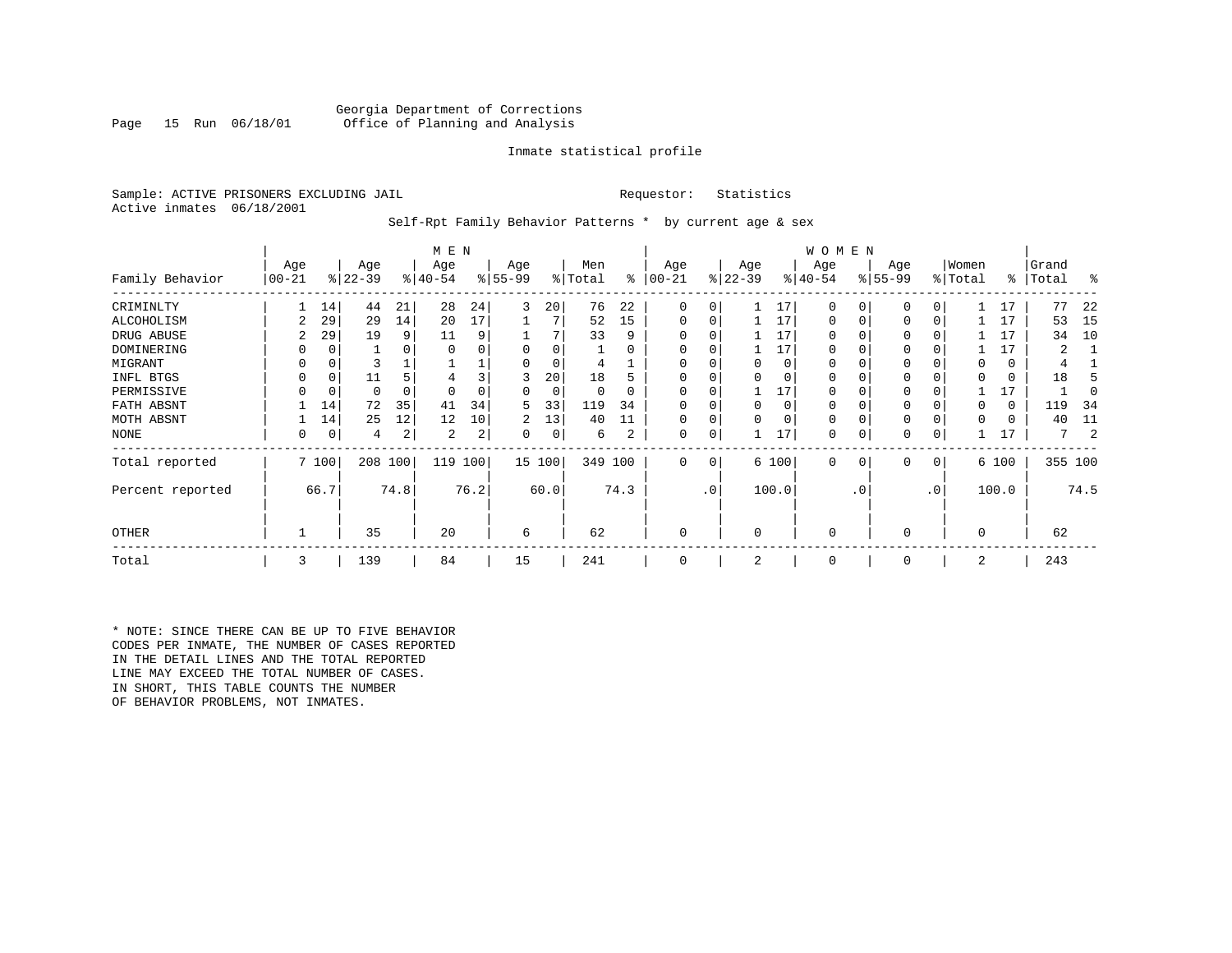# Georgia Department of Corrections<br>Page 16 Run 06/18/01 office of Planning and Analysis Office of Planning and Analysis

# Inmate statistical profile

Sample: ACTIVE PRISONERS EXCLUDING JAIL **Requestor:** Statistics Active inmates 06/18/2001

# Inmate Diagnostic Behavior Problem \* by current age & sex

|                    |            |          |                |              | M E N                 |       |           |          |         |          |           |           |                |          | <b>WOMEN</b> |           |           |             |                |          |         |      |
|--------------------|------------|----------|----------------|--------------|-----------------------|-------|-----------|----------|---------|----------|-----------|-----------|----------------|----------|--------------|-----------|-----------|-------------|----------------|----------|---------|------|
|                    | Age        |          | Age            |              | Age                   |       | Age       |          | Men     |          | Age       |           | Age            |          | Age          |           | Age       |             | Women          |          | Grand   |      |
| Diagnostic Problem | $ 00 - 21$ |          | $ 22-39 $      |              | $\frac{1}{6}$   40-54 |       | $8 55-99$ |          | % Total | ႜ        | $00 - 21$ |           | $ 22-39 $      |          | $ 40-54 $    |           | $ 55-99 $ |             | % Total        | ៖        | Total   | ႜ    |
| ALCOHOLIC          | 0          | 0        | 8              | 2            | 5                     | 3     | 3         | 10       | 16      | 3        | $\Omega$  | 0         | 1              | 25       | $\Omega$     | $\Omega$  | 0         | 0           | 1              | 25       | 17      | 3    |
| <b>ALCOH ABSE</b>  |            | 0        | 28             | 9            | 17                    | 10    | 2         | 7        | 47      | 9        | 0         | $\Omega$  | $\mathbf 0$    | 0        | 0            | 0         | 0         | $\mathbf 0$ | 0              | $\Omega$ | 47      | 9    |
| DRUG EXP           |            | 17       | 48             | 15           | 29                    | 16    | 4         | 13       | 82      | 15       |           |           | $\Omega$       | 0        | $\Omega$     | 0         |           | $\Omega$    | 0              | $\Omega$ | 82      | 15   |
| DRUG ABSE          | 2          | 33       | 59             | 18           | 24                    | 13    | 2         | 7        | 87      | 16       | O         |           |                | 25       | $\Omega$     | O         | 0         | $\mathbf 0$ |                | 25       | 88      | 16   |
| NARC ADDCT         |            | $\Omega$ | 2              | $\mathbf{1}$ | $\overline{2}$        |       | O         | $\Omega$ | 4       |          | O         | $\Omega$  | $\Omega$       | $\Omega$ | $\Omega$     | $\Omega$  | O         | $\Omega$    | $\Omega$       | $\Omega$ | 4       | 1    |
| EPILEPTIC          |            | 0        | $\overline{a}$ |              |                       |       | ∩         | $\Omega$ | ζ       |          | O         | $\Omega$  | $\Omega$       | $\Omega$ | $\Omega$     | $\Omega$  | $\Omega$  | $\mathbf 0$ | O              | $\Omega$ | 3       |      |
| MANIPULTVE         |            | 17       | 22             | 7            | 8                     |       | 3         | 10       | 34      | 6        |           |           | $\Omega$       | 0        | $\Omega$     | 0         | 0         | $\Omega$    | 0              | 0        | 34      | 6    |
| ASSAULTIVE         | 2          | 33       | 107            | 33           | 67                    | 38    | 11        | 37       | 187     | 35       | O         |           | 2              | 50       | 0            | 0         | 0         | $\mathbf 0$ | 2              | 50       | 189     | 35   |
| ESCPE TEND         |            | 0        | 15             | 5            | 14                    | 8     | 2         | 7        | 31      | 6        | U         | U         | $\mathbf 0$    | 0        | 0            | $\Omega$  |           | $\Omega$    | 0              | $\Omega$ | 31      | 6    |
| SUICIDAL           |            | 0        | 16             | 5            |                       |       |           | 3        | 21      |          |           |           | $\Omega$       | O        | $\Omega$     | $\Omega$  | O         | $\mathbf 0$ | $\Omega$       | 0        | 21      | 4    |
| WITHDRAWN          |            | $\Omega$ |                | U            |                       |       |           | U        |         | U        |           |           | $\Omega$       |          | 0            | $\Omega$  |           | $\Omega$    | O              | 0        |         | 0    |
| PR RLTY CT         |            | $\Omega$ | 3              |              |                       |       |           | O        | 5       |          | O         |           | $\Omega$       | N        | $\Omega$     | $\Omega$  | $\Omega$  | $\Omega$    | $\Omega$       | 0        |         |      |
| HOMOSEXUAL         |            | $\Omega$ |                | $\Omega$     |                       |       |           | 0        |         | $\Omega$ |           |           | $\Omega$       | N        | $\Omega$     | $\Omega$  |           | $\Omega$    | $\Omega$       | 0        |         | O    |
| <b>NONE</b>        |            | $\Omega$ | $\overline{2}$ |              |                       |       |           | 3        |         |          | O         |           | $\Omega$       |          | $\Omega$     | $\Omega$  |           | $\Omega$    | O              | 0        |         |      |
| OTHER              |            | $\Omega$ | 6              | 2            | $\overline{c}$        |       |           | 0        |         |          | U         |           | $\mathbf 0$    | 0        | 0            | $\Omega$  |           | $\mathbf 0$ | $\Omega$       | 0        |         |      |
| NOT RPTD           | $\Omega$   | 0        | 6              | 2            | $\overline{c}$        |       |           | 3        | 9       | 2        | $\Omega$  | $\Omega$  | $\mathbf 0$    | 0        | 0            | 0         | U         | 0           | $\Omega$       | 0        | 9       | 2    |
| Total reported     |            | 6 100    | 327 100        |              | 178 100               |       |           | 30 100   | 541 100 |          | $\Omega$  | $\Omega$  |                | 4 100    | $\Omega$     | 0         | $\Omega$  | 0           |                | 4 100    | 545 100 |      |
| Percent reported   |            | 100.0    |                | 99.3         |                       | 100.0 |           | 100.0    |         | 99.6     |           | $\cdot$ 0 |                | 100.0    |              | $\cdot$ 0 |           | $\cdot$ 0   |                | 100.0    |         | 99.6 |
|                    |            |          |                |              |                       |       |           |          |         |          |           |           |                |          |              |           |           |             |                |          |         |      |
| <b>UNKNOWN</b>     | $\Omega$   |          |                |              | $\Omega$              |       | $\Omega$  |          |         |          | $\Omega$  |           | 0              |          | 0            |           | $\Omega$  |             | 0              |          |         |      |
| Total              | 3          |          | 139            |              | 84                    |       | 15        |          | 241     |          | 0         |           | $\overline{2}$ |          | $\mathbf 0$  |           | 0         |             | $\overline{2}$ |          | 243     |      |

\* NOTE: SINCE THERE CAN BE UP TO FIVE BEHAVIOR CODES PER INMATE, THE NUMBER OF CASES REPORTED IN THE DETAIL LINES AND THE TOTAL REPORTED LINE MAY EXCEED THE TOTAL NUMBER OF CASES.IN SHORT, THIS TABLE COUNTS THE NUMBER OF BEHAVIOR PROBLEMS, NOT INMATES.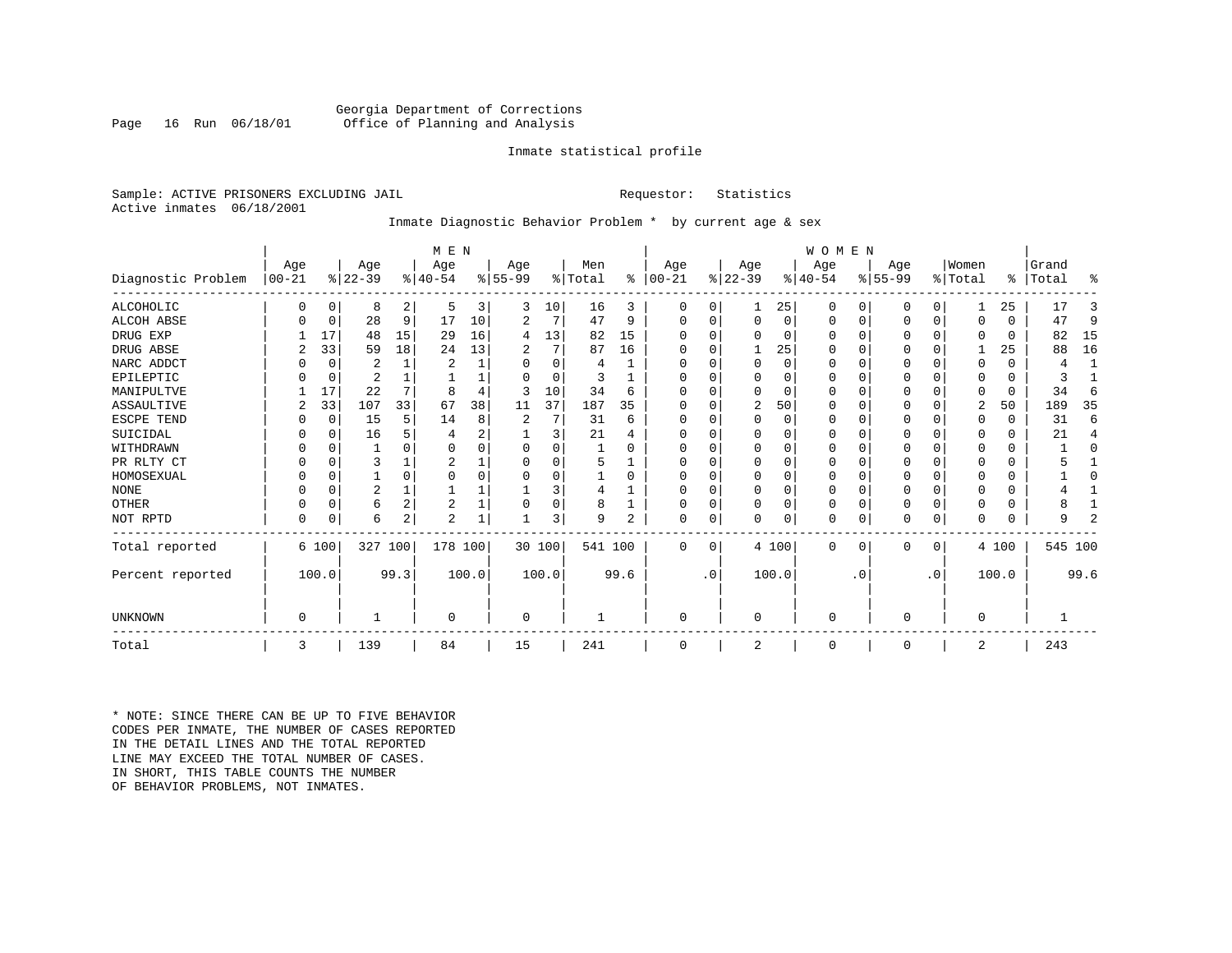# Georgia Department of Corrections Page 17 Run 06/18/01 Office of Planning and Analysis

# Inmate statistical profile

Sample: ACTIVE PRISONERS EXCLUDING JAIL **Requestor:** Statistics Active inmates 06/18/2001

# Physical Profile (General Condition) by current age & sex

|                                                                                  |                           |                                       |                      |                                  | M E N               |                     |                         |                     |                             |                               |                                |                                   |                                              |                                          | <b>WOMEN</b>                                          |                         |                                |                         |                                         |                      |                    |                                |
|----------------------------------------------------------------------------------|---------------------------|---------------------------------------|----------------------|----------------------------------|---------------------|---------------------|-------------------------|---------------------|-----------------------------|-------------------------------|--------------------------------|-----------------------------------|----------------------------------------------|------------------------------------------|-------------------------------------------------------|-------------------------|--------------------------------|-------------------------|-----------------------------------------|----------------------|--------------------|--------------------------------|
| Physical Profile                                                                 | Age<br>$ 00-21$           |                                       | Age<br>$8 22-39$     |                                  | Age<br>$8 40-54$    |                     | Age<br>$8155 - 99$      |                     | Men<br>% Total              | ွေ                            | Age<br>$ 00-21$                |                                   | Age<br>$ 22-39 $                             |                                          | Aqe<br>$8 40-54$                                      |                         | Age<br>$8155 - 99$             |                         | Women<br>% Total                        |                      | Grand<br>%   Total |                                |
| NO LIMITATION<br>DEFECT NO MAJOR LIMT<br>DEFECT MAJOR LIMIT<br>VERY MAJOR DEFECT | $\Omega$<br>$\Omega$<br>0 | 2 100<br>$\mathbf 0$<br>$\Omega$<br>0 | 102<br>16<br>17<br>0 | 76<br>12<br>13<br>0 <sup>1</sup> | 45<br>14<br>25<br>0 | 54<br>17<br>30<br>0 | 4<br>2<br>9<br>$\Omega$ | 27<br>13<br>60<br>0 | 153<br>32<br>51<br>$\Omega$ | 65<br>14<br>22<br>$\mathbf 0$ | 0<br>$\Omega$<br>$\Omega$<br>0 | 0<br>$\Omega$<br>0<br>$\mathbf 0$ | $\mathbf{0}$<br>$\mathbf{0}$<br>$\mathbf{0}$ | 2 100<br>$\mathbf 0$<br>0<br>$\mathbf 0$ | $\mathbf 0$<br>$\mathbf 0$<br>$\mathbf 0$<br>$\Omega$ | 0<br>0<br>$\Omega$<br>0 | 0<br>$\Omega$<br>$\Omega$<br>0 | 0<br>$\Omega$<br>0<br>0 | $\mathbf{0}$<br>$\Omega$<br>$\mathbf 0$ | 2 100<br>0<br>0<br>0 | 32<br>51<br>0      | 155 65<br>13<br>-21<br>$\circ$ |
| Total reported                                                                   |                           | 2 100                                 | 135                  | 100                              |                     | 84 100              |                         | 15 100              | 236 100                     |                               | 0                              | $\mathbf{0}$                      |                                              | 2 100                                    | $\mathbf 0$                                           | 0                       | 0                              | $\overline{0}$          |                                         | 2 100                | 238 100            |                                |
| Percent reported                                                                 |                           | 66.7                                  |                      | 97.1                             |                     | 100.0               |                         | 100.0               |                             | 97.9                          |                                | .0 <sup>1</sup>                   |                                              | 100.0                                    |                                                       | . 0                     |                                | .0 <sup>1</sup>         |                                         | 100.0                |                    | 97.9                           |
| NOT REPORTED                                                                     |                           |                                       | 4                    |                                  | $\mathbf 0$         |                     | $\mathbf 0$             |                     | 5                           |                               | $\mathbf 0$                    |                                   | 0                                            |                                          | $\mathbf 0$                                           |                         | $\Omega$                       |                         | $\Omega$                                |                      | 5                  |                                |
| Total                                                                            | 3                         |                                       | 139                  |                                  | 84                  |                     | 15                      |                     | 241                         |                               | $\mathbf 0$                    |                                   | 2                                            |                                          | 0                                                     |                         | 0                              |                         | 2                                       |                      | 243                |                                |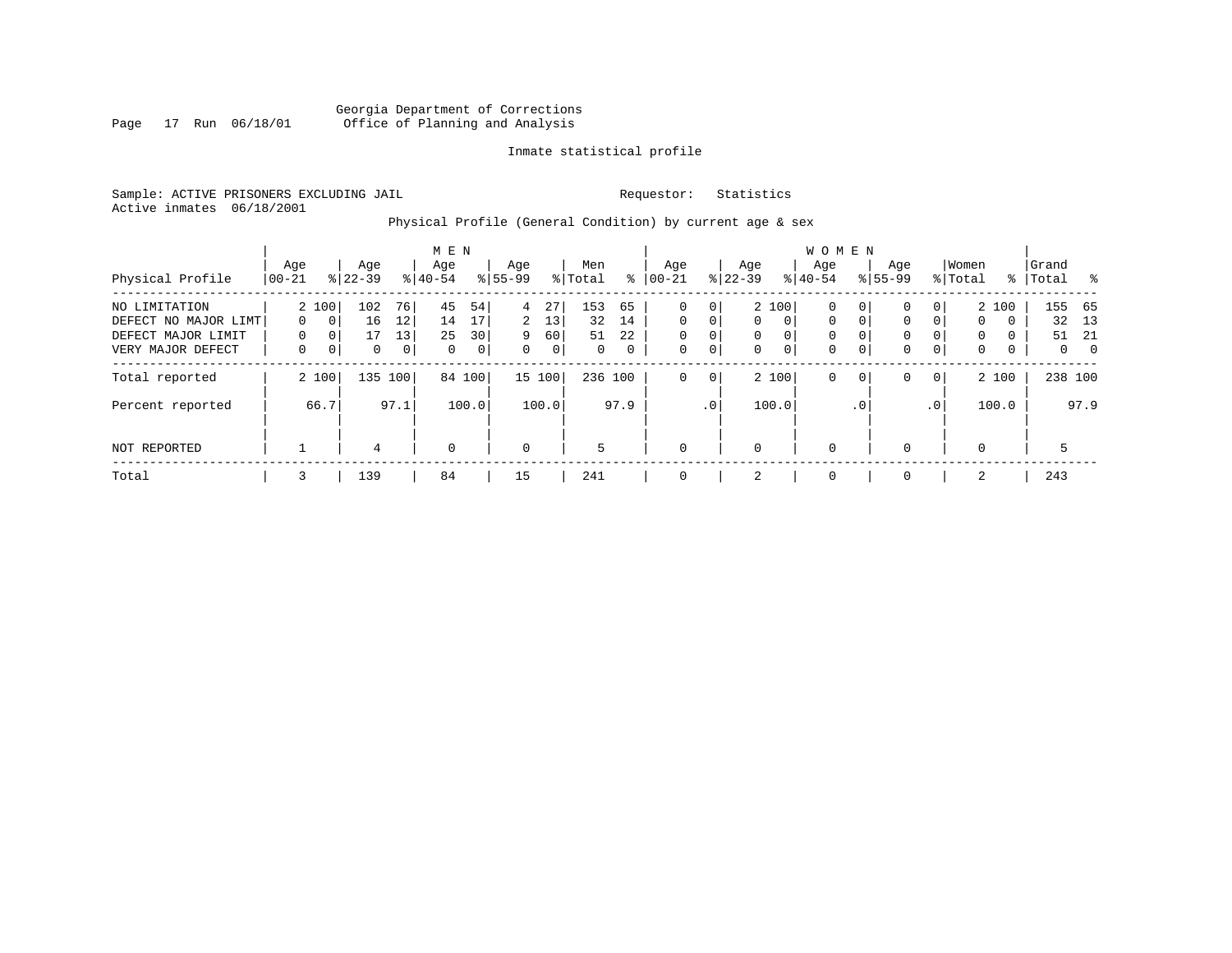# Georgia Department of Corrections Office of Planning and Analysis

# Inmate statistical profile

Sample: ACTIVE PRISONERS EXCLUDING JAIL **Requestor:** Statistics Active inmates 06/18/2001

Security Status by current age & sex

|                  |             |       |           |      | M E N          |                |             |        |          |          |            |                 |             |       | W O M E N   |     |             |                |                |               |       |         |
|------------------|-------------|-------|-----------|------|----------------|----------------|-------------|--------|----------|----------|------------|-----------------|-------------|-------|-------------|-----|-------------|----------------|----------------|---------------|-------|---------|
|                  | Age         |       | Age       |      | Age            |                | Age         |        | Men      |          | Age        |                 | Age         |       | Age         |     | Age         |                | Women          |               | Grand |         |
| Security         | $00 - 21$   |       | $ 22-39 $ |      | $ 40-54$       |                | $8 55-99$   |        | % Total  | ៖        | $ 00 - 21$ |                 | $ 22-39 $   |       | $ 40-54$    |     | $ 55-99 $   |                | % Total        | $\frac{8}{6}$ | Total | ႜ       |
| DIAG INCOM       | $\Omega$    | 0     | 0         | 0    | O              | 0              | 0           | 0      | 0        | 0        | 0          | $\overline{0}$  | $\mathbf 0$ | 0     | 0           |     | 0           | 0              | $\Omega$       | 0             |       | $\Box$  |
| WRK RELEAS       |             | 0     | 0         | 0    |                | 0              | 0           | 0      | 0        | 0        | $\Omega$   | 0               | $\mathbf 0$ | 0     | 0           |     | 0           | 0              | $\Omega$       | 0             |       |         |
| TRUSTY           |             |       | 0         |      |                |                | $\Omega$    | 0      | $\Omega$ | $\Omega$ |            |                 | $\mathbf 0$ | 0     | 0           |     | 0           |                | n              | 0             |       |         |
| MINIMUM          | 0           | 0     |           |      |                |                | 0           | 0      |          | 0        |            |                 | 0           | 0     | 0           |     | $\mathbf 0$ |                | $\Omega$       | 0             |       |         |
| MEDIUM           |             | 0     | 25        | 18   | 30             | 36             |             | 47     | 62       | 26       | $\Omega$   |                 |             | 50    | 0           |     | 0           |                |                | 50            | 63    | 26      |
| CLOSE            | 2           | 67    | 95        | 69   | 50             | 60             | 8           | 53     | 155      | 65       |            |                 | 0           | 0     | 0           |     | 0           |                | $\Omega$       | 0             | 155   | 64      |
| MAXIMUM          | 0           | 0     | 14        | 10   | 2              | 2 <sub>1</sub> | 0           | 0      | 16       | 7        | $\Omega$   |                 |             | 50    | 0           |     | 0           |                |                | 50            | 17    | 7       |
| DIAGNOSTIC       |             | 33    | 3         | 2    | $\overline{2}$ | 2 <sup>1</sup> | 0           | 0      | 6        | 3        | 0          | $\overline{0}$  | 0           | 0     | 0           | 0   | $\mathbf 0$ | 0              | 0              | 0             | 6     | 2       |
| Total reported   |             | 3 100 | 138       | 100  | 84             | 100            |             | 15 100 |          | 240 100  | 0          | 0               |             | 2 100 | $\mathbf 0$ | 0   | 0           | $\overline{0}$ |                | 2 100         |       | 242 100 |
| Percent reported |             | 100.0 |           | 99.3 |                | 100.0          |             | 100.0  |          | 99.6     |            | .0 <sup>1</sup> |             | 100.0 |             | . 0 |             | $\cdot$ 0      |                | 100.0         |       | 99.6    |
| NOT RPTD         | $\mathbf 0$ |       |           |      | $\mathbf 0$    |                | $\mathbf 0$ |        |          |          | $\Omega$   |                 | $\mathbf 0$ |       | $\mathbf 0$ |     | $\Omega$    |                | $\overline{0}$ |               |       |         |
| Total            | 3           |       | 139       |      | 84             |                | 15          |        | 241      |          | 0          |                 | 2           |       | 0           |     | $\mathbf 0$ |                | 2              |               | 243   |         |

\* NOTE: BEGINNING IN JULY 1987, THE FACILITIES DIVISION NO LONGER CODED INMATES AS BEING WORK RELEASE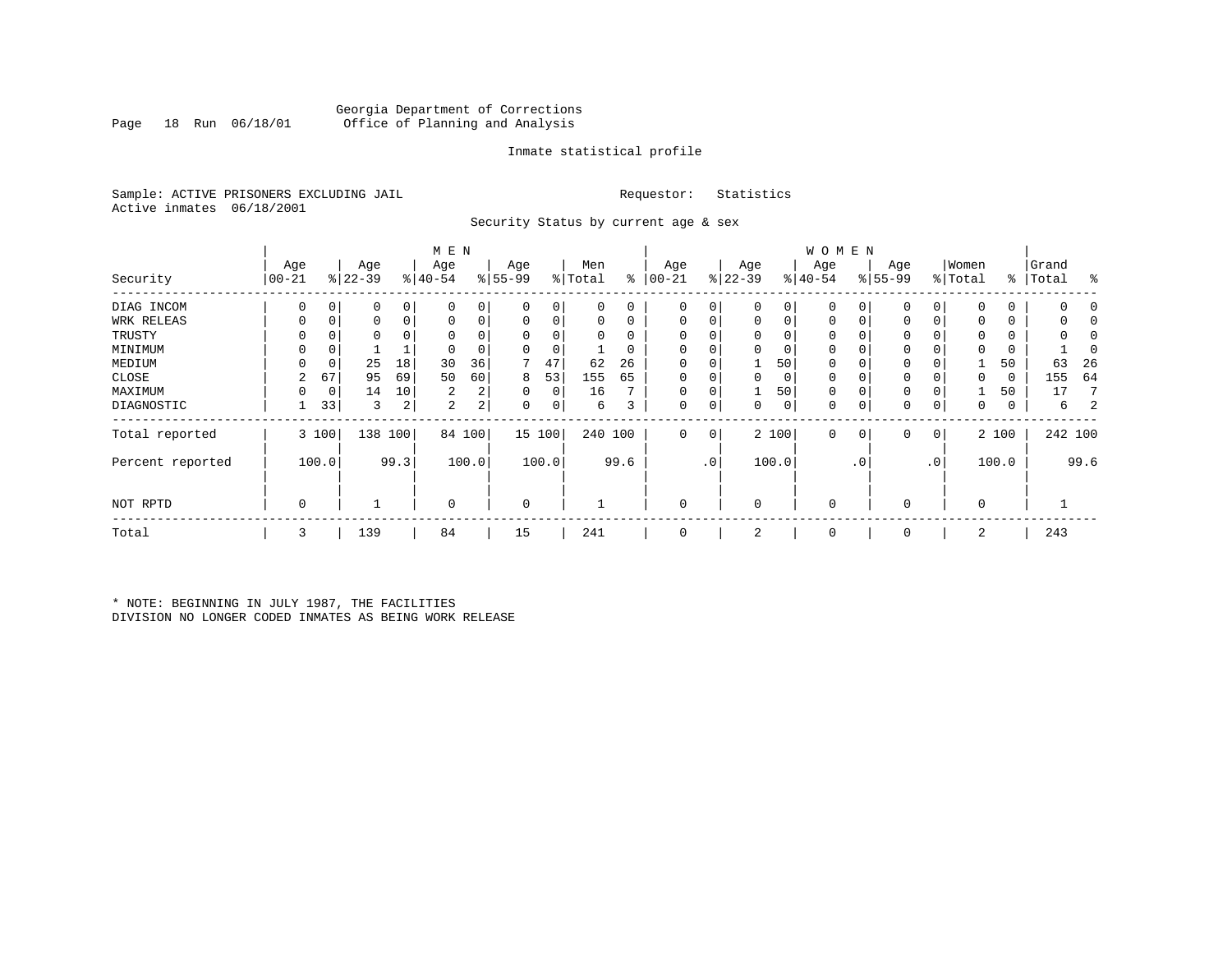# Georgia Department of Corrections<br>Page 19 Run 06/18/01 Office of Planning and Analysis Page 19 Run 06/18/01 Office of Planning and Analysis

# Inmate statistical profile

Sample: ACTIVE PRISONERS EXCLUDING JAIL **Requestor:** Statistics Active inmates 06/18/2001

Number Of Sentences by current age & sex

|                     |                  |             |                  |       | M E N            |        |                 |        |                |       |                 |                |                  |                | W O M E N        |           |                     |           |                  |          |                |       |
|---------------------|------------------|-------------|------------------|-------|------------------|--------|-----------------|--------|----------------|-------|-----------------|----------------|------------------|----------------|------------------|-----------|---------------------|-----------|------------------|----------|----------------|-------|
| Number Of Sentences | Age<br>$ 00-21 $ |             | Age<br>$ 22-39 $ |       | Age<br>$ 40-54 $ |        | Age<br>$ 55-99$ |        | Men<br>% Total | ႜ     | Age<br>$ 00-21$ |                | Age<br>$ 22-39 $ |                | Age<br>$ 40-54 $ |           | Age<br>$8 55-99$    |           | Women<br>% Total | ွေ       | Grand<br>Total | ႜ     |
| $_{\rm ONE}$        | 0                | $\mathbf 0$ | 16               | 12    | 14               | 17     | 2               | 13     | 32             | 13    | $\Omega$        | 0              | $\Omega$         | 0 <sup>1</sup> | $\Omega$         |           | $\mathbf 0$         | 0         | $\Omega$         | 0        | 32             | 13    |
| TWO                 |                  | 33          | 28               | 20    | 15               | 18     | 5               | 33     | 49             | 20    | 0               | 0              |                  | 50             | $\mathbf 0$      |           | 0                   | 0         |                  | 50       | 50             | -21   |
| THREE               | 0                | 0           | 26               | 19    | 18               | 21     |                 |        | 45             | 19    | $\Omega$        | 0              | $\mathbf 0$      | 0              | 0                |           | 0                   |           | $\Omega$         | 0        | 45             | 19    |
| <b>FOUR</b>         | $\Omega$         | $\mathbf 0$ | 20               | 14    | 10               | 12     |                 |        | 31             | 13    | $\Omega$        | $\Omega$       |                  | $\mathbf 0$    | $\Omega$         |           | $\mathsf 0$         |           |                  | $\Omega$ | 31             | 13    |
| FIVE                | 0                | $\mathbf 0$ | 12               | 9     | 5                | 6      | 2               | 13     | 19             | 8     | 0               | 0              |                  | 50             | 0                |           | $\mathbf 0$         |           |                  | 50       | 20             | 8     |
| MORE THAN FIVE      | 2                | 67          | 37               | 27    | 22               | 26     | 4               | 27     | 65             | 27    | $\mathbf{0}$    | $\overline{0}$ | 0                | 0 <sup>1</sup> | $\mathbf 0$      | 0         | $\mathsf{O}\xspace$ | 0         | $\mathbf 0$      | 0        | 65             | 27    |
| Total reported      |                  | 3 100       | 139 100          |       |                  | 84 100 |                 | 15 100 | 241 100        |       | $\mathbf{0}$    | 0 <sup>1</sup> |                  | 2 100          | $\mathbf 0$      | 0         | 0                   | 0         |                  | 2 100    | 243 100        |       |
| Percent reported    |                  | 100.0       |                  | 100.0 |                  | 100.0  |                 | 100.0  |                | 100.0 |                 | $\cdot$ 0      |                  | 100.0          |                  | $\cdot$ 0 |                     | $\cdot$ 0 |                  | 100.0    |                | 100.0 |
| NOT REPORTED        | 0                |             | 0                |       | $\mathbf 0$      |        | $\mathbf 0$     |        | 0              |       | 0               |                | $\Omega$         |                | $\mathbf 0$      |           | 0                   |           | 0                |          | 0              |       |
| Total               | 3                |             | 139              |       | 84               |        | 15              |        | 241            |       | $\Omega$        |                | 2                |                | 0                |           | 0                   |           | 2                |          | 243            |       |
|                     |                  |             |                  |       |                  |        |                 |        |                |       |                 |                |                  |                |                  |           |                     |           |                  |          |                |       |
| AVG NUM SENTENCES   | 5.67             |             | 4.39             |       | 4.36             |        | 4.40            |        | 4.39           |       | .00             |                | 3.50             |                | .00              |           | .00                 |           | 3.50             |          | 4.39           |       |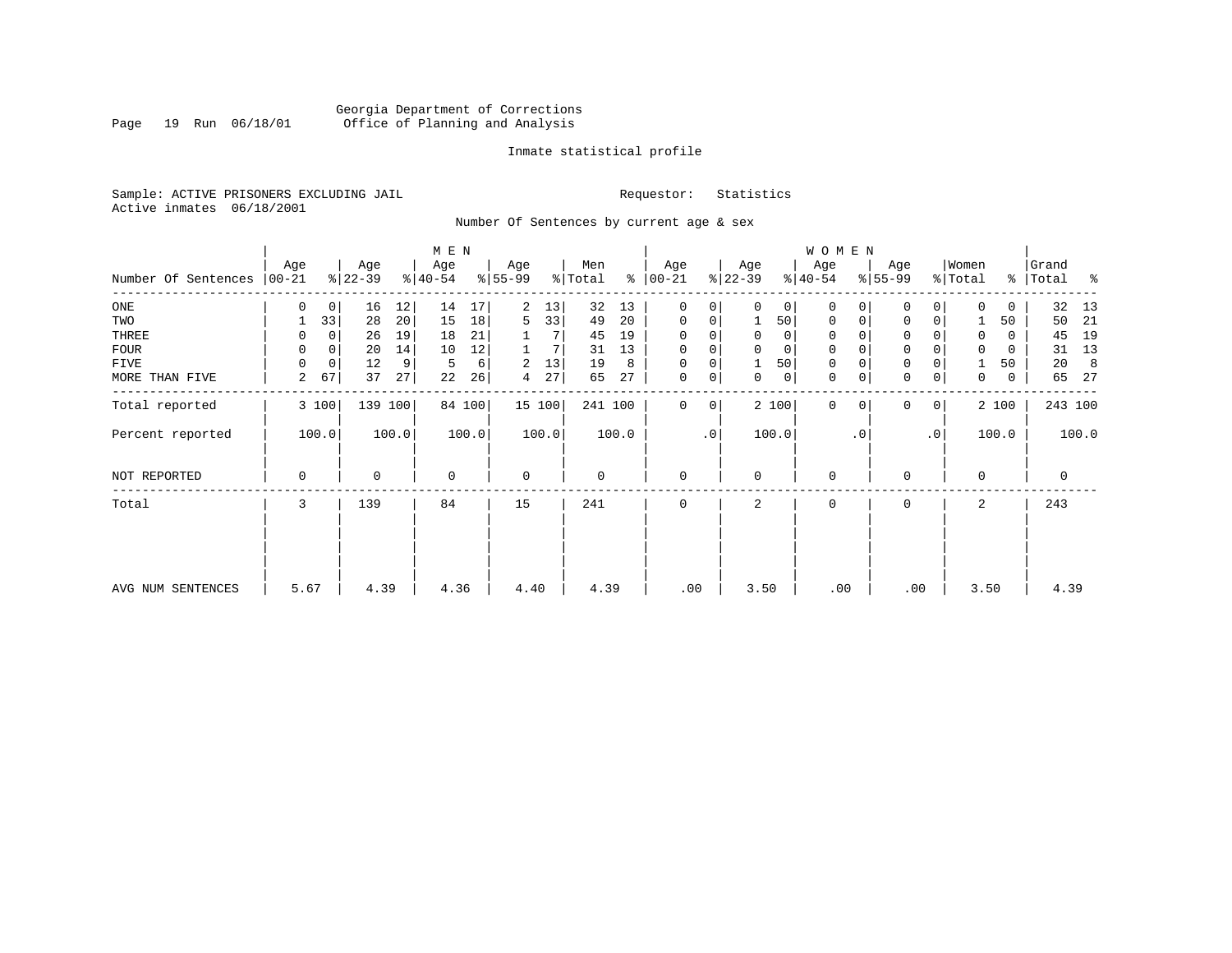# Georgia Department of Corrections Page 20 Run 06/18/01 Office of Planning and Analysis

# Inmate statistical profile

Sample: ACTIVE PRISONERS EXCLUDING JAIL **Requestor:** Statistics Active inmates 06/18/2001

Number Of Disciplinaries by current age & sex

|                  |                 |             |                  |         | M E N            |        |                 |          |                |       |                  |           |                  |       | W O M E N        |             |                  |             |                  |       |                    |         |
|------------------|-----------------|-------------|------------------|---------|------------------|--------|-----------------|----------|----------------|-------|------------------|-----------|------------------|-------|------------------|-------------|------------------|-------------|------------------|-------|--------------------|---------|
| Disciplinaries   | Age<br>$ 00-21$ |             | Age<br>$ 22-39 $ |         | Age<br>$ 40-54 $ |        | Age<br>$ 55-99$ |          | Men<br>% Total | ి     | Age<br>$00 - 21$ |           | Age<br>$ 22-39 $ |       | Age<br>$ 40-54 $ |             | Age<br>$8 55-99$ |             | Women<br>% Total |       | Grand<br>%   Total | ಿ       |
| ZERO             |                 | 33          | 30               | 22      | 29               | 35     |                 | 47       | 67             | 28    | 0                | $\Omega$  | $\Omega$         | 0     | 0                | $\Omega$    | $\Omega$         | 0           |                  | U     | 67                 | 28      |
| ONE              |                 | 33          | 14               | 10      | 13               | 15     | 3               | 20       | 31             | 13    | 0                | 0         | $\mathbf 0$      | 0     | 0                | 0           | 0                | 0           | $\Omega$         | 0     | 31                 | 13      |
| TWO              |                 |             | 11               | 8       | 13               | 15     | 3               | 20       | 27             | 11    | $\Omega$         |           |                  | 0     | $\Omega$         | $\Omega$    | $\Omega$         |             |                  | 0     | 27                 | 11      |
| THREE            | 0               |             | 12               | 9       |                  | 8      | 0               | 0        | 19             | 8     | 0                |           | $\Omega$         | 0     | 0                |             | 0                |             |                  | 0     | 19                 | 8       |
| <b>FOUR</b>      | $\mathbf 0$     | $\mathbf 0$ | 13               | 9       | 4                |        | $\Omega$        | $\Omega$ | 17             |       | $\Omega$         |           |                  | 50    | $\Omega$         |             | $\mathbf 0$      |             |                  | 50    | 18                 | 7       |
| FIVE             | $\Omega$        | 0           | 10               |         | $\overline{4}$   | 5      | $\Omega$        | 0        | 14             | 6     | 0                | 0         | $\Omega$         | 0     | 0                | $\Omega$    | 0                |             | $\Omega$         | 0     | 14                 | -6      |
| MORE THAN FIVE   |                 | 33          | 49               | 35      | 14               | 17     | 2               | 13       | 66             | 27    | 0                | 0         |                  | 50    | $\mathbf 0$      | $\mathbf 0$ | $\mathbf 0$      | $\mathbf 0$ |                  | 50    | 67                 | 28      |
| Total reported   |                 | 3 100       |                  | 139 100 |                  | 84 100 |                 | 15 100   | 241 100        |       | $\mathbf{0}$     | 0         |                  | 2 100 | $\mathbf 0$      | $\Omega$    | 0                | 0           |                  | 2 100 |                    | 243 100 |
| Percent reported |                 | 100.0       |                  | 100.0   |                  | 100.0  |                 | 100.0    |                | 100.0 |                  | $\cdot$ 0 |                  | 100.0 |                  | . 0         |                  | $\cdot$ 0   |                  | 100.0 |                    | 100.0   |
| NOT REPORTED     | 0               |             | 0                |         | $\mathbf 0$      |        | $\mathbf 0$     |          | $\mathbf 0$    |       | $\mathbf{0}$     |           | $\mathbf 0$      |       | $\mathbf 0$      |             | 0                |             | $\mathbf 0$      |       | $\mathbf 0$        |         |
| Total            | 3               |             | 139              |         | 84               |        | 15              |          | 241            |       | 0                |           | 2                |       | 0                |             | 0                |             | 2                |       | 243                |         |
|                  |                 |             |                  |         |                  |        |                 |          |                |       |                  |           |                  |       |                  |             |                  |             |                  |       |                    |         |
|                  |                 |             |                  |         |                  |        |                 |          |                |       |                  |           |                  |       |                  |             |                  |             |                  |       |                    |         |
| AVG NUM DISCIP   | 4.33            |             | 6.60             |         | 2.95             |        | 1.67            |          | 4.99           |       | .00              |           | 10.50            |       | .00              |             | .00              |             | 10.50            |       | 5.04               |         |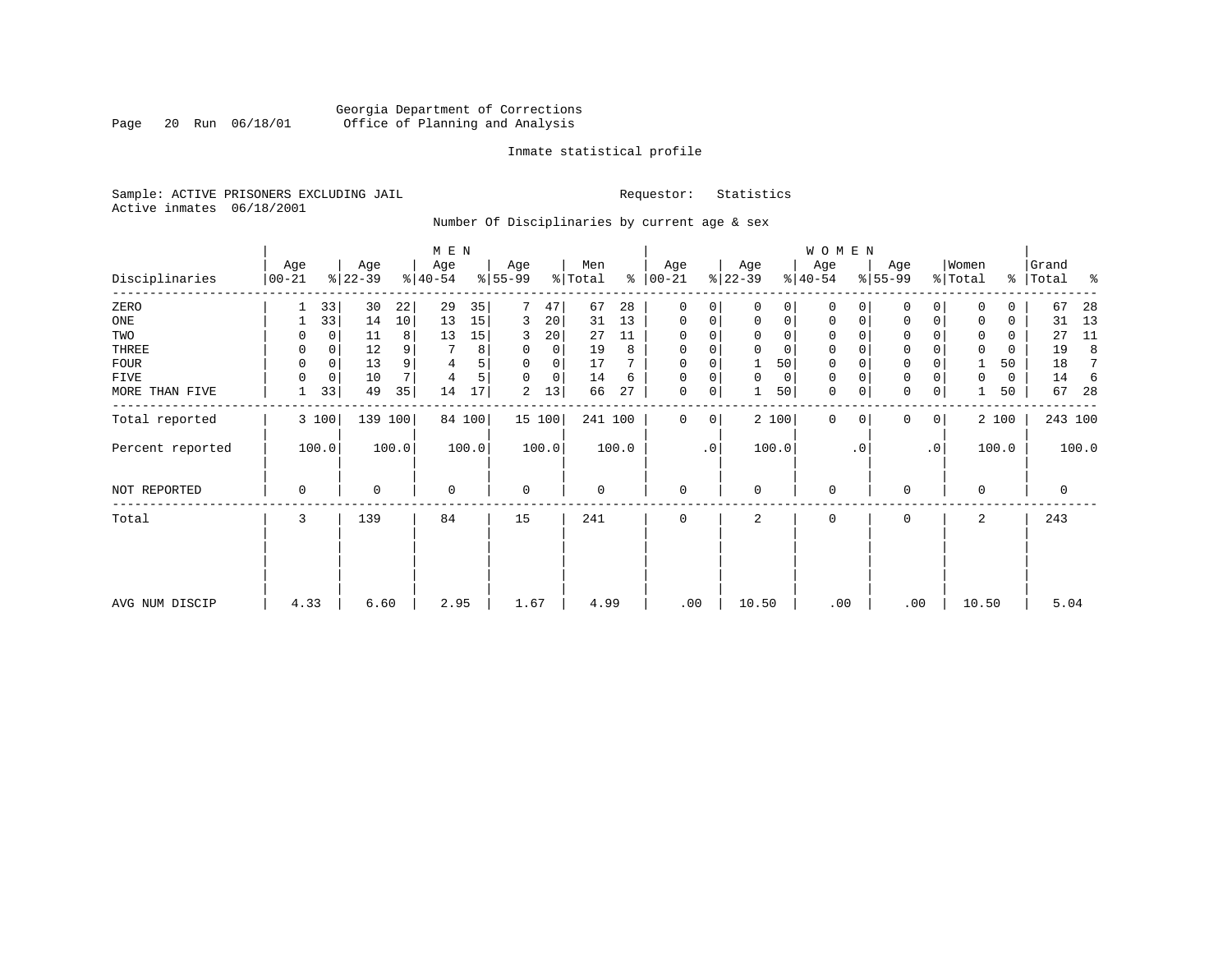# Georgia Department of Corrections<br>Page 21 Run 06/18/01 Office of Planning and Analysis Page 21 Run 06/18/01 Office of Planning and Analysis

# Inmate statistical profile

Sample: ACTIVE PRISONERS EXCLUDING JAIL **Requestor:** Statistics Active inmates 06/18/2001

Number Of Escapes by current age & sex

|                  |                 |             |                  |              | M E N            |          |                  |          |                |          |                      |                |                  |             | WOMEN            |             |                  |           |                  |       |                    |          |
|------------------|-----------------|-------------|------------------|--------------|------------------|----------|------------------|----------|----------------|----------|----------------------|----------------|------------------|-------------|------------------|-------------|------------------|-----------|------------------|-------|--------------------|----------|
| Escapes          | Age<br>$ 00-21$ |             | Age<br>$ 22-39 $ |              | Age<br>$8 40-54$ |          | Age<br>$ 55-99 $ |          | Men<br>% Total |          | Age<br>$8   00 - 21$ |                | Age<br>$ 22-39 $ |             | Age<br>$ 40-54 $ |             | Age<br>$8 55-99$ |           | Women<br>% Total |       | Grand<br>%   Total | ႜ        |
| ZERO             |                 | 3 100       | 138              | 99           |                  | 84 100   |                  | 15 100   | 240 100        |          | $\Omega$             | $\Omega$       |                  | 2 100       | 0                | $\Omega$    | $\Omega$         | $\Omega$  |                  | 2 100 | 242 100            |          |
| ONE              | 0               | 0           |                  | $\mathbf{1}$ | $\Omega$         | $\Omega$ | $\Omega$         | $\Omega$ |                | $\Omega$ | 0                    | 0              | $\Omega$         | 0           | $\mathbf{0}$     | $\Omega$    | 0                | $\Omega$  | $\Omega$         | 0     |                    | $\Omega$ |
| TWO              | 0               | 0           | 0                | 0            | 0                | 0        | 0                | 0        |                | 0        | 0                    | 0              | $\mathbf 0$      | 0           | 0                | $\mathbf 0$ | $\mathbf 0$      |           | 0                | 0     | 0                  | $\Omega$ |
| THREE            | 0               | $\Omega$    | 0                | $\mathbf 0$  | 0                |          | $\Omega$         | 0        | 0              | $\Omega$ | 0                    |                | 0                | 0           | 0                | $\Omega$    | $\mathbf 0$      |           | 0                | 0     | 0                  | $\Omega$ |
| FOUR             | 0               | 0           | 0                | 0            | $\mathbf 0$      |          | 0                | 0        |                | $\Omega$ | 0                    |                | 0                | 0           | 0                | 0           | 0                |           | $\Omega$         | 0     | 0                  | 0        |
| <b>FIVE</b>      | 0               | $\mathbf 0$ | $\Omega$         | $\mathbf 0$  | $\Omega$         |          | 0                | 0        |                | $\Omega$ | $\Omega$             | 0              | 0                | $\mathbf 0$ | $\mathbf 0$      | $\Omega$    | 0                |           | $\Omega$         | 0     | 0                  | 0        |
| MORE THAN FIVE   | 0               | 0           | 0                | $\mathbf 0$  | $\Omega$         | 0        | 0                | 0        |                | 0        | 0                    | 0              | $\mathbf 0$      | 0           | $\mathbf{0}$     | 0           | 0                | 0         | 0                | 0     | 0                  | 0        |
| Total reported   |                 | 3 100       | 139 100          |              |                  | 84 100   |                  | 15 100   | 241 100        |          | $\Omega$             | 0 <sup>1</sup> |                  | 2 100       | $\mathbf{0}$     | 0           | 0                | 0         |                  | 2 100 | 243 100            |          |
| Percent reported |                 | 100.0       |                  | 100.0        |                  | 100.0    |                  | 100.0    |                | 100.0    |                      | $\cdot$ 0      |                  | 100.0       |                  | $\cdot$ 0   |                  | $\cdot$ 0 |                  | 100.0 | 100.0              |          |
| NOT REPORTED     | 0               |             | $\Omega$         |              | 0                |          | $\mathbf 0$      |          | $\Omega$       |          | $\Omega$             |                | $\mathbf 0$      |             | $\mathbf{0}$     |             | 0                |           | 0                |       | 0                  |          |
| Total            | 3               |             | 139              |              | 84               |          | 15               |          | 241            |          | <sup>0</sup>         |                | 2                |             | $\Omega$         |             | $\Omega$         |           | 2                |       | 243                |          |
|                  |                 |             |                  |              |                  |          |                  |          |                |          |                      |                |                  |             |                  |             |                  |           |                  |       |                    |          |
| AVG NUM ESCAPES  | .00             |             | .01              |              |                  | .00      | .00              |          | .00            |          | .00                  |                | .00              |             | .00              |             | .00              |           | .00              |       | .00                |          |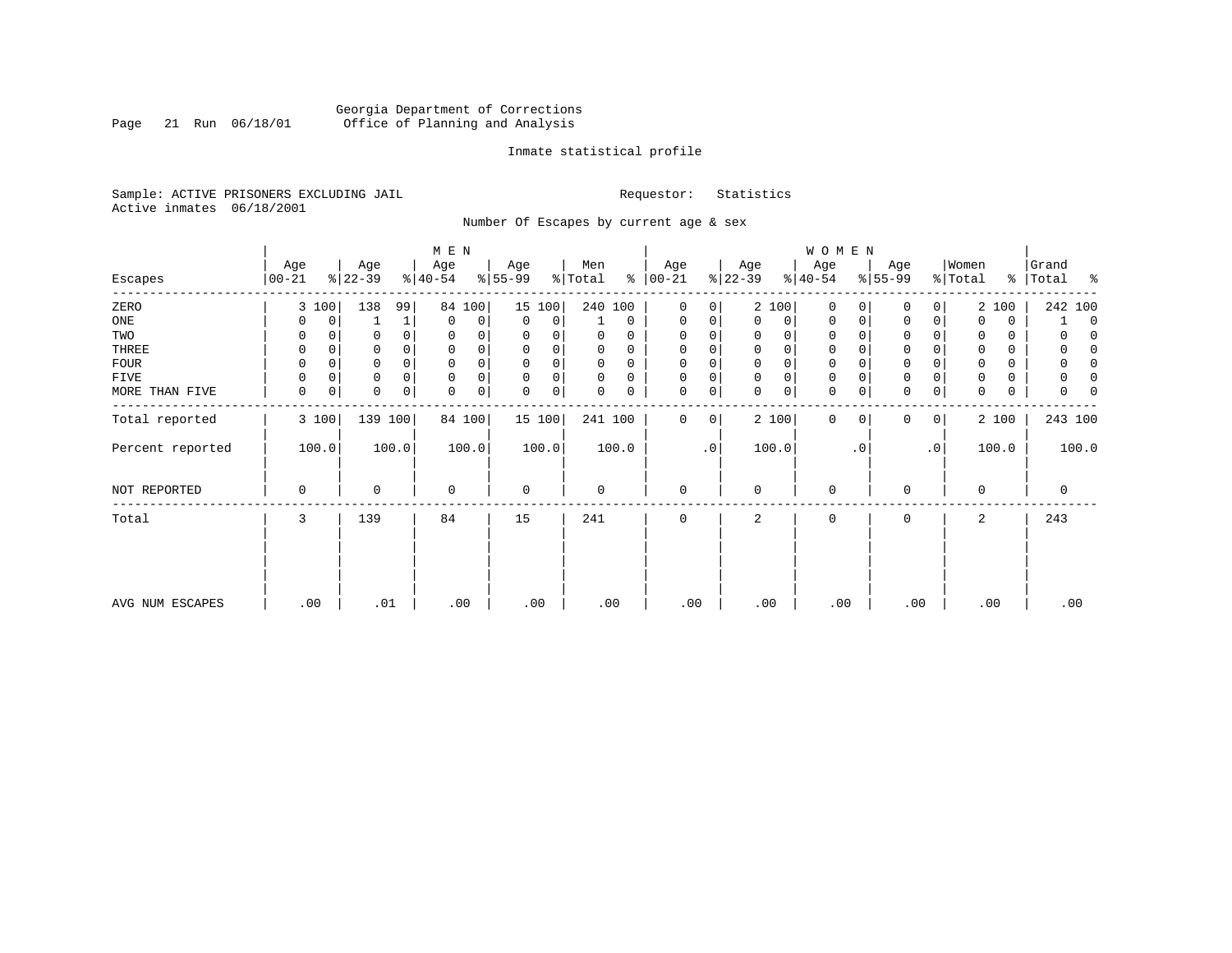#### Georgia Department of Corrections Page 22 Run 06/18/01 Office of Planning and Analysis

#### Inmate statistical profile

Sample: ACTIVE PRISONERS EXCLUDING JAIL **Requestor:** Statistics Active inmates 06/18/2001

### Number Of Prior Georgia Incarcerations \* by current age & sex

| Women<br>Grand<br>Age<br>Age<br>Age<br>Age<br>Men<br>Age<br>Age<br>Age<br>Age<br>Prior Incarcerations   00-21<br>$ 22-39 $<br>$ 22-39 $<br>$ 55-99 $<br>% Total<br>$ 40-54 $<br>$ 55-99$<br>% Total<br>$8   00 - 21$<br>$8 40-54$<br>%<br>Total<br>67<br>32<br>38<br>122<br>2 100<br>ZERO<br>2<br>80<br>58<br>8<br>53<br>51<br>$\Omega$<br>0<br>2 100<br>$\Omega$<br>$\overline{0}$<br>$\Omega$<br>33<br>27<br>25<br>18<br>16<br>46<br>$_{\rm ONE}$<br>19<br>19<br>0<br>0<br>0<br>$\mathbf 0$<br>0<br>$\mathbf{0}$<br>0 <sup>1</sup><br>0<br>0<br>4<br>$\Omega$<br>13<br>9<br>15<br>0<br>13<br>11<br>TWO<br>27<br>0<br>$\Omega$<br>0<br>$\Omega$<br>$\Omega$<br>$\Omega$<br>0<br>0 | ႜ<br>124<br>- 51 |
|------------------------------------------------------------------------------------------------------------------------------------------------------------------------------------------------------------------------------------------------------------------------------------------------------------------------------------------------------------------------------------------------------------------------------------------------------------------------------------------------------------------------------------------------------------------------------------------------------------------------------------------------------------------------------------|------------------|
|                                                                                                                                                                                                                                                                                                                                                                                                                                                                                                                                                                                                                                                                                    |                  |
|                                                                                                                                                                                                                                                                                                                                                                                                                                                                                                                                                                                                                                                                                    |                  |
|                                                                                                                                                                                                                                                                                                                                                                                                                                                                                                                                                                                                                                                                                    |                  |
|                                                                                                                                                                                                                                                                                                                                                                                                                                                                                                                                                                                                                                                                                    | 19<br>46         |
|                                                                                                                                                                                                                                                                                                                                                                                                                                                                                                                                                                                                                                                                                    | 11<br>27         |
| 0 <sup>1</sup><br>7<br>12<br>$\Omega$<br>$\mathbf 0$<br>$\mathbf 0$<br>16<br>10<br>25<br>10<br>$\mathbf 0$<br>0<br>$\mathbf 0$<br>THREE<br>0<br>8<br>$\Omega$<br>$\Omega$                                                                                                                                                                                                                                                                                                                                                                                                                                                                                                          | 25<br>10         |
| 0<br>12<br>$\mathbf 0$<br>3<br>11<br>$\Omega$<br>$\mathbf 0$<br><b>FOUR</b><br>0<br>$\Omega$<br>9<br>$\overline{0}$<br>5<br>0<br>0<br>$\mathbf 0$<br>0                                                                                                                                                                                                                                                                                                                                                                                                                                                                                                                             | 12               |
| $\sqrt{2}$<br>0<br>$\mathsf{O}\xspace$<br>5<br>2<br>$\mathbf{0}$<br>0<br>0<br>FIVE<br>0<br>0<br>4<br>0<br>0<br>0<br>6<br>$\Omega$                                                                                                                                                                                                                                                                                                                                                                                                                                                                                                                                                  | 6                |
| $\Omega$<br>$\mathsf 0$<br>$\overline{2}$<br>7<br>3<br>$\mathsf{O}\xspace$<br>2<br>0<br>$\mathsf{O}$<br>$\mathbf 0$<br>0<br>0<br>0<br>$\Omega$<br>0<br>0<br>MORE THAN FIVE<br>0<br>$\Omega$                                                                                                                                                                                                                                                                                                                                                                                                                                                                                        | 3                |
| 139 100<br>84 100<br>241 100<br>2 100<br>$\Omega$<br>2 100<br>3 100<br>15 100<br>$\mathbf 0$<br>Total reported<br>$\Omega$<br>$\overline{0}$<br>0<br>$\Omega$                                                                                                                                                                                                                                                                                                                                                                                                                                                                                                                      | 243 100          |
| 100.0<br>100.0<br>100.0<br>100.0<br>$\cdot$ 0<br>100.0<br>$\cdot$ 0<br>100.0<br>100.0<br>Percent reported<br>$\cdot$ 0                                                                                                                                                                                                                                                                                                                                                                                                                                                                                                                                                             | 100.0            |
| $\mathbf 0$<br>$\Omega$<br>$\mathbf 0$<br>0<br>0<br>0<br>0<br>0<br>NOT REPORTED<br>0<br>$\Omega$                                                                                                                                                                                                                                                                                                                                                                                                                                                                                                                                                                                   | 0                |
| 139<br>84<br>241<br>Total<br>3<br>15<br>$\mathbf 0$<br>0<br>2<br>0<br>2                                                                                                                                                                                                                                                                                                                                                                                                                                                                                                                                                                                                            | 243              |
|                                                                                                                                                                                                                                                                                                                                                                                                                                                                                                                                                                                                                                                                                    |                  |
| .33<br>.00<br>.00<br>.87<br>1.64<br>1.00<br>1.14<br>.00<br>.00<br>AVG # INCARCERATIONS<br>.00                                                                                                                                                                                                                                                                                                                                                                                                                                                                                                                                                                                      | 1.13             |

\* This data counts a parole revocation on an existing sentenCE AS A prior incarceration. Also, this data counts, for any cohort of inmates, the total number of Georgia incarcerations the inmate has had during his entire criminal career. For example, if an inmate was admitted to prison first in FY72, and then re-admitted in FY79 and FY85, he had two prior incarcerations before the FY85 admission. This inmate's records show two prior incarcerations in all three of his records since he has had two prior incarcerations in his criminal career. If the cohort of FY72 admissions is selected for analysis, two prior incarcerations will be listed for this inmate even though in FY72, he had no prior incarcerations.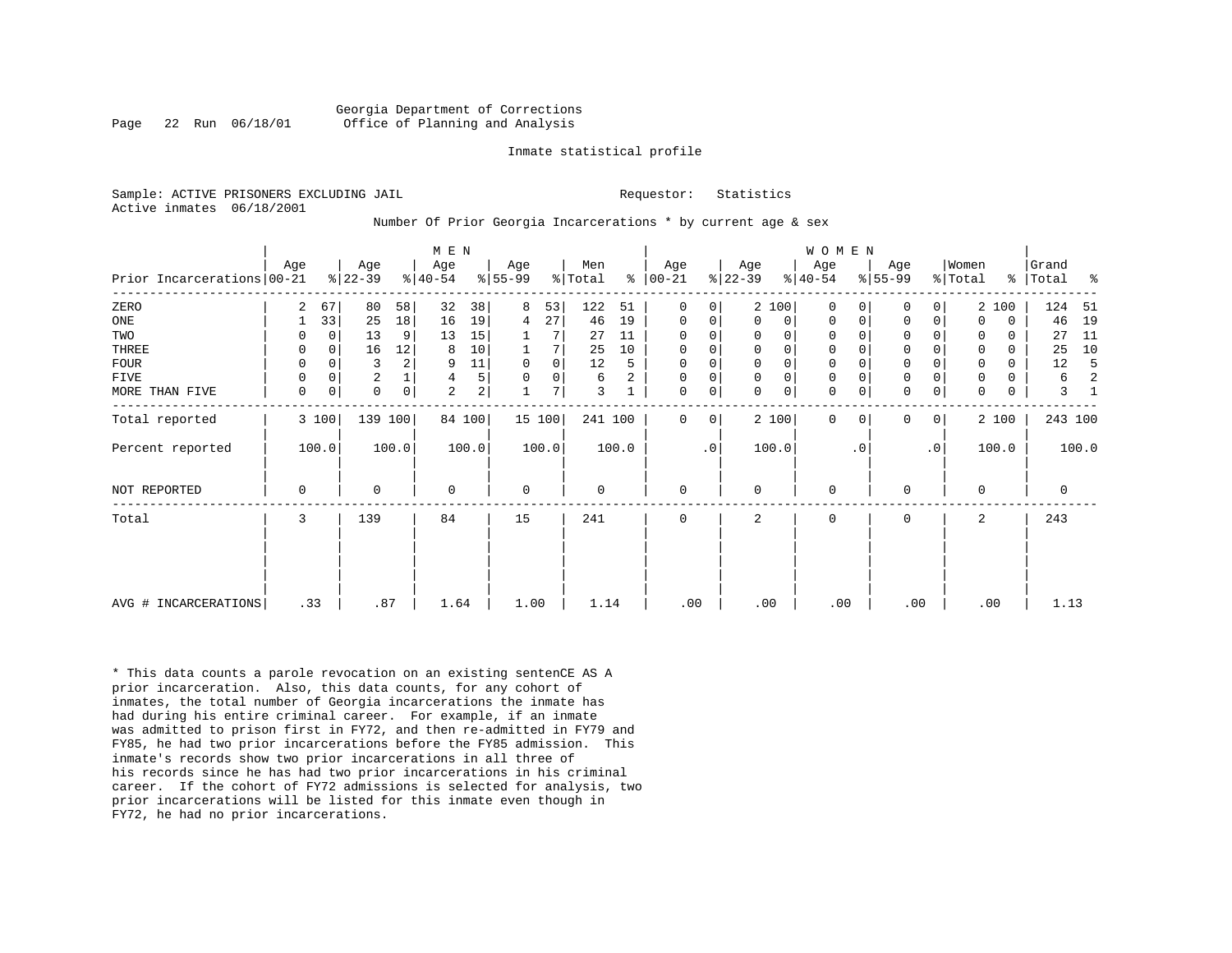# Georgia Department of Corrections<br>Page 23 Run 06/18/01 Office of Planning and Analysis Page 23 Run 06/18/01 Office of Planning and Analysis

# Inmate statistical profile

Sample: ACTIVE PRISONERS EXCLUDING JAIL **Requestor:** Statistics Active inmates 06/18/2001

Number Of Transfers by current age & sex

|                   |                |                            | M E N            |                  |                |                      |                      | <b>WOMEN</b>     |                            |                  |                             |
|-------------------|----------------|----------------------------|------------------|------------------|----------------|----------------------|----------------------|------------------|----------------------------|------------------|-----------------------------|
| Transfers         | Age<br>  00-21 | Age<br>$ 22-39 $           | Age<br>$8 40-54$ | Age<br>$ 55-99 $ | Men<br>% Total | Age<br>$8   00 - 21$ | Age<br>$ 22-39 $     | Age<br>$ 40-54 $ | Age<br>$8 55-99$           | Women<br>% Total | Grand<br>%   Total<br>း - ၁ |
| ZERO              |                | 12<br>33<br>9 <sup>°</sup> | 2<br>2           |                  | 16             | 0<br>0               | 50                   | 0<br>0           | $\Omega$                   | 50               | 17                          |
| ONE               | 0              | 62<br>45<br>0              | 55<br>46         | 47               | 115<br>48      | 0<br>0               | 50                   | 0<br>0           | $\mathbf 0$<br>0           | 50               | 116<br>48                   |
| TWO               |                | 33<br>33<br>24             | 19<br>23         | 20<br>3          | 56<br>23       | $\Omega$             | 0<br>0               | 0                | $\Omega$                   | 0<br>0           | 23<br>56                    |
| THREE             |                | 33<br>14<br>10             | 12<br>14         | 13<br>2          | 29<br>12       | 0                    | 0<br>0               | 0                | $\mathbf 0$                | $\Omega$<br>0    | 12<br>29                    |
| <b>FOUR</b>       | 0              | 4<br>$\Omega$<br>5         | 4                | 7                | 9<br>4         | $\Omega$             | $\Omega$<br>$\Omega$ | $\Omega$         | $\Omega$                   | $\Omega$<br>0    | 4<br>9                      |
| FIVE              | 0              | 0<br>6<br>4                |                  | 0<br>0           | 3              | $\Omega$<br>0        | $\mathbf 0$<br>0     | 0                | $\mathbf 0$                | 0<br>$\Omega$    | 3                           |
| MORE THAN FIVE    | 0              | 7<br>5<br>$\mathbf 0$      |                  | 7                | 9<br>4         | 0<br>0               | 0<br>$\Omega$        | $\mathbf 0$<br>0 | $\mathbf 0$<br>$\mathbf 0$ | 0<br>0           | 9                           |
| Total reported    | 3 100          | 139 100                    | 84 100           | 15 100           | 241 100        | $\Omega$<br>0        | 2 100                | 0<br>$\Omega$    | $\Omega$<br>0 <sup>1</sup> | 2 100            | 243 100                     |
| Percent reported  | 100.0          | 100.0                      | 100.0            | 100.0            | 100.0          | $\cdot$ 0            | 100.0                | . 0              | $\cdot$ 0                  | 100.0            | 100.0                       |
| NOT REPORTED      | 0              | 0                          | $\mathbf 0$      | $\mathbf 0$      | 0              | $\mathbf 0$          | $\mathbf 0$          | $\mathbf 0$      | $\Omega$                   | $\mathbf 0$      | $\mathbf 0$                 |
| Total             | 3              | 139                        | 84               | 15               | 241            | $\mathbf 0$          | 2                    | $\mathbf 0$      | 0                          | 2                | 243                         |
|                   |                |                            |                  |                  |                |                      |                      |                  |                            |                  |                             |
| AVG NUM TRANSFERS | 1.67           | 1.94                       | 1.70             | 1.93             | 1.85           | .00                  | .50                  | .00              | .00                        | .50              | 1.84                        |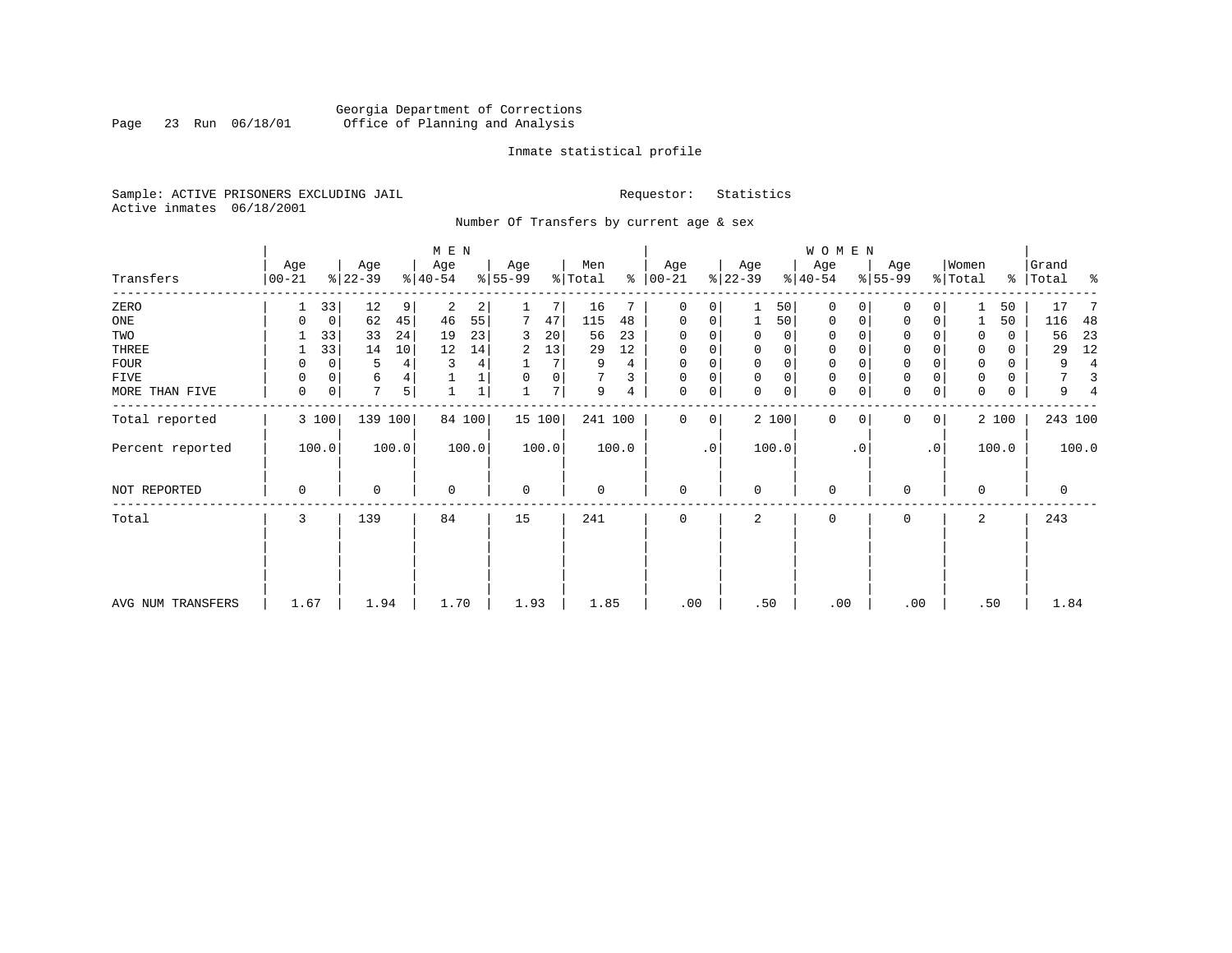# Georgia Department of Corrections Page 24 Run 06/18/01 Office of Planning and Analysis

# Inmate statistical profile

Sample: ACTIVE PRISONERS EXCLUDING JAIL **Requestor:** Statistics Active inmates 06/18/2001

County Of Conviction by current age & sex

| Age<br>Women<br>Age<br>Age<br>Age<br>Men<br>Age<br>Age<br>Age<br>Grand<br>Age<br>County Of Conviction   00-21<br>$ 00-21$<br>$ 22-39$<br>$8 22-39$<br>$8 40-54$<br>$8 55-99$<br>% Total<br>$ 40-54$<br>$8155 - 99$<br>နွ<br>% Total<br>ి<br>Total<br>ႜ<br>Appling<br>2<br>$\mathbf 0$<br>0<br>0<br>$\mathbf{1}$<br>1 <br>0<br>0<br>1<br>0<br>0<br>0<br>0<br>2<br>$\mathbf{1}$<br>1<br>0<br>0<br>0<br>0<br>0<br>1<br>$\mathbf 0$<br>$\mathsf{O}\xspace$<br>0<br>7<br>$\mathbf{1}$<br>$\mathbf 0$<br>Atkinson<br>$\mathbf 0$<br>$\mathsf 0$<br>$1\,$<br>$\mathbf 0$<br>0<br>$\mathbf 0$<br>$\Omega$<br>$\mathbf 0$<br>O<br>0<br>$\mathbf{1}$<br>0<br>0<br>0<br>0<br>0<br>1<br>$\mathbf 0$<br>$\mathbf 0$<br>Bacon<br>0<br>$\mathbf 0$<br>0<br>1<br>0<br>1<br>0<br>$\Omega$<br>0<br>0<br>0<br>$\mathbf 0$<br>$\Omega$<br>0<br>$\Omega$<br>0<br>0<br>$\Omega$<br>$\mathbf{1}$<br>2<br>Baldwin<br>2<br>1<br>$\mathbf 0$<br>3<br>0<br>$\Omega$<br>$\Omega$<br>3<br>$\mathbf{1}$<br>0<br>0<br>$\mathbf{1}$<br>$\Omega$<br>$\mathbf{1}$<br>$\Omega$<br>$\Omega$<br>$\Omega$<br>$\mathbf 0$<br>$\Omega$<br>$\mathbf 0$<br>0<br>Banks<br>$\mathbf 1$<br>$\Omega$<br>$\Omega$<br>$\mathbf{1}$<br>$\mathbf 0$<br>$\mathbf{1}$<br>$\Omega$<br>O<br>0<br>$\Omega$<br>$\Omega$<br>$\cap$<br>0<br>$\Omega$<br>$\Omega$<br>$\Omega$<br>$\sqrt{ }$<br>$\Omega$<br>$\Omega$<br>$\Omega$<br>0<br>1<br>$\mathbf 0$<br>$\overline{2}$<br>0<br>$\mathbf 0$<br>2<br>0<br>1<br>1<br>$\mathbf{1}$<br>$\Omega$<br>$\mathbf{1}$<br>$\Omega$<br>$\Omega$<br>$\mathbf 0$<br>$\Omega$<br>0<br>$\Omega$<br>0<br>$\mathbf{1}$<br>Barrow<br>0<br>0<br>$\mathbf 1$<br>$\mathbf 0$<br>$\mathbf 0$<br>$\mathbf{1}$<br>$\mathbf 0$<br>$\mathbf{1}$<br>0<br>$\mathsf 0$<br>$\mathbf 0$<br>$\mathbf 0$<br>Bartow<br>0<br>$\Omega$<br>0<br>$\Omega$<br>0<br>$\Omega$<br>0<br>0<br>0<br>0<br>$\Omega$<br>Ben Hill<br>0<br>$\mathbf 0$<br>$\Omega$<br>0<br>$\mathbf{1}$<br>$\mathbf 0$<br>$\Omega$<br>$\mathbf{1}$<br>$\Omega$<br>$\mathbf 0$<br>$\mathbf 0$<br>$\mathbf 0$<br>$\Omega$<br>$\Omega$<br>0<br>$\mathbf 0$<br>$\mathbf{1}$<br>$\Omega$<br>$\Omega$<br>$\Omega$<br>$\Omega$<br>$\mathbf{1}$<br>Berrien<br>0<br>$\mathbf 0$<br>$\mathbf{1}$<br>$\mathbf{1}$<br>$\Omega$<br>$\Omega$<br>$\mathbf 0$<br>$\mathbf{1}$<br>$\Omega$<br>$\Omega$<br>0<br>$\mathbf 0$<br>$\Omega$<br>$\Omega$<br>$\Omega$<br>O<br>0<br>$\Omega$<br>$\Omega$<br>$\mathbf 0$<br>0<br>1<br>2<br><b>Bibb</b><br>3<br>6<br>4<br>2<br>$\mathbf 0$<br>8<br>3<br>$\mathbf 0$<br>8<br>O<br>0<br>$\Omega$<br>$\Omega$<br>0<br>0<br>$\mathbf 0$<br>$\Omega$<br>$\Omega$<br>$\Omega$<br>0<br>$\Omega$<br>Bleckley<br>0<br>$\mathbf 0$<br>$\mathbf 0$<br>$\mathbf 0$<br>O<br>0<br>$\mathbf{1}$<br>1<br>$\Omega$<br>$\mathbf{1}$<br>0<br>$\Omega$<br>0<br>$\Omega$<br>0<br>$\Omega$<br>$\mathsf{C}$<br>$\Omega$<br>$\Omega$<br>$\mathbf 0$<br>$\Omega$<br>Brantley<br>$\mathbf 0$<br>1<br>$\mathbf 0$<br>$\mathbf 0$<br>0<br>$\mathbf 0$<br>$\mathbf{1}$<br>$\Omega$<br>1<br>0<br>0<br>$\Omega$<br>0<br>$\mathbf 0$<br>$\Omega$<br>0<br>$\Omega$<br>0<br>$\mathbf 0$<br>0<br>$\Omega$<br>1<br>Brooks<br>0<br>1<br>$\mathbf 0$<br>0<br>$\mathbf 0$<br>$\mathbf 0$<br>$\mathbf 0$<br>1<br>0<br>1<br>0<br>$\mathbf 0$<br>0<br>0<br>0<br>C<br>$\Omega$<br>0<br>0<br>0<br>0<br>$\overline{c}$<br>Burke<br>1<br>$\mathbf 0$<br>5<br>2<br>3<br>$\mathbf{1}$<br>0<br>$\Omega$<br>5<br>0<br>0<br>$\overline{4}$<br>$\Omega$<br>$\Omega$<br>$\Omega$<br>$\Omega$<br>$\mathbf 0$<br>$\Omega$<br>$\Omega$<br>$\Omega$<br>0<br>1<br>7<br>3<br>0<br>$\mathbf 0$<br>$\mathbf{1}$<br><b>Butts</b><br>O<br>0<br>$\mathbf{1}$<br>1<br>$\mathbf{1}$<br>$\mathbf{1}$<br>$\Omega$<br>$\Omega$<br>$\Omega$<br>$\mathbf 0$<br>$\Omega$<br>0<br>$\Omega$<br>0<br>3<br>1<br>Camden<br>0<br>1<br>$\mathbf 0$<br>$\mathbf 0$<br>0<br>0<br>1<br>0<br>1<br>0<br>0<br>0<br>0<br>0<br>0<br>$\Omega$<br>0<br>0<br>0<br>0<br>0<br>Carroll<br>$\overline{c}$<br>0<br>2<br>O<br>0<br>1<br>0<br>$\Omega$<br>$\mathbf 0$<br>1<br>0<br>0<br>$\Omega$<br>0<br>$\Omega$<br>$\Omega$<br>2<br>$\mathbf{1}$<br>$\Omega$<br>$\Omega$<br>0<br>$\mathsf{C}$<br>Chatham<br>7<br>8<br>6<br>4<br>$\mathbf{1}$<br>1<br>3<br>0<br>$\Omega$<br>$\Omega$<br>$\Omega$<br>$\Omega$<br>8<br>3<br>0<br>$\Omega$<br>$\Omega$<br>$\Omega$<br>$\Omega$<br>$\Omega$<br>$\Omega$<br>1<br>0<br>$\mathsf{O}\xspace$<br>$\mathbf 0$<br>$\mathbf{1}$<br>$\mathbf 0$<br>$\Omega$<br>$\mathbf{1}$<br>0<br>$\mathbf 0$<br>$\Omega$<br>Chatooga<br>O<br>0<br>1<br>0<br>0<br>$\mathbf 0$<br>$\Omega$<br>$\Omega$<br>0<br>O<br>$\Omega$<br>Cherokee<br>$\mathsf 0$<br>$\mathbf{1}$<br>$\mathbf{1}$<br>1<br>$\sqrt{2}$<br>$\mathbf{1}$<br>$\overline{2}$<br>$\mathbf{1}$<br>O<br>0<br>1<br>$\Omega$<br>$\Omega$<br>0<br>$\Omega$<br>0<br>0<br>$\mathbf 0$<br>$\Omega$<br>0<br>$\Omega$<br>0<br>Clarke<br>7<br>5<br>4<br>$\mathbf 0$<br>11<br>5<br>5<br>O<br>0<br>6<br>$\Omega$<br>$\Omega$<br>0<br>$\Omega$<br>0<br>$\Omega$<br>$\mathbf 0$<br>$\Omega$<br>0<br>$\Omega$<br>0<br>11<br>2<br>Clayton<br>3<br>3<br>$\overline{4}$<br>2<br>7<br>7<br>3<br>0<br>0<br>$\Omega$<br>O<br>0<br>$\Omega$<br>$\Omega$<br>$\Omega$<br>$\mathbf 0$<br>$\Omega$<br>$\Omega$<br>0<br>2<br>Cobb<br>2<br>$\overline{2}$<br>$\overline{2}$<br>33<br>3<br>$\Omega$<br>$\mathbf 0$<br>6<br>2<br>0<br>$\mathbf 0$<br>$\Omega$<br>$\Omega$<br>$\Omega$<br>$\Omega$<br>$\Omega$<br>$\Omega$<br>$\mathsf{C}$<br>$\Omega$<br>6<br>Coffee<br>$\mathbf 0$<br>0<br>$\mathbf 0$<br>$\mathbf{1}$<br>0<br>$\mathbf 0$<br>$\Omega$<br>$\Omega$<br>$\mathbf 0$<br>$\mathbf 0$<br>O<br>0<br>1<br>1<br>$\Omega$<br>0<br>$\Omega$<br>$\Omega$<br>$\Omega$<br>$\mathbf 0$<br>0<br>$\mathbf{1}$<br>Colquit<br>$\mathbf 0$<br>2<br>33<br>$\sqrt{2}$<br>$\mathbf 0$<br>3<br>0<br>$\mathbf 0$<br>$\mathbf 0$<br>0<br>$\Omega$<br>1<br>$\mathbf 0$<br>0<br>0<br>0<br>3<br>1<br>1<br>O<br>$\Omega$<br>0<br>Columbia<br>0<br>$\mathbf{1}$<br>1<br>$\mathbf 0$<br>$\overline{2}$<br>$\mathbf{1}$<br>2<br>$\mathbf{1}$<br>0<br>1<br>1<br>$\Omega$<br>0<br>0<br>0<br>$\Omega$<br>0<br>O<br>0<br>C<br>$\Omega$<br>0<br>Coweta<br>0<br>$\mathbf 0$<br>0<br>1<br>1<br>0<br>$\Omega$<br>0<br>1<br>0<br>$\Omega$<br>0<br>0<br>$\Omega$<br>$\Omega$<br>0<br>$\Omega$<br>0<br>$\Omega$<br>0<br>0<br>$\mathbf{1}$<br>Crisp<br>1<br>0<br>$\mathbf 0$<br>$\mathbf 0$<br>O<br>0<br>$\mathbf{1}$<br>$\Omega$<br>$\Omega$<br>1<br>$\Omega$<br>$\Omega$<br>0<br>$\Omega$<br>0<br>0<br>$\Omega$<br>$\Omega$<br>0<br>$\Omega$<br>0<br>Dade<br>$\mathbf{1}$<br>0<br>$\mathbf 0$<br>$\mathbf{1}$<br>$\mathbf 0$<br>$\mathbf 0$<br>0<br>0<br>$\mathbf{1}$<br>$\Omega$<br>$\Omega$<br>O<br>$\Omega$<br>0<br>$\Omega$<br>$\Omega$<br>$\mathbf 0$<br>$\Omega$<br>$\Omega$<br>$\Omega$<br>$\Omega$<br>$\mathbf 0$<br>1<br>$\mathbf{1}$<br>Decatur<br>0<br>0<br>$\mathbf{1}$<br>0<br>0<br>$\Omega$<br>0<br>0<br>$\Omega$<br>$\Omega$<br>$\Omega$<br>0<br>$\Omega$<br>0<br>$\Omega$<br>$\Omega$<br>0<br>0<br>1<br>DeKalb<br>6<br>8<br>8<br>5<br>3<br>20<br>0<br>11<br>19<br>8<br>0<br>0<br>0<br>0<br>19<br>0<br>0<br>$\Omega$<br>0<br>0<br>0<br>0<br>0<br>$\mathbf 0$<br>$\mathbf 0$<br>Dodge<br>$\Omega$<br>0<br>$\mathbf{1}$<br>$\mathbf{1}$<br>$\mathbf 0$<br>$\Omega$<br>$\mathbf{1}$<br>$\Omega$<br>$\mathbf 0$<br>$\mathbf 0$<br>$\mathbf 0$<br>$\Omega$<br>$\Omega$<br>$\Omega$<br>0<br>$\Omega$<br>$\Omega$<br>$\Omega$<br>$\mathbf{1}$<br>$\overline{2}$<br>$\sqrt{2}$<br>2<br>$\overline{7}$<br>$\overline{c}$<br>$\overline{c}$<br>Dougherty<br>33<br>$\mathbf{1}$<br>6<br>$\mathbf{1}$<br>1<br>$\Omega$<br>0<br>$\Omega$<br>0<br>$\Omega$<br>$\mathbf 0$<br>$\Omega$<br>$\Omega$<br>$\Omega$<br>0<br>6<br>Douglas<br>2<br>4<br>2<br>$\mathbf 0$<br>8<br>3<br>3<br>0<br>0<br>6<br>$\Omega$<br>$\Omega$<br>0<br>0<br>0<br>0<br>$\Omega$<br>0<br>$\Omega$<br>8<br>$\Omega$<br>0<br>Elbert<br>0<br>7<br>0<br>$\mathbf{1}$<br>0<br>0<br>0<br>0<br>0<br>0<br>0<br>0<br>0<br>0<br>0<br>$\Omega$<br>0<br>0<br>$\Omega$<br>$\Omega$<br>$\mathbf 0$<br>0<br>$\mathbf{1}$<br>0<br>0<br>0<br>1<br>0<br>0<br>0<br>0<br>$\Omega$<br>0<br>$\bigcap$<br>Emanuel<br>0<br>1<br>0<br>$\Omega$<br>0<br>$\Omega$<br>0<br>1<br>---------- |  |  | M E N |  |  |  |  | WOMEN |  |  |  |  |
|------------------------------------------------------------------------------------------------------------------------------------------------------------------------------------------------------------------------------------------------------------------------------------------------------------------------------------------------------------------------------------------------------------------------------------------------------------------------------------------------------------------------------------------------------------------------------------------------------------------------------------------------------------------------------------------------------------------------------------------------------------------------------------------------------------------------------------------------------------------------------------------------------------------------------------------------------------------------------------------------------------------------------------------------------------------------------------------------------------------------------------------------------------------------------------------------------------------------------------------------------------------------------------------------------------------------------------------------------------------------------------------------------------------------------------------------------------------------------------------------------------------------------------------------------------------------------------------------------------------------------------------------------------------------------------------------------------------------------------------------------------------------------------------------------------------------------------------------------------------------------------------------------------------------------------------------------------------------------------------------------------------------------------------------------------------------------------------------------------------------------------------------------------------------------------------------------------------------------------------------------------------------------------------------------------------------------------------------------------------------------------------------------------------------------------------------------------------------------------------------------------------------------------------------------------------------------------------------------------------------------------------------------------------------------------------------------------------------------------------------------------------------------------------------------------------------------------------------------------------------------------------------------------------------------------------------------------------------------------------------------------------------------------------------------------------------------------------------------------------------------------------------------------------------------------------------------------------------------------------------------------------------------------------------------------------------------------------------------------------------------------------------------------------------------------------------------------------------------------------------------------------------------------------------------------------------------------------------------------------------------------------------------------------------------------------------------------------------------------------------------------------------------------------------------------------------------------------------------------------------------------------------------------------------------------------------------------------------------------------------------------------------------------------------------------------------------------------------------------------------------------------------------------------------------------------------------------------------------------------------------------------------------------------------------------------------------------------------------------------------------------------------------------------------------------------------------------------------------------------------------------------------------------------------------------------------------------------------------------------------------------------------------------------------------------------------------------------------------------------------------------------------------------------------------------------------------------------------------------------------------------------------------------------------------------------------------------------------------------------------------------------------------------------------------------------------------------------------------------------------------------------------------------------------------------------------------------------------------------------------------------------------------------------------------------------------------------------------------------------------------------------------------------------------------------------------------------------------------------------------------------------------------------------------------------------------------------------------------------------------------------------------------------------------------------------------------------------------------------------------------------------------------------------------------------------------------------------------------------------------------------------------------------------------------------------------------------------------------------------------------------------------------------------------------------------------------------------------------------------------------------------------------------------------------------------------------------------------------------------------------------------------------------------------------------------------------------------------------------------------------------------------------------------------------------------------------------------------------------------------------------------------------------------------------------------------------------------------------------------------------------------------------------------------------------------------------------------------------------------------------------------------------------------------------------------------------------------------------------------------------------------------------------------------------------------------------------------------------------------------------------------------------------------------------------------------------------------------------------------------------------------------------------------------------------------------------------------------------------------------------------------------------------------------------------------------------------------------------------------------------------------------------------------------------------------------------------------------------------------------------------------------------------------------------------------------------------------------------------------------------------------------------------------------------------------------------------------------------------------------------------------------------------------------------------------------------------------------------------------------------------------------------------------------------------------------------------------------------------------------------------------------------------------------------------------------------------------------------------------------------------------------------------------------------------------------------------|--|--|-------|--|--|--|--|-------|--|--|--|--|
|                                                                                                                                                                                                                                                                                                                                                                                                                                                                                                                                                                                                                                                                                                                                                                                                                                                                                                                                                                                                                                                                                                                                                                                                                                                                                                                                                                                                                                                                                                                                                                                                                                                                                                                                                                                                                                                                                                                                                                                                                                                                                                                                                                                                                                                                                                                                                                                                                                                                                                                                                                                                                                                                                                                                                                                                                                                                                                                                                                                                                                                                                                                                                                                                                                                                                                                                                                                                                                                                                                                                                                                                                                                                                                                                                                                                                                                                                                                                                                                                                                                                                                                                                                                                                                                                                                                                                                                                                                                                                                                                                                                                                                                                                                                                                                                                                                                                                                                                                                                                                                                                                                                                                                                                                                                                                                                                                                                                                                                                                                                                                                                                                                                                                                                                                                                                                                                                                                                                                                                                                                                                                                                                                                                                                                                                                                                                                                                                                                                                                                                                                                                                                                                                                                                                                                                                                                                                                                                                                                                                                                                                                                                                                                                                                                                                                                                                                                                                                                                                                                                                                                                                                                                                                                                                                                                                                                                                                                                                                                                                                                                                                                                                                                                                            |  |  |       |  |  |  |  |       |  |  |  |  |
|                                                                                                                                                                                                                                                                                                                                                                                                                                                                                                                                                                                                                                                                                                                                                                                                                                                                                                                                                                                                                                                                                                                                                                                                                                                                                                                                                                                                                                                                                                                                                                                                                                                                                                                                                                                                                                                                                                                                                                                                                                                                                                                                                                                                                                                                                                                                                                                                                                                                                                                                                                                                                                                                                                                                                                                                                                                                                                                                                                                                                                                                                                                                                                                                                                                                                                                                                                                                                                                                                                                                                                                                                                                                                                                                                                                                                                                                                                                                                                                                                                                                                                                                                                                                                                                                                                                                                                                                                                                                                                                                                                                                                                                                                                                                                                                                                                                                                                                                                                                                                                                                                                                                                                                                                                                                                                                                                                                                                                                                                                                                                                                                                                                                                                                                                                                                                                                                                                                                                                                                                                                                                                                                                                                                                                                                                                                                                                                                                                                                                                                                                                                                                                                                                                                                                                                                                                                                                                                                                                                                                                                                                                                                                                                                                                                                                                                                                                                                                                                                                                                                                                                                                                                                                                                                                                                                                                                                                                                                                                                                                                                                                                                                                                                                            |  |  |       |  |  |  |  |       |  |  |  |  |
|                                                                                                                                                                                                                                                                                                                                                                                                                                                                                                                                                                                                                                                                                                                                                                                                                                                                                                                                                                                                                                                                                                                                                                                                                                                                                                                                                                                                                                                                                                                                                                                                                                                                                                                                                                                                                                                                                                                                                                                                                                                                                                                                                                                                                                                                                                                                                                                                                                                                                                                                                                                                                                                                                                                                                                                                                                                                                                                                                                                                                                                                                                                                                                                                                                                                                                                                                                                                                                                                                                                                                                                                                                                                                                                                                                                                                                                                                                                                                                                                                                                                                                                                                                                                                                                                                                                                                                                                                                                                                                                                                                                                                                                                                                                                                                                                                                                                                                                                                                                                                                                                                                                                                                                                                                                                                                                                                                                                                                                                                                                                                                                                                                                                                                                                                                                                                                                                                                                                                                                                                                                                                                                                                                                                                                                                                                                                                                                                                                                                                                                                                                                                                                                                                                                                                                                                                                                                                                                                                                                                                                                                                                                                                                                                                                                                                                                                                                                                                                                                                                                                                                                                                                                                                                                                                                                                                                                                                                                                                                                                                                                                                                                                                                                                            |  |  |       |  |  |  |  |       |  |  |  |  |
|                                                                                                                                                                                                                                                                                                                                                                                                                                                                                                                                                                                                                                                                                                                                                                                                                                                                                                                                                                                                                                                                                                                                                                                                                                                                                                                                                                                                                                                                                                                                                                                                                                                                                                                                                                                                                                                                                                                                                                                                                                                                                                                                                                                                                                                                                                                                                                                                                                                                                                                                                                                                                                                                                                                                                                                                                                                                                                                                                                                                                                                                                                                                                                                                                                                                                                                                                                                                                                                                                                                                                                                                                                                                                                                                                                                                                                                                                                                                                                                                                                                                                                                                                                                                                                                                                                                                                                                                                                                                                                                                                                                                                                                                                                                                                                                                                                                                                                                                                                                                                                                                                                                                                                                                                                                                                                                                                                                                                                                                                                                                                                                                                                                                                                                                                                                                                                                                                                                                                                                                                                                                                                                                                                                                                                                                                                                                                                                                                                                                                                                                                                                                                                                                                                                                                                                                                                                                                                                                                                                                                                                                                                                                                                                                                                                                                                                                                                                                                                                                                                                                                                                                                                                                                                                                                                                                                                                                                                                                                                                                                                                                                                                                                                                                            |  |  |       |  |  |  |  |       |  |  |  |  |
|                                                                                                                                                                                                                                                                                                                                                                                                                                                                                                                                                                                                                                                                                                                                                                                                                                                                                                                                                                                                                                                                                                                                                                                                                                                                                                                                                                                                                                                                                                                                                                                                                                                                                                                                                                                                                                                                                                                                                                                                                                                                                                                                                                                                                                                                                                                                                                                                                                                                                                                                                                                                                                                                                                                                                                                                                                                                                                                                                                                                                                                                                                                                                                                                                                                                                                                                                                                                                                                                                                                                                                                                                                                                                                                                                                                                                                                                                                                                                                                                                                                                                                                                                                                                                                                                                                                                                                                                                                                                                                                                                                                                                                                                                                                                                                                                                                                                                                                                                                                                                                                                                                                                                                                                                                                                                                                                                                                                                                                                                                                                                                                                                                                                                                                                                                                                                                                                                                                                                                                                                                                                                                                                                                                                                                                                                                                                                                                                                                                                                                                                                                                                                                                                                                                                                                                                                                                                                                                                                                                                                                                                                                                                                                                                                                                                                                                                                                                                                                                                                                                                                                                                                                                                                                                                                                                                                                                                                                                                                                                                                                                                                                                                                                                                            |  |  |       |  |  |  |  |       |  |  |  |  |
|                                                                                                                                                                                                                                                                                                                                                                                                                                                                                                                                                                                                                                                                                                                                                                                                                                                                                                                                                                                                                                                                                                                                                                                                                                                                                                                                                                                                                                                                                                                                                                                                                                                                                                                                                                                                                                                                                                                                                                                                                                                                                                                                                                                                                                                                                                                                                                                                                                                                                                                                                                                                                                                                                                                                                                                                                                                                                                                                                                                                                                                                                                                                                                                                                                                                                                                                                                                                                                                                                                                                                                                                                                                                                                                                                                                                                                                                                                                                                                                                                                                                                                                                                                                                                                                                                                                                                                                                                                                                                                                                                                                                                                                                                                                                                                                                                                                                                                                                                                                                                                                                                                                                                                                                                                                                                                                                                                                                                                                                                                                                                                                                                                                                                                                                                                                                                                                                                                                                                                                                                                                                                                                                                                                                                                                                                                                                                                                                                                                                                                                                                                                                                                                                                                                                                                                                                                                                                                                                                                                                                                                                                                                                                                                                                                                                                                                                                                                                                                                                                                                                                                                                                                                                                                                                                                                                                                                                                                                                                                                                                                                                                                                                                                                                            |  |  |       |  |  |  |  |       |  |  |  |  |
|                                                                                                                                                                                                                                                                                                                                                                                                                                                                                                                                                                                                                                                                                                                                                                                                                                                                                                                                                                                                                                                                                                                                                                                                                                                                                                                                                                                                                                                                                                                                                                                                                                                                                                                                                                                                                                                                                                                                                                                                                                                                                                                                                                                                                                                                                                                                                                                                                                                                                                                                                                                                                                                                                                                                                                                                                                                                                                                                                                                                                                                                                                                                                                                                                                                                                                                                                                                                                                                                                                                                                                                                                                                                                                                                                                                                                                                                                                                                                                                                                                                                                                                                                                                                                                                                                                                                                                                                                                                                                                                                                                                                                                                                                                                                                                                                                                                                                                                                                                                                                                                                                                                                                                                                                                                                                                                                                                                                                                                                                                                                                                                                                                                                                                                                                                                                                                                                                                                                                                                                                                                                                                                                                                                                                                                                                                                                                                                                                                                                                                                                                                                                                                                                                                                                                                                                                                                                                                                                                                                                                                                                                                                                                                                                                                                                                                                                                                                                                                                                                                                                                                                                                                                                                                                                                                                                                                                                                                                                                                                                                                                                                                                                                                                                            |  |  |       |  |  |  |  |       |  |  |  |  |
|                                                                                                                                                                                                                                                                                                                                                                                                                                                                                                                                                                                                                                                                                                                                                                                                                                                                                                                                                                                                                                                                                                                                                                                                                                                                                                                                                                                                                                                                                                                                                                                                                                                                                                                                                                                                                                                                                                                                                                                                                                                                                                                                                                                                                                                                                                                                                                                                                                                                                                                                                                                                                                                                                                                                                                                                                                                                                                                                                                                                                                                                                                                                                                                                                                                                                                                                                                                                                                                                                                                                                                                                                                                                                                                                                                                                                                                                                                                                                                                                                                                                                                                                                                                                                                                                                                                                                                                                                                                                                                                                                                                                                                                                                                                                                                                                                                                                                                                                                                                                                                                                                                                                                                                                                                                                                                                                                                                                                                                                                                                                                                                                                                                                                                                                                                                                                                                                                                                                                                                                                                                                                                                                                                                                                                                                                                                                                                                                                                                                                                                                                                                                                                                                                                                                                                                                                                                                                                                                                                                                                                                                                                                                                                                                                                                                                                                                                                                                                                                                                                                                                                                                                                                                                                                                                                                                                                                                                                                                                                                                                                                                                                                                                                                                            |  |  |       |  |  |  |  |       |  |  |  |  |
|                                                                                                                                                                                                                                                                                                                                                                                                                                                                                                                                                                                                                                                                                                                                                                                                                                                                                                                                                                                                                                                                                                                                                                                                                                                                                                                                                                                                                                                                                                                                                                                                                                                                                                                                                                                                                                                                                                                                                                                                                                                                                                                                                                                                                                                                                                                                                                                                                                                                                                                                                                                                                                                                                                                                                                                                                                                                                                                                                                                                                                                                                                                                                                                                                                                                                                                                                                                                                                                                                                                                                                                                                                                                                                                                                                                                                                                                                                                                                                                                                                                                                                                                                                                                                                                                                                                                                                                                                                                                                                                                                                                                                                                                                                                                                                                                                                                                                                                                                                                                                                                                                                                                                                                                                                                                                                                                                                                                                                                                                                                                                                                                                                                                                                                                                                                                                                                                                                                                                                                                                                                                                                                                                                                                                                                                                                                                                                                                                                                                                                                                                                                                                                                                                                                                                                                                                                                                                                                                                                                                                                                                                                                                                                                                                                                                                                                                                                                                                                                                                                                                                                                                                                                                                                                                                                                                                                                                                                                                                                                                                                                                                                                                                                                                            |  |  |       |  |  |  |  |       |  |  |  |  |
|                                                                                                                                                                                                                                                                                                                                                                                                                                                                                                                                                                                                                                                                                                                                                                                                                                                                                                                                                                                                                                                                                                                                                                                                                                                                                                                                                                                                                                                                                                                                                                                                                                                                                                                                                                                                                                                                                                                                                                                                                                                                                                                                                                                                                                                                                                                                                                                                                                                                                                                                                                                                                                                                                                                                                                                                                                                                                                                                                                                                                                                                                                                                                                                                                                                                                                                                                                                                                                                                                                                                                                                                                                                                                                                                                                                                                                                                                                                                                                                                                                                                                                                                                                                                                                                                                                                                                                                                                                                                                                                                                                                                                                                                                                                                                                                                                                                                                                                                                                                                                                                                                                                                                                                                                                                                                                                                                                                                                                                                                                                                                                                                                                                                                                                                                                                                                                                                                                                                                                                                                                                                                                                                                                                                                                                                                                                                                                                                                                                                                                                                                                                                                                                                                                                                                                                                                                                                                                                                                                                                                                                                                                                                                                                                                                                                                                                                                                                                                                                                                                                                                                                                                                                                                                                                                                                                                                                                                                                                                                                                                                                                                                                                                                                                            |  |  |       |  |  |  |  |       |  |  |  |  |
|                                                                                                                                                                                                                                                                                                                                                                                                                                                                                                                                                                                                                                                                                                                                                                                                                                                                                                                                                                                                                                                                                                                                                                                                                                                                                                                                                                                                                                                                                                                                                                                                                                                                                                                                                                                                                                                                                                                                                                                                                                                                                                                                                                                                                                                                                                                                                                                                                                                                                                                                                                                                                                                                                                                                                                                                                                                                                                                                                                                                                                                                                                                                                                                                                                                                                                                                                                                                                                                                                                                                                                                                                                                                                                                                                                                                                                                                                                                                                                                                                                                                                                                                                                                                                                                                                                                                                                                                                                                                                                                                                                                                                                                                                                                                                                                                                                                                                                                                                                                                                                                                                                                                                                                                                                                                                                                                                                                                                                                                                                                                                                                                                                                                                                                                                                                                                                                                                                                                                                                                                                                                                                                                                                                                                                                                                                                                                                                                                                                                                                                                                                                                                                                                                                                                                                                                                                                                                                                                                                                                                                                                                                                                                                                                                                                                                                                                                                                                                                                                                                                                                                                                                                                                                                                                                                                                                                                                                                                                                                                                                                                                                                                                                                                                            |  |  |       |  |  |  |  |       |  |  |  |  |
|                                                                                                                                                                                                                                                                                                                                                                                                                                                                                                                                                                                                                                                                                                                                                                                                                                                                                                                                                                                                                                                                                                                                                                                                                                                                                                                                                                                                                                                                                                                                                                                                                                                                                                                                                                                                                                                                                                                                                                                                                                                                                                                                                                                                                                                                                                                                                                                                                                                                                                                                                                                                                                                                                                                                                                                                                                                                                                                                                                                                                                                                                                                                                                                                                                                                                                                                                                                                                                                                                                                                                                                                                                                                                                                                                                                                                                                                                                                                                                                                                                                                                                                                                                                                                                                                                                                                                                                                                                                                                                                                                                                                                                                                                                                                                                                                                                                                                                                                                                                                                                                                                                                                                                                                                                                                                                                                                                                                                                                                                                                                                                                                                                                                                                                                                                                                                                                                                                                                                                                                                                                                                                                                                                                                                                                                                                                                                                                                                                                                                                                                                                                                                                                                                                                                                                                                                                                                                                                                                                                                                                                                                                                                                                                                                                                                                                                                                                                                                                                                                                                                                                                                                                                                                                                                                                                                                                                                                                                                                                                                                                                                                                                                                                                                            |  |  |       |  |  |  |  |       |  |  |  |  |
|                                                                                                                                                                                                                                                                                                                                                                                                                                                                                                                                                                                                                                                                                                                                                                                                                                                                                                                                                                                                                                                                                                                                                                                                                                                                                                                                                                                                                                                                                                                                                                                                                                                                                                                                                                                                                                                                                                                                                                                                                                                                                                                                                                                                                                                                                                                                                                                                                                                                                                                                                                                                                                                                                                                                                                                                                                                                                                                                                                                                                                                                                                                                                                                                                                                                                                                                                                                                                                                                                                                                                                                                                                                                                                                                                                                                                                                                                                                                                                                                                                                                                                                                                                                                                                                                                                                                                                                                                                                                                                                                                                                                                                                                                                                                                                                                                                                                                                                                                                                                                                                                                                                                                                                                                                                                                                                                                                                                                                                                                                                                                                                                                                                                                                                                                                                                                                                                                                                                                                                                                                                                                                                                                                                                                                                                                                                                                                                                                                                                                                                                                                                                                                                                                                                                                                                                                                                                                                                                                                                                                                                                                                                                                                                                                                                                                                                                                                                                                                                                                                                                                                                                                                                                                                                                                                                                                                                                                                                                                                                                                                                                                                                                                                                                            |  |  |       |  |  |  |  |       |  |  |  |  |
|                                                                                                                                                                                                                                                                                                                                                                                                                                                                                                                                                                                                                                                                                                                                                                                                                                                                                                                                                                                                                                                                                                                                                                                                                                                                                                                                                                                                                                                                                                                                                                                                                                                                                                                                                                                                                                                                                                                                                                                                                                                                                                                                                                                                                                                                                                                                                                                                                                                                                                                                                                                                                                                                                                                                                                                                                                                                                                                                                                                                                                                                                                                                                                                                                                                                                                                                                                                                                                                                                                                                                                                                                                                                                                                                                                                                                                                                                                                                                                                                                                                                                                                                                                                                                                                                                                                                                                                                                                                                                                                                                                                                                                                                                                                                                                                                                                                                                                                                                                                                                                                                                                                                                                                                                                                                                                                                                                                                                                                                                                                                                                                                                                                                                                                                                                                                                                                                                                                                                                                                                                                                                                                                                                                                                                                                                                                                                                                                                                                                                                                                                                                                                                                                                                                                                                                                                                                                                                                                                                                                                                                                                                                                                                                                                                                                                                                                                                                                                                                                                                                                                                                                                                                                                                                                                                                                                                                                                                                                                                                                                                                                                                                                                                                                            |  |  |       |  |  |  |  |       |  |  |  |  |
|                                                                                                                                                                                                                                                                                                                                                                                                                                                                                                                                                                                                                                                                                                                                                                                                                                                                                                                                                                                                                                                                                                                                                                                                                                                                                                                                                                                                                                                                                                                                                                                                                                                                                                                                                                                                                                                                                                                                                                                                                                                                                                                                                                                                                                                                                                                                                                                                                                                                                                                                                                                                                                                                                                                                                                                                                                                                                                                                                                                                                                                                                                                                                                                                                                                                                                                                                                                                                                                                                                                                                                                                                                                                                                                                                                                                                                                                                                                                                                                                                                                                                                                                                                                                                                                                                                                                                                                                                                                                                                                                                                                                                                                                                                                                                                                                                                                                                                                                                                                                                                                                                                                                                                                                                                                                                                                                                                                                                                                                                                                                                                                                                                                                                                                                                                                                                                                                                                                                                                                                                                                                                                                                                                                                                                                                                                                                                                                                                                                                                                                                                                                                                                                                                                                                                                                                                                                                                                                                                                                                                                                                                                                                                                                                                                                                                                                                                                                                                                                                                                                                                                                                                                                                                                                                                                                                                                                                                                                                                                                                                                                                                                                                                                                                            |  |  |       |  |  |  |  |       |  |  |  |  |
|                                                                                                                                                                                                                                                                                                                                                                                                                                                                                                                                                                                                                                                                                                                                                                                                                                                                                                                                                                                                                                                                                                                                                                                                                                                                                                                                                                                                                                                                                                                                                                                                                                                                                                                                                                                                                                                                                                                                                                                                                                                                                                                                                                                                                                                                                                                                                                                                                                                                                                                                                                                                                                                                                                                                                                                                                                                                                                                                                                                                                                                                                                                                                                                                                                                                                                                                                                                                                                                                                                                                                                                                                                                                                                                                                                                                                                                                                                                                                                                                                                                                                                                                                                                                                                                                                                                                                                                                                                                                                                                                                                                                                                                                                                                                                                                                                                                                                                                                                                                                                                                                                                                                                                                                                                                                                                                                                                                                                                                                                                                                                                                                                                                                                                                                                                                                                                                                                                                                                                                                                                                                                                                                                                                                                                                                                                                                                                                                                                                                                                                                                                                                                                                                                                                                                                                                                                                                                                                                                                                                                                                                                                                                                                                                                                                                                                                                                                                                                                                                                                                                                                                                                                                                                                                                                                                                                                                                                                                                                                                                                                                                                                                                                                                                            |  |  |       |  |  |  |  |       |  |  |  |  |
|                                                                                                                                                                                                                                                                                                                                                                                                                                                                                                                                                                                                                                                                                                                                                                                                                                                                                                                                                                                                                                                                                                                                                                                                                                                                                                                                                                                                                                                                                                                                                                                                                                                                                                                                                                                                                                                                                                                                                                                                                                                                                                                                                                                                                                                                                                                                                                                                                                                                                                                                                                                                                                                                                                                                                                                                                                                                                                                                                                                                                                                                                                                                                                                                                                                                                                                                                                                                                                                                                                                                                                                                                                                                                                                                                                                                                                                                                                                                                                                                                                                                                                                                                                                                                                                                                                                                                                                                                                                                                                                                                                                                                                                                                                                                                                                                                                                                                                                                                                                                                                                                                                                                                                                                                                                                                                                                                                                                                                                                                                                                                                                                                                                                                                                                                                                                                                                                                                                                                                                                                                                                                                                                                                                                                                                                                                                                                                                                                                                                                                                                                                                                                                                                                                                                                                                                                                                                                                                                                                                                                                                                                                                                                                                                                                                                                                                                                                                                                                                                                                                                                                                                                                                                                                                                                                                                                                                                                                                                                                                                                                                                                                                                                                                                            |  |  |       |  |  |  |  |       |  |  |  |  |
|                                                                                                                                                                                                                                                                                                                                                                                                                                                                                                                                                                                                                                                                                                                                                                                                                                                                                                                                                                                                                                                                                                                                                                                                                                                                                                                                                                                                                                                                                                                                                                                                                                                                                                                                                                                                                                                                                                                                                                                                                                                                                                                                                                                                                                                                                                                                                                                                                                                                                                                                                                                                                                                                                                                                                                                                                                                                                                                                                                                                                                                                                                                                                                                                                                                                                                                                                                                                                                                                                                                                                                                                                                                                                                                                                                                                                                                                                                                                                                                                                                                                                                                                                                                                                                                                                                                                                                                                                                                                                                                                                                                                                                                                                                                                                                                                                                                                                                                                                                                                                                                                                                                                                                                                                                                                                                                                                                                                                                                                                                                                                                                                                                                                                                                                                                                                                                                                                                                                                                                                                                                                                                                                                                                                                                                                                                                                                                                                                                                                                                                                                                                                                                                                                                                                                                                                                                                                                                                                                                                                                                                                                                                                                                                                                                                                                                                                                                                                                                                                                                                                                                                                                                                                                                                                                                                                                                                                                                                                                                                                                                                                                                                                                                                                            |  |  |       |  |  |  |  |       |  |  |  |  |
|                                                                                                                                                                                                                                                                                                                                                                                                                                                                                                                                                                                                                                                                                                                                                                                                                                                                                                                                                                                                                                                                                                                                                                                                                                                                                                                                                                                                                                                                                                                                                                                                                                                                                                                                                                                                                                                                                                                                                                                                                                                                                                                                                                                                                                                                                                                                                                                                                                                                                                                                                                                                                                                                                                                                                                                                                                                                                                                                                                                                                                                                                                                                                                                                                                                                                                                                                                                                                                                                                                                                                                                                                                                                                                                                                                                                                                                                                                                                                                                                                                                                                                                                                                                                                                                                                                                                                                                                                                                                                                                                                                                                                                                                                                                                                                                                                                                                                                                                                                                                                                                                                                                                                                                                                                                                                                                                                                                                                                                                                                                                                                                                                                                                                                                                                                                                                                                                                                                                                                                                                                                                                                                                                                                                                                                                                                                                                                                                                                                                                                                                                                                                                                                                                                                                                                                                                                                                                                                                                                                                                                                                                                                                                                                                                                                                                                                                                                                                                                                                                                                                                                                                                                                                                                                                                                                                                                                                                                                                                                                                                                                                                                                                                                                                            |  |  |       |  |  |  |  |       |  |  |  |  |
|                                                                                                                                                                                                                                                                                                                                                                                                                                                                                                                                                                                                                                                                                                                                                                                                                                                                                                                                                                                                                                                                                                                                                                                                                                                                                                                                                                                                                                                                                                                                                                                                                                                                                                                                                                                                                                                                                                                                                                                                                                                                                                                                                                                                                                                                                                                                                                                                                                                                                                                                                                                                                                                                                                                                                                                                                                                                                                                                                                                                                                                                                                                                                                                                                                                                                                                                                                                                                                                                                                                                                                                                                                                                                                                                                                                                                                                                                                                                                                                                                                                                                                                                                                                                                                                                                                                                                                                                                                                                                                                                                                                                                                                                                                                                                                                                                                                                                                                                                                                                                                                                                                                                                                                                                                                                                                                                                                                                                                                                                                                                                                                                                                                                                                                                                                                                                                                                                                                                                                                                                                                                                                                                                                                                                                                                                                                                                                                                                                                                                                                                                                                                                                                                                                                                                                                                                                                                                                                                                                                                                                                                                                                                                                                                                                                                                                                                                                                                                                                                                                                                                                                                                                                                                                                                                                                                                                                                                                                                                                                                                                                                                                                                                                                                            |  |  |       |  |  |  |  |       |  |  |  |  |
|                                                                                                                                                                                                                                                                                                                                                                                                                                                                                                                                                                                                                                                                                                                                                                                                                                                                                                                                                                                                                                                                                                                                                                                                                                                                                                                                                                                                                                                                                                                                                                                                                                                                                                                                                                                                                                                                                                                                                                                                                                                                                                                                                                                                                                                                                                                                                                                                                                                                                                                                                                                                                                                                                                                                                                                                                                                                                                                                                                                                                                                                                                                                                                                                                                                                                                                                                                                                                                                                                                                                                                                                                                                                                                                                                                                                                                                                                                                                                                                                                                                                                                                                                                                                                                                                                                                                                                                                                                                                                                                                                                                                                                                                                                                                                                                                                                                                                                                                                                                                                                                                                                                                                                                                                                                                                                                                                                                                                                                                                                                                                                                                                                                                                                                                                                                                                                                                                                                                                                                                                                                                                                                                                                                                                                                                                                                                                                                                                                                                                                                                                                                                                                                                                                                                                                                                                                                                                                                                                                                                                                                                                                                                                                                                                                                                                                                                                                                                                                                                                                                                                                                                                                                                                                                                                                                                                                                                                                                                                                                                                                                                                                                                                                                                            |  |  |       |  |  |  |  |       |  |  |  |  |
|                                                                                                                                                                                                                                                                                                                                                                                                                                                                                                                                                                                                                                                                                                                                                                                                                                                                                                                                                                                                                                                                                                                                                                                                                                                                                                                                                                                                                                                                                                                                                                                                                                                                                                                                                                                                                                                                                                                                                                                                                                                                                                                                                                                                                                                                                                                                                                                                                                                                                                                                                                                                                                                                                                                                                                                                                                                                                                                                                                                                                                                                                                                                                                                                                                                                                                                                                                                                                                                                                                                                                                                                                                                                                                                                                                                                                                                                                                                                                                                                                                                                                                                                                                                                                                                                                                                                                                                                                                                                                                                                                                                                                                                                                                                                                                                                                                                                                                                                                                                                                                                                                                                                                                                                                                                                                                                                                                                                                                                                                                                                                                                                                                                                                                                                                                                                                                                                                                                                                                                                                                                                                                                                                                                                                                                                                                                                                                                                                                                                                                                                                                                                                                                                                                                                                                                                                                                                                                                                                                                                                                                                                                                                                                                                                                                                                                                                                                                                                                                                                                                                                                                                                                                                                                                                                                                                                                                                                                                                                                                                                                                                                                                                                                                                            |  |  |       |  |  |  |  |       |  |  |  |  |
|                                                                                                                                                                                                                                                                                                                                                                                                                                                                                                                                                                                                                                                                                                                                                                                                                                                                                                                                                                                                                                                                                                                                                                                                                                                                                                                                                                                                                                                                                                                                                                                                                                                                                                                                                                                                                                                                                                                                                                                                                                                                                                                                                                                                                                                                                                                                                                                                                                                                                                                                                                                                                                                                                                                                                                                                                                                                                                                                                                                                                                                                                                                                                                                                                                                                                                                                                                                                                                                                                                                                                                                                                                                                                                                                                                                                                                                                                                                                                                                                                                                                                                                                                                                                                                                                                                                                                                                                                                                                                                                                                                                                                                                                                                                                                                                                                                                                                                                                                                                                                                                                                                                                                                                                                                                                                                                                                                                                                                                                                                                                                                                                                                                                                                                                                                                                                                                                                                                                                                                                                                                                                                                                                                                                                                                                                                                                                                                                                                                                                                                                                                                                                                                                                                                                                                                                                                                                                                                                                                                                                                                                                                                                                                                                                                                                                                                                                                                                                                                                                                                                                                                                                                                                                                                                                                                                                                                                                                                                                                                                                                                                                                                                                                                                            |  |  |       |  |  |  |  |       |  |  |  |  |
|                                                                                                                                                                                                                                                                                                                                                                                                                                                                                                                                                                                                                                                                                                                                                                                                                                                                                                                                                                                                                                                                                                                                                                                                                                                                                                                                                                                                                                                                                                                                                                                                                                                                                                                                                                                                                                                                                                                                                                                                                                                                                                                                                                                                                                                                                                                                                                                                                                                                                                                                                                                                                                                                                                                                                                                                                                                                                                                                                                                                                                                                                                                                                                                                                                                                                                                                                                                                                                                                                                                                                                                                                                                                                                                                                                                                                                                                                                                                                                                                                                                                                                                                                                                                                                                                                                                                                                                                                                                                                                                                                                                                                                                                                                                                                                                                                                                                                                                                                                                                                                                                                                                                                                                                                                                                                                                                                                                                                                                                                                                                                                                                                                                                                                                                                                                                                                                                                                                                                                                                                                                                                                                                                                                                                                                                                                                                                                                                                                                                                                                                                                                                                                                                                                                                                                                                                                                                                                                                                                                                                                                                                                                                                                                                                                                                                                                                                                                                                                                                                                                                                                                                                                                                                                                                                                                                                                                                                                                                                                                                                                                                                                                                                                                                            |  |  |       |  |  |  |  |       |  |  |  |  |
|                                                                                                                                                                                                                                                                                                                                                                                                                                                                                                                                                                                                                                                                                                                                                                                                                                                                                                                                                                                                                                                                                                                                                                                                                                                                                                                                                                                                                                                                                                                                                                                                                                                                                                                                                                                                                                                                                                                                                                                                                                                                                                                                                                                                                                                                                                                                                                                                                                                                                                                                                                                                                                                                                                                                                                                                                                                                                                                                                                                                                                                                                                                                                                                                                                                                                                                                                                                                                                                                                                                                                                                                                                                                                                                                                                                                                                                                                                                                                                                                                                                                                                                                                                                                                                                                                                                                                                                                                                                                                                                                                                                                                                                                                                                                                                                                                                                                                                                                                                                                                                                                                                                                                                                                                                                                                                                                                                                                                                                                                                                                                                                                                                                                                                                                                                                                                                                                                                                                                                                                                                                                                                                                                                                                                                                                                                                                                                                                                                                                                                                                                                                                                                                                                                                                                                                                                                                                                                                                                                                                                                                                                                                                                                                                                                                                                                                                                                                                                                                                                                                                                                                                                                                                                                                                                                                                                                                                                                                                                                                                                                                                                                                                                                                                            |  |  |       |  |  |  |  |       |  |  |  |  |
|                                                                                                                                                                                                                                                                                                                                                                                                                                                                                                                                                                                                                                                                                                                                                                                                                                                                                                                                                                                                                                                                                                                                                                                                                                                                                                                                                                                                                                                                                                                                                                                                                                                                                                                                                                                                                                                                                                                                                                                                                                                                                                                                                                                                                                                                                                                                                                                                                                                                                                                                                                                                                                                                                                                                                                                                                                                                                                                                                                                                                                                                                                                                                                                                                                                                                                                                                                                                                                                                                                                                                                                                                                                                                                                                                                                                                                                                                                                                                                                                                                                                                                                                                                                                                                                                                                                                                                                                                                                                                                                                                                                                                                                                                                                                                                                                                                                                                                                                                                                                                                                                                                                                                                                                                                                                                                                                                                                                                                                                                                                                                                                                                                                                                                                                                                                                                                                                                                                                                                                                                                                                                                                                                                                                                                                                                                                                                                                                                                                                                                                                                                                                                                                                                                                                                                                                                                                                                                                                                                                                                                                                                                                                                                                                                                                                                                                                                                                                                                                                                                                                                                                                                                                                                                                                                                                                                                                                                                                                                                                                                                                                                                                                                                                                            |  |  |       |  |  |  |  |       |  |  |  |  |
|                                                                                                                                                                                                                                                                                                                                                                                                                                                                                                                                                                                                                                                                                                                                                                                                                                                                                                                                                                                                                                                                                                                                                                                                                                                                                                                                                                                                                                                                                                                                                                                                                                                                                                                                                                                                                                                                                                                                                                                                                                                                                                                                                                                                                                                                                                                                                                                                                                                                                                                                                                                                                                                                                                                                                                                                                                                                                                                                                                                                                                                                                                                                                                                                                                                                                                                                                                                                                                                                                                                                                                                                                                                                                                                                                                                                                                                                                                                                                                                                                                                                                                                                                                                                                                                                                                                                                                                                                                                                                                                                                                                                                                                                                                                                                                                                                                                                                                                                                                                                                                                                                                                                                                                                                                                                                                                                                                                                                                                                                                                                                                                                                                                                                                                                                                                                                                                                                                                                                                                                                                                                                                                                                                                                                                                                                                                                                                                                                                                                                                                                                                                                                                                                                                                                                                                                                                                                                                                                                                                                                                                                                                                                                                                                                                                                                                                                                                                                                                                                                                                                                                                                                                                                                                                                                                                                                                                                                                                                                                                                                                                                                                                                                                                                            |  |  |       |  |  |  |  |       |  |  |  |  |
|                                                                                                                                                                                                                                                                                                                                                                                                                                                                                                                                                                                                                                                                                                                                                                                                                                                                                                                                                                                                                                                                                                                                                                                                                                                                                                                                                                                                                                                                                                                                                                                                                                                                                                                                                                                                                                                                                                                                                                                                                                                                                                                                                                                                                                                                                                                                                                                                                                                                                                                                                                                                                                                                                                                                                                                                                                                                                                                                                                                                                                                                                                                                                                                                                                                                                                                                                                                                                                                                                                                                                                                                                                                                                                                                                                                                                                                                                                                                                                                                                                                                                                                                                                                                                                                                                                                                                                                                                                                                                                                                                                                                                                                                                                                                                                                                                                                                                                                                                                                                                                                                                                                                                                                                                                                                                                                                                                                                                                                                                                                                                                                                                                                                                                                                                                                                                                                                                                                                                                                                                                                                                                                                                                                                                                                                                                                                                                                                                                                                                                                                                                                                                                                                                                                                                                                                                                                                                                                                                                                                                                                                                                                                                                                                                                                                                                                                                                                                                                                                                                                                                                                                                                                                                                                                                                                                                                                                                                                                                                                                                                                                                                                                                                                                            |  |  |       |  |  |  |  |       |  |  |  |  |
|                                                                                                                                                                                                                                                                                                                                                                                                                                                                                                                                                                                                                                                                                                                                                                                                                                                                                                                                                                                                                                                                                                                                                                                                                                                                                                                                                                                                                                                                                                                                                                                                                                                                                                                                                                                                                                                                                                                                                                                                                                                                                                                                                                                                                                                                                                                                                                                                                                                                                                                                                                                                                                                                                                                                                                                                                                                                                                                                                                                                                                                                                                                                                                                                                                                                                                                                                                                                                                                                                                                                                                                                                                                                                                                                                                                                                                                                                                                                                                                                                                                                                                                                                                                                                                                                                                                                                                                                                                                                                                                                                                                                                                                                                                                                                                                                                                                                                                                                                                                                                                                                                                                                                                                                                                                                                                                                                                                                                                                                                                                                                                                                                                                                                                                                                                                                                                                                                                                                                                                                                                                                                                                                                                                                                                                                                                                                                                                                                                                                                                                                                                                                                                                                                                                                                                                                                                                                                                                                                                                                                                                                                                                                                                                                                                                                                                                                                                                                                                                                                                                                                                                                                                                                                                                                                                                                                                                                                                                                                                                                                                                                                                                                                                                                            |  |  |       |  |  |  |  |       |  |  |  |  |
|                                                                                                                                                                                                                                                                                                                                                                                                                                                                                                                                                                                                                                                                                                                                                                                                                                                                                                                                                                                                                                                                                                                                                                                                                                                                                                                                                                                                                                                                                                                                                                                                                                                                                                                                                                                                                                                                                                                                                                                                                                                                                                                                                                                                                                                                                                                                                                                                                                                                                                                                                                                                                                                                                                                                                                                                                                                                                                                                                                                                                                                                                                                                                                                                                                                                                                                                                                                                                                                                                                                                                                                                                                                                                                                                                                                                                                                                                                                                                                                                                                                                                                                                                                                                                                                                                                                                                                                                                                                                                                                                                                                                                                                                                                                                                                                                                                                                                                                                                                                                                                                                                                                                                                                                                                                                                                                                                                                                                                                                                                                                                                                                                                                                                                                                                                                                                                                                                                                                                                                                                                                                                                                                                                                                                                                                                                                                                                                                                                                                                                                                                                                                                                                                                                                                                                                                                                                                                                                                                                                                                                                                                                                                                                                                                                                                                                                                                                                                                                                                                                                                                                                                                                                                                                                                                                                                                                                                                                                                                                                                                                                                                                                                                                                                            |  |  |       |  |  |  |  |       |  |  |  |  |
|                                                                                                                                                                                                                                                                                                                                                                                                                                                                                                                                                                                                                                                                                                                                                                                                                                                                                                                                                                                                                                                                                                                                                                                                                                                                                                                                                                                                                                                                                                                                                                                                                                                                                                                                                                                                                                                                                                                                                                                                                                                                                                                                                                                                                                                                                                                                                                                                                                                                                                                                                                                                                                                                                                                                                                                                                                                                                                                                                                                                                                                                                                                                                                                                                                                                                                                                                                                                                                                                                                                                                                                                                                                                                                                                                                                                                                                                                                                                                                                                                                                                                                                                                                                                                                                                                                                                                                                                                                                                                                                                                                                                                                                                                                                                                                                                                                                                                                                                                                                                                                                                                                                                                                                                                                                                                                                                                                                                                                                                                                                                                                                                                                                                                                                                                                                                                                                                                                                                                                                                                                                                                                                                                                                                                                                                                                                                                                                                                                                                                                                                                                                                                                                                                                                                                                                                                                                                                                                                                                                                                                                                                                                                                                                                                                                                                                                                                                                                                                                                                                                                                                                                                                                                                                                                                                                                                                                                                                                                                                                                                                                                                                                                                                                                            |  |  |       |  |  |  |  |       |  |  |  |  |
|                                                                                                                                                                                                                                                                                                                                                                                                                                                                                                                                                                                                                                                                                                                                                                                                                                                                                                                                                                                                                                                                                                                                                                                                                                                                                                                                                                                                                                                                                                                                                                                                                                                                                                                                                                                                                                                                                                                                                                                                                                                                                                                                                                                                                                                                                                                                                                                                                                                                                                                                                                                                                                                                                                                                                                                                                                                                                                                                                                                                                                                                                                                                                                                                                                                                                                                                                                                                                                                                                                                                                                                                                                                                                                                                                                                                                                                                                                                                                                                                                                                                                                                                                                                                                                                                                                                                                                                                                                                                                                                                                                                                                                                                                                                                                                                                                                                                                                                                                                                                                                                                                                                                                                                                                                                                                                                                                                                                                                                                                                                                                                                                                                                                                                                                                                                                                                                                                                                                                                                                                                                                                                                                                                                                                                                                                                                                                                                                                                                                                                                                                                                                                                                                                                                                                                                                                                                                                                                                                                                                                                                                                                                                                                                                                                                                                                                                                                                                                                                                                                                                                                                                                                                                                                                                                                                                                                                                                                                                                                                                                                                                                                                                                                                                            |  |  |       |  |  |  |  |       |  |  |  |  |
|                                                                                                                                                                                                                                                                                                                                                                                                                                                                                                                                                                                                                                                                                                                                                                                                                                                                                                                                                                                                                                                                                                                                                                                                                                                                                                                                                                                                                                                                                                                                                                                                                                                                                                                                                                                                                                                                                                                                                                                                                                                                                                                                                                                                                                                                                                                                                                                                                                                                                                                                                                                                                                                                                                                                                                                                                                                                                                                                                                                                                                                                                                                                                                                                                                                                                                                                                                                                                                                                                                                                                                                                                                                                                                                                                                                                                                                                                                                                                                                                                                                                                                                                                                                                                                                                                                                                                                                                                                                                                                                                                                                                                                                                                                                                                                                                                                                                                                                                                                                                                                                                                                                                                                                                                                                                                                                                                                                                                                                                                                                                                                                                                                                                                                                                                                                                                                                                                                                                                                                                                                                                                                                                                                                                                                                                                                                                                                                                                                                                                                                                                                                                                                                                                                                                                                                                                                                                                                                                                                                                                                                                                                                                                                                                                                                                                                                                                                                                                                                                                                                                                                                                                                                                                                                                                                                                                                                                                                                                                                                                                                                                                                                                                                                                            |  |  |       |  |  |  |  |       |  |  |  |  |
|                                                                                                                                                                                                                                                                                                                                                                                                                                                                                                                                                                                                                                                                                                                                                                                                                                                                                                                                                                                                                                                                                                                                                                                                                                                                                                                                                                                                                                                                                                                                                                                                                                                                                                                                                                                                                                                                                                                                                                                                                                                                                                                                                                                                                                                                                                                                                                                                                                                                                                                                                                                                                                                                                                                                                                                                                                                                                                                                                                                                                                                                                                                                                                                                                                                                                                                                                                                                                                                                                                                                                                                                                                                                                                                                                                                                                                                                                                                                                                                                                                                                                                                                                                                                                                                                                                                                                                                                                                                                                                                                                                                                                                                                                                                                                                                                                                                                                                                                                                                                                                                                                                                                                                                                                                                                                                                                                                                                                                                                                                                                                                                                                                                                                                                                                                                                                                                                                                                                                                                                                                                                                                                                                                                                                                                                                                                                                                                                                                                                                                                                                                                                                                                                                                                                                                                                                                                                                                                                                                                                                                                                                                                                                                                                                                                                                                                                                                                                                                                                                                                                                                                                                                                                                                                                                                                                                                                                                                                                                                                                                                                                                                                                                                                                            |  |  |       |  |  |  |  |       |  |  |  |  |
|                                                                                                                                                                                                                                                                                                                                                                                                                                                                                                                                                                                                                                                                                                                                                                                                                                                                                                                                                                                                                                                                                                                                                                                                                                                                                                                                                                                                                                                                                                                                                                                                                                                                                                                                                                                                                                                                                                                                                                                                                                                                                                                                                                                                                                                                                                                                                                                                                                                                                                                                                                                                                                                                                                                                                                                                                                                                                                                                                                                                                                                                                                                                                                                                                                                                                                                                                                                                                                                                                                                                                                                                                                                                                                                                                                                                                                                                                                                                                                                                                                                                                                                                                                                                                                                                                                                                                                                                                                                                                                                                                                                                                                                                                                                                                                                                                                                                                                                                                                                                                                                                                                                                                                                                                                                                                                                                                                                                                                                                                                                                                                                                                                                                                                                                                                                                                                                                                                                                                                                                                                                                                                                                                                                                                                                                                                                                                                                                                                                                                                                                                                                                                                                                                                                                                                                                                                                                                                                                                                                                                                                                                                                                                                                                                                                                                                                                                                                                                                                                                                                                                                                                                                                                                                                                                                                                                                                                                                                                                                                                                                                                                                                                                                                                            |  |  |       |  |  |  |  |       |  |  |  |  |
|                                                                                                                                                                                                                                                                                                                                                                                                                                                                                                                                                                                                                                                                                                                                                                                                                                                                                                                                                                                                                                                                                                                                                                                                                                                                                                                                                                                                                                                                                                                                                                                                                                                                                                                                                                                                                                                                                                                                                                                                                                                                                                                                                                                                                                                                                                                                                                                                                                                                                                                                                                                                                                                                                                                                                                                                                                                                                                                                                                                                                                                                                                                                                                                                                                                                                                                                                                                                                                                                                                                                                                                                                                                                                                                                                                                                                                                                                                                                                                                                                                                                                                                                                                                                                                                                                                                                                                                                                                                                                                                                                                                                                                                                                                                                                                                                                                                                                                                                                                                                                                                                                                                                                                                                                                                                                                                                                                                                                                                                                                                                                                                                                                                                                                                                                                                                                                                                                                                                                                                                                                                                                                                                                                                                                                                                                                                                                                                                                                                                                                                                                                                                                                                                                                                                                                                                                                                                                                                                                                                                                                                                                                                                                                                                                                                                                                                                                                                                                                                                                                                                                                                                                                                                                                                                                                                                                                                                                                                                                                                                                                                                                                                                                                                                            |  |  |       |  |  |  |  |       |  |  |  |  |
|                                                                                                                                                                                                                                                                                                                                                                                                                                                                                                                                                                                                                                                                                                                                                                                                                                                                                                                                                                                                                                                                                                                                                                                                                                                                                                                                                                                                                                                                                                                                                                                                                                                                                                                                                                                                                                                                                                                                                                                                                                                                                                                                                                                                                                                                                                                                                                                                                                                                                                                                                                                                                                                                                                                                                                                                                                                                                                                                                                                                                                                                                                                                                                                                                                                                                                                                                                                                                                                                                                                                                                                                                                                                                                                                                                                                                                                                                                                                                                                                                                                                                                                                                                                                                                                                                                                                                                                                                                                                                                                                                                                                                                                                                                                                                                                                                                                                                                                                                                                                                                                                                                                                                                                                                                                                                                                                                                                                                                                                                                                                                                                                                                                                                                                                                                                                                                                                                                                                                                                                                                                                                                                                                                                                                                                                                                                                                                                                                                                                                                                                                                                                                                                                                                                                                                                                                                                                                                                                                                                                                                                                                                                                                                                                                                                                                                                                                                                                                                                                                                                                                                                                                                                                                                                                                                                                                                                                                                                                                                                                                                                                                                                                                                                                            |  |  |       |  |  |  |  |       |  |  |  |  |
|                                                                                                                                                                                                                                                                                                                                                                                                                                                                                                                                                                                                                                                                                                                                                                                                                                                                                                                                                                                                                                                                                                                                                                                                                                                                                                                                                                                                                                                                                                                                                                                                                                                                                                                                                                                                                                                                                                                                                                                                                                                                                                                                                                                                                                                                                                                                                                                                                                                                                                                                                                                                                                                                                                                                                                                                                                                                                                                                                                                                                                                                                                                                                                                                                                                                                                                                                                                                                                                                                                                                                                                                                                                                                                                                                                                                                                                                                                                                                                                                                                                                                                                                                                                                                                                                                                                                                                                                                                                                                                                                                                                                                                                                                                                                                                                                                                                                                                                                                                                                                                                                                                                                                                                                                                                                                                                                                                                                                                                                                                                                                                                                                                                                                                                                                                                                                                                                                                                                                                                                                                                                                                                                                                                                                                                                                                                                                                                                                                                                                                                                                                                                                                                                                                                                                                                                                                                                                                                                                                                                                                                                                                                                                                                                                                                                                                                                                                                                                                                                                                                                                                                                                                                                                                                                                                                                                                                                                                                                                                                                                                                                                                                                                                                                            |  |  |       |  |  |  |  |       |  |  |  |  |

(continued)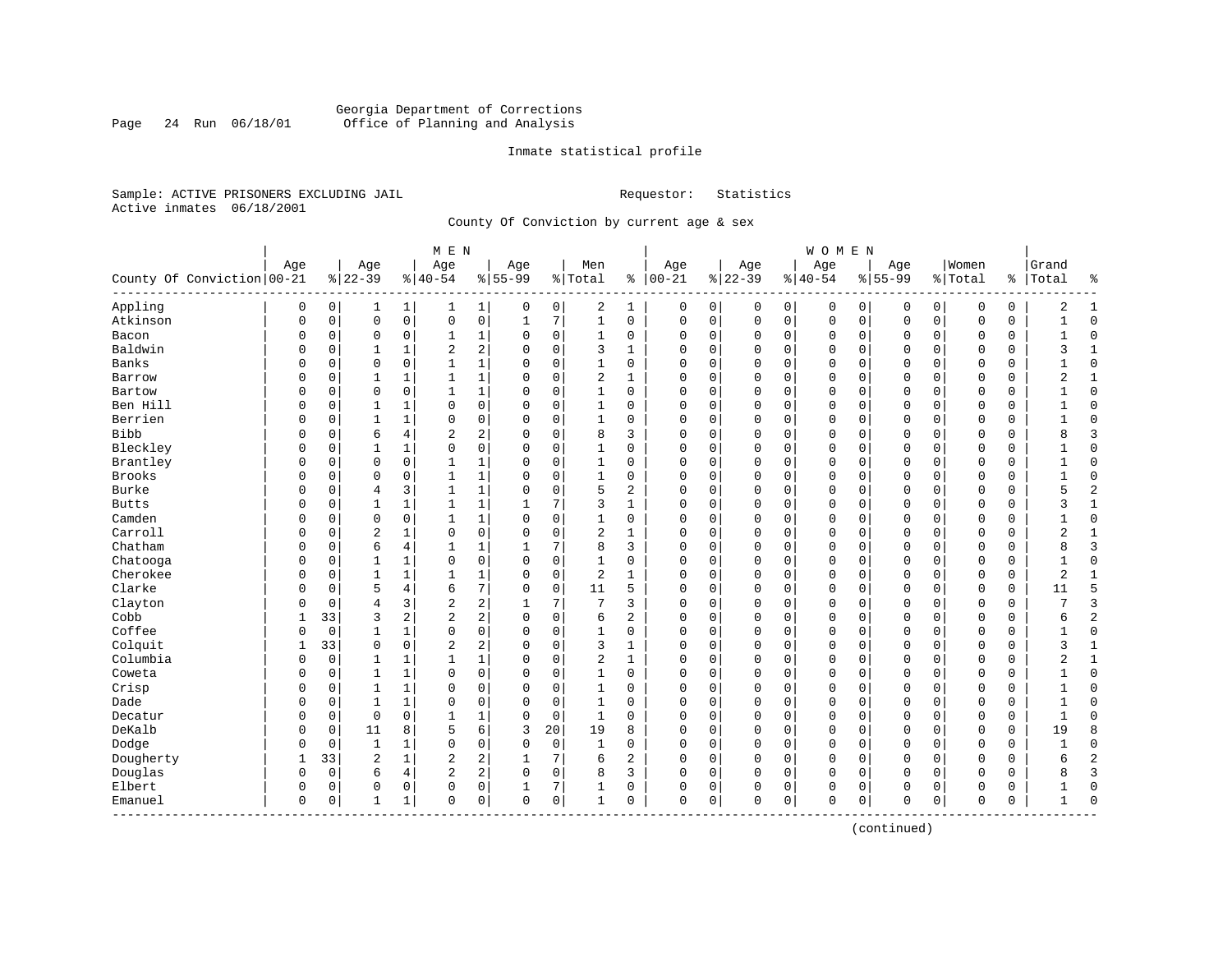# Georgia Department of Corrections<br>Page 25 Run 06/18/01 Office of Planning and Analysis Page 25 Run 06/18/01 Office of Planning and Analysis

# Inmate statistical profile

| Sample: ACTIVE PRISONERS EXCLUDING JAIL |  |  |  |  | Requestor: Statistics |
|-----------------------------------------|--|--|--|--|-----------------------|
| Active inmates 06/18/2001               |  |  |  |  |                       |
|                                         |  |  |  |  |                       |

County Of Conviction by current age & sex (continued)

|                              |             |             |                |             | M E N          |                |           |          |                |              |            |             |             |             | WOMEN       |          |             |             |              |             |                |                |
|------------------------------|-------------|-------------|----------------|-------------|----------------|----------------|-----------|----------|----------------|--------------|------------|-------------|-------------|-------------|-------------|----------|-------------|-------------|--------------|-------------|----------------|----------------|
|                              | Age         |             | Age            |             | Age            |                | Age       |          | Men            |              | Age        |             | Age         |             | Age         |          | Age         |             | Women        |             | Grand          |                |
| County Of Conviction   00-21 |             |             | $ 22-39$       |             | $8 40-54$      |                | $8 55-99$ |          | % Total        |              | $% 100-21$ |             | $ 22-39$    |             | $8 40-54$   |          | $8 55-99$   |             | % Total      | ႜ           | Total          | ę              |
| Fayette                      | 0           | 0           | 0              | 0           | 1              | 1              | 1         | 7        | 2              | 1            | 0          | 0           | 0           | 0           | 0           | 0        | 0           | 0           | 0            | 0           | 2              | 1              |
| Floyd                        | $\Omega$    | $\mathbf 0$ | 4              | 3           | $\Omega$       | $\mathbf 0$    | $\Omega$  | $\Omega$ | $\overline{4}$ | 2            | 0          | $\mathbf 0$ | $\mathbf 0$ | $\mathbf 0$ | $\mathbf 0$ | 0        | $\mathbf 0$ | 0           | $\mathbf 0$  | $\mathbf 0$ | 4              | $\overline{c}$ |
| Forsyth                      | $\Omega$    | 0           | $\Omega$       | 0           |                | 1              | 0         | 0        | 1              | 0            | $\Omega$   | $\mathbf 0$ | 0           | $\mathbf 0$ | 0           | 0        | 0           | $\mathbf 0$ | 0            | 0           | 1              | $\Omega$       |
| Fulton                       | $\Omega$    | $\Omega$    | 8              | 6           | 8              | 10             | O         | 0        | 16             | 7            | $\Omega$   | $\mathbf 0$ | 0           | 0           | 0           | 0        | 0           | $\mathbf 0$ | 0            | 0           | 16             |                |
| Gilmer                       | $\Omega$    | $\Omega$    | 1              | $\mathbf 1$ | $\Omega$       | 0              | 0         | 0        | $\mathbf{1}$   | $\mathbf 0$  | $\Omega$   | 0           | 0           | $\mathbf 0$ | $\mathsf 0$ | 0        | 0           | 0           | $\mathbf 0$  | $\mathsf 0$ |                | $\Omega$       |
| Glynn                        | $\Omega$    | $\Omega$    | 5              | 4           | $\overline{2}$ | $\overline{2}$ | 1         | 7        | 8              | 3            | $\Omega$   | 0           | $\Omega$    | $\mathbf 0$ | $\mathbf 0$ | 0        | $\mathbf 0$ | $\mathbf 0$ | 0            | $\mathbf 0$ | 8              | 3              |
| Gordon                       | $\Omega$    | $\Omega$    | $\Omega$       | 0           | $\Omega$       | $\mathbf 0$    | 1         | 7        | 1              | 0            | 0          | $\mathbf 0$ | 0           | $\mathbf 0$ | $\mathbf 0$ | 0        | $\mathbf 0$ | $\mathbf 0$ | $\Omega$     | $\mathbf 0$ |                | $\Omega$       |
| Greene                       | 0           | O           |                | 1           | 0              | $\Omega$       | $\Omega$  | 0        | 1              | $\Omega$     | $\Omega$   | $\mathbf 0$ | 0           | $\mathbf 0$ | 0           | 0        | $\mathbf 0$ | 0           | $\Omega$     | 0           |                | $\Omega$       |
| Gwinnett                     | 0           | U           | $\overline{2}$ | 1           |                | 1              | 0         | 0        | 3              |              | $\Omega$   | 0           | 0           | 0           | 0           | 0        | 0           | 0           | $\Omega$     | 0           | 3              |                |
| Habersham                    | O           | U           | $\mathbf{1}$   | 1           | $\Omega$       | $\mathbf 0$    | $\Omega$  | O        | 1              | $\Omega$     | $\Omega$   | 0           | $\Omega$    | 0           | 0           | 0        | $\mathbf 0$ | 0           | $\Omega$     | 0           |                | $\Omega$       |
| Hall                         | $\Omega$    | U           | 2              | 1           | $\Omega$       | $\Omega$       | O         | $\Omega$ | $\overline{2}$ | 1            | $\Omega$   | $\Omega$    | $\Omega$    | 0           | 0           | $\Omega$ | $\mathbf 0$ | $\Omega$    | $\Omega$     | 0           | 2              |                |
| Harris                       | $\Omega$    | $\Omega$    | 1              | 1           | $\Omega$       | $\Omega$       | O         | $\Omega$ | 1              | 0            | $\Omega$   | $\mathbf 0$ | $\Omega$    | $\mathbf 0$ | 0           | $\Omega$ | $\mathbf 0$ | 0           | $\Omega$     | 0           |                | $\Omega$       |
| Hart                         |             | U           | 2              | $\mathbf 1$ | $\Omega$       | $\mathbf 0$    | O         | 0        | $\overline{2}$ | 1            | $\Omega$   | 0           | 0           | $\mathbf 0$ | $\mathsf 0$ | 0        | 0           | $\mathbf 0$ | $\Omega$     | 0           | 2              |                |
| Henry                        |             | O           | 3              | 2           | 0              | $\mathbf 0$    | 0         | 0        | 3              | $\mathbf{1}$ | $\Omega$   | 0           | 0           | $\mathbf 0$ | $\mathsf 0$ | 0        | 0           | 0           | 0            | $\mathsf 0$ | 3              | $\mathbf{1}$   |
| Houston                      |             | U           | $\overline{2}$ | $\mathbf 1$ | 3              | 4              | O         | 0        | 5              | 2            | $\Omega$   | $\mathbf 0$ | $\Omega$    | 0           | $\mathbf 0$ | 0        | $\mathbf 0$ | $\mathbf 0$ | 0            | $\mathbf 0$ | 5              | $\overline{c}$ |
| Jasper                       | O           | O           | $\mathbf{1}$   | $\mathbf 1$ | 0              | $\Omega$       | 0         | $\Omega$ | 1              | $\Omega$     | $\Omega$   | $\mathbf 0$ | $\Omega$    | 0           | $\mathbf 0$ | 0        | $\mathbf 0$ | $\Omega$    | $\Omega$     | 0           | 1              | $\Omega$       |
| Jeff Davis                   | O           | O           | $\overline{a}$ | 1           | 0              | $\Omega$       | 0         | $\Omega$ | $\overline{2}$ | 1            | $\Omega$   | $\mathbf 0$ | $\Omega$    | $\mathbf 0$ | 0           | 0        | $\mathbf 0$ | $\mathbf 0$ | $\Omega$     | 0           | $\overline{2}$ |                |
| Lee                          | $\Omega$    | $\Omega$    |                | 1           | $\Omega$       | 0              | O         | $\Omega$ |                | 0            | $\Omega$   | 0           | 0           | 0           | 0           | 0        | 0           | 0           | $\Omega$     | 0           |                | $\Omega$       |
| Liberty                      | $\Omega$    | $\Omega$    | $\mathbf{1}$   | 1           |                | 1              | $\Omega$  | $\Omega$ | $\overline{c}$ |              | $\Omega$   | 0           | 0           | 0           | 0           | 0        | $\mathbf 0$ | 0           | $\Omega$     | 0           | 2              |                |
| Long                         | $\Omega$    | $\Omega$    | 3              | 2           | $\Omega$       | $\Omega$       | $\Omega$  | $\Omega$ | 3              | 1            | $\Omega$   | $\mathbf 0$ | $\Omega$    | 0           | 0           | $\Omega$ | $\mathbf 0$ | 0           | 0            | 0           | 3              | $\mathbf{1}$   |
| Lowndes                      | $\cap$      | $\Omega$    |                | $\mathbf 1$ | $\Omega$       | $\Omega$       | $\Omega$  | 0        | 1              | 0            | $\Omega$   | $\mathbf 0$ | $\Omega$    | $\mathbf 0$ | 0           | 0        | $\mathbf 0$ | $\mathbf 0$ | 0            | $\mathbf 0$ |                | $\Omega$       |
| Marion                       | O           | $\Omega$    |                | $\mathbf 1$ | $\Omega$       | 0              | 0         | 0        |                | 0            | 0          | $\mathbf 0$ | 0           | $\mathbf 0$ | 0           | 0        | $\mathbf 0$ | $\mathbf 0$ | 0            | 0           |                | <sup>0</sup>   |
| McIntosh                     |             | $\Omega$    |                | 1           | $\Omega$       | $\mathbf 0$    | 0         | 0        |                | $\Omega$     | $\Omega$   | $\mathbf 0$ | $\Omega$    | $\mathbf 0$ | $\mathbf 0$ | 0        | $\mathbf 0$ | $\mathbf 0$ | $\Omega$     | $\mathbf 0$ |                | 0              |
| Monroe                       | 0           | 0           | 0              | 0           |                | 1              | 0         | $\Omega$ | $\mathbf{1}$   | 0            | $\Omega$   | 0           | 0           | 0           | 0           | 0        | 0           | 0           | $\Omega$     | 0           |                | C              |
| Muscogee                     | O           | O           | 4              | 3           | 4              | 5              | 0         | 0        | 8              | 3            | $\Omega$   | $\mathbf 0$ | $\Omega$    | 0           | 0           | 0        | $\mathbf 0$ | 0           | $\Omega$     | 0           | 8              | 3              |
| Newton                       | $\Omega$    | O           | 1              | 1           | $\Omega$       | $\Omega$       | O         | $\Omega$ | 1              | $\Omega$     | $\Omega$   | 0           | 0           | $\mathbf 0$ | 0           | 0        | $\mathbf 0$ | 0           | $\Omega$     | 0           |                | $\Omega$       |
| Oglethrope                   | $\Omega$    | $\Omega$    | 1              | 1           | $\Omega$       | 0              | O         | $\Omega$ | 1              | $\Omega$     | $\Omega$   | 0           | $\Omega$    | $\mathbf 0$ | 0           | 0        | 0           | 0           | $\Omega$     | 0           |                | $\Omega$       |
| Paulding                     | 0           | U           | $\Omega$       | 0           |                | 1              | 0         | $\Omega$ |                | 0            | $\Omega$   | $\mathbf 0$ | 0           | 0           | 0           | $\Omega$ | $\mathbf 0$ | $\mathbf 0$ | $\Omega$     | $\mathbf 0$ |                | $\Omega$       |
| Pike                         | $\Omega$    | O           | $\Omega$       | 0           |                | $\mathbf 1$    | 0         | $\Omega$ | 1              | $\Omega$     | $\Omega$   | $\mathbf 0$ | 0           | $\mathbf 0$ | 0           | 0        | $\mathbf 0$ | 0           | $\Omega$     | 0           |                | $\Omega$       |
| Pulaski                      | O           | U           | 1              | 1           | $\Omega$       | $\Omega$       | O         | $\Omega$ | 1              | 0            | 0          | $\mathbf 0$ | 0           | 0           | 0           | 0        | $\mathbf 0$ | 0           | 0            | 0           |                | ſ              |
| Putnam                       | O           | $\Omega$    | 3              | 2           |                | 1              | 0         | 0        | $\overline{4}$ | 2            | $\Omega$   | $\mathbf 0$ | $\Omega$    | $\mathbf 0$ | 0           | $\Omega$ | $\mathbf 0$ | $\mathbf 0$ | $\Omega$     | $\mathbf 0$ | 4              |                |
| Richmond                     | 0           | O           | 5              | 4           | 5              | 6              | 0         | 0        | 10             | 4            | 0          | $\mathbf 0$ | 1           | 50          | $\mathbf 0$ | 0        | $\mathbf 0$ | $\mathbf 0$ | $\mathbf{1}$ | 50          | 11             | 5              |
| Rockdale                     | $\Omega$    | O           | 2              | 1           |                | 1              | 0         | 0        | 3              |              | $\Omega$   | 0           | 0           | 0           | 0           | 0        | 0           | 0           | $\Omega$     | 0           | 3              |                |
| Spalding                     | $\Omega$    | O           | 4              | 3           | $\Omega$       | 0              | 0         | 0        | $\overline{4}$ | 2            | $\Omega$   | 0           | $\Omega$    | 0           | $\mathsf 0$ | 0        | 0           | 0           | $\Omega$     | 0           | 4              | 2              |
| Sumter                       | $\mathbf 0$ | 0           | 0              | 0           | -1             | 1              | 0         | 0        | 1              | 0            | $\Omega$   | 0           | 0           | $\mathbf 0$ | $\mathbf 0$ | 0        | $\mathbf 0$ | 0           | 0            | 0           | 1              | $\Omega$       |

(continued)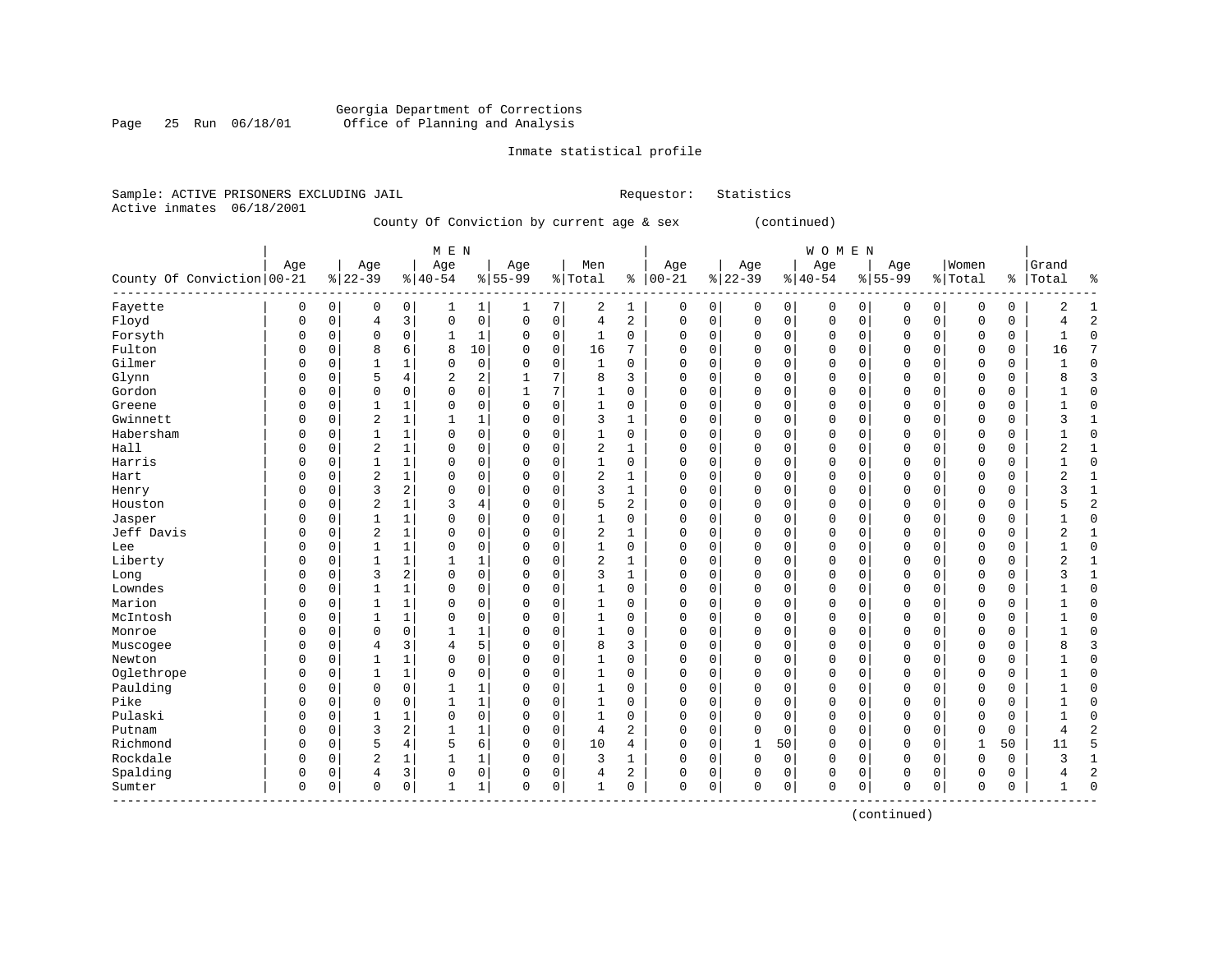#### Georgia Department of Corrections Page 26 Run 06/18/01 Office of Planning and Analysis

# Inmate statistical profile

 $\mathbb O$ 

| Sample: ACTIVE PRISONERS EXCLUDING JAIL | 06/18/2001 |             |                  |              |                           |             |                                           |             |                |          | Requestor:           |           | Statistics       |             |                           |           |                  |                |                  |       |                     |
|-----------------------------------------|------------|-------------|------------------|--------------|---------------------------|-------------|-------------------------------------------|-------------|----------------|----------|----------------------|-----------|------------------|-------------|---------------------------|-----------|------------------|----------------|------------------|-------|---------------------|
| Active inmates                          |            |             |                  |              |                           |             | County Of Conviction by current age & sex |             |                |          |                      |           |                  |             | (continued)               |           |                  |                |                  |       |                     |
| County Of Conviction 00-21              | Age        |             | Age<br>$ 22-39 $ |              | M E N<br>Age<br>$ 40-54 $ |             | Age<br>$8 55-99$                          |             | Men<br>% Total |          | Age<br>$8   00 - 21$ |           | Age<br>$ 22-39 $ |             | WOMEN<br>Age<br>$ 40-54 $ |           | Age<br>$8 55-99$ |                | Women<br>% Total | ⊱     | Grand<br>Total<br>៖ |
| Terrell                                 |            | 0           | 0                | 0            |                           | 1           | $\Omega$                                  | 0           |                | 0        | 0                    | 0         | $\Omega$         | 0           | 0                         |           | 0                | 0              | 0                | 0     |                     |
| Thomas                                  | 0          | $\mathbf 0$ |                  | $\mathbf{1}$ |                           | 1           | 0                                         | 0           | $\overline{a}$ |          | 0                    | 0         | 0                | 0           | 0                         | 0         | $\Omega$         | 0              | $\Omega$         | 0     | 2                   |
| Tift                                    | 0          | $\mathbf 0$ |                  | $\mathbf{1}$ | $\mathbf 0$               | 0           |                                           | 7           | $\overline{2}$ |          | $\Omega$             | 0         |                  | $\mathbf 0$ | 0                         | 0         | O                | 0              |                  | 0     |                     |
| Toombs                                  |            | $\mathbf 0$ |                  | $\mathbf{1}$ |                           | 1           | $\Omega$                                  | $\mathbf 0$ | 2              |          | $\Omega$             | 0         | $\Omega$         | $\Omega$    | $\Omega$                  | $\Omega$  | U                | 0              | $\Omega$         | 0     |                     |
| Towns                                   |            |             |                  | $\mathbf{1}$ | $\Omega$                  | 0           | $\Omega$                                  | $\Omega$    |                | $\Omega$ | $\Omega$             | 0         |                  | 0           | O                         |           |                  | $\Omega$       | $\Omega$         | 0     | ∩                   |
| Troup                                   |            | $\Omega$    |                  | 0            |                           |             |                                           |             | 2              |          | 0                    | 0         |                  | $\mathbf 0$ | 0                         |           |                  | 0              |                  | 0     |                     |
| Union                                   | $\Omega$   | $\Omega$    | $\Omega$         | 0            |                           | $\mathbf 1$ | $\Omega$                                  | $\mathbf 0$ |                | $\Omega$ | $\Omega$             | 0         | $\Omega$         | $\mathbf 0$ | 0                         | $\Omega$  | $\mathbf 0$      | 0              | $\Omega$         | 0     | U                   |
| Upson                                   | $\Omega$   | 0           |                  |              |                           | 1           |                                           | 0           |                | $\Omega$ | $\Omega$             | 0         |                  | $\Omega$    | 0                         | 0         | $\Omega$         | 0              |                  | 0     |                     |
| Walker                                  |            | $\mathbf 0$ |                  | 1            |                           |             |                                           | $\Omega$    | $\overline{a}$ |          | $\Omega$             | 0         |                  | 50          | 0                         | $\Omega$  | 0                | $\Omega$       |                  | 50    |                     |
| Walton                                  |            | $\Omega$    |                  | $\mathbf{1}$ |                           | $\mathbf 1$ |                                           | $\Omega$    | $\overline{2}$ |          | $\Omega$             | 0         |                  | $\mathbf 0$ | 0                         | U         | O                | $\Omega$       | $\Omega$         | 0     |                     |
| Ware                                    |            | 0           | 3                | 2            | $\overline{a}$            | 2           |                                           | 0           | 5              | 2        | $\Omega$             | 0         |                  | $\mathsf 0$ | 0                         | 0         | $\Omega$         | $\Omega$       |                  | 0     | 5                   |
| Whitfield                               | $\Omega$   | $\mathbf 0$ | $\mathbf 0$      | $\Omega$     | $\overline{\mathbf{3}}$   | 4           |                                           | 7           | 4              | 2        | $\Omega$             | 0         | $\Omega$         | $\mathbf 0$ | 0                         | $\Omega$  | $\mathbf 0$      | 0              | $\Omega$         | 0     | $\overline{2}$<br>4 |
| Wilkes                                  | $\Omega$   | 0           |                  | $\mathbf{1}$ | $\Omega$                  | 0           | $\cap$                                    | $\Omega$    |                | N        | $\Omega$             | 0         | $\Omega$         | 0           | $\Omega$                  | 0         | $\Omega$         | 0              | $\Omega$         | 0     |                     |
| Total reported                          |            | 3 100       | 139 100          |              | 84 100                    |             | 15 100                                    |             | 241 100        |          | $\Omega$             | 0         |                  | 2 100       | $\Omega$                  | $\Omega$  | $\Omega$         | 0 <sup>1</sup> |                  | 2 100 | 243 100             |
| Percent reported                        |            | 100.0       |                  | 100.0        |                           | 100.0       | 100.0                                     |             |                | 100.0    |                      | $\cdot$ 0 |                  | 100.0       |                           | $\cdot$ 0 |                  | $\cdot$ 0      |                  | 100.0 | 100.0               |
| Not reported                            | O          |             | O                |              | $\mathbf 0$               |             | 0                                         |             | $\Omega$       |          | $\Omega$             |           | $\Omega$         |             | $\Omega$                  |           | ∩                |                | $\Omega$         |       | 0                   |
| Total                                   | 3          |             | 139              |              | 84                        |             | 15                                        |             | 241            |          | 0                    |           | 2                |             | 0                         |           | $\mathbf 0$      |                | 2                |       | 243                 |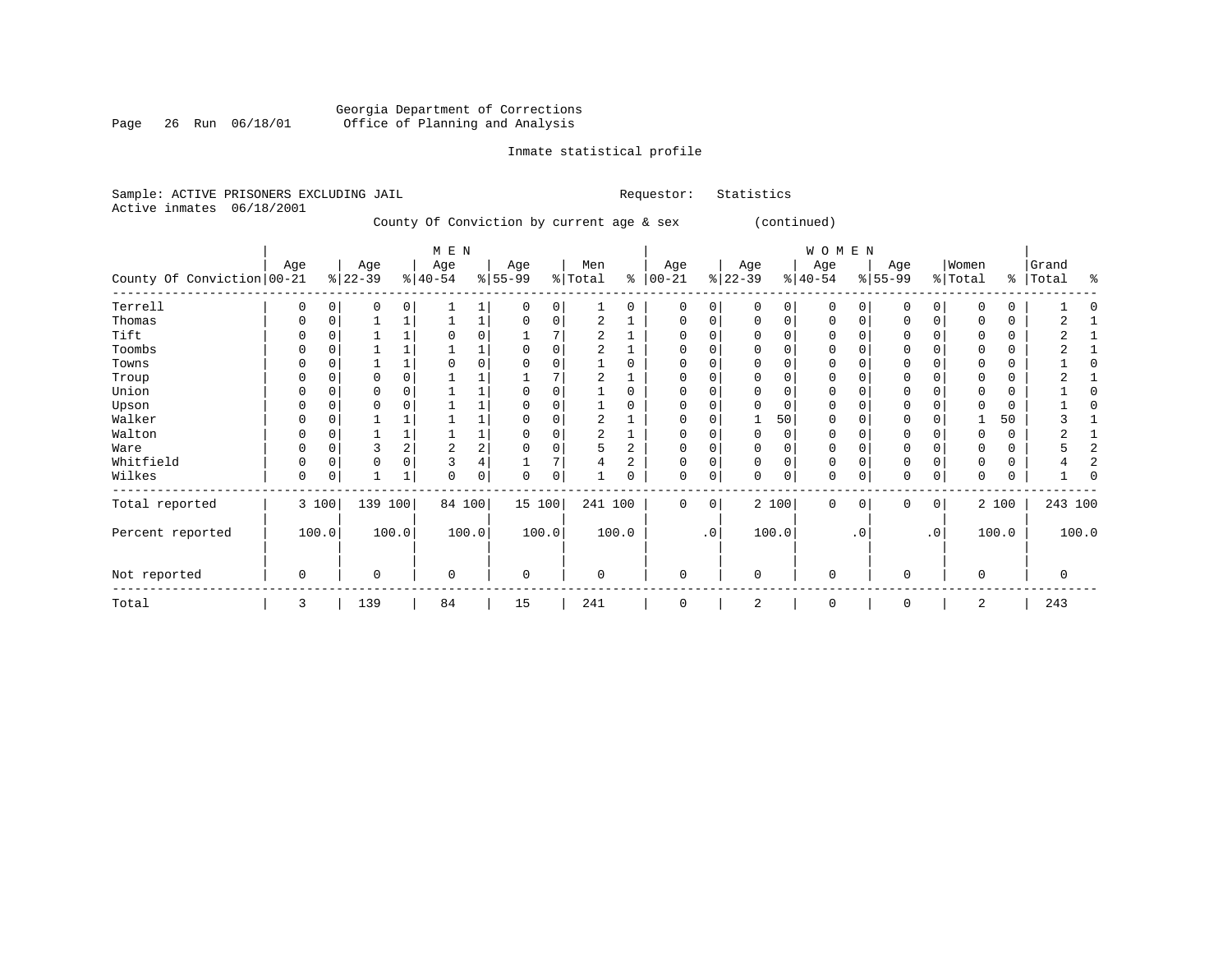# Georgia Department of Corrections Page 27 Run 06/18/01 Office of Planning and Analysis

# Inmate statistical profile

Sample: ACTIVE PRISONERS EXCLUDING JAIL **Requestor:** Statistics Active inmates 06/18/2001

Circ Of Conviction by current age & sex

| Age<br>Women<br>Age<br>Age<br>Age<br>Men<br>Age<br>Grand<br>Age<br>Age<br>Age<br>$ 00 - 21$<br>Circ Of Conviction<br>$8 22-39$<br>$8 40-54$<br>$8 55-99$<br>$ 00-21$<br>$8 22-39$<br>$8 40-54$<br>$8155 - 99$<br>% Total<br>ి<br>% Total<br>%   Total<br>Alapaha<br>0<br>0<br>0<br>2<br>0<br>$\mathbf 0$<br>0<br>0<br>0<br>1<br>0<br>7<br>1<br>0<br>0<br>0<br>0<br>0<br>2<br>1<br>1<br>$\sqrt{2}$<br>3<br>$\mathbf{1}$<br>Alcovy<br>$\mathbf{1}$<br>$\mathbf{1}$<br>$\mathbf{1}$<br>$\mathbf 0$<br>$\mathbf 0$<br>0<br>$\mathsf 0$<br>0<br>$\mathsf 0$<br>$\mathbf 0$<br>$\mathbf 0$<br>0<br>$\mathbf 0$<br>0<br>3<br>$\Omega$<br>0<br>$\Omega$<br>Atlanta<br>8<br>6<br>8<br>10<br>$\mathbf 0$<br>0<br>16<br>7<br>$\Omega$<br>0<br>0<br>0<br>$\mathbf 0$<br>$\mathbf 0$<br>0<br>0<br>0<br>16<br>$\Omega$<br>0<br>0<br>Atlantic<br>5<br>$\mathbf 0$<br>1<br>$\mathbf 0$<br>6<br>$\overline{a}$<br>$\Omega$<br>$\Omega$<br>$\mathbf 0$<br>$\Omega$<br>$\Omega$<br>$\mathbf 0$<br>$\Omega$<br>$\mathbf 0$<br>4<br>$\Omega$<br>0<br>0<br>6<br>10<br>7<br>8<br>$\Omega$<br>17<br>7<br>$\mathbf{1}$<br>50<br>$\mathbf{1}$<br>50<br>18<br>Augusta<br>$\Omega$<br>$\Omega$<br>$\Omega$<br>$\Omega$<br>0<br>$\Omega$<br>$\Omega$<br>$\Omega$<br>O<br>Blue Ridge<br>$\mathbf 0$<br>2<br>$\mathbf 0$<br>$\mathbf 0$<br>$\Omega$<br>$\mathbf 0$<br>$\mathbf 0$<br>$\overline{2}$<br>$\mathbf 0$<br>1<br>1<br>$\Omega$<br>$\Omega$<br>$\Omega$<br>$\mathbf 0$<br>$\Omega$<br>-1<br>$\Omega$<br>1<br>0<br>Brunswick<br>5<br>7<br>8<br>6<br>13<br>5<br>$\mathbf 0$<br>0<br>$\Omega$<br>$\mathbf 0$<br>$\mathbf 0$<br>13<br>0<br>4<br>$\Omega$<br>0<br>0<br>0<br>0<br>0<br>Chattahoochee<br>5<br>$\Omega$<br>6<br>10<br>4<br>$\Omega$<br>$\mathbf 0$<br>$\mathbf 0$<br>$\mathbf 0$<br>$\Omega$<br>$\mathbf 0$<br>$\Omega$<br>$\Omega$<br>$\Omega$<br>$\Omega$<br>10<br>$\mathbf 0$<br>4<br>4<br>$\Omega$<br>0<br>Cherokee<br>7<br>$\overline{2}$<br>$\Omega$<br>$\Omega$<br>$\mathbf{1}$<br>$\Omega$<br>$\Omega$<br>$\Omega$<br>$\mathbf 0$<br>$\Omega$<br>$\mathbf 0$<br>$\mathbf{0}$<br>$\Omega$<br>$\Omega$<br>$\overline{c}$<br>$\Omega$<br>$\mathbf{1}$<br>$\mathbf{1}$<br>0<br>N<br>1<br>2<br>$\overline{2}$<br>7<br>Clayton<br>$\overline{4}$<br>3<br>7<br>3<br>$\mathbf 0$<br>$\Omega$<br>$\mathbf 0$<br>$\Omega$<br>0<br>0<br>0<br>0<br>$\Omega$<br>$\Omega$<br>0<br>N<br>2<br>Cobb<br>33<br>3<br>2<br>$\overline{2}$<br>$\Omega$<br>6<br>2<br>$\mathbf 0$<br>$\mathbf 0$<br>$\Omega$<br>$\Omega$<br>$\Omega$<br>0<br>$\Omega$<br>$\mathbf 0$<br>$\mathbf 0$<br>$\Omega$<br>0<br>б<br>$\mathbf 0$<br>3<br>4<br>7<br>$\overline{a}$<br>$\mathbf 0$<br>0<br>0<br>0<br>0<br>0<br>$\mathbf 0$<br>$\Omega$<br>0<br>$\mathbf 0$<br>0<br>Conasauga<br>4<br>0<br>0<br>Cordele<br>$\sqrt{2}$<br>0<br>$\mathbf 0$<br>2<br>$\mathbf 0$<br>0<br>1<br>0<br>0<br>$\mathbf 0$<br>0<br>0<br>$\mathbf 0$<br>0<br>2<br>$\mathbf 0$<br>$\Omega$<br>0<br>0<br>0<br>3<br>2<br>2<br>Coweta<br>$\mathbf{1}$<br>1<br>7<br>5<br>$\Omega$<br>$\Omega$<br>$\mathbf 0$<br>$\mathbf 0$<br>$\mathbf 0$<br>$\mathbf 0$<br>$\Omega$<br>$\Omega$<br>$\Omega$<br>$\Omega$<br>0<br>0<br>Dougherty<br>$\overline{2}$<br>2<br>33<br>$\overline{c}$<br>7<br>6<br>$\overline{a}$<br>$\Omega$<br>$\mathbf 0$<br>$\mathbf 0$<br>0<br>0<br>$\Omega$<br>$\mathbf 0$<br>$\mathbf 0$<br>0<br>0<br>6<br>1<br>7<br>Eastern<br>0<br>4<br>8<br>3<br>$\Omega$<br>0<br>0<br>0<br>0<br>0<br>0<br>0<br>0<br>0<br>0<br>Flint<br>0<br>3<br>2<br>$\Omega$<br>0<br>3<br>1<br>$\Omega$<br>0<br>0<br>0<br>$\Omega$<br>$\mathbf 0$<br>0<br>$\Omega$<br>$\Omega$<br>0<br>$\mathbf 0$<br>$\Omega$<br>N<br>Griffin<br>7<br>8<br>$\overline{4}$<br>3<br>3<br>3<br>$\Omega$<br>$\Omega$<br>$\Omega$<br>$\Omega$<br>$\Omega$<br>4<br>$\Omega$<br>$\Omega$<br>$\Omega$<br>0<br>$\Omega$<br>$\Omega$<br>R<br>0<br>$\sqrt{2}$<br>Gwinnett<br>1<br>$\mathbf 0$<br>3<br>$\mathbf{1}$<br>0<br>$\mathbf 0$<br>$\Omega$<br>$\Omega$<br>$\mathbf 0$<br>0<br>$\Omega$<br>0<br>$\Omega$<br>$\mathbf 0$<br>0<br>N<br>3<br>$\overline{2}$<br>Houston<br>$\mathbf{1}$<br>3<br>4<br>$\mathbf 0$<br>5<br>2<br>$\mathbf 0$<br>$\mathbf 0$<br>$\Omega$<br>$\mathbf 0$<br>$\Omega$<br>0<br>0<br>$\Omega$<br>$\mathbf 0$<br>0<br>0<br>3<br>2<br>$\mathbf 0$<br>$\overline{a}$<br>50<br>50<br>Lookout Mountain<br>$\Omega$<br>1<br>1<br>$\Omega$<br>4<br>$\Omega$<br>0<br>$\mathbf{1}$<br>0<br>0<br>$\mathbf 0$<br>0<br>1<br>N<br>$\overline{2}$<br>2<br>6<br>4<br>0<br>8<br>3<br>$\Omega$<br>0<br>0<br>$\mathbf 0$<br>$\mathbf 0$<br>$\Omega$<br>$\mathbf 0$<br>Macon<br>$\mathbf 0$<br>$\Omega$<br>$\Omega$<br>$\Omega$<br>0<br>N<br>Middle<br>$\mathbf 1$<br>$\overline{c}$<br>$\mathbf{1}$<br>$\Omega$<br>3<br>$\mathbf 0$<br>$\mathbf 0$<br>$\mathbf 0$<br>$\Omega$<br>$\Omega$<br>$\mathbf{1}$<br>$\Omega$<br>0<br>$\Omega$<br>0<br>$\mathbf 0$<br>$\Omega$<br>0<br>Mountain<br>$\Omega$<br>$\mathbf 0$<br>$\mathbf 0$<br>$\mathbf 0$<br>$\Omega$<br>$\mathbf 0$<br>$\Omega$<br>1<br>1<br>$\Omega$<br>$\Omega$<br>$\Omega$<br>$\Omega$<br>0<br>$\mathbf 0$<br>$\Omega$<br>0<br>1<br>$\Omega$<br>U<br>Northeastern<br>$\sqrt{2}$<br>0<br>$\mathbf 0$<br>2<br>$\mathbf 0$<br>0<br>0<br>1<br>0<br>0<br>0<br>0<br>0<br>$\Omega$<br>0<br>0<br>$\Omega$<br>0<br>2<br>0<br>Northern<br>3<br>2<br>7<br>2<br>$\mathbf 0$<br>$\mathbf 0$<br>$\Omega$<br>0<br>4<br>0<br>0<br>0<br>0<br>0<br>0<br>$\mathbf 0$<br>0<br>0<br>0<br>Ocmulgee<br>6<br>4<br>3<br>4<br>$\Omega$<br>0<br>9<br>4<br>$\Omega$<br>0<br>0<br>0<br>0<br>$\mathbf 0$<br>$\mathbf 0$<br>0<br>0<br>$\Omega$<br>0<br>a<br>O<br>Oconee<br>3<br>2<br>0<br>$\mathbf 0$<br>3<br>$\mathbf 0$<br>$\Omega$<br>$\Omega$<br>$\Omega$<br>$\Omega$<br>$\Omega$<br>0<br>$\Omega$<br>$\mathbf 0$<br>$\mathbf 0$<br>$\Omega$<br>$\Omega$<br>0<br>N<br>1<br>3<br>Pataula<br>$\Omega$<br>$\mathbf 0$<br>$\Omega$<br>$\mathbf{1}$<br>1<br>1<br>$\Omega$<br>$\Omega$<br>0<br>0<br>0<br>0<br>$\mathbf 0$<br>$\Omega$<br>$\Omega$<br>$\mathbf 0$<br>0<br>n<br>N<br>Piedmont<br>2<br>$\overline{2}$<br>0<br>3<br>$\Omega$<br>$\Omega$<br>0<br>0<br>0<br>$\mathbf 0$<br>$\Omega$<br>$\Omega$<br>$\mathbf 0$<br>0<br>$\Omega$<br>∩<br>1<br>3<br>O<br>3<br>0<br>$\mathbf 0$<br>$\overline{a}$<br>$\overline{4}$<br>0<br>4<br>0<br>0<br>0<br>$\mathbf 0$<br>0<br>0<br>$\mathbf 0$<br>0<br>Rome<br>$\mathbf 0$<br>0<br>0<br>0<br>$\mathbf 0$<br>South Georgia<br>$\mathbf 0$<br>$\Omega$<br>$\Omega$<br>$\mathbf{1}$<br>$\mathbf{1}$<br>$\mathbf{1}$<br>$\Omega$<br>$\Omega$<br>$\mathbf 0$<br>$\mathbf 0$<br>$\mathbf 0$<br>$\Omega$<br>$\mathbf 0$<br>$\Omega$<br>$\mathbf 0$<br>$\Omega$<br>$\Omega$<br>0<br>Southern<br>$\overline{c}$<br>5<br>7<br>33<br>$\mathbf 0$<br>3<br>$\mathbf 0$<br>$\mathbf 0$<br>$\mathbf 0$<br>1<br>4<br>$\Omega$<br>0<br>$\Omega$<br>0<br>$\mathbf 0$<br>$\Omega$<br>0 |  |  | M E N |  |  |  |  | <b>WOMEN</b> |  |  |  |                |
|------------------------------------------------------------------------------------------------------------------------------------------------------------------------------------------------------------------------------------------------------------------------------------------------------------------------------------------------------------------------------------------------------------------------------------------------------------------------------------------------------------------------------------------------------------------------------------------------------------------------------------------------------------------------------------------------------------------------------------------------------------------------------------------------------------------------------------------------------------------------------------------------------------------------------------------------------------------------------------------------------------------------------------------------------------------------------------------------------------------------------------------------------------------------------------------------------------------------------------------------------------------------------------------------------------------------------------------------------------------------------------------------------------------------------------------------------------------------------------------------------------------------------------------------------------------------------------------------------------------------------------------------------------------------------------------------------------------------------------------------------------------------------------------------------------------------------------------------------------------------------------------------------------------------------------------------------------------------------------------------------------------------------------------------------------------------------------------------------------------------------------------------------------------------------------------------------------------------------------------------------------------------------------------------------------------------------------------------------------------------------------------------------------------------------------------------------------------------------------------------------------------------------------------------------------------------------------------------------------------------------------------------------------------------------------------------------------------------------------------------------------------------------------------------------------------------------------------------------------------------------------------------------------------------------------------------------------------------------------------------------------------------------------------------------------------------------------------------------------------------------------------------------------------------------------------------------------------------------------------------------------------------------------------------------------------------------------------------------------------------------------------------------------------------------------------------------------------------------------------------------------------------------------------------------------------------------------------------------------------------------------------------------------------------------------------------------------------------------------------------------------------------------------------------------------------------------------------------------------------------------------------------------------------------------------------------------------------------------------------------------------------------------------------------------------------------------------------------------------------------------------------------------------------------------------------------------------------------------------------------------------------------------------------------------------------------------------------------------------------------------------------------------------------------------------------------------------------------------------------------------------------------------------------------------------------------------------------------------------------------------------------------------------------------------------------------------------------------------------------------------------------------------------------------------------------------------------------------------------------------------------------------------------------------------------------------------------------------------------------------------------------------------------------------------------------------------------------------------------------------------------------------------------------------------------------------------------------------------------------------------------------------------------------------------------------------------------------------------------------------------------------------------------------------------------------------------------------------------------------------------------------------------------------------------------------------------------------------------------------------------------------------------------------------------------------------------------------------------------------------------------------------------------------------------------------------------------------------------------------------------------------------------------------------------------------------------------------------------------------------------------------------------------------------------------------------------------------------------------------------------------------------------------------------------------------------------------------------------------------------------------------------------------------------------------------------------------------------------------------------------------------------------------------------------------------------------------------------------------------------------------------------------------------------------------------------------------------------------------------------------------------------------------------------------------------------------------------------------------------------------------------------------------------------------------------------------------------|--|--|-------|--|--|--|--|--------------|--|--|--|----------------|
|                                                                                                                                                                                                                                                                                                                                                                                                                                                                                                                                                                                                                                                                                                                                                                                                                                                                                                                                                                                                                                                                                                                                                                                                                                                                                                                                                                                                                                                                                                                                                                                                                                                                                                                                                                                                                                                                                                                                                                                                                                                                                                                                                                                                                                                                                                                                                                                                                                                                                                                                                                                                                                                                                                                                                                                                                                                                                                                                                                                                                                                                                                                                                                                                                                                                                                                                                                                                                                                                                                                                                                                                                                                                                                                                                                                                                                                                                                                                                                                                                                                                                                                                                                                                                                                                                                                                                                                                                                                                                                                                                                                                                                                                                                                                                                                                                                                                                                                                                                                                                                                                                                                                                                                                                                                                                                                                                                                                                                                                                                                                                                                                                                                                                                                                                                                                                                                                                                                                                                                                                                                                                                                                                                                                                                                                                                                                                                                                                                                                                                                                                                                                                                                                                                                                                                                                                                          |  |  |       |  |  |  |  |              |  |  |  |                |
|                                                                                                                                                                                                                                                                                                                                                                                                                                                                                                                                                                                                                                                                                                                                                                                                                                                                                                                                                                                                                                                                                                                                                                                                                                                                                                                                                                                                                                                                                                                                                                                                                                                                                                                                                                                                                                                                                                                                                                                                                                                                                                                                                                                                                                                                                                                                                                                                                                                                                                                                                                                                                                                                                                                                                                                                                                                                                                                                                                                                                                                                                                                                                                                                                                                                                                                                                                                                                                                                                                                                                                                                                                                                                                                                                                                                                                                                                                                                                                                                                                                                                                                                                                                                                                                                                                                                                                                                                                                                                                                                                                                                                                                                                                                                                                                                                                                                                                                                                                                                                                                                                                                                                                                                                                                                                                                                                                                                                                                                                                                                                                                                                                                                                                                                                                                                                                                                                                                                                                                                                                                                                                                                                                                                                                                                                                                                                                                                                                                                                                                                                                                                                                                                                                                                                                                                                                          |  |  |       |  |  |  |  |              |  |  |  | ٩,             |
|                                                                                                                                                                                                                                                                                                                                                                                                                                                                                                                                                                                                                                                                                                                                                                                                                                                                                                                                                                                                                                                                                                                                                                                                                                                                                                                                                                                                                                                                                                                                                                                                                                                                                                                                                                                                                                                                                                                                                                                                                                                                                                                                                                                                                                                                                                                                                                                                                                                                                                                                                                                                                                                                                                                                                                                                                                                                                                                                                                                                                                                                                                                                                                                                                                                                                                                                                                                                                                                                                                                                                                                                                                                                                                                                                                                                                                                                                                                                                                                                                                                                                                                                                                                                                                                                                                                                                                                                                                                                                                                                                                                                                                                                                                                                                                                                                                                                                                                                                                                                                                                                                                                                                                                                                                                                                                                                                                                                                                                                                                                                                                                                                                                                                                                                                                                                                                                                                                                                                                                                                                                                                                                                                                                                                                                                                                                                                                                                                                                                                                                                                                                                                                                                                                                                                                                                                                          |  |  |       |  |  |  |  |              |  |  |  | 1              |
|                                                                                                                                                                                                                                                                                                                                                                                                                                                                                                                                                                                                                                                                                                                                                                                                                                                                                                                                                                                                                                                                                                                                                                                                                                                                                                                                                                                                                                                                                                                                                                                                                                                                                                                                                                                                                                                                                                                                                                                                                                                                                                                                                                                                                                                                                                                                                                                                                                                                                                                                                                                                                                                                                                                                                                                                                                                                                                                                                                                                                                                                                                                                                                                                                                                                                                                                                                                                                                                                                                                                                                                                                                                                                                                                                                                                                                                                                                                                                                                                                                                                                                                                                                                                                                                                                                                                                                                                                                                                                                                                                                                                                                                                                                                                                                                                                                                                                                                                                                                                                                                                                                                                                                                                                                                                                                                                                                                                                                                                                                                                                                                                                                                                                                                                                                                                                                                                                                                                                                                                                                                                                                                                                                                                                                                                                                                                                                                                                                                                                                                                                                                                                                                                                                                                                                                                                                          |  |  |       |  |  |  |  |              |  |  |  | $\mathbf{1}$   |
|                                                                                                                                                                                                                                                                                                                                                                                                                                                                                                                                                                                                                                                                                                                                                                                                                                                                                                                                                                                                                                                                                                                                                                                                                                                                                                                                                                                                                                                                                                                                                                                                                                                                                                                                                                                                                                                                                                                                                                                                                                                                                                                                                                                                                                                                                                                                                                                                                                                                                                                                                                                                                                                                                                                                                                                                                                                                                                                                                                                                                                                                                                                                                                                                                                                                                                                                                                                                                                                                                                                                                                                                                                                                                                                                                                                                                                                                                                                                                                                                                                                                                                                                                                                                                                                                                                                                                                                                                                                                                                                                                                                                                                                                                                                                                                                                                                                                                                                                                                                                                                                                                                                                                                                                                                                                                                                                                                                                                                                                                                                                                                                                                                                                                                                                                                                                                                                                                                                                                                                                                                                                                                                                                                                                                                                                                                                                                                                                                                                                                                                                                                                                                                                                                                                                                                                                                                          |  |  |       |  |  |  |  |              |  |  |  | 7              |
|                                                                                                                                                                                                                                                                                                                                                                                                                                                                                                                                                                                                                                                                                                                                                                                                                                                                                                                                                                                                                                                                                                                                                                                                                                                                                                                                                                                                                                                                                                                                                                                                                                                                                                                                                                                                                                                                                                                                                                                                                                                                                                                                                                                                                                                                                                                                                                                                                                                                                                                                                                                                                                                                                                                                                                                                                                                                                                                                                                                                                                                                                                                                                                                                                                                                                                                                                                                                                                                                                                                                                                                                                                                                                                                                                                                                                                                                                                                                                                                                                                                                                                                                                                                                                                                                                                                                                                                                                                                                                                                                                                                                                                                                                                                                                                                                                                                                                                                                                                                                                                                                                                                                                                                                                                                                                                                                                                                                                                                                                                                                                                                                                                                                                                                                                                                                                                                                                                                                                                                                                                                                                                                                                                                                                                                                                                                                                                                                                                                                                                                                                                                                                                                                                                                                                                                                                                          |  |  |       |  |  |  |  |              |  |  |  | $\overline{2}$ |
|                                                                                                                                                                                                                                                                                                                                                                                                                                                                                                                                                                                                                                                                                                                                                                                                                                                                                                                                                                                                                                                                                                                                                                                                                                                                                                                                                                                                                                                                                                                                                                                                                                                                                                                                                                                                                                                                                                                                                                                                                                                                                                                                                                                                                                                                                                                                                                                                                                                                                                                                                                                                                                                                                                                                                                                                                                                                                                                                                                                                                                                                                                                                                                                                                                                                                                                                                                                                                                                                                                                                                                                                                                                                                                                                                                                                                                                                                                                                                                                                                                                                                                                                                                                                                                                                                                                                                                                                                                                                                                                                                                                                                                                                                                                                                                                                                                                                                                                                                                                                                                                                                                                                                                                                                                                                                                                                                                                                                                                                                                                                                                                                                                                                                                                                                                                                                                                                                                                                                                                                                                                                                                                                                                                                                                                                                                                                                                                                                                                                                                                                                                                                                                                                                                                                                                                                                                          |  |  |       |  |  |  |  |              |  |  |  | 7              |
|                                                                                                                                                                                                                                                                                                                                                                                                                                                                                                                                                                                                                                                                                                                                                                                                                                                                                                                                                                                                                                                                                                                                                                                                                                                                                                                                                                                                                                                                                                                                                                                                                                                                                                                                                                                                                                                                                                                                                                                                                                                                                                                                                                                                                                                                                                                                                                                                                                                                                                                                                                                                                                                                                                                                                                                                                                                                                                                                                                                                                                                                                                                                                                                                                                                                                                                                                                                                                                                                                                                                                                                                                                                                                                                                                                                                                                                                                                                                                                                                                                                                                                                                                                                                                                                                                                                                                                                                                                                                                                                                                                                                                                                                                                                                                                                                                                                                                                                                                                                                                                                                                                                                                                                                                                                                                                                                                                                                                                                                                                                                                                                                                                                                                                                                                                                                                                                                                                                                                                                                                                                                                                                                                                                                                                                                                                                                                                                                                                                                                                                                                                                                                                                                                                                                                                                                                                          |  |  |       |  |  |  |  |              |  |  |  | $\mathbf{1}$   |
|                                                                                                                                                                                                                                                                                                                                                                                                                                                                                                                                                                                                                                                                                                                                                                                                                                                                                                                                                                                                                                                                                                                                                                                                                                                                                                                                                                                                                                                                                                                                                                                                                                                                                                                                                                                                                                                                                                                                                                                                                                                                                                                                                                                                                                                                                                                                                                                                                                                                                                                                                                                                                                                                                                                                                                                                                                                                                                                                                                                                                                                                                                                                                                                                                                                                                                                                                                                                                                                                                                                                                                                                                                                                                                                                                                                                                                                                                                                                                                                                                                                                                                                                                                                                                                                                                                                                                                                                                                                                                                                                                                                                                                                                                                                                                                                                                                                                                                                                                                                                                                                                                                                                                                                                                                                                                                                                                                                                                                                                                                                                                                                                                                                                                                                                                                                                                                                                                                                                                                                                                                                                                                                                                                                                                                                                                                                                                                                                                                                                                                                                                                                                                                                                                                                                                                                                                                          |  |  |       |  |  |  |  |              |  |  |  | 5              |
|                                                                                                                                                                                                                                                                                                                                                                                                                                                                                                                                                                                                                                                                                                                                                                                                                                                                                                                                                                                                                                                                                                                                                                                                                                                                                                                                                                                                                                                                                                                                                                                                                                                                                                                                                                                                                                                                                                                                                                                                                                                                                                                                                                                                                                                                                                                                                                                                                                                                                                                                                                                                                                                                                                                                                                                                                                                                                                                                                                                                                                                                                                                                                                                                                                                                                                                                                                                                                                                                                                                                                                                                                                                                                                                                                                                                                                                                                                                                                                                                                                                                                                                                                                                                                                                                                                                                                                                                                                                                                                                                                                                                                                                                                                                                                                                                                                                                                                                                                                                                                                                                                                                                                                                                                                                                                                                                                                                                                                                                                                                                                                                                                                                                                                                                                                                                                                                                                                                                                                                                                                                                                                                                                                                                                                                                                                                                                                                                                                                                                                                                                                                                                                                                                                                                                                                                                                          |  |  |       |  |  |  |  |              |  |  |  | $\overline{4}$ |
|                                                                                                                                                                                                                                                                                                                                                                                                                                                                                                                                                                                                                                                                                                                                                                                                                                                                                                                                                                                                                                                                                                                                                                                                                                                                                                                                                                                                                                                                                                                                                                                                                                                                                                                                                                                                                                                                                                                                                                                                                                                                                                                                                                                                                                                                                                                                                                                                                                                                                                                                                                                                                                                                                                                                                                                                                                                                                                                                                                                                                                                                                                                                                                                                                                                                                                                                                                                                                                                                                                                                                                                                                                                                                                                                                                                                                                                                                                                                                                                                                                                                                                                                                                                                                                                                                                                                                                                                                                                                                                                                                                                                                                                                                                                                                                                                                                                                                                                                                                                                                                                                                                                                                                                                                                                                                                                                                                                                                                                                                                                                                                                                                                                                                                                                                                                                                                                                                                                                                                                                                                                                                                                                                                                                                                                                                                                                                                                                                                                                                                                                                                                                                                                                                                                                                                                                                                          |  |  |       |  |  |  |  |              |  |  |  | $\mathbf{1}$   |
|                                                                                                                                                                                                                                                                                                                                                                                                                                                                                                                                                                                                                                                                                                                                                                                                                                                                                                                                                                                                                                                                                                                                                                                                                                                                                                                                                                                                                                                                                                                                                                                                                                                                                                                                                                                                                                                                                                                                                                                                                                                                                                                                                                                                                                                                                                                                                                                                                                                                                                                                                                                                                                                                                                                                                                                                                                                                                                                                                                                                                                                                                                                                                                                                                                                                                                                                                                                                                                                                                                                                                                                                                                                                                                                                                                                                                                                                                                                                                                                                                                                                                                                                                                                                                                                                                                                                                                                                                                                                                                                                                                                                                                                                                                                                                                                                                                                                                                                                                                                                                                                                                                                                                                                                                                                                                                                                                                                                                                                                                                                                                                                                                                                                                                                                                                                                                                                                                                                                                                                                                                                                                                                                                                                                                                                                                                                                                                                                                                                                                                                                                                                                                                                                                                                                                                                                                                          |  |  |       |  |  |  |  |              |  |  |  | 3              |
|                                                                                                                                                                                                                                                                                                                                                                                                                                                                                                                                                                                                                                                                                                                                                                                                                                                                                                                                                                                                                                                                                                                                                                                                                                                                                                                                                                                                                                                                                                                                                                                                                                                                                                                                                                                                                                                                                                                                                                                                                                                                                                                                                                                                                                                                                                                                                                                                                                                                                                                                                                                                                                                                                                                                                                                                                                                                                                                                                                                                                                                                                                                                                                                                                                                                                                                                                                                                                                                                                                                                                                                                                                                                                                                                                                                                                                                                                                                                                                                                                                                                                                                                                                                                                                                                                                                                                                                                                                                                                                                                                                                                                                                                                                                                                                                                                                                                                                                                                                                                                                                                                                                                                                                                                                                                                                                                                                                                                                                                                                                                                                                                                                                                                                                                                                                                                                                                                                                                                                                                                                                                                                                                                                                                                                                                                                                                                                                                                                                                                                                                                                                                                                                                                                                                                                                                                                          |  |  |       |  |  |  |  |              |  |  |  | $\overline{2}$ |
|                                                                                                                                                                                                                                                                                                                                                                                                                                                                                                                                                                                                                                                                                                                                                                                                                                                                                                                                                                                                                                                                                                                                                                                                                                                                                                                                                                                                                                                                                                                                                                                                                                                                                                                                                                                                                                                                                                                                                                                                                                                                                                                                                                                                                                                                                                                                                                                                                                                                                                                                                                                                                                                                                                                                                                                                                                                                                                                                                                                                                                                                                                                                                                                                                                                                                                                                                                                                                                                                                                                                                                                                                                                                                                                                                                                                                                                                                                                                                                                                                                                                                                                                                                                                                                                                                                                                                                                                                                                                                                                                                                                                                                                                                                                                                                                                                                                                                                                                                                                                                                                                                                                                                                                                                                                                                                                                                                                                                                                                                                                                                                                                                                                                                                                                                                                                                                                                                                                                                                                                                                                                                                                                                                                                                                                                                                                                                                                                                                                                                                                                                                                                                                                                                                                                                                                                                                          |  |  |       |  |  |  |  |              |  |  |  | $\overline{2}$ |
|                                                                                                                                                                                                                                                                                                                                                                                                                                                                                                                                                                                                                                                                                                                                                                                                                                                                                                                                                                                                                                                                                                                                                                                                                                                                                                                                                                                                                                                                                                                                                                                                                                                                                                                                                                                                                                                                                                                                                                                                                                                                                                                                                                                                                                                                                                                                                                                                                                                                                                                                                                                                                                                                                                                                                                                                                                                                                                                                                                                                                                                                                                                                                                                                                                                                                                                                                                                                                                                                                                                                                                                                                                                                                                                                                                                                                                                                                                                                                                                                                                                                                                                                                                                                                                                                                                                                                                                                                                                                                                                                                                                                                                                                                                                                                                                                                                                                                                                                                                                                                                                                                                                                                                                                                                                                                                                                                                                                                                                                                                                                                                                                                                                                                                                                                                                                                                                                                                                                                                                                                                                                                                                                                                                                                                                                                                                                                                                                                                                                                                                                                                                                                                                                                                                                                                                                                                          |  |  |       |  |  |  |  |              |  |  |  | $\mathbf 1$    |
|                                                                                                                                                                                                                                                                                                                                                                                                                                                                                                                                                                                                                                                                                                                                                                                                                                                                                                                                                                                                                                                                                                                                                                                                                                                                                                                                                                                                                                                                                                                                                                                                                                                                                                                                                                                                                                                                                                                                                                                                                                                                                                                                                                                                                                                                                                                                                                                                                                                                                                                                                                                                                                                                                                                                                                                                                                                                                                                                                                                                                                                                                                                                                                                                                                                                                                                                                                                                                                                                                                                                                                                                                                                                                                                                                                                                                                                                                                                                                                                                                                                                                                                                                                                                                                                                                                                                                                                                                                                                                                                                                                                                                                                                                                                                                                                                                                                                                                                                                                                                                                                                                                                                                                                                                                                                                                                                                                                                                                                                                                                                                                                                                                                                                                                                                                                                                                                                                                                                                                                                                                                                                                                                                                                                                                                                                                                                                                                                                                                                                                                                                                                                                                                                                                                                                                                                                                          |  |  |       |  |  |  |  |              |  |  |  | $\overline{2}$ |
|                                                                                                                                                                                                                                                                                                                                                                                                                                                                                                                                                                                                                                                                                                                                                                                                                                                                                                                                                                                                                                                                                                                                                                                                                                                                                                                                                                                                                                                                                                                                                                                                                                                                                                                                                                                                                                                                                                                                                                                                                                                                                                                                                                                                                                                                                                                                                                                                                                                                                                                                                                                                                                                                                                                                                                                                                                                                                                                                                                                                                                                                                                                                                                                                                                                                                                                                                                                                                                                                                                                                                                                                                                                                                                                                                                                                                                                                                                                                                                                                                                                                                                                                                                                                                                                                                                                                                                                                                                                                                                                                                                                                                                                                                                                                                                                                                                                                                                                                                                                                                                                                                                                                                                                                                                                                                                                                                                                                                                                                                                                                                                                                                                                                                                                                                                                                                                                                                                                                                                                                                                                                                                                                                                                                                                                                                                                                                                                                                                                                                                                                                                                                                                                                                                                                                                                                                                          |  |  |       |  |  |  |  |              |  |  |  | $\overline{2}$ |
|                                                                                                                                                                                                                                                                                                                                                                                                                                                                                                                                                                                                                                                                                                                                                                                                                                                                                                                                                                                                                                                                                                                                                                                                                                                                                                                                                                                                                                                                                                                                                                                                                                                                                                                                                                                                                                                                                                                                                                                                                                                                                                                                                                                                                                                                                                                                                                                                                                                                                                                                                                                                                                                                                                                                                                                                                                                                                                                                                                                                                                                                                                                                                                                                                                                                                                                                                                                                                                                                                                                                                                                                                                                                                                                                                                                                                                                                                                                                                                                                                                                                                                                                                                                                                                                                                                                                                                                                                                                                                                                                                                                                                                                                                                                                                                                                                                                                                                                                                                                                                                                                                                                                                                                                                                                                                                                                                                                                                                                                                                                                                                                                                                                                                                                                                                                                                                                                                                                                                                                                                                                                                                                                                                                                                                                                                                                                                                                                                                                                                                                                                                                                                                                                                                                                                                                                                                          |  |  |       |  |  |  |  |              |  |  |  | 3              |
|                                                                                                                                                                                                                                                                                                                                                                                                                                                                                                                                                                                                                                                                                                                                                                                                                                                                                                                                                                                                                                                                                                                                                                                                                                                                                                                                                                                                                                                                                                                                                                                                                                                                                                                                                                                                                                                                                                                                                                                                                                                                                                                                                                                                                                                                                                                                                                                                                                                                                                                                                                                                                                                                                                                                                                                                                                                                                                                                                                                                                                                                                                                                                                                                                                                                                                                                                                                                                                                                                                                                                                                                                                                                                                                                                                                                                                                                                                                                                                                                                                                                                                                                                                                                                                                                                                                                                                                                                                                                                                                                                                                                                                                                                                                                                                                                                                                                                                                                                                                                                                                                                                                                                                                                                                                                                                                                                                                                                                                                                                                                                                                                                                                                                                                                                                                                                                                                                                                                                                                                                                                                                                                                                                                                                                                                                                                                                                                                                                                                                                                                                                                                                                                                                                                                                                                                                                          |  |  |       |  |  |  |  |              |  |  |  | 1              |
|                                                                                                                                                                                                                                                                                                                                                                                                                                                                                                                                                                                                                                                                                                                                                                                                                                                                                                                                                                                                                                                                                                                                                                                                                                                                                                                                                                                                                                                                                                                                                                                                                                                                                                                                                                                                                                                                                                                                                                                                                                                                                                                                                                                                                                                                                                                                                                                                                                                                                                                                                                                                                                                                                                                                                                                                                                                                                                                                                                                                                                                                                                                                                                                                                                                                                                                                                                                                                                                                                                                                                                                                                                                                                                                                                                                                                                                                                                                                                                                                                                                                                                                                                                                                                                                                                                                                                                                                                                                                                                                                                                                                                                                                                                                                                                                                                                                                                                                                                                                                                                                                                                                                                                                                                                                                                                                                                                                                                                                                                                                                                                                                                                                                                                                                                                                                                                                                                                                                                                                                                                                                                                                                                                                                                                                                                                                                                                                                                                                                                                                                                                                                                                                                                                                                                                                                                                          |  |  |       |  |  |  |  |              |  |  |  | 3              |
|                                                                                                                                                                                                                                                                                                                                                                                                                                                                                                                                                                                                                                                                                                                                                                                                                                                                                                                                                                                                                                                                                                                                                                                                                                                                                                                                                                                                                                                                                                                                                                                                                                                                                                                                                                                                                                                                                                                                                                                                                                                                                                                                                                                                                                                                                                                                                                                                                                                                                                                                                                                                                                                                                                                                                                                                                                                                                                                                                                                                                                                                                                                                                                                                                                                                                                                                                                                                                                                                                                                                                                                                                                                                                                                                                                                                                                                                                                                                                                                                                                                                                                                                                                                                                                                                                                                                                                                                                                                                                                                                                                                                                                                                                                                                                                                                                                                                                                                                                                                                                                                                                                                                                                                                                                                                                                                                                                                                                                                                                                                                                                                                                                                                                                                                                                                                                                                                                                                                                                                                                                                                                                                                                                                                                                                                                                                                                                                                                                                                                                                                                                                                                                                                                                                                                                                                                                          |  |  |       |  |  |  |  |              |  |  |  | $1\,$          |
|                                                                                                                                                                                                                                                                                                                                                                                                                                                                                                                                                                                                                                                                                                                                                                                                                                                                                                                                                                                                                                                                                                                                                                                                                                                                                                                                                                                                                                                                                                                                                                                                                                                                                                                                                                                                                                                                                                                                                                                                                                                                                                                                                                                                                                                                                                                                                                                                                                                                                                                                                                                                                                                                                                                                                                                                                                                                                                                                                                                                                                                                                                                                                                                                                                                                                                                                                                                                                                                                                                                                                                                                                                                                                                                                                                                                                                                                                                                                                                                                                                                                                                                                                                                                                                                                                                                                                                                                                                                                                                                                                                                                                                                                                                                                                                                                                                                                                                                                                                                                                                                                                                                                                                                                                                                                                                                                                                                                                                                                                                                                                                                                                                                                                                                                                                                                                                                                                                                                                                                                                                                                                                                                                                                                                                                                                                                                                                                                                                                                                                                                                                                                                                                                                                                                                                                                                                          |  |  |       |  |  |  |  |              |  |  |  | $\overline{a}$ |
|                                                                                                                                                                                                                                                                                                                                                                                                                                                                                                                                                                                                                                                                                                                                                                                                                                                                                                                                                                                                                                                                                                                                                                                                                                                                                                                                                                                                                                                                                                                                                                                                                                                                                                                                                                                                                                                                                                                                                                                                                                                                                                                                                                                                                                                                                                                                                                                                                                                                                                                                                                                                                                                                                                                                                                                                                                                                                                                                                                                                                                                                                                                                                                                                                                                                                                                                                                                                                                                                                                                                                                                                                                                                                                                                                                                                                                                                                                                                                                                                                                                                                                                                                                                                                                                                                                                                                                                                                                                                                                                                                                                                                                                                                                                                                                                                                                                                                                                                                                                                                                                                                                                                                                                                                                                                                                                                                                                                                                                                                                                                                                                                                                                                                                                                                                                                                                                                                                                                                                                                                                                                                                                                                                                                                                                                                                                                                                                                                                                                                                                                                                                                                                                                                                                                                                                                                                          |  |  |       |  |  |  |  |              |  |  |  | $\overline{2}$ |
|                                                                                                                                                                                                                                                                                                                                                                                                                                                                                                                                                                                                                                                                                                                                                                                                                                                                                                                                                                                                                                                                                                                                                                                                                                                                                                                                                                                                                                                                                                                                                                                                                                                                                                                                                                                                                                                                                                                                                                                                                                                                                                                                                                                                                                                                                                                                                                                                                                                                                                                                                                                                                                                                                                                                                                                                                                                                                                                                                                                                                                                                                                                                                                                                                                                                                                                                                                                                                                                                                                                                                                                                                                                                                                                                                                                                                                                                                                                                                                                                                                                                                                                                                                                                                                                                                                                                                                                                                                                                                                                                                                                                                                                                                                                                                                                                                                                                                                                                                                                                                                                                                                                                                                                                                                                                                                                                                                                                                                                                                                                                                                                                                                                                                                                                                                                                                                                                                                                                                                                                                                                                                                                                                                                                                                                                                                                                                                                                                                                                                                                                                                                                                                                                                                                                                                                                                                          |  |  |       |  |  |  |  |              |  |  |  | $\overline{3}$ |
|                                                                                                                                                                                                                                                                                                                                                                                                                                                                                                                                                                                                                                                                                                                                                                                                                                                                                                                                                                                                                                                                                                                                                                                                                                                                                                                                                                                                                                                                                                                                                                                                                                                                                                                                                                                                                                                                                                                                                                                                                                                                                                                                                                                                                                                                                                                                                                                                                                                                                                                                                                                                                                                                                                                                                                                                                                                                                                                                                                                                                                                                                                                                                                                                                                                                                                                                                                                                                                                                                                                                                                                                                                                                                                                                                                                                                                                                                                                                                                                                                                                                                                                                                                                                                                                                                                                                                                                                                                                                                                                                                                                                                                                                                                                                                                                                                                                                                                                                                                                                                                                                                                                                                                                                                                                                                                                                                                                                                                                                                                                                                                                                                                                                                                                                                                                                                                                                                                                                                                                                                                                                                                                                                                                                                                                                                                                                                                                                                                                                                                                                                                                                                                                                                                                                                                                                                                          |  |  |       |  |  |  |  |              |  |  |  | $\mathbf{1}$   |
|                                                                                                                                                                                                                                                                                                                                                                                                                                                                                                                                                                                                                                                                                                                                                                                                                                                                                                                                                                                                                                                                                                                                                                                                                                                                                                                                                                                                                                                                                                                                                                                                                                                                                                                                                                                                                                                                                                                                                                                                                                                                                                                                                                                                                                                                                                                                                                                                                                                                                                                                                                                                                                                                                                                                                                                                                                                                                                                                                                                                                                                                                                                                                                                                                                                                                                                                                                                                                                                                                                                                                                                                                                                                                                                                                                                                                                                                                                                                                                                                                                                                                                                                                                                                                                                                                                                                                                                                                                                                                                                                                                                                                                                                                                                                                                                                                                                                                                                                                                                                                                                                                                                                                                                                                                                                                                                                                                                                                                                                                                                                                                                                                                                                                                                                                                                                                                                                                                                                                                                                                                                                                                                                                                                                                                                                                                                                                                                                                                                                                                                                                                                                                                                                                                                                                                                                                                          |  |  |       |  |  |  |  |              |  |  |  | $\mathbf{0}$   |
|                                                                                                                                                                                                                                                                                                                                                                                                                                                                                                                                                                                                                                                                                                                                                                                                                                                                                                                                                                                                                                                                                                                                                                                                                                                                                                                                                                                                                                                                                                                                                                                                                                                                                                                                                                                                                                                                                                                                                                                                                                                                                                                                                                                                                                                                                                                                                                                                                                                                                                                                                                                                                                                                                                                                                                                                                                                                                                                                                                                                                                                                                                                                                                                                                                                                                                                                                                                                                                                                                                                                                                                                                                                                                                                                                                                                                                                                                                                                                                                                                                                                                                                                                                                                                                                                                                                                                                                                                                                                                                                                                                                                                                                                                                                                                                                                                                                                                                                                                                                                                                                                                                                                                                                                                                                                                                                                                                                                                                                                                                                                                                                                                                                                                                                                                                                                                                                                                                                                                                                                                                                                                                                                                                                                                                                                                                                                                                                                                                                                                                                                                                                                                                                                                                                                                                                                                                          |  |  |       |  |  |  |  |              |  |  |  | $\mathbf{1}$   |
|                                                                                                                                                                                                                                                                                                                                                                                                                                                                                                                                                                                                                                                                                                                                                                                                                                                                                                                                                                                                                                                                                                                                                                                                                                                                                                                                                                                                                                                                                                                                                                                                                                                                                                                                                                                                                                                                                                                                                                                                                                                                                                                                                                                                                                                                                                                                                                                                                                                                                                                                                                                                                                                                                                                                                                                                                                                                                                                                                                                                                                                                                                                                                                                                                                                                                                                                                                                                                                                                                                                                                                                                                                                                                                                                                                                                                                                                                                                                                                                                                                                                                                                                                                                                                                                                                                                                                                                                                                                                                                                                                                                                                                                                                                                                                                                                                                                                                                                                                                                                                                                                                                                                                                                                                                                                                                                                                                                                                                                                                                                                                                                                                                                                                                                                                                                                                                                                                                                                                                                                                                                                                                                                                                                                                                                                                                                                                                                                                                                                                                                                                                                                                                                                                                                                                                                                                                          |  |  |       |  |  |  |  |              |  |  |  | $\overline{2}$ |
|                                                                                                                                                                                                                                                                                                                                                                                                                                                                                                                                                                                                                                                                                                                                                                                                                                                                                                                                                                                                                                                                                                                                                                                                                                                                                                                                                                                                                                                                                                                                                                                                                                                                                                                                                                                                                                                                                                                                                                                                                                                                                                                                                                                                                                                                                                                                                                                                                                                                                                                                                                                                                                                                                                                                                                                                                                                                                                                                                                                                                                                                                                                                                                                                                                                                                                                                                                                                                                                                                                                                                                                                                                                                                                                                                                                                                                                                                                                                                                                                                                                                                                                                                                                                                                                                                                                                                                                                                                                                                                                                                                                                                                                                                                                                                                                                                                                                                                                                                                                                                                                                                                                                                                                                                                                                                                                                                                                                                                                                                                                                                                                                                                                                                                                                                                                                                                                                                                                                                                                                                                                                                                                                                                                                                                                                                                                                                                                                                                                                                                                                                                                                                                                                                                                                                                                                                                          |  |  |       |  |  |  |  |              |  |  |  | $\overline{4}$ |
|                                                                                                                                                                                                                                                                                                                                                                                                                                                                                                                                                                                                                                                                                                                                                                                                                                                                                                                                                                                                                                                                                                                                                                                                                                                                                                                                                                                                                                                                                                                                                                                                                                                                                                                                                                                                                                                                                                                                                                                                                                                                                                                                                                                                                                                                                                                                                                                                                                                                                                                                                                                                                                                                                                                                                                                                                                                                                                                                                                                                                                                                                                                                                                                                                                                                                                                                                                                                                                                                                                                                                                                                                                                                                                                                                                                                                                                                                                                                                                                                                                                                                                                                                                                                                                                                                                                                                                                                                                                                                                                                                                                                                                                                                                                                                                                                                                                                                                                                                                                                                                                                                                                                                                                                                                                                                                                                                                                                                                                                                                                                                                                                                                                                                                                                                                                                                                                                                                                                                                                                                                                                                                                                                                                                                                                                                                                                                                                                                                                                                                                                                                                                                                                                                                                                                                                                                                          |  |  |       |  |  |  |  |              |  |  |  | 1              |
|                                                                                                                                                                                                                                                                                                                                                                                                                                                                                                                                                                                                                                                                                                                                                                                                                                                                                                                                                                                                                                                                                                                                                                                                                                                                                                                                                                                                                                                                                                                                                                                                                                                                                                                                                                                                                                                                                                                                                                                                                                                                                                                                                                                                                                                                                                                                                                                                                                                                                                                                                                                                                                                                                                                                                                                                                                                                                                                                                                                                                                                                                                                                                                                                                                                                                                                                                                                                                                                                                                                                                                                                                                                                                                                                                                                                                                                                                                                                                                                                                                                                                                                                                                                                                                                                                                                                                                                                                                                                                                                                                                                                                                                                                                                                                                                                                                                                                                                                                                                                                                                                                                                                                                                                                                                                                                                                                                                                                                                                                                                                                                                                                                                                                                                                                                                                                                                                                                                                                                                                                                                                                                                                                                                                                                                                                                                                                                                                                                                                                                                                                                                                                                                                                                                                                                                                                                          |  |  |       |  |  |  |  |              |  |  |  | $\Omega$       |
|                                                                                                                                                                                                                                                                                                                                                                                                                                                                                                                                                                                                                                                                                                                                                                                                                                                                                                                                                                                                                                                                                                                                                                                                                                                                                                                                                                                                                                                                                                                                                                                                                                                                                                                                                                                                                                                                                                                                                                                                                                                                                                                                                                                                                                                                                                                                                                                                                                                                                                                                                                                                                                                                                                                                                                                                                                                                                                                                                                                                                                                                                                                                                                                                                                                                                                                                                                                                                                                                                                                                                                                                                                                                                                                                                                                                                                                                                                                                                                                                                                                                                                                                                                                                                                                                                                                                                                                                                                                                                                                                                                                                                                                                                                                                                                                                                                                                                                                                                                                                                                                                                                                                                                                                                                                                                                                                                                                                                                                                                                                                                                                                                                                                                                                                                                                                                                                                                                                                                                                                                                                                                                                                                                                                                                                                                                                                                                                                                                                                                                                                                                                                                                                                                                                                                                                                                                          |  |  |       |  |  |  |  |              |  |  |  | $\mathbf{1}$   |
|                                                                                                                                                                                                                                                                                                                                                                                                                                                                                                                                                                                                                                                                                                                                                                                                                                                                                                                                                                                                                                                                                                                                                                                                                                                                                                                                                                                                                                                                                                                                                                                                                                                                                                                                                                                                                                                                                                                                                                                                                                                                                                                                                                                                                                                                                                                                                                                                                                                                                                                                                                                                                                                                                                                                                                                                                                                                                                                                                                                                                                                                                                                                                                                                                                                                                                                                                                                                                                                                                                                                                                                                                                                                                                                                                                                                                                                                                                                                                                                                                                                                                                                                                                                                                                                                                                                                                                                                                                                                                                                                                                                                                                                                                                                                                                                                                                                                                                                                                                                                                                                                                                                                                                                                                                                                                                                                                                                                                                                                                                                                                                                                                                                                                                                                                                                                                                                                                                                                                                                                                                                                                                                                                                                                                                                                                                                                                                                                                                                                                                                                                                                                                                                                                                                                                                                                                                          |  |  |       |  |  |  |  |              |  |  |  | $\overline{2}$ |
|                                                                                                                                                                                                                                                                                                                                                                                                                                                                                                                                                                                                                                                                                                                                                                                                                                                                                                                                                                                                                                                                                                                                                                                                                                                                                                                                                                                                                                                                                                                                                                                                                                                                                                                                                                                                                                                                                                                                                                                                                                                                                                                                                                                                                                                                                                                                                                                                                                                                                                                                                                                                                                                                                                                                                                                                                                                                                                                                                                                                                                                                                                                                                                                                                                                                                                                                                                                                                                                                                                                                                                                                                                                                                                                                                                                                                                                                                                                                                                                                                                                                                                                                                                                                                                                                                                                                                                                                                                                                                                                                                                                                                                                                                                                                                                                                                                                                                                                                                                                                                                                                                                                                                                                                                                                                                                                                                                                                                                                                                                                                                                                                                                                                                                                                                                                                                                                                                                                                                                                                                                                                                                                                                                                                                                                                                                                                                                                                                                                                                                                                                                                                                                                                                                                                                                                                                                          |  |  |       |  |  |  |  |              |  |  |  | $\Omega$       |
|                                                                                                                                                                                                                                                                                                                                                                                                                                                                                                                                                                                                                                                                                                                                                                                                                                                                                                                                                                                                                                                                                                                                                                                                                                                                                                                                                                                                                                                                                                                                                                                                                                                                                                                                                                                                                                                                                                                                                                                                                                                                                                                                                                                                                                                                                                                                                                                                                                                                                                                                                                                                                                                                                                                                                                                                                                                                                                                                                                                                                                                                                                                                                                                                                                                                                                                                                                                                                                                                                                                                                                                                                                                                                                                                                                                                                                                                                                                                                                                                                                                                                                                                                                                                                                                                                                                                                                                                                                                                                                                                                                                                                                                                                                                                                                                                                                                                                                                                                                                                                                                                                                                                                                                                                                                                                                                                                                                                                                                                                                                                                                                                                                                                                                                                                                                                                                                                                                                                                                                                                                                                                                                                                                                                                                                                                                                                                                                                                                                                                                                                                                                                                                                                                                                                                                                                                                          |  |  |       |  |  |  |  |              |  |  |  | $\overline{3}$ |
| Southwestern<br>1<br>2<br>0<br>$\mathbf{1}$<br>1<br>0<br>$\Omega$<br>0<br>0<br>0<br>0<br>0<br>0<br>0<br>$\mathbf 0$<br>0<br>2<br>0<br>1<br>$\Omega$<br>1                                                                                                                                                                                                                                                                                                                                                                                                                                                                                                                                                                                                                                                                                                                                                                                                                                                                                                                                                                                                                                                                                                                                                                                                                                                                                                                                                                                                                                                                                                                                                                                                                                                                                                                                                                                                                                                                                                                                                                                                                                                                                                                                                                                                                                                                                                                                                                                                                                                                                                                                                                                                                                                                                                                                                                                                                                                                                                                                                                                                                                                                                                                                                                                                                                                                                                                                                                                                                                                                                                                                                                                                                                                                                                                                                                                                                                                                                                                                                                                                                                                                                                                                                                                                                                                                                                                                                                                                                                                                                                                                                                                                                                                                                                                                                                                                                                                                                                                                                                                                                                                                                                                                                                                                                                                                                                                                                                                                                                                                                                                                                                                                                                                                                                                                                                                                                                                                                                                                                                                                                                                                                                                                                                                                                                                                                                                                                                                                                                                                                                                                                                                                                                                                                 |  |  |       |  |  |  |  |              |  |  |  | $\mathbf{1}$   |
| 5<br>6<br>19<br>Stone Mountain<br>11<br>8<br>20<br>8<br>0<br>0<br>0<br>19<br>0<br>0<br>3<br>0<br>0<br>0<br>0<br>0<br>0<br>0                                                                                                                                                                                                                                                                                                                                                                                                                                                                                                                                                                                                                                                                                                                                                                                                                                                                                                                                                                                                                                                                                                                                                                                                                                                                                                                                                                                                                                                                                                                                                                                                                                                                                                                                                                                                                                                                                                                                                                                                                                                                                                                                                                                                                                                                                                                                                                                                                                                                                                                                                                                                                                                                                                                                                                                                                                                                                                                                                                                                                                                                                                                                                                                                                                                                                                                                                                                                                                                                                                                                                                                                                                                                                                                                                                                                                                                                                                                                                                                                                                                                                                                                                                                                                                                                                                                                                                                                                                                                                                                                                                                                                                                                                                                                                                                                                                                                                                                                                                                                                                                                                                                                                                                                                                                                                                                                                                                                                                                                                                                                                                                                                                                                                                                                                                                                                                                                                                                                                                                                                                                                                                                                                                                                                                                                                                                                                                                                                                                                                                                                                                                                                                                                                                              |  |  |       |  |  |  |  |              |  |  |  | 8              |
| $\mathbf 0$<br>0<br>$\Omega$<br>$\mathbf{1}$<br>1<br>0<br>$\mathbf 0$<br>0<br>$\Omega$<br>$\mathbf 0$<br>0<br>$\mathbf 0$<br>0<br>Tallapoosa<br>$\mathbf 0$<br>0<br>$\Omega$<br>1<br>$\Omega$<br>0<br>$\mathbf 0$<br>-1<br>-------------                                                                                                                                                                                                                                                                                                                                                                                                                                                                                                                                                                                                                                                                                                                                                                                                                                                                                                                                                                                                                                                                                                                                                                                                                                                                                                                                                                                                                                                                                                                                                                                                                                                                                                                                                                                                                                                                                                                                                                                                                                                                                                                                                                                                                                                                                                                                                                                                                                                                                                                                                                                                                                                                                                                                                                                                                                                                                                                                                                                                                                                                                                                                                                                                                                                                                                                                                                                                                                                                                                                                                                                                                                                                                                                                                                                                                                                                                                                                                                                                                                                                                                                                                                                                                                                                                                                                                                                                                                                                                                                                                                                                                                                                                                                                                                                                                                                                                                                                                                                                                                                                                                                                                                                                                                                                                                                                                                                                                                                                                                                                                                                                                                                                                                                                                                                                                                                                                                                                                                                                                                                                                                                                                                                                                                                                                                                                                                                                                                                                                                                                                                                                 |  |  |       |  |  |  |  |              |  |  |  | $\cap$         |

(continued)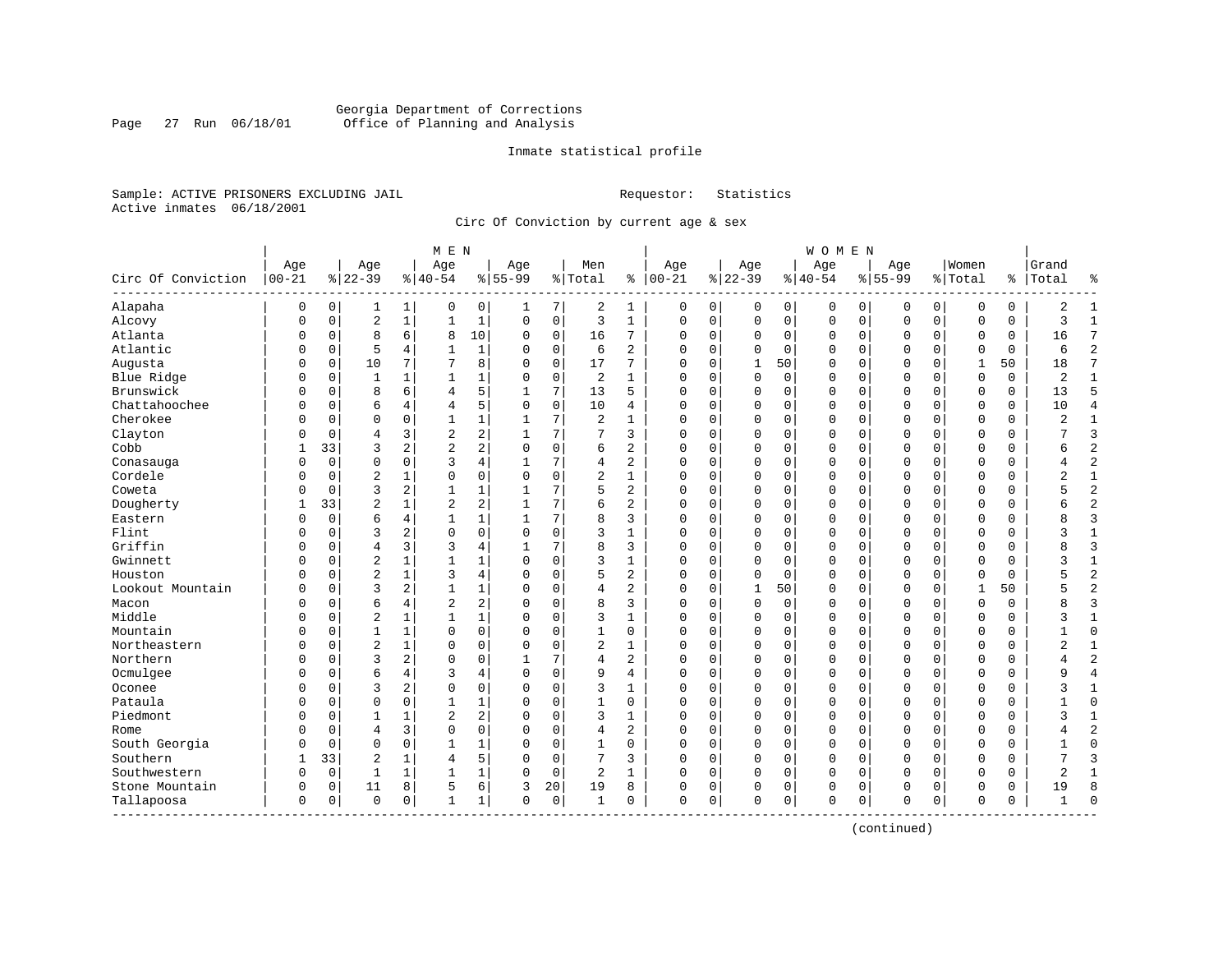#### Georgia Department of Corrections Page 28 Run 06/18/01 Office of Planning and Analysis

# Inmate statistical profile

|  | Sample: ACTIVE PRISONERS EXCLUDING JAIL |  |                                         | Requestor: | Statistics  |
|--|-----------------------------------------|--|-----------------------------------------|------------|-------------|
|  | Active inmates 06/18/2001               |  |                                         |            |             |
|  |                                         |  | Circ Of Conviction by current age & sex |            | (continued) |

|                    |                   |       |                  |       | M E N            |       |                  |        |                |          |                   |    |                 |          | WOMEN           |           |                  |                 |                  |       |                |       |
|--------------------|-------------------|-------|------------------|-------|------------------|-------|------------------|--------|----------------|----------|-------------------|----|-----------------|----------|-----------------|-----------|------------------|-----------------|------------------|-------|----------------|-------|
| Circ Of Conviction | Age<br>$ 00 - 21$ |       | Age<br>$ 22-39 $ |       | Age<br>$ 40-54 $ |       | Age<br>$8 55-99$ |        | Men<br>% Total | နွ       | Age<br>$ 00 - 21$ |    | Age<br>$ 22-39$ |          | Age<br>$ 40-54$ |           | Age<br>$8 55-99$ |                 | Women<br>% Total | ွေ    | Grand<br>Total | ႜ     |
| Tifton             | $\Omega$          |       |                  |       |                  | 0     |                  |        |                |          | O                 | 0  |                 |          |                 |           |                  | $\Omega$        |                  |       |                |       |
| Toombs             | 0                 |       |                  |       |                  | 0     | 0                |        |                | 0        | 0                 | 0  |                 | $\Omega$ | 0               |           | $\Omega$         |                 |                  | 0     |                |       |
| Waycross           |                   |       |                  |       | 4                |       |                  |        | 8              |          | $\Omega$          |    |                 |          |                 |           |                  |                 |                  | 0     |                |       |
| Western            | O                 |       | 5                |       | 6                |       | U                | $\cap$ | 11             | 5        | $\Omega$          |    |                 |          | O               |           |                  |                 |                  | 0     | 11             |       |
| Rockdale           |                   |       | 2                |       |                  |       |                  |        | ર              |          |                   |    |                 |          |                 |           |                  |                 |                  |       |                |       |
| Douglas            | U                 |       | б                |       |                  |       |                  |        | 8              |          |                   |    |                 |          |                 |           |                  |                 |                  |       |                |       |
| Appalachian        | 0                 |       |                  |       |                  |       |                  |        |                |          |                   |    |                 |          |                 |           |                  |                 |                  | 0     |                |       |
| Enotah             |                   |       |                  |       |                  |       |                  |        |                |          | $\Omega$          |    |                 |          | O               |           |                  |                 |                  | 0     |                |       |
| Forsyth-Bell       | $\Omega$          |       | $\mathbf 0$      |       |                  |       | U                |        |                | $\Omega$ | $\Omega$          |    |                 |          | $\Omega$        |           | $\Omega$         |                 |                  | 0     |                |       |
| Towaliga           | $\mathbf 0$       |       |                  | 1     | 2                | 2     |                  |        | 4              | 2        | 0                 | 0  |                 | 0        | 0               |           | 0                | 0               | 0                | 0     |                |       |
| Total reported     |                   | 3 100 | 139              | 100   | 84 100           |       | 15 100           |        | 241            | 100      | 0                 | 0  |                 | 2 100    | 0               | 0         | 0                | $\overline{0}$  |                  | 2 100 | 243 100        |       |
| Percent reported   |                   | 100.0 |                  | 100.0 |                  | 100.0 |                  | 100.0  |                | 100.0    |                   | .0 |                 | 100.0    |                 | $\cdot$ 0 |                  | .0 <sup>1</sup> |                  | 100.0 |                | 100.0 |
| Not reported       | $\mathbf 0$       |       | $\mathbf 0$      |       | $\Omega$         |       | $\mathbf 0$      |        | $\mathbf 0$    |          | 0                 |    | $\Omega$        |          | 0               |           | $\Omega$         |                 | $\Omega$         |       | 0              |       |
| Total              | 3                 |       | 139              |       | 84               |       | 15               |        | 241            |          | $\Omega$          |    | $\overline{2}$  |          | 0               |           | $\Omega$         |                 | 2                |       | 243            |       |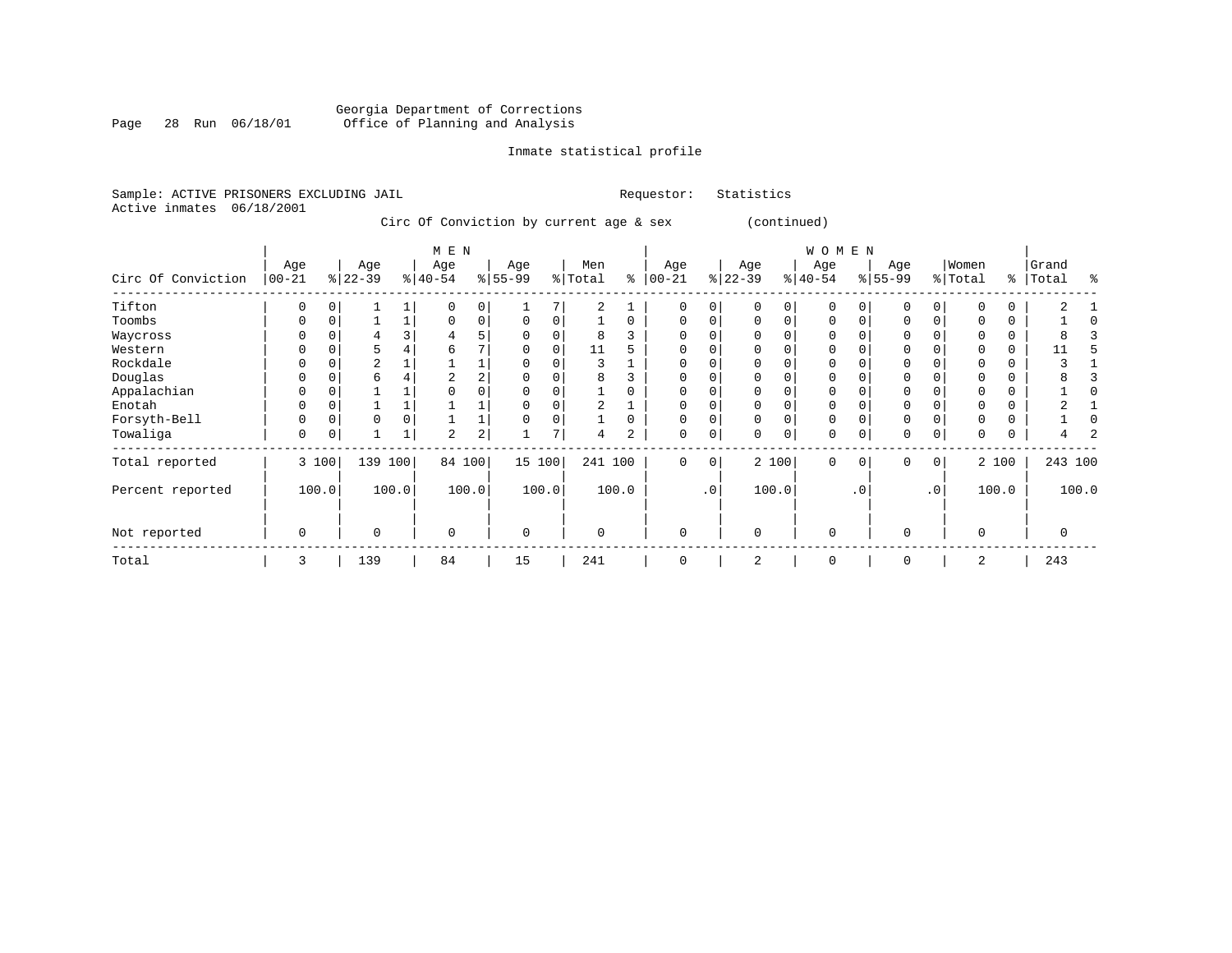# Georgia Department of Corrections Page 29 Run 06/18/01 Office of Planning and Analysis

# Inmate statistical profile

Sample: ACTIVE PRISONERS EXCLUDING JAIL **Requestor:** Statistics Active inmates 06/18/2001

Home County by current age & sex

|                      |                  |             |                  |                | M E N                   |                |                  |             |                |                |                   |   |                  |             | WOMEN            |             |                  |             |                  |             |                |                |
|----------------------|------------------|-------------|------------------|----------------|-------------------------|----------------|------------------|-------------|----------------|----------------|-------------------|---|------------------|-------------|------------------|-------------|------------------|-------------|------------------|-------------|----------------|----------------|
| Home County          | Age<br>$00 - 21$ |             | Age<br>$8 22-39$ |                | Age<br>$ 40-54$         |                | Age<br>$8 55-99$ |             | Men<br>% Total |                | Age<br>$% 100-21$ |   | Age<br>$8 22-39$ |             | Age<br>$8 40-54$ |             | Age<br>$8 55-99$ |             | Women<br>% Total | ి           | Grand<br>Total | ႜ              |
| Appling              | 0                | 0           | 1                | 1              | 1                       | $\mathbf{1}$   | 0                | 0           | 2              | 1              | 0                 | 0 | 0                | 0           | 0                | 0           | 0                | $\mathbf 0$ | O                | 0           | 2              | $\mathbf{1}$   |
| Atkinson             | 0                | $\mathbf 0$ | $\mathbf 0$      | $\mathsf 0$    | $\mathbf 0$             | 0              | $\mathbf 1$      | 9           | $\mathbf{1}$   | 0              | $\mathbf 0$       | 0 | $\mathbf 0$      | $\mathbf 0$ | $\Omega$         | $\mathbf 0$ | $\Omega$         | $\mathbf 0$ | O                | 0           | $\mathbf{1}$   | $\mathbf 0$    |
| Baldwin              | 0                | 0           | 1                | 1              | 2                       | 3              | $\mathbf 0$      | 0           | 3              | 1              | 0                 | 0 | 0                | 0           | 0                | $\mathbf 0$ | 0                | 0           | O                | 0           | 3              | 1              |
| Barrow               | $\Omega$         | $\Omega$    | $\mathbf{1}$     | $\mathbf{1}$   | $\mathbf{1}$            | $\mathbf 1$    | $\Omega$         | $\Omega$    | 2              | $\mathbf{1}$   | $\Omega$          | 0 | $\Omega$         | $\Omega$    | $\Omega$         | $\mathbf 0$ | $\Omega$         | $\Omega$    | $\Omega$         | $\Omega$    | 2              | $\mathbf{1}$   |
| Bartow               | O                | $\Omega$    | $\mathbf{1}$     | 1              | $\overline{2}$          | 3              | O                | $\Omega$    | 3              | 1              | $\Omega$          | 0 | $\Omega$         | $\Omega$    | 0                | $\Omega$    | $\Omega$         | $\Omega$    | $\Omega$         | 0           | ζ              | $\mathbf{1}$   |
| Ben Hill             | 0                | 0           | $\mathbf{1}$     | 1              | $\Omega$                | 0              | O                | $\mathbf 0$ | $\mathbf{1}$   | 0              | $\Omega$          | 0 | $\Omega$         | $\mathbf 0$ | 0                | $\mathbf 0$ | $\Omega$         | $\mathbf 0$ | $\Omega$         | 0           | 1              | $\mathbf 0$    |
| Bibb                 | 0                | 0           | $\overline{2}$   | $\overline{c}$ | $\mathbf 1$             | $\mathbf 1$    |                  | 0           | 3              | $\mathbf{1}$   | 0                 | 0 | $\Omega$         | $\mathsf 0$ | 0                | 0           | $\Omega$         | 0           | O                | 0           | 3              | $\mathbf{1}$   |
| Bleckley             | 0                | 0           | $\overline{c}$   | 2              | $\Omega$                | 0              | $\Omega$         | $\mathbf 0$ | 2              | $\mathbf{1}$   | $\Omega$          | 0 | $\Omega$         | $\mathbf 0$ | $\Omega$         | 0           | $\Omega$         | $\Omega$    | $\Omega$         | 0           | 2              | $\mathbf{1}$   |
| Brooks               | 0                | 0           | 1                | $\mathbf{1}$   | $\Omega$                | 0              | $\Omega$         | $\mathbf 0$ | $\mathbf{1}$   | 0              | $\mathbf 0$       | 0 | $\Omega$         | 0           | 0                | $\mathbf 0$ | $\Omega$         | $\mathbf 0$ | $\Omega$         | 0           | 1              | $\mathbf 0$    |
| <b>Burke</b>         | 0                | 0           | $\overline{2}$   | 2              | 1                       | 1              | $\Omega$         | $\mathbf 0$ | 3              | 1              | $\Omega$          | 0 | $\Omega$         | $\mathbf 0$ | 0                | 0           | $\Omega$         | 0           | $\Omega$         | 0           | 3              | $\mathbf{1}$   |
| <b>Butts</b>         | 0                | $\Omega$    | $\Omega$         | $\Omega$       | $\mathbf 0$             | 0              | $\mathbf{1}$     | 9           | 1              | $\Omega$       | $\Omega$          | 0 | $\Omega$         | 0           | 0                | $\Omega$    | $\Omega$         | $\Omega$    | $\mathbf 0$      | 0           | 1              | $\mathbf 0$    |
| Camden               | 0                | $\Omega$    | $\Omega$         | $\Omega$       | $\mathbf{1}$            | $\mathbf{1}$   | $\Omega$         | $\Omega$    | $\mathbf{1}$   | $\Omega$       | $\Omega$          | 0 | $\Omega$         | $\mathbf 0$ | $\Omega$         | $\mathbf 0$ | $\Omega$         | $\Omega$    | $\Omega$         | $\mathbf 0$ | $\mathbf{1}$   | $\mathbf 0$    |
| Carroll              | N                | $\mathbf 0$ | 2                | 2              | $\Omega$                | 0              | $\Omega$         | $\mathbf 0$ | 2              | $\mathbf{1}$   | $\Omega$          | 0 | $\Omega$         | $\mathbf 0$ | $\Omega$         | $\Omega$    | $\Omega$         | $\mathbf 0$ | $\Omega$         | 0           | $\overline{2}$ | $\mathbf{1}$   |
| Chatham              | 0                | $\Omega$    | 7                | 6              | $\overline{\mathbf{c}}$ | 3              | 1                | 9           | 10             | 5              | $\Omega$          | 0 | $\Omega$         | $\mathbf 0$ | $\Omega$         | 0           | $\Omega$         | $\Omega$    | O                | 0           | 10             | 5              |
| Chatooga             | 0                | $\Omega$    | $\mathbf{1}$     | 1              | $\Omega$                | 0              | $\mathbf 0$      | 0           | 1              | 0              | $\mathbf 0$       | 0 | $\Omega$         | 0           | 0                | 0           | $\Omega$         | 0           | O                | 0           |                | $\mathbf 0$    |
| Cherokee             | 0                | $\Omega$    |                  |                | $\mathbf{1}$            | 1              | $\Omega$         | $\mathbf 0$ | 2              | 1              | $\Omega$          | 0 | $\Omega$         | $\mathbf 0$ | 0                | $\mathbf 0$ | $\Omega$         | $\Omega$    | $\Omega$         | 0           | 2              | $\mathbf{1}$   |
| Clarke               | N                | $\Omega$    | $\overline{4}$   | 3              | 5                       | 7              | $\Omega$         | $\Omega$    | 9              | 4              | $\Omega$          | 0 | $\Omega$         | $\Omega$    | $\Omega$         | $\Omega$    | $\Omega$         | $\Omega$    | $\bigcap$        | 0           | 9              | $\overline{4}$ |
| Clayton              | 0                | $\Omega$    | $\overline{4}$   | 3              | $\mathbf{1}$            | $\mathbf 1$    | -1               | 9           | 6              | 3              | $\Omega$          | 0 | $\Omega$         | $\mathbf 0$ | 0                | $\mathbf 0$ | $\Omega$         | $\mathbf 0$ | $\Omega$         | 0           | 6              | 3              |
| Cobb                 | 0                | 0           | 1                | 1              | $\overline{c}$          | 3              | $\Omega$         | $\mathbf 0$ | 3              | $\mathbf 1$    | $\Omega$          | 0 | $\Omega$         | $\mathbf 0$ | 0                | $\mathbf 0$ | $\Omega$         | $\mathbf 0$ | O                | 0           | 3              | $\mathbf{1}$   |
| Colquit              | 0                | 0           | $\mathbf 0$      | $\mathbf 0$    | $\overline{c}$          | 3              | $\Omega$         | $\mathbf 0$ | $\overline{c}$ | $\mathbf{1}$   | 0                 | 0 | 0                | 0           | 0                | $\mathbf 0$ | $\Omega$         | 0           | O                | 0           | 2              | $\mathbf{1}$   |
| Columbia             | $\Omega$         | 0           | $\Omega$         | $\mathbf 0$    | $\mathbf{1}$            | $\mathbf 1$    | $\Omega$         | $\mathbf 0$ | $\mathbf{1}$   | $\Omega$       | $\Omega$          | 0 | $\Omega$         | $\mathbf 0$ | $\Omega$         | $\mathbf 0$ | $\Omega$         | $\mathbf 0$ | $\Omega$         | 0           |                | $\mathbf 0$    |
| Coweta               | 0                | 0           |                  | 1              | $\Omega$                | 0              | O                | 0           | 1              | 0              | 0                 | 0 | $\Omega$         | 0           | 0                | 0           | $\Omega$         | 0           | 0                | 0           |                | $\mathbf 0$    |
| Crisp                | 0                | $\mathbf 0$ | 1                | $\mathbf{1}$   | 0                       | 0              | $\Omega$         | $\mathbf 0$ | 1              | 0              | $\Omega$          | 0 | $\Omega$         | 0           | 0                | $\Omega$    | $\Omega$         | $\Omega$    | $\Omega$         | 0           | 1              | $\mathbf 0$    |
| Decatur              | 0                | 0           | $\mathbf 0$      | $\mathbf 0$    | $\overline{a}$          | 3              | $\Omega$         | $\mathbf 0$ | $\overline{2}$ | 1              | 0                 | 0 | $\Omega$         | 0           | 0                | $\mathbf 0$ | $\Omega$         | 0           | $\mathbf 0$      | 0           | $\overline{2}$ | 1              |
| DeKalb               | 0                | $\mathbf 0$ | 11               | 9              | 2                       | 3              | $\Omega$         | $\mathbf 0$ | 13             | 6              | $\Omega$          | 0 | $\Omega$         | $\mathbf 0$ | 0                | $\mathbf 0$ | $\Omega$         | $\Omega$    | O                | $\mathbf 0$ | 13             | 6              |
| Dougherty            | 1                | 50          | $\overline{2}$   | $\overline{2}$ | 2                       | 3              | $\mathbf{1}$     | 9           | 6              | 3              | $\Omega$          | 0 | $\Omega$         | $\mathbf 0$ | $\Omega$         | $\mathbf 0$ | $\Omega$         | $\mathbf 0$ | O                | 0           | 6              | 3              |
| Douglas              | $\Omega$         | $\mathbf 0$ | 1                | 1              | 2                       | 3              | $\mathbf 0$      | $\mathbf 0$ | 3              | 1              | $\Omega$          | 0 | $\Omega$         | 0           | 0                | $\mathbf 0$ | $\Omega$         | 0           | $\Omega$         | 0           | 3              | $\mathbf{1}$   |
| Elbert               | 0                | 0           | $\Omega$         | $\Omega$       | $\Omega$                | 0              |                  | 9           | 1              | $\Omega$       | $\mathbf 0$       | 0 | $\Omega$         | 0           | 0                | $\mathbf 0$ | $\Omega$         | $\Omega$    | $\Omega$         | 0           |                | $\mathbf 0$    |
| Fayette              | N                | $\Omega$    | $\Omega$         | $\mathbf 0$    | $\mathbf{1}$            | $\mathbf 1$    |                  | 9           | 2              | $\mathbf 1$    | $\Omega$          | 0 | $\Omega$         | $\Omega$    | $\Omega$         | $\Omega$    | $\Omega$         | $\Omega$    | $\bigcap$        | $\Omega$    | 2              | $\mathbf{1}$   |
| Floyd                | 0                | 0           | $\overline{3}$   | $\overline{c}$ | $\Omega$                | 0              | $\Omega$         | $\Omega$    | 3              | $\mathbf{1}$   | $\Omega$          | 0 | $\Omega$         | $\Omega$    | 0                | $\mathbf 0$ | $\Omega$         | $\Omega$    | $\mathbf 0$      | 0           | 3              | $\mathbf{1}$   |
| Fulton               | 0                | 0           | 16               | 13             | 11                      | 15             | 0                | 0           | 27             | 13             | 0                 | 0 | $\Omega$         | $\mathsf 0$ | 0                | 0           | 0                | $\mathbf 0$ | 0                | 0           | 27             | 13             |
| Gilmer               | $\Omega$         | 0           | 1                | $\mathbf{1}$   | $\mathbf 0$             | 0              | $\Omega$         | $\mathbf 0$ | 1              | 0              | $\Omega$          | 0 | $\Omega$         | 0           | 0                | $\mathbf 0$ | $\Omega$         | 0           | O                | 0           |                | $\mathbf 0$    |
| Glynn                | $\Omega$         | 0           | 3                | $\overline{c}$ | $\Omega$                | 0              | 1                | 9           | 4              | $\overline{c}$ | $\Omega$          | 0 | $\Omega$         | 0           | $\Omega$         | $\mathbf 0$ | $\Omega$         | $\Omega$    | $\Omega$         | 0           | 4              | $\overline{a}$ |
| Gordon               | 0                | 0           | 0                | 0              | 0                       | 0              |                  | 9           | 1              | 0              | $\mathbf 0$       | 0 | $\Omega$         | 0           | 0                | 0           | $\Omega$         | 0           | 0                | 0           |                | $\mathbf 0$    |
| Greene               | 0                | 0           |                  | 1              | 0                       | 0              | 0                | 0           | 1              | 0              | 0                 | 0 | $\Omega$         | 0           | 0                | 0           | $\Omega$         | 0           | $\Omega$         | 0           |                | 0              |
| Gwinnett<br>-------- | 0                | 0           | 1                | 1              | $\overline{a}$          | 3 <sup>1</sup> | $\Omega$         | $\mathbf 0$ | 3              | 1              | $\mathbf 0$       | 0 | $\Omega$         | $\mathbf 0$ | 0                | 0           | 0                | 0           | $\mathbf 0$      | 0           | 3              | $\mathbf{1}$   |

(continued)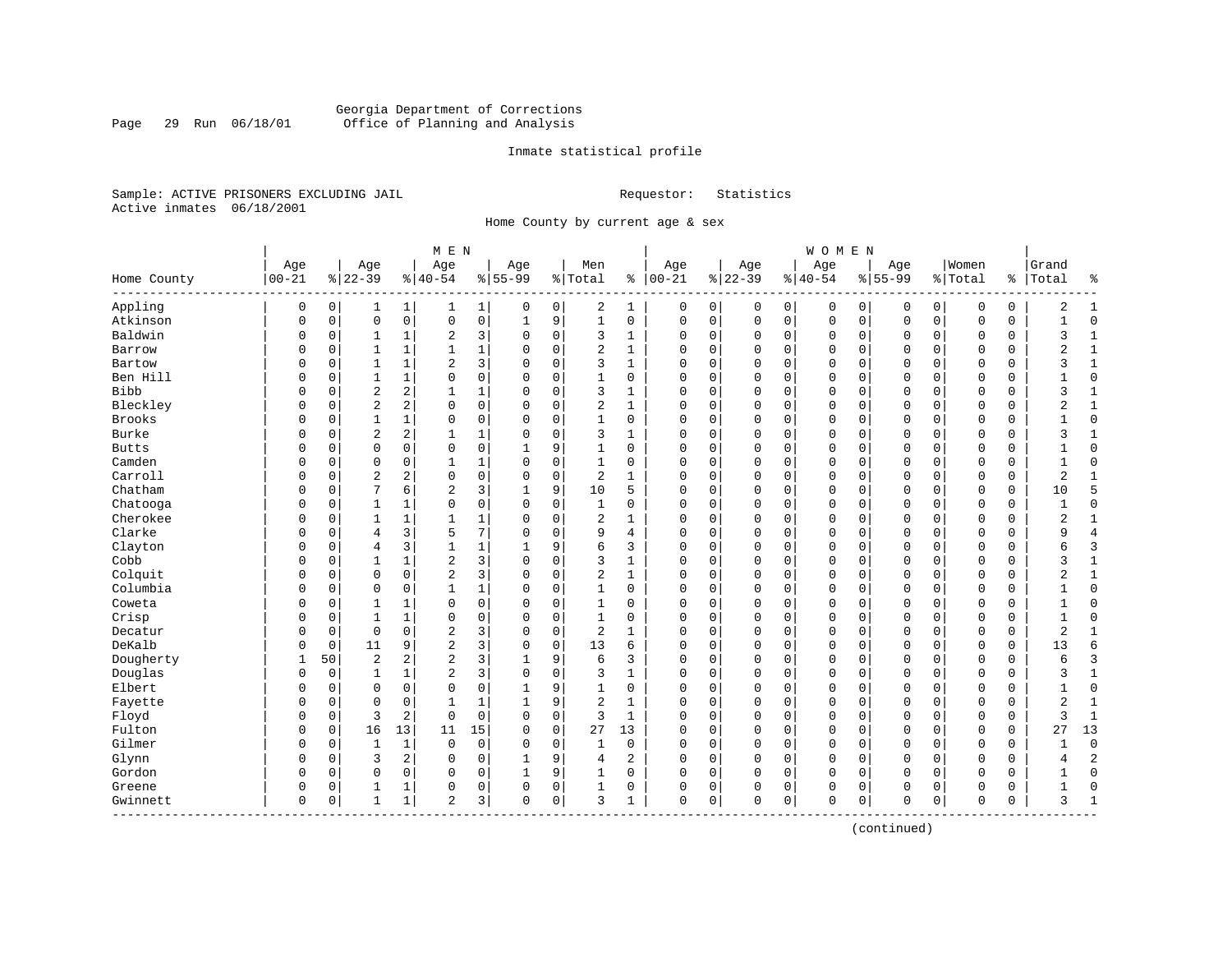# Georgia Department of Corrections Page 30 Run 06/18/01 Office of Planning and Analysis

# Inmate statistical profile

|  | Sample: ACTIVE PRISONERS EXCLUDING JAIL | Requestor: Statistics |
|--|-----------------------------------------|-----------------------|
|  | Active inmates 06/18/2001               |                       |

Home County by current age & sex (continued)

|                              |              |             |                |                | M E N          |                |             |             |                |                |          |          |             |             | WOMEN     |          |             |             |             |          |                |                |
|------------------------------|--------------|-------------|----------------|----------------|----------------|----------------|-------------|-------------|----------------|----------------|----------|----------|-------------|-------------|-----------|----------|-------------|-------------|-------------|----------|----------------|----------------|
|                              | Age          |             | Age            |                | Age            |                | Age         |             | Men            |                | Age      |          | Age         |             | Age       |          | Age         |             | Women       |          | Grand          |                |
| Home County<br>------------- | $00 - 21$    |             | $8 22-39$      |                | $ 40-54$       |                | $8 55-99$   |             | % Total        | နွ             | $ 00-21$ |          | $8 22-39$   |             | $8 40-54$ |          | $8 55-99$   |             | % Total     | ႜ        | Total          | $\approx$      |
| Habersham                    | 0            | 0           | 1              | 1              | 0              | 0              | 0           | 0           | 1              | 0              | 0        | 0        | $\mathbf 0$ | 0           | 0         | 0        | 0           | 0           | $\Omega$    | 0        |                | $\Omega$       |
| Hall                         | 0            | 0           | 1              | $1\,$          | 1              | $\mathbf 1$    | 0           | $\mathbf 0$ | $\overline{2}$ | 1              | $\Omega$ | 0        | $\Omega$    | $\mathbf 0$ | 0         | 0        | $\mathbf 0$ | 0           | $\Omega$    | 0        | $\overline{2}$ | $\mathbf{1}$   |
| Harris                       | 0            | 0           | 0              | 0              | $\mathbf{1}$   | $\mathbf 1$    | 0           | 0           | 1              | 0              | $\Omega$ | 0        | $\Omega$    | 0           | 0         | 0        | $\Omega$    | 0           | $\Omega$    | 0        |                | $\Omega$       |
| Hart                         | O            | $\Omega$    | 1              | $\mathbf{1}$   | $\Omega$       | $\mathbf 0$    | $\Omega$    | $\mathbf 0$ | $\mathbf 1$    | $\Omega$       | $\Omega$ | $\Omega$ | $\Omega$    | $\Omega$    | $\Omega$  | $\Omega$ | $\Omega$    | $\Omega$    | $\Omega$    | $\Omega$ |                | $\Omega$       |
| Henry                        | 0            | $\Omega$    | $\overline{2}$ | 2              | $\mathbf{1}$   | $\mathbf{1}$   | $\Omega$    | 0           | 3              | 1              | 0        | $\Omega$ | $\Omega$    | $\Omega$    | $\Omega$  | $\Omega$ | $\Omega$    | $\Omega$    | $\Omega$    | $\Omega$ | 3              | 1              |
| Houston                      | 0            | $\Omega$    | $\overline{c}$ | $\overline{a}$ | $\overline{2}$ | 3              | $\Omega$    | $\mathbf 0$ | $\overline{4}$ | $\overline{c}$ | 0        | $\Omega$ | $\Omega$    | $\Omega$    | 0         | $\Omega$ | $\Omega$    | $\Omega$    | $\Omega$    | 0        | 4              | $\overline{c}$ |
| Jackson                      | 0            | $\mathbf 0$ | $\mathbf 0$    | $\mathbf 0$    | $\mathbf{1}$   | $\mathbf{1}$   | 0           | $\mathbf 0$ | $\mathbf 1$    | $\mathbf 0$    | $\Omega$ | 0        | $\Omega$    | $\mathbf 0$ | 0         | 0        | $\Omega$    | 0           | $\mathbf 0$ | 0        |                | $\mathbf 0$    |
| Jeff Davis                   | 0            | 0           | $\overline{2}$ | 2              | 0              | 0              | $\Omega$    | $\mathbf 0$ | $\overline{a}$ | $\mathbf{1}$   | $\Omega$ | 0        | $\Omega$    | $\mathbf 0$ | 0         | 0        | $\Omega$    | 0           | $\Omega$    | 0        | $\overline{2}$ | $\mathbf{1}$   |
| Jenkins                      | 0            | 0           | $\overline{2}$ | $\sqrt{2}$     | 0              | $\mathsf 0$    | $\Omega$    | $\mathbf 0$ | $\overline{2}$ | $\mathbf{1}$   | $\Omega$ | $\Omega$ | 0           | $\Omega$    | 0         | 0        | $\Omega$    | $\Omega$    | $\Omega$    | 0        | $\overline{2}$ | $\mathbf{1}$   |
| Laurens                      | 0            | 0           | $\mathbf{1}$   | 1              | 0              | 0              | 0           | 0           | 1              | 0              | $\Omega$ | 0        | 0           | 0           | 0         | 0        | $\mathbf 0$ | 0           | 0           | 0        |                | $\Omega$       |
| Liberty                      | 0            | 0           | $\overline{2}$ | 2              | 1              | 1              | 0           | $\mathbf 0$ | 3              | 1              | 0        | 0        | 0           | $\mathbf 0$ | 0         | 0        | $\Omega$    | 0           | 0           | 0        | 3              | 1              |
| Lincoln                      | O            | $\Omega$    | $\mathbf{1}$   | $\mathbf{1}$   | $\mathbf 0$    | $\mathsf 0$    | $\Omega$    | $\mathbf 0$ | $\mathbf 1$    | 0              | $\Omega$ | 0        | $\Omega$    | $\Omega$    | 0         | 0        | $\Omega$    | $\Omega$    | $\Omega$    | 0        |                | $\Omega$       |
| Long                         | 0            | $\Omega$    | 1              | 1              | $\mathbf 0$    | $\mathbf 0$    | $\Omega$    | $\mathbf 0$ | $\mathbf 1$    | 0              | $\Omega$ | $\Omega$ | $\Omega$    | $\Omega$    | $\Omega$  | $\Omega$ | $\Omega$    | $\Omega$    | $\Omega$    | 0        |                | $\sqrt{ }$     |
| Lowndes                      | 0            | 0           | $\mathbf{1}$   | $\mathbf{1}$   | $\mathbf 0$    | 0              | $\Omega$    | $\mathbf 0$ | $\mathbf 1$    | $\mathbf 0$    | 0        | 0        | $\Omega$    | $\mathbf 0$ | 0         | 0        | $\mathbf 0$ | $\Omega$    | $\Omega$    | 0        |                | $\Omega$       |
| Marion                       | 0            | $\mathbf 0$ | $\mathbf{1}$   | $\mathbf{1}$   | $\Omega$       | 0              | $\Omega$    | $\mathbf 0$ | $\mathbf 1$    | $\mathbf 0$    | 0        | 0        | $\Omega$    | $\mathbf 0$ | $\Omega$  | 0        | $\Omega$    | $\mathbf 0$ | $\Omega$    | 0        |                | $\Omega$       |
| McDuffie                     | 0            | 0           | $\mathbf{1}$   | $\mathbf{1}$   | $\mathsf 0$    | 0              | 0           | $\mathbf 0$ | $\mathbf{1}$   | $\mathbf 0$    | $\Omega$ | 0        | $\Omega$    | $\mathbf 0$ | $\Omega$  | 0        | $\Omega$    | 0           | $\mathbf 0$ | 0        |                | ſ              |
| McIntosh                     | O            | 0           | $\overline{c}$ | 2              | $\mathbf 0$    | 0              | $\Omega$    | $\mathbf 0$ | $\overline{2}$ | $\mathbf 1$    | $\Omega$ | 0        | $\Omega$    | $\mathbf 0$ | 0         | 0        | $\Omega$    | $\Omega$    | $\Omega$    | 0        | 2              | $\mathbf{1}$   |
| Mitchell                     | $\mathbf{1}$ | 50          | $\mathbf 0$    | 0              | 0              | 0              | $\Omega$    | 0           | 1              | 0              | $\Omega$ | 0        | $\Omega$    | $\mathbf 0$ | 0         | 0        | $\Omega$    | 0           | $\Omega$    | 0        |                | $\Omega$       |
| Monroe                       | O            | 0           | $\mathbf 0$    | 0              | $\mathbf{1}$   | 1              | $\Omega$    | 0           | 1              | $\Omega$       | $\Omega$ | 0        | $\Omega$    | $\Omega$    | 0         | $\Omega$ | $\Omega$    | $\Omega$    | $\Omega$    | 0        |                | $\Omega$       |
| Morgan                       | O            | $\Omega$    | 1              | 1              | $\Omega$       | $\mathbf 0$    | $\Omega$    | $\mathbf 0$ | 1              | $\Omega$       | $\Omega$ | 0        | $\Omega$    | $\mathbf 0$ | 0         | 0        | $\Omega$    | 0           | $\Omega$    | 0        |                | $\sqrt{ }$     |
| Muscogee                     | 0            | $\Omega$    | $\overline{4}$ | 3              | 3              | $\overline{4}$ | $\Omega$    | $\mathbf 0$ | 7              | 3              | 0        | $\Omega$ | $\Omega$    | $\Omega$    | $\Omega$  | $\Omega$ | $\Omega$    | $\Omega$    | $\Omega$    | $\Omega$ |                | 3              |
| Newton                       | 0            | $\Omega$    | 1              | 1              | 0              | 0              | $\Omega$    | $\mathbf 0$ | 1              | $\Omega$       | $\Omega$ | $\Omega$ | $\Omega$    | $\Omega$    | $\Omega$  | $\Omega$ | $\Omega$    | $\Omega$    | $\Omega$    | 0        |                | $\Omega$       |
| Paulding                     | 0            | $\Omega$    | $\mathbf 0$    | $\mathbf 0$    | $\mathbf{1}$   | $\mathbf 1$    | $\Omega$    | $\mathbf 0$ | 1              | $\Omega$       | $\Omega$ | $\Omega$ | $\Omega$    | $\Omega$    | 0         | $\Omega$ | $\Omega$    | $\Omega$    | $\Omega$    | 0        |                | $\Omega$       |
| Pierce                       | 0            | 0           | 0              | 0              | $\mathbf{1}$   | $\mathbf 1$    | $\Omega$    | $\mathbf 0$ | $\mathbf 1$    | 0              | 0        | 0        | $\Omega$    | $\mathbf 0$ | 0         | 0        | $\Omega$    | $\Omega$    | $\Omega$    | 0        |                | $\Omega$       |
| Pike                         | 0            | 0           | $\mathbf 0$    | 0              | $\mathbf{1}$   | $\mathbf 1$    | $\Omega$    | $\mathbf 0$ | $\mathbf 1$    | $\Omega$       | $\Omega$ | $\Omega$ | O           | $\Omega$    | 0         | 0        | $\Omega$    | $\Omega$    | $\Omega$    | 0        |                | $\Omega$       |
| Putnam                       | 0            | 0           | 1              | 1              | $\mathbf{1}$   | 1              | $\Omega$    | $\mathbf 0$ | $\overline{2}$ | 1              | $\Omega$ | 0        | $\Omega$    | 0           | 0         | 0        | $\mathbf 0$ | 0           | $\Omega$    | 0        | $\overline{2}$ | $\mathbf{1}$   |
| Randolph                     | 0            | 0           | $\mathbf 0$    | $\mathbf 0$    | 1              | 1              | 0           | $\mathbf 0$ | 1              | 0              | $\Omega$ | 0        | 0           | $\mathbf 0$ | 0         | 0        | $\mathbf 0$ | 0           | $\Omega$    | 0        |                | $\Omega$       |
| Richmond                     | 0            | 0           | 5              | 4              | 3              | $\overline{4}$ | 0           | $\mathbf 0$ | 8              | 4              | 0        | 0        |             | 50          | 0         | 0        | 0           | 0           | 1           | 50       | 9              | 4              |
| Rockdale                     | 0            | $\Omega$    | $\mathbf 0$    | 0              | $\mathbf{1}$   | 1              | 0           | $\mathbf 0$ | $\mathbf{1}$   | 0              | $\Omega$ | 0        | $\mathbf 0$ | $\mathbf 0$ | 0         | 0        | $\mathbf 0$ | 0           | $\mathbf 0$ | 0        |                | $\Omega$       |
| Spalding                     | 0            | $\Omega$    | 3              | 2              | $\mathbf 0$    | $\mathbf 0$    | 0           | $\mathbf 0$ | 3              | 1              | $\Omega$ | $\Omega$ | $\Omega$    | $\Omega$    | 0         | 0        | $\Omega$    | $\Omega$    | $\Omega$    | 0        | 3              | -1             |
| Sumter                       | 0            | 0           | $\mathbf 0$    | $\mathbf 0$    | 1              | $\mathbf 1$    | 0           | $\mathbf 0$ | $\mathbf 1$    | 0              | $\Omega$ | 0        | $\Omega$    | $\mathbf 0$ | 0         | 0        | $\mathbf 0$ | $\Omega$    | $\Omega$    | 0        |                | $\Omega$       |
| Tattnall                     | 0            | $\mathsf 0$ | 1              | $\mathbf{1}$   | $\mathbf 0$    | 0              | $\Omega$    | $\mathbf 0$ | $\mathbf 1$    | $\mathbf 0$    | $\Omega$ | 0        | $\Omega$    | $\mathbf 0$ | 0         | 0        | $\Omega$    | $\Omega$    | $\Omega$    | 0        | 1              | $\Omega$       |
| Thomas                       | 0            | 0           | 1              | $\mathbf{1}$   | $\mathbf{1}$   | $\mathbf 1$    | 0           | $\mathbf 0$ | $\overline{2}$ | $\mathbf{1}$   | $\Omega$ | 0        | $\Omega$    | $\mathbf 0$ | 0         | 0        | $\Omega$    | 0           | $\mathbf 0$ | 0        | $\overline{2}$ | $\mathbf{1}$   |
| Tift                         | 0            | 0           | $\mathbf{1}$   | $\mathbf{1}$   | $\mathbf 0$    | 0              | 1           | 9           | $\overline{a}$ | $\mathbf 1$    | $\Omega$ | 0        | O           | 0           | 0         | 0        | $\mathbf 0$ | 0           | $\Omega$    | 0        | 2              | $\mathbf{1}$   |
| Toombs                       | $\mathbf 0$  | 0           | $\mathbf{1}$   | $\mathbf{1}$   | $\mathbf{1}$   | $\mathbf 1$    | $\mathbf 0$ | $\mathbf 0$ | $\overline{c}$ | 1              | $\Omega$ | 0        | O           | $\mathbf 0$ | 0         | 0        | $\Omega$    | $\mathbf 0$ | 0           | 0        | $\overline{a}$ | $\overline{1}$ |

(continued)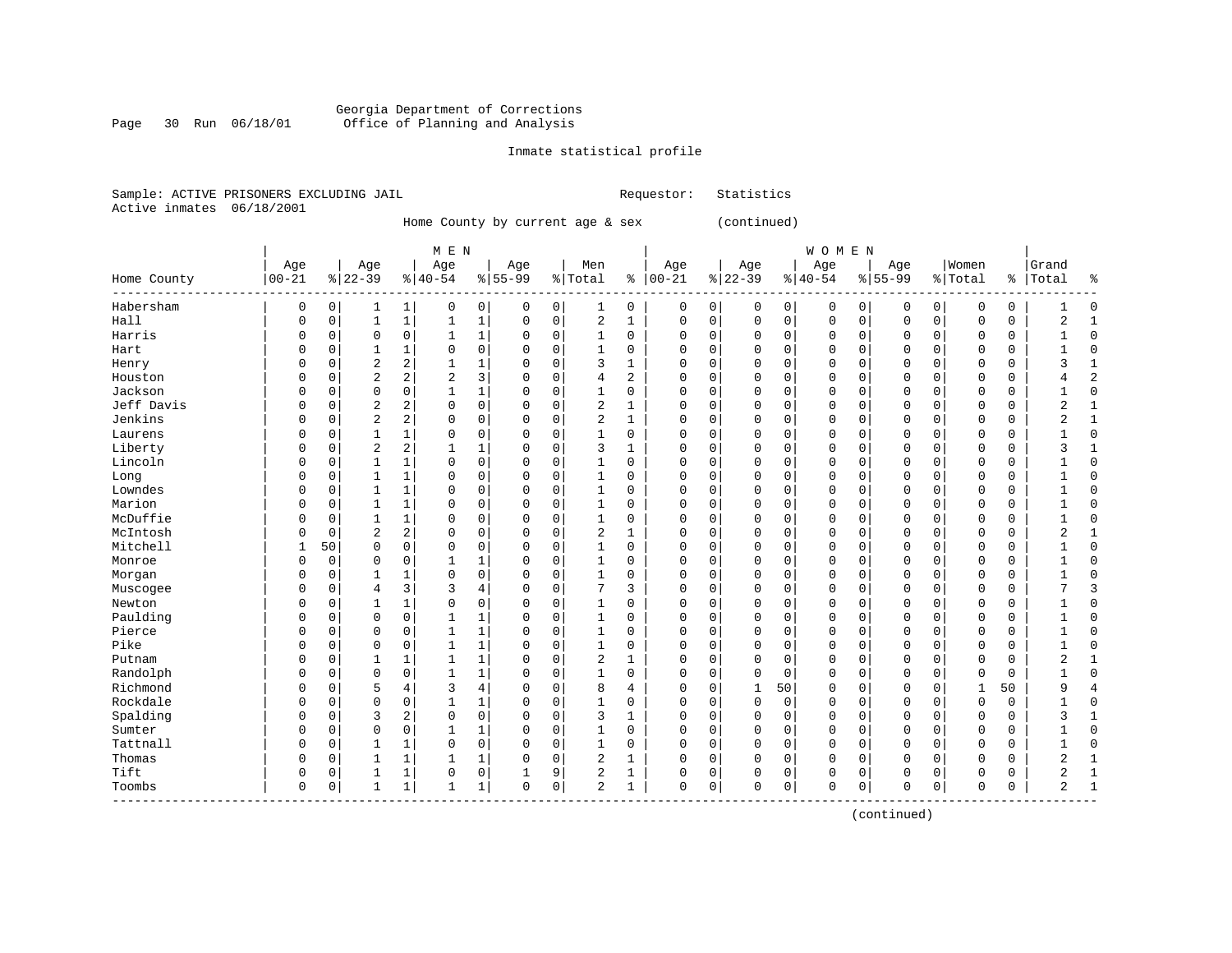#### Georgia Department of Corrections Page 31 Run 06/18/01 Office of Planning and Analysis

# Inmate statistical profile

|  | Sample: ACTIVE PRISONERS EXCLUDING JAIL |  |                                  |  | Requestor: | Statistics  |
|--|-----------------------------------------|--|----------------------------------|--|------------|-------------|
|  | Active inmates 06/18/2001               |  |                                  |  |            |             |
|  |                                         |  | Home County by current age & sex |  |            | (continued) |

|                  |                  |       |                  |                   | M E N            |             |                  |          |                |          |                  |           |                  |             | <b>WOMEN</b>     |           |                 |           |                  |          |                 |      |
|------------------|------------------|-------|------------------|-------------------|------------------|-------------|------------------|----------|----------------|----------|------------------|-----------|------------------|-------------|------------------|-----------|-----------------|-----------|------------------|----------|-----------------|------|
| Home County      | Age<br>$00 - 21$ |       | Age<br>$ 22-39 $ |                   | Age<br>$ 40-54 $ |             | Age<br>$ 55-99 $ |          | Men<br>% Total | နွ       | Age<br>$ 00-21 $ |           | Age<br>$ 22-39 $ |             | Age<br>$ 40-54 $ |           | Age<br>$ 55-99$ |           | Women<br>% Total | နွ       | Grand<br>'Total | န္   |
| Troup            | 0                |       | 0                | 0                 | 0                | 0           |                  | 9        |                |          | 0                | 0         | 0                | 0           | $\mathbf 0$      |           | $\mathbf 0$     | 0         |                  | 0        |                 |      |
| Union            | $\Omega$         |       | $\mathbf 0$      | 0                 |                  |             | $\Omega$         | $\Omega$ |                | $\Omega$ | 0                | 0         | $\Omega$         | $\Omega$    | $\Omega$         |           | $\mathbf 0$     | 0         |                  | $\Omega$ |                 |      |
| Upson            | 0                |       | 0                |                   |                  |             | 0                |          |                |          | 0                | 0         |                  | 0           | $\mathbf 0$      |           | $\Omega$        |           |                  | 0        |                 |      |
| Walker           | 0                | 0     | 2                | 2                 | 0                | 0           | 0                | 0        |                |          | 0                | $\Omega$  |                  | 50          | $\mathbf 0$      |           | $\mathbf 0$     | 0         |                  | 50       |                 |      |
| Walton           |                  |       |                  |                   |                  |             |                  |          |                |          | 0                |           |                  | $\Omega$    | $\Omega$         |           | $\Omega$        |           |                  | $\Omega$ |                 |      |
| Ware             |                  |       |                  |                   |                  |             |                  |          |                |          | $\Omega$         |           |                  |             | $\Omega$         |           | $\Omega$        |           |                  | $\Omega$ |                 |      |
| Wayne            | 0                | 0     |                  | ┸                 |                  | 0           | 0                | 0        |                |          | 0                | 0         |                  | $\mathbf 0$ | $\mathbf 0$      |           | $\mathbf 0$     | 0         |                  | 0        |                 |      |
| Whitfield        | 0                |       | 0                |                   |                  |             | 0                | $\Omega$ |                | $\Omega$ | 0                | 0         | 0                | $\Omega$    | $\mathbf 0$      |           | $\mathbf 0$     | 0         |                  | $\Omega$ |                 |      |
| Wilkinson        | 0                | 0     | $\mathbf{1}$     | $\mathbf{r}$<br>⊥ | 0                | $\mathbf 0$ | 0                | 0        |                | 0        | 0                | 0         | 0                | 0           | $\mathbf 0$      |           | 0               | 0         | 0                | 0        |                 |      |
| Total reported   |                  | 2 100 |                  | 121 100           |                  | 73 100      | 11 100           |          | 207            | 100      | 0                | 0         |                  | 2 100       | $\Omega$         | $\Omega$  | $\mathbf 0$     | 0         |                  | 2 100    | 209 100         |      |
| Percent reported |                  | 66.7  |                  | 87.1              |                  | 86.9        |                  | 73.3     |                | 85.9     |                  | $\cdot$ 0 |                  | 100.0       |                  | $\cdot$ 0 |                 | $\cdot$ 0 |                  | 100.0    |                 | 86.0 |
| Not reported     | 1                |       | 18               |                   | 11               |             | 4                |          | 34             |          | $\mathbf{0}$     |           | $\mathbf 0$      |             | $\mathbf 0$      |           | $\mathbf 0$     |           | $\mathbf 0$      |          | 34              |      |
| Total            | 3                |       | 139              |                   | 84               |             | 15               |          | 241            |          | 0                |           | 2                |             | $\mathbf 0$      |           | $\mathbf 0$     |           | 2                |          | 243             |      |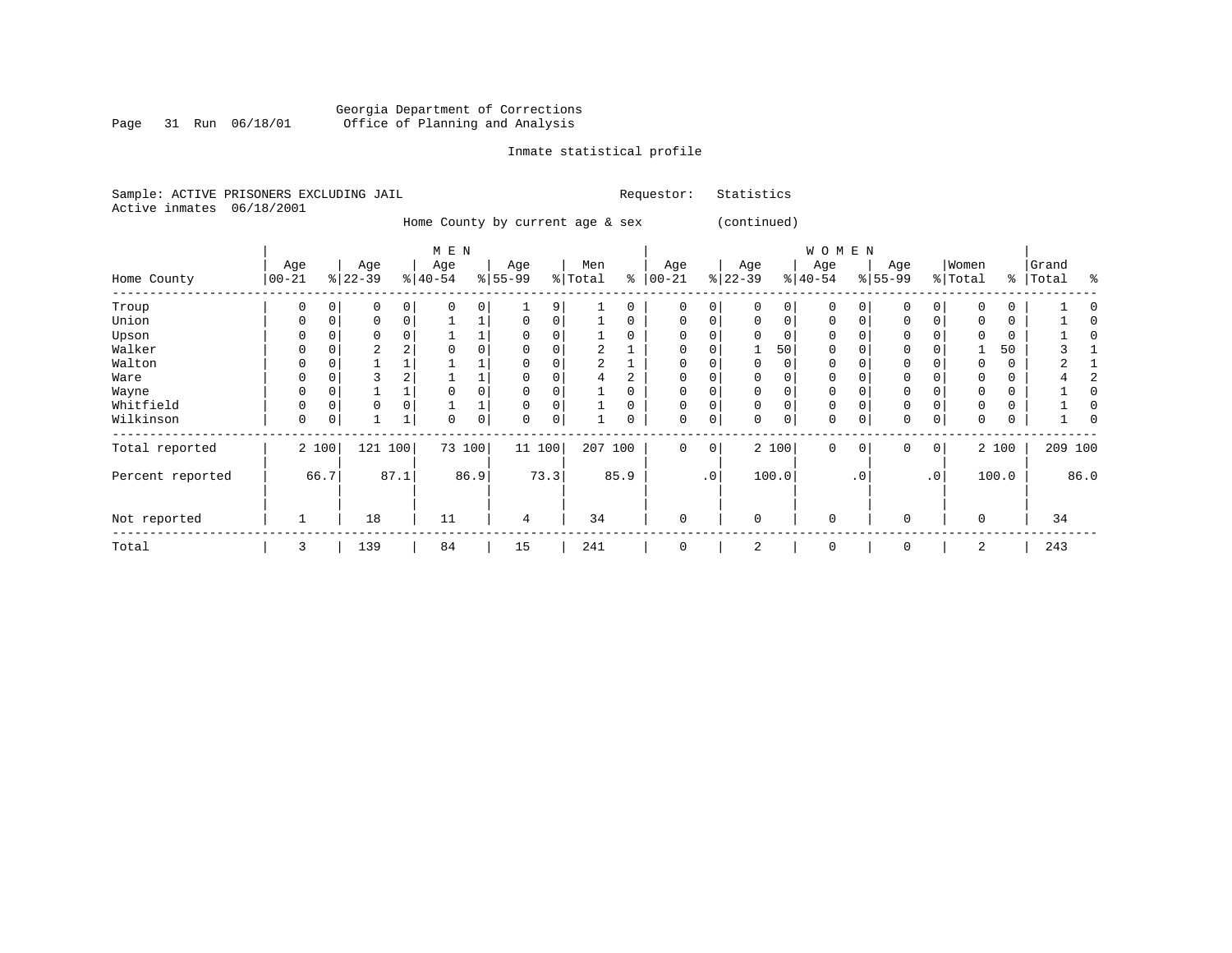Georgia Department of Corrections Office of Planning and Analysis

Inmate statistical profile<br>Requestor: Statistics

Sample: ACTIVE PRISONERS EXCLUDING JAIL Active inmates 06/18/2001

# Prison Sentence In Years by current age & sex

|                                    |                   |                 | M E N                        |                  |                |                            |                 | WOMEN            |                             |                  |                         |
|------------------------------------|-------------------|-----------------|------------------------------|------------------|----------------|----------------------------|-----------------|------------------|-----------------------------|------------------|-------------------------|
| Sentence In Years<br>--------      | Age<br>$ 00 - 21$ | Age<br>$ 22-39$ | Age<br>$\frac{1}{6}$   40-54 | Age<br>$8 55-99$ | Men<br>% Total | Age<br>$% 100-21$          | Age<br>$ 22-39$ | Age<br>$ 40-54$  | Age<br>$8 55-99$            | Women<br>% Total | Grand<br>%   Total<br>ႜ |
| $0 - 1$                            | 0                 | $\mathbf 0$     | 0                            | 0                | 0              | 0                          | $\mathbf 0$     | $\mathbf 0$      | 0                           | 0                | $\mathbf 0$             |
|                                    | $\Omega$          | 0               | 0                            | 0                | 0              | 0                          | 0               | 0                | 0                           | $\mathbf 0$      | 0                       |
| $1.1 - 2$                          | 0                 | $\mathsf 0$     | $\mathbf 0$                  | 0                | 0              | $\mathsf 0$                | $\mathbf 0$     | $\mathbf 0$      | $\mathsf{O}$                | $\Omega$         | 0                       |
|                                    | 0                 | 0               | 0                            | $\mathbf 0$      | 0              | 0                          | $\mathbf 0$     | 0                | 0                           | 0                | $\Omega$                |
| $2.1 - 3$                          | $\mathsf 0$       | $\mathsf 0$     | $\mathbf 0$                  | 0                | $\Omega$       | $\mathbf 0$                | $\mathbf 0$     | 0                | $\mathbf 0$                 | 0                | 0                       |
|                                    | $\mathbf 0$       | $\mathbf 0$     | $\mathbf 0$                  | $\mathbf 0$      | 0              | 0                          | $\mathbf 0$     | 0                | 0                           | $\mathbf 0$      | $\Omega$                |
| $3.1 - 4$                          | $\Omega$          | 0               | $\mathbf 0$                  | 0                | $\Omega$       | $\mathbf 0$                | 0               | 0                | 0                           | $\mathbf 0$      | $\Omega$                |
|                                    | 0                 | 0               | 0                            | 0                | 0              | 0                          | $\mathbf 0$     | 0                | 0                           | 0                | $\Omega$                |
| $4.1 - 5$                          | $\Omega$          | $\mathbf 0$     | $\mathbf 0$                  | 0                | $\Omega$       | $\mathsf 0$                | $\mathbf 0$     | 0                | 0                           | $\mathbf 0$      | $\Omega$                |
|                                    | 0                 | 0               | 0                            | 0                | 0              | 0                          | $\mathbf 0$     | 0                | 0                           | 0                | 0                       |
| $5.1 - 6$                          | $\Omega$          | $\Omega$        | $\mathbf 0$                  | 0                | $\Omega$       | $\mathbf 0$                | $\mathbf 0$     | 0                | $\mathbf 0$                 | $\mathbf 0$      | $\mathbf 0$             |
|                                    | 0                 | 0               | $\Omega$                     | 0                | $\Omega$       | 0                          | $\mathbf 0$     | 0                | $\mathbf 0$                 | 0                | 0                       |
| $6.1 - 7$                          | $\Omega$          | $\Omega$        | $\Omega$                     | 0                | $\Omega$       | $\Omega$                   | $\Omega$        | $\mathbf 0$      | $\mathbf 0$                 | $\Omega$         | $\Omega$                |
|                                    | $\Omega$          | 0               | $\Omega$                     | $\mathbf 0$      | $\Omega$       | $\Omega$                   | $\Omega$        | $\Omega$         | $\Omega$                    | $\Omega$         | $\Omega$                |
| $7.1 - 8$                          | 0                 | 0               | $\mathsf 0$                  | 0                | 0              | $\mathsf 0$                | $\mathsf{O}$    | 0                | $\mathsf{O}$                | $\mathbf 0$      | $\Omega$                |
|                                    | 0                 | 0               | $\mathbf 0$                  | $\mathsf 0$      | 0              | $\mathbf 0$                | $\mathbf 0$     | 0                | $\mathbf 0$                 | $\mathbf 0$      | 0                       |
| $8.1 - 9$                          | 0                 | 0               | $\Omega$                     | 0                | 0              | $\Omega$                   | $\mathbf 0$     | $\mathbf 0$      | $\mathbf 0$                 | $\Omega$         | 0                       |
|                                    | $\Omega$          | 0               | 0                            | 0                | $\Omega$       | $\mathbf 0$                | $\mathbf 0$     | 0                | $\mathbf 0$                 | 0                | $\Omega$                |
| $9.1 - 10$                         | $\Omega$          | 0               | $\Omega$                     | $\mathbf 0$      | $\Omega$       | $\mathbf 0$                | $\mathbf 0$     | $\mathbf 0$      | $\mathbf 0$                 | $\mathbf 0$      | $\Omega$                |
|                                    | $\Omega$          | 0               | $\mathbf 0$                  | 0                | 0              | $\mathbf 0$                | $\mathbf 0$     | 0                | $\mathbf 0$                 | $\mathbf 0$      | 0                       |
| $10.1 - 12$                        | 0                 | $\mathbf 0$     | $\mathbf 0$                  | 0                | $\Omega$       | $\mathbf 0$                | $\mathbf 0$     | $\mathbf 0$      | $\mathbf 0$                 | $\mathbf 0$      | $\mathbf 0$             |
|                                    | 0                 | 0               | $\mathbf 0$                  | $\mathbf 0$      | 0              | 0                          | $\mathbf 0$     | 0                | 0                           | 0                | 0                       |
| $12.1 - 15$                        | $\Omega$          | 0               | 0                            | 0                | 0              | $\Omega$                   | $\mathbf 0$     | 0                | $\mathbf 0$                 | 0                | $\mathbf 0$             |
|                                    | $\Omega$          | 0               | 0                            | 0                | $\Omega$       | 0                          | 0               | 0                | 0                           | 0                | 0                       |
| $15.1 - 20$                        | $\Omega$          | 0               | $\mathbf 0$                  | 0                | $\Omega$       | $\mathbf 0$                | $\mathbf 0$     | $\mathbf 0$      | $\mathbf 0$                 | $\mathbf 0$      | $\Omega$                |
|                                    | $\Omega$          | 0               | $\Omega$                     | $\mathbf 0$      | 0              | 0                          | $\mathbf 0$     | 0                | $\mathbf 0$                 | 0                | $\Omega$                |
| 20.1-OVER                          | $\Omega$          | $\mathbf 0$     | $\mathbf 0$                  | 0                | 0              | 0                          | $\mathbf 0$     | 0                | 0                           | $\mathbf 0$      | $\Omega$                |
|                                    | 0                 | 0               | 0                            | 0                | $\Omega$       | 0                          | $\mathbf 0$     | 0                | 0                           | 0                | 0                       |
| LIFE                               | 0                 | $\mathbf 0$     | $\mathbf 0$                  | 0                | $\mathbf 0$    | $\Omega$                   | $\mathbf 0$     | 0                | $\mathbf 0$                 | $\mathbf 0$      | 0                       |
|                                    | 0                 | 0               | 0                            | 0                | $\Omega$       | 0                          | $\mathbf 0$     | 0                | 0                           | $\mathbf 0$      | $\mathbf 0$             |
| <b>DEATH</b>                       | $\Omega$          | 0               | $\Omega$                     | 0                | $\Omega$       | $\mathbf 0$                | $\Omega$        | 0                | $\mathbf 0$                 | $\mathbf 0$      | 0                       |
|                                    | $\Omega$          | $\Omega$        | $\Omega$                     | $\Omega$         | $\Omega$       | $\Omega$                   | $\mathbf 0$     | 0                | 0                           | 0                | $\Omega$                |
| LIFE W/O PAROLE                    | 3<br>100          | 139 100         | 84 100                       | 15<br>100        | 241<br>100     | $\mathsf 0$<br>$\mathbf 0$ | 2 100           | $\mathsf 0$<br>0 | $\mathsf{O}$<br>$\mathbf 0$ | 2 100            | 243 100                 |
| YOUTHFUL OFFENDERS                 | 0                 | 0               | 0                            | 0                | 0              | 0                          | 0               | 0                | $\mathbf 0$                 | 0                | 0                       |
|                                    | 0                 | 0               | 0                            | 0                | 0              | 0                          | 0               | 0                | 0                           | 0                | $\overline{0}$          |
|                                    |                   |                 |                              |                  |                |                            |                 |                  |                             |                  |                         |
| Total reported                     | 3 100             | 139 100         | 84 100                       | 15 100           | 241 100        | 0<br>$\mathbf{0}$          | 2 100           | $\mathbf 0$<br>0 | 0<br>0                      | 2 100            | 243 100                 |
| Percent reported                   | 100.0             | 100.0           | 100.0                        | 100.0            | 100.0          | $\cdot$ 0                  | 100.0           | $\cdot$ 0        | $\cdot$ 0                   | 100.0            | 100.0                   |
| NOT REPORTED                       | 0                 | $\mathbf 0$     | 0                            | 0                | 0              | 0                          | 0               | 0                | 0                           | 0                | $\mathbf 0$             |
| Total                              | 3                 | 139             | 84                           | 15               | 241            | $\mathbf 0$                | 2               | $\mathbf 0$      | $\mathbf 0$                 | 2                | 243                     |
| AVG EXCLUDING<br>LIFE, DEATH, YO   | .00               | .00             | .00                          | .00              | .00            | .00                        | .00             | .00              | .00                         | .00              | .00                     |
| AVG INCLUDING<br>LIFE=21, YO=3 YRS | 3.00              | 3.00            | 3.00                         | 3.00             | 3.00           | .00                        | 3.00            | .00              | .00                         | 3.00             | 3.00                    |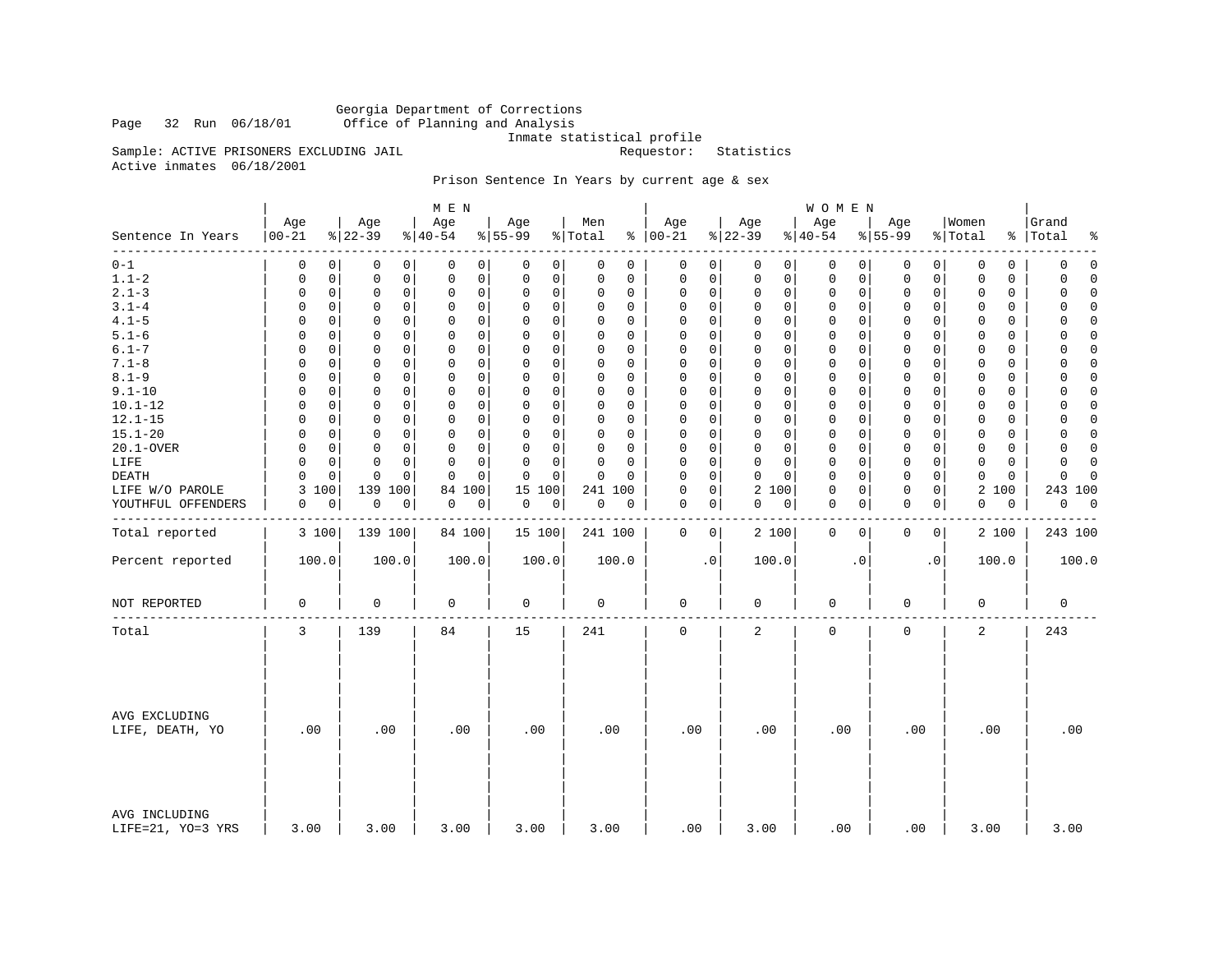# Georgia Department of Corrections<br>Page 33 Run 06/18/01 Office of Planning and Analysis Page 33 Run 06/18/01 Office of Planning and Analysis

# Inmate statistical profile

Sample: ACTIVE PRISONERS EXCLUDING JAIL **Requestor:** Statistics Active inmates 06/18/2001

Probation To Follow Prison by current age & sex

| Prob After Prison                      | Age<br>$ 00-21$        | Age<br>$ 22-39 $ | M E N<br>Age<br>$8 40-54$ | Age<br>$8 55-99$              | Men<br>% Total<br>∻ | Age<br>$ 00 - 21 $ | Aqe<br>$8$   22-39              | <b>WOMEN</b><br>Age<br>$ 40-54$             | Age<br>$8155 - 99$                                    | Women<br>% Total                                         | Grand<br>%   Total<br>- 왕 |
|----------------------------------------|------------------------|------------------|---------------------------|-------------------------------|---------------------|--------------------|---------------------------------|---------------------------------------------|-------------------------------------------------------|----------------------------------------------------------|---------------------------|
| PROBATION TO<br>FOLLOW<br>NO PROBATION | $\Omega$<br>0<br>3 100 | 2<br>136<br>98   | 0 <sup>1</sup><br>84 100  | 0<br>$\overline{0}$<br>15 100 | 238<br>99           | 0<br>0             | $\circ$<br>$\overline{0}$<br> 0 | 0 <sup>1</sup><br>0<br>2 100<br>$\mathbf 0$ | 0 <sup>1</sup><br>0<br>0 <sup>1</sup><br>$\mathbf{0}$ | $\mathbf{0}$<br>0<br>$\Omega$<br>0 <sup>1</sup><br>2 100 | 240 99                    |
| Total reported                         | 3 100                  | 139<br>100       | 84<br>100                 | 15 100                        | 241 100             | 0                  | $\circ$                         | 2 100<br>0                                  | 0 <sup>1</sup><br>0                                   | 2 100<br> 0                                              | 243 100                   |
| Percent reported                       | 100.0                  | 100.0            | 100.0                     | 100.0                         | 100.0               |                    | .0 <sup>1</sup>                 | 100.0                                       | .0 <sup>1</sup>                                       | 100.0<br>.0'                                             | 100.0                     |
| NOT REPORTED                           | $\mathbf 0$            | 0                | $\mathbf 0$               | $\mathbf 0$                   | $\Omega$            | $\Omega$           | 0                               | $\mathbf 0$                                 | $\Omega$                                              | 0                                                        | $\mathbf{0}$              |
| Total                                  |                        | 139              | 84                        | 15                            | 241                 |                    | 2                               | $\Omega$                                    |                                                       | 2                                                        | 243                       |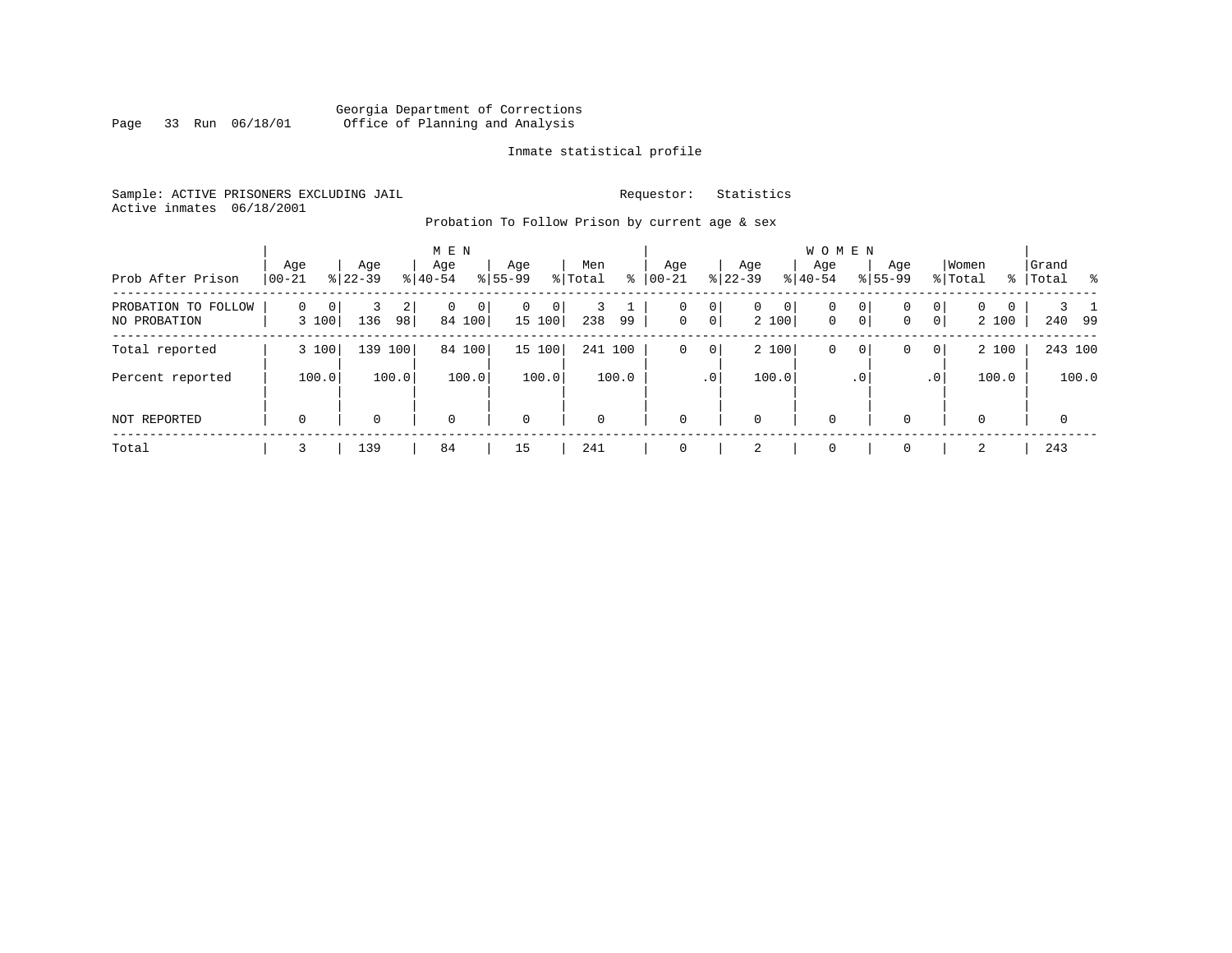# Georgia Department of Corrections<br>Page 34 Run 06/18/01 Office of Planning and Analysis Page 34 Run 06/18/01 Office of Planning and Analysis

# Inmate statistical profile

Sample: ACTIVE PRISONERS EXCLUDING JAIL **Requestor:** Statistics Active inmates 06/18/2001

Admission Type by current age & sex

|                      |           |             |           |              | M E N     |          |           |          |          |              |          |           |          |          | <b>WOMEN</b> |          |              |              |         |          |         |                         |
|----------------------|-----------|-------------|-----------|--------------|-----------|----------|-----------|----------|----------|--------------|----------|-----------|----------|----------|--------------|----------|--------------|--------------|---------|----------|---------|-------------------------|
|                      | Age       |             | Age       |              | Age       |          | Aqe       |          | Men      |              | Age      |           | Age      |          | Age          |          | Aqe          |              | Women   |          | Grand   |                         |
| Admission Type       | $00 - 21$ |             | $ 22-39 $ |              | $ 40-54 $ |          | $8 55-99$ |          | % Total  | ႜ            | $ 00-21$ |           | $ 22-39$ |          | $ 40-54$     |          | $8 55-99$    |              | % Total | ွေ       | Total   |                         |
| COMMITTED FROM COURT | 1         | 33          | 45        | 32           | 30        | 36       | 2         | 13       | 78       | 32           | 0        | 0         |          | 2 100    | 0            | U        | 0            | 0            |         | 2 100    | 80      | 33                      |
| RETURN APPEAL/BOND   | 0         | $\mathbf 0$ | 0         | $\mathbf 0$  | $\Omega$  | 0        | $\Omega$  | 0        | $\Omega$ | $\Omega$     | 0        | 0         | $\Omega$ | 0        | 0            | $\Omega$ | <sup>0</sup> | $\Omega$     | O       | 0        | 0       | $\Omega$                |
| PAROLE REV/NEW SENT  | 0         | $\Omega$    | 12        | 9            | 12        | 14       |           | 7        | 25       | 10           | n        | 0         | ∩        | $\Omega$ | 0            | $\Omega$ | $\cap$       | 0            | U       | U        | 25      | 10                      |
| PAR REV/NO NEW SENT  | U         | $\Omega$    | 3         |              | -1        | 1        |           | $\Omega$ | 4        | $\mathbf{2}$ | $\Omega$ | 0         | ∩        | $\Omega$ | O            | C        | ∩            | <sup>n</sup> | U       | O        |         | $\overline{\mathbf{c}}$ |
| PROB VIOL/TOTAL REV  |           | $\Omega$    | $\Omega$  | $\Omega$     | $\Omega$  | 0        |           | $\Omega$ | $\Omega$ | O            | n        | O         | $\Omega$ | $\Omega$ | 0            | C        | <sup>0</sup> | <sup>n</sup> | O       | O        |         | <sup>0</sup>            |
| PROB VIOL/PARTIAL    |           | 33          | O         | 0            |           | 1        |           | $\Omega$ | 2        |              | O        | 0         | O        | $\Omega$ | O            | C        |              |              |         | U        |         |                         |
| ADMIT FM OTHER CUST  | O         | $\Omega$    | O         | 0            | O         | 0        | O         | $\Omega$ | O        | 0            | $\Omega$ | 0         | O        | $\Omega$ | O            | O        | O            | 0            | O       | U        |         | <sup>0</sup>            |
| SHOCK INCARCERATION  |           | 0           | U         | 0            | O         | 0        | ∩         | $\Omega$ | O        | U            | $\Omega$ | 0         | O        | $\Omega$ | 0            | C        | <sup>0</sup> | 0            | U       | 0        |         | ∩                       |
| PROB REV/REMAINDER   |           | $\mathbf 0$ |           |              | 2         | 2        |           | $\Omega$ | 7        | 3            | $\Omega$ | 0         | $\Omega$ | $\Omega$ | 0            | $\Omega$ | ∩            | $\Omega$     | U       | 0        |         |                         |
| NEW SENT/PAR REV PND |           | $\Omega$    | $\Omega$  | $\Omega$     |           | 1        | $\Omega$  | $\Omega$ | -1       | U            | 0        | 0         | $\Omega$ | $\Omega$ | 0            | C        | <sup>0</sup> | 0            |         | $\Omega$ |         | ſ                       |
| LIFE W/O PAROLE      |           | 33          | 74        | 53           | 37        | 44       | 11        | 73       | 123      | 51           |          | O         |          | $\Omega$ | 0            | O        |              | $\Omega$     | O       | $\Omega$ | 123     | 51                      |
| PAROLE REV BOOT CAMP |           | $\Omega$    | $\Omega$  | $\Omega$     | $\Omega$  | $\Omega$ | $\Omega$  | $\Omega$ | 0        | $\Omega$     | 0        | O         |          | $\Omega$ | 0            | $\Omega$ |              |              |         | $\Omega$ | ი       | $\Omega$                |
| PAR REV/RSN UNKNOWN  |           | $\Omega$    | O         | $\Omega$     | O         | 0        |           | 7        |          | 0            | 0        | O         |          | $\Omega$ | 0            | $\Omega$ |              | 0            | O       | 0        |         | <sup>0</sup>            |
| PROBATION/PAROLE REV |           | $\Omega$    | U         | $\Omega$     | O         | 0        |           | $\Omega$ | 0        | 0            | O        | 0         | O        | $\Omega$ | 0            | $\Omega$ |              | <sup>n</sup> | O       | 0        | U       | ∩                       |
| PB PAROLE RESCINDED  |           | $\Omega$    | U         | $\Omega$     | O         | 0        |           | $\Omega$ | 0        | 0            | n        | 0         | O        | $\Omega$ | 0            | O        | n            | 0            | U       | U        |         | n                       |
| PROB REVOC/SPEC COND | n         | 0           | U         | <sup>n</sup> | n         | U        |           | ∩        | 0        | U            | $\Omega$ | U         | ∩        | ∩        | U            | C        | ∩            | <sup>n</sup> |         | 0        |         | ∩                       |
| PAR REV/REVOC CENTER | O         | 0           | U         | 0            | O         | 0        |           | $\Omega$ | 0        | O            | $\Omega$ | U         | $\Omega$ | $\Omega$ | U            | C        | ∩            | <sup>n</sup> | Λ       | 0        |         | ∩                       |
| INFORMATION ONLY     |           | $\mathbf 0$ | U         | $\Omega$     | O         | 0        |           | $\Omega$ | 0        |              | n        | O         | O        | $\Omega$ | 0            | C        |              | 0            |         | 0        |         | ∩                       |
| INCOMPLETE SENT PKG  | O         | 0           | U         | $\Omega$     | O         | 0        |           | $\Omega$ | 0        | O            | $\Omega$ | O         | O        | $\Omega$ | 0            | O        |              | 0            |         | 0        |         | <sup>0</sup>            |
| HANCOCK REVOC CENTER | 0         | 0           | U         | $\Omega$     | O         | 0        |           | $\Omega$ | 0        | 0            | $\Omega$ | 0         | O        | $\Omega$ | 0            | 0        | O            | 0            | O       | 0        |         | ∩                       |
| WHITWORTH DETENTION  | O         | $\Omega$    | U         | $\Omega$     | O         | 0        | ∩         | $\Omega$ | 0        | 0            | $\Omega$ | 0         | O        | $\Omega$ | 0            | $\Omega$ | ∩            | $\Omega$     | U       | 0        |         | ∩                       |
| DCYS AT RISK         | O         | 0           | O         | $\Omega$     | O         | 0        |           | $\Omega$ | O        | O            | $\Omega$ | 0         | $\Omega$ | $\Omega$ | O            | $\Omega$ | <sup>0</sup> | 0            |         | 0        |         | ſ                       |
| <b>OTHER</b>         | 0         | 0           | $\Omega$  | 0            | O         | 0        | $\Omega$  | 0        | N        | O            | $\Omega$ | 0         | $\Omega$ | 0        | 0            | 0        | $\Omega$     | 0            | U       | U        |         |                         |
| Total reported       |           | 3 100       | 139 100   |              | 84 100    |          | 15 100    |          | 241 100  |              | 0        | 0         |          | 2 100    | 0            | $\Omega$ | $\Omega$     | 0            |         | 2 100    | 243 100 |                         |
| Percent reported     |           | 100.0       |           | 100.0        |           | 100.0    |           | 100.0    |          | 100.0        |          | $\cdot$ 0 |          | 100.0    |              | . 0      |              | $\cdot$ 0    |         | 100.0    |         | 100.0                   |
| <b>UNKNOWN</b>       | 0         |             | 0         |              | 0         |          | 0         |          | 0        |              | 0        |           | 0        |          | 0            |          | 0            |              | O       |          | 0       |                         |
| Total                | 3         |             | 139       |              | 84        |          | 15        |          | 241      |              | 0        |           | 2        |          | 0            |          | 0            |              | 2       |          | 243     |                         |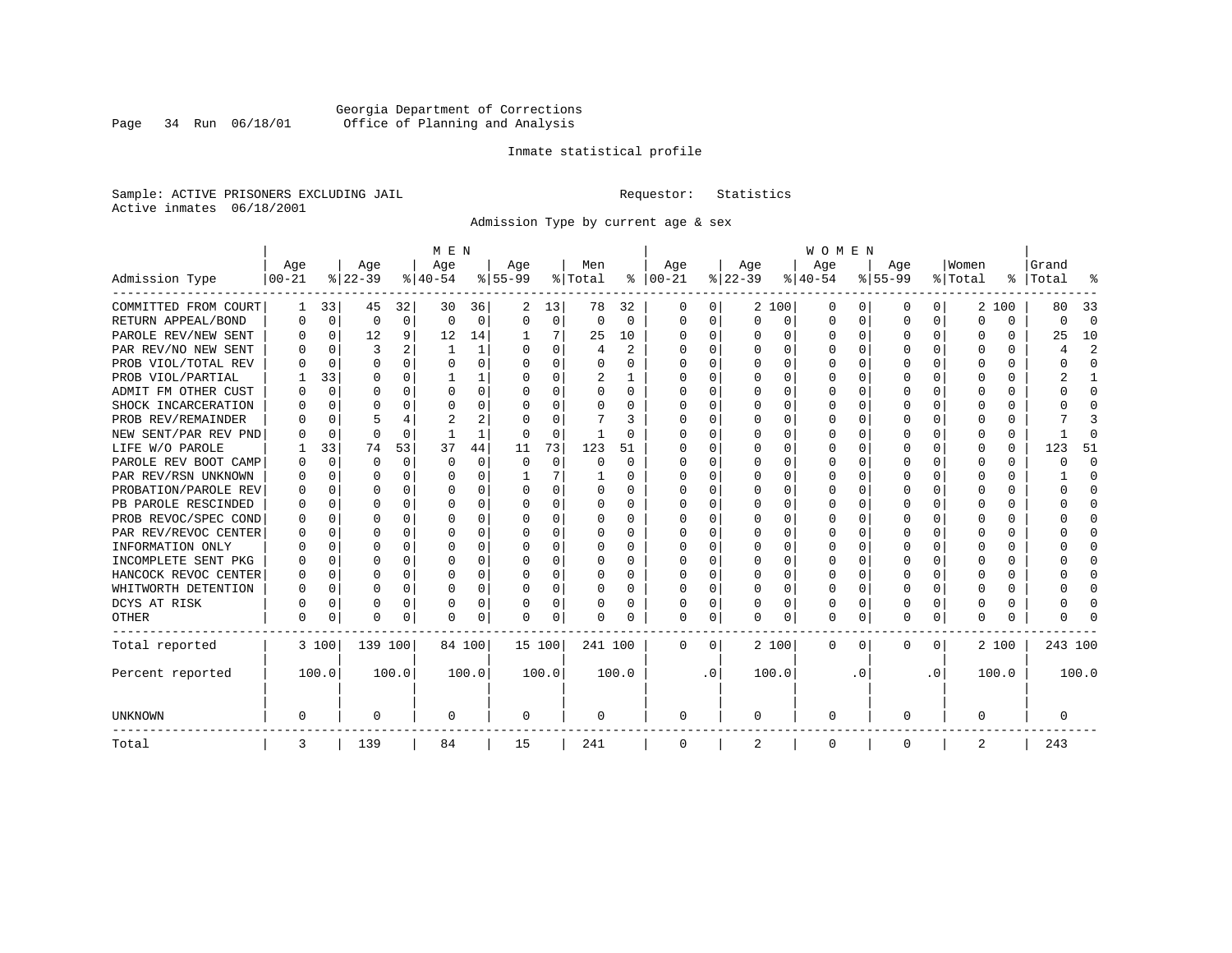#### Georgia Department of Corrections Page 35 Run 06/18/01 Office of Planning and Analysis

# Inmate statistical profile

| Active inmates | Sample: ACTIVE PRISONERS EXCLUDING JAIL<br>06/18/2001 |                                                            | Statistics<br>Requestor:                                        |                                        |                         |                      |
|----------------|-------------------------------------------------------|------------------------------------------------------------|-----------------------------------------------------------------|----------------------------------------|-------------------------|----------------------|
|                |                                                       | Release Type by current age & sex                          |                                                                 |                                        |                         |                      |
|                |                                                       | M E N                                                      |                                                                 | <b>WOMEN</b>                           |                         |                      |
| Release Type   | Aqe<br>Age<br>$ 00-21 $<br>$8122 - 39$                | Age<br>Age<br>Men<br>% Total %<br>$8155 - 99$<br>$ 40-54 $ | Age<br>Age<br>$8 22-39$<br>00-21                                | Age<br>Aqe<br>$8 40-54$<br>$8155 - 99$ | Women<br>% Total        | Grand<br>%   Total % |
| Active         | 139 100<br>3 100                                      | 84 100<br>15 100<br>241 100                                | 2 100<br>$\overline{0}$<br>$\begin{array}{c c} 0 & \end{array}$ | $0 \qquad 0 \mid$<br>$\circ$           | 2 100<br>$\overline{0}$ | 243 100              |
| Total          | 139                                                   | 84<br>241<br>15                                            | $\mathbf{0}$<br>2                                               | 0<br>0                                 |                         | 243                  |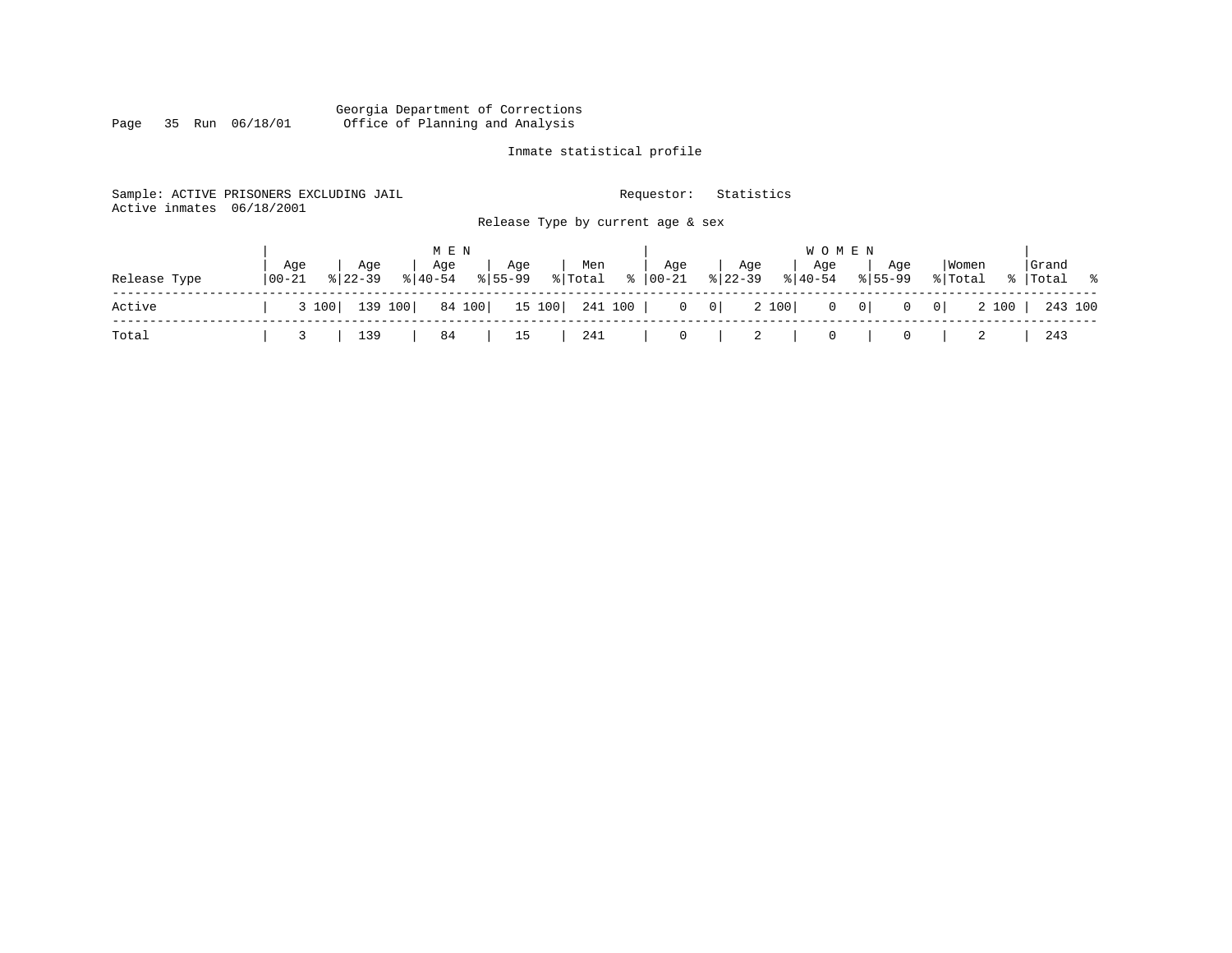# Georgia Department of Corrections Page 36 Run 06/18/01 Office of Planning and Analysis

# Inmate statistical profile

Sample: ACTIVE PRISONERS EXCLUDING JAIL **Requestor:** Statistics Active inmates 06/18/2001

Inst By Group by current age & sex

|                      |             |          |           |                | M E N       |              |             |             |          |          |             |                 |          |             | WOMEN       |          |             |                 |          |       |           |          |
|----------------------|-------------|----------|-----------|----------------|-------------|--------------|-------------|-------------|----------|----------|-------------|-----------------|----------|-------------|-------------|----------|-------------|-----------------|----------|-------|-----------|----------|
|                      | Age         |          | Age       |                | Age         |              | Age         |             | Men      |          | Age         |                 | Age      |             | Age         |          | Age         |                 | Women    |       | Grand     |          |
| Inst By Group        | $00 - 21$   |          | $ 22-39 $ |                | $ 40-54 $   |              | $8 55-99$   |             | % Total  | နွ       | $ 00-21 $   |                 | $ 22-39$ |             | $ 40-54 $   |          | $8155 - 99$ |                 | % Total  |       | %   Total | ႜ        |
| County jails         | 0           | 0        | 0         | 0              |             | 0            |             | $\Omega$    | U        |          |             | 0               |          |             | $\Omega$    |          |             |                 |          |       |           |          |
| Transitional centers | $\mathbf 0$ | 0        | 0         | $\Omega$       | 0           | 0            | $\Omega$    | $\Omega$    | 0        | $\Omega$ | 0           | $\Omega$        | 0        | $\mathbf 0$ | $\Omega$    | $\Omega$ | $\Omega$    |                 | 0        |       |           |          |
| County camps         | $\Omega$    |          | 0         |                | $\Omega$    | 0            |             |             | $\Omega$ | $\Omega$ | $\Omega$    |                 | $\Omega$ |             | $\Omega$    |          | $\Omega$    |                 | $\Omega$ |       | N         |          |
| Inmate boot camps    | 0           | 0        | $\Omega$  |                |             |              |             |             | 0        |          | 0           |                 |          |             | $\Omega$    |          | 0           |                 |          |       |           |          |
| State prisons        |             | 3 100    | 139       | 100            | 84          | 100          |             | 15 100      |          | 241 100  |             |                 |          | 2 100       | $\Omega$    |          | $\Omega$    |                 |          | 2 100 | 243 100   |          |
| Private prisons      | 0           | $\Omega$ | 0         | $\Omega$       | $\Omega$    | $\mathbf{0}$ | $\Omega$    | $\Omega$    | 0        | $\Omega$ | $\Omega$    | $\Omega$        | $\Omega$ | $\Omega$    | $\Omega$    |          | $\Omega$    |                 | 0        | 0     | 0         | $\Omega$ |
| Other                | 0           | 0        | 0         | $\overline{0}$ | 0           | $\mathbf 0$  | $\mathbf 0$ | $\mathbf 0$ | 0        | $\Omega$ | $\mathbf 0$ | $\mathbf 0$     | 0        | 0           | $\mathbf 0$ | $\Omega$ | $\mathbf 0$ | 0               | 0        | 0     | 0         |          |
| Total reported       |             | 3 100    |           | 139 100        |             | 84 100       |             | 15 100      |          | 241 100  | $\mathbf 0$ | 0               |          | 2 100       | $\Omega$    | $\Omega$ | $\Omega$    | 0 <sup>1</sup>  |          | 2 100 | 243 100   |          |
| Percent reported     |             | 100.0    |           | 100.0          |             | 100.0        |             | 100.0       |          | 100.0    |             | .0 <sup>1</sup> |          | 100.0       |             | . 0      |             | .0 <sup>1</sup> |          | 100.0 | 100.0     |          |
| Not reported         | $\mathbf 0$ |          | $\Omega$  |                | $\mathbf 0$ |              | $\Omega$    |             | $\Omega$ |          | $\Omega$    |                 | $\Omega$ |             | $\mathbf 0$ |          | $\Omega$    |                 | $\Omega$ |       | 0         |          |
| Total                | 3           |          | 139       |                | 84          |              | 15          |             | 241      |          | 0           |                 | 2        |             | $\mathbf 0$ |          | 0           |                 | 2        |       | 243       |          |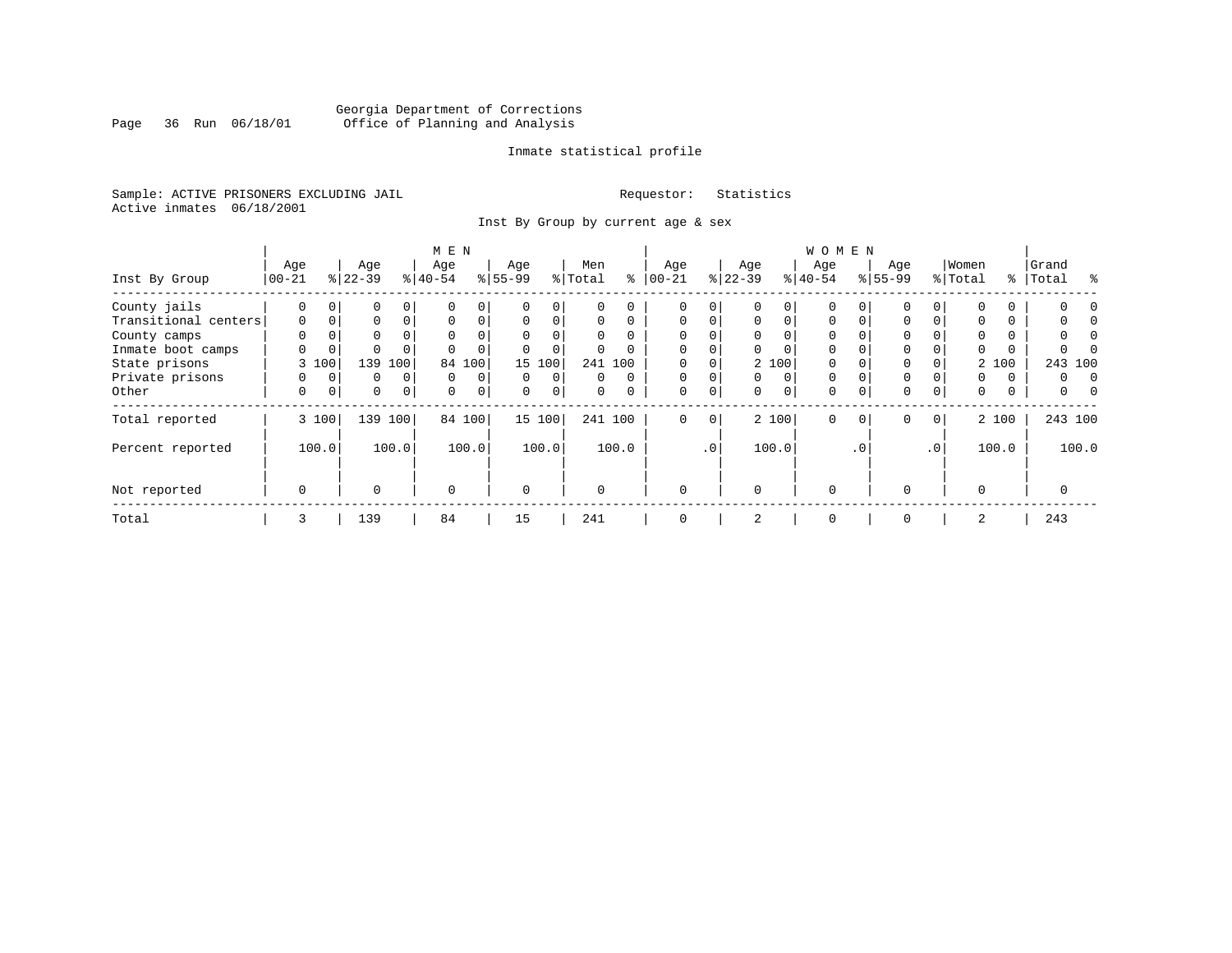# Georgia Department of Corrections<br>Page 37 Run 06/18/01 Office of Planning and Analysis Page 37 Run 06/18/01 Office of Planning and Analysis

# Inmate statistical profile

Sample: ACTIVE PRISONERS EXCLUDING JAIL **Requestor:** Statistics Active inmates 06/18/2001

Institution by current age & sex

|                      |           |          |           |          | M E N     |          |                |          |                |                |           |           |                |          | WOMEN     |              |           |           |                |          |           |                |
|----------------------|-----------|----------|-----------|----------|-----------|----------|----------------|----------|----------------|----------------|-----------|-----------|----------------|----------|-----------|--------------|-----------|-----------|----------------|----------|-----------|----------------|
|                      | Age       |          | Age       |          | Age       |          | Age            |          | Men            |                | Age       |           | Age            |          | Age       |              | Age       |           | Women          |          | Grand     |                |
| Institution          | $00 - 21$ |          | $ 22-39 $ |          | $ 40-54 $ |          | $8 55-99$      |          | % Total        | ႜႂ             | $ 00-21 $ |           | $ 22-39 $      |          | $ 40-54 $ |              | $ 55-99 $ |           | % Total        |          | %   Total | °              |
| Ware Prison          |           | $\Omega$ | 11        | 8        | 11        | 13       | $\overline{2}$ | 13       | 24             | 10             |           |           | $\Omega$       | 0        | $\Omega$  | <sup>0</sup> |           | $\Omega$  | ∩              |          | 24        | 10             |
| Phillips Prison      |           | 33       | 6         | 4        | 3         |          | 0              | 0        | 10             | 4              | 0         | $\Omega$  | $\Omega$       | 0        | $\Omega$  | $\Omega$     | ი         | $\Omega$  | $\Omega$       | $\Omega$ | 10        | 4              |
| Arrendale Prison     |           | 33       | ζ         |          |           |          |                | 0        | 4              | 2              | ∩         |           | $\Omega$       | O        | $\Omega$  | O            |           | $\Omega$  |                | $\Omega$ | 4         | $\overline{2}$ |
| Georgia State Prison |           | $\Omega$ | 24        | 17       | 12        | 14       |                |          | 37             | 15             |           |           |                |          | O         |              |           |           |                | 0        | 37        | 15             |
| Jackson Prison-Diag  |           | 33       | 6         | 4        |           |          |                |          | 8              | ζ              |           |           | ∩              | U        | $\Omega$  |              |           | U         |                | $\Omega$ | 8         | 3              |
| Coastal Prison       |           | $\Omega$ | 5         |          |           |          |                | $\Omega$ | 6              | $\overline{c}$ |           |           | $\cap$         | O        | $\Omega$  | $\Omega$     |           | U         |                | $\Omega$ | 6         | $\overline{a}$ |
| Augusta Med Prison   |           | $\Omega$ |           |          |           |          | 4              | 27       | 14             | 6              |           |           | <sup>0</sup>   |          | ∩         |              |           | U         |                | $\Omega$ | 14        | 6              |
| Valdosta Prison      |           | $\Omega$ | 25        | 18       | 11        | 13       |                | 13       | 38             | 16             | U         |           | ∩              |          | $\Omega$  |              | U         | U         | ∩              | $\Omega$ | 38        | 16             |
| Hays Prison          |           | $\Omega$ | 11        | 8        | 10        | 12       | $\mathbf{2}$   | 13       | 23             | 10             |           |           | $\Omega$       | U        | $\Omega$  | 0            |           | $\Omega$  | ∩              | $\Omega$ | 23        | 9              |
| Hancock Prison       |           | $\Omega$ | 8         |          | 3         |          |                | $\Omega$ | 11             | 5              |           |           | $\Omega$       | U        | $\Omega$  | $\Omega$     |           | $\Omega$  | ∩              | $\Omega$ | 11        | 5              |
| Telfair Prison       |           | $\Omega$ | 13        |          |           | 11       |                |          | 23             | 10             |           |           |                | U        |           |              |           | U         |                |          | 23        | 9              |
| Macon Prison         |           | $\Omega$ | 9         |          | 11        | 13       |                |          | 21             | 9              | $\Omega$  |           | $\Omega$       | O        | $\Omega$  | $\Omega$     |           | $\Omega$  | $\Omega$       | $\Omega$ | 2.1       | 9              |
| Smith Prison         |           | $\Omega$ | 12        |          |           |          |                | 7        | 20             |                |           |           | $\Omega$       | O        | $\Omega$  | $\Omega$     |           | U         | $\Omega$       | $\Omega$ | 20        | 8              |
| Baldwin Prison       |           | $\Omega$ |           |          |           |          | $\cap$         |          | $\overline{c}$ |                | $\Omega$  |           | $\Omega$       | $\Omega$ | $\Omega$  | $\Omega$     |           | O         | $\Omega$       | $\Omega$ |           |                |
| Metro Womens Prison  |           | $\Omega$ | $\Omega$  | $\Omega$ |           | $\Omega$ |                | 0        |                |                | U         |           |                | 50       | $\Omega$  | $\Omega$     |           | O         |                | 50       |           | U              |
| Pulaski Womens Pris  | 0         | 0        | 0         | $\Omega$ |           |          |                | 0        |                |                | U         | 0         |                | 50       | 0         | 0            | N         | 0         |                | 50       |           |                |
| Total reported       |           | 3 100    | 139 100   |          |           | 84 100   |                | 15 100   | 241 100        |                | $\Omega$  | $\Omega$  |                | 2 100    | $\Omega$  | 0            | 0         | 0         |                | 2 100    | 243 100   |                |
| Percent reported     |           | 100.0    |           | 100.0    |           | 100.0    |                | 100.0    |                | 100.0          |           | $\cdot$ 0 |                | 100.0    |           | . 0          |           | $\cdot$ 0 |                | 100.0    |           | 100.0          |
| Not Reported         | $\Omega$  |          |           |          |           |          | $\Omega$       |          |                |                | $\Omega$  |           | $\Omega$       |          | $\Omega$  |              | U         |           | $\Omega$       |          | $\Omega$  |                |
| Total                | 3         |          | 139       |          | 84        |          | 15             |          | 241            |                | $\Omega$  |           | $\overline{2}$ |          | $\Omega$  |              | O         |           | $\overline{2}$ |          | 243       |                |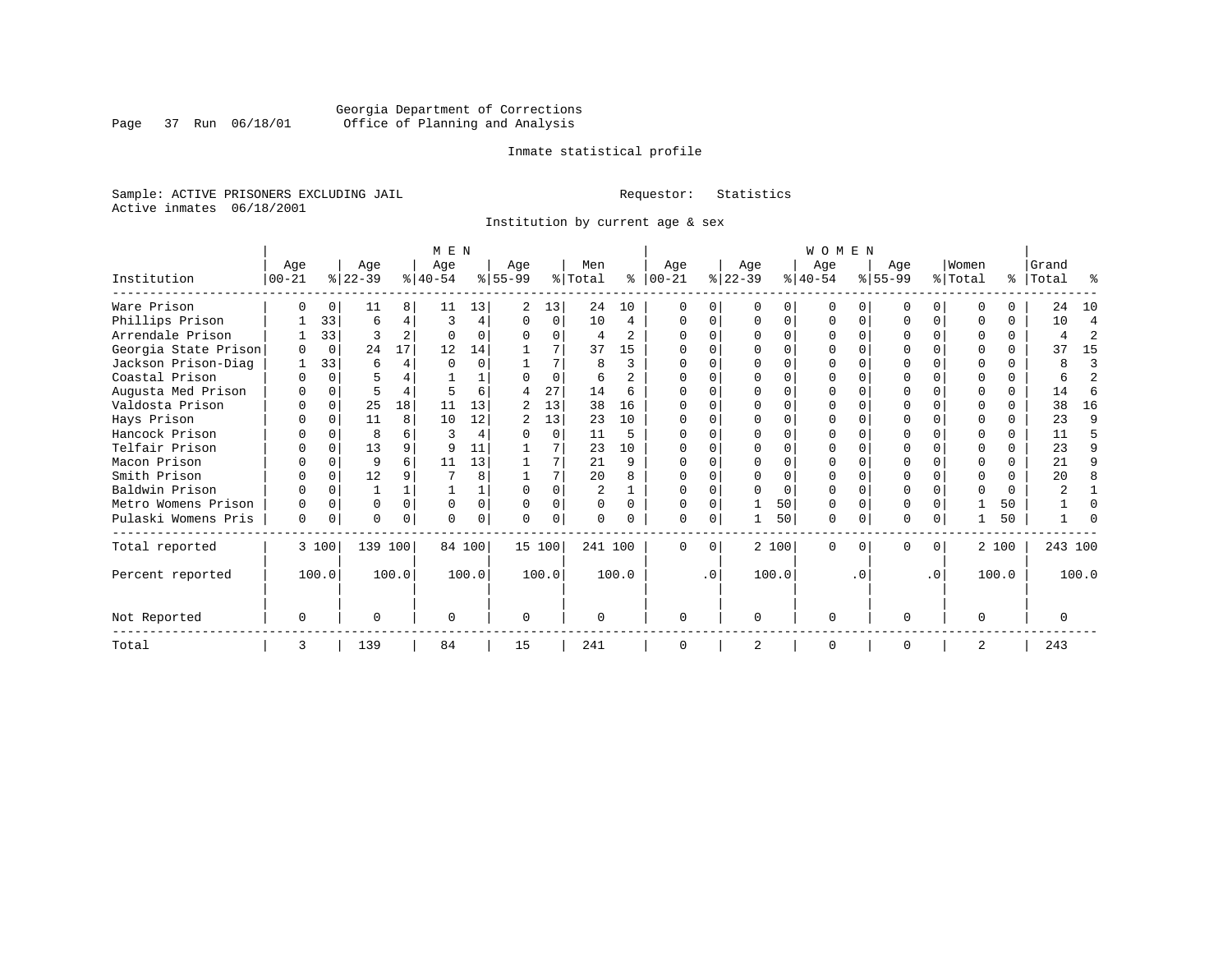# Georgia Department of Corrections Page 38 Run 06/18/01 Office of Planning and Analysis

# Inmate statistical profile

Sample: ACTIVE PRISONERS EXCLUDING JAIL **Requestor:** Statistics Active inmates 06/18/2001

Misdemeanors And Felonies by current age & sex

| Crime Type                   | Aqe<br>$00 - 21$ | Age<br>$8122 - 39$                     | M E N<br>Age<br>$8140 - 54$        | Age<br>$8155 - 99$          | Men<br>⊱<br>% Total               | Age<br>$00 - 21$ | Age<br>$ 22-39 $                    | <b>WOMEN</b><br>Aqe<br>$8 40-54$          | Age<br>$8155 - 99$ | Women<br>% Total                                                    | Grand<br>%   Total<br>း         |
|------------------------------|------------------|----------------------------------------|------------------------------------|-----------------------------|-----------------------------------|------------------|-------------------------------------|-------------------------------------------|--------------------|---------------------------------------------------------------------|---------------------------------|
| <b>MISDEMEANOR</b><br>FELONY | 0<br>3 100       | $\mathbf{0}$<br>$\Omega$<br>139<br>100 | 0 <sup>1</sup><br>0<br>0<br>84 100 | $\mathbf{0}$<br>0<br>15 100 | $\mathbf 0$<br>$\circ$<br>241 100 | 0<br>$\mathbf 0$ | 0<br>$\mathbf{0}$<br>$\overline{0}$ | 0<br>$\mathbf 0$<br>$\mathbf{0}$<br>2 100 | 0<br>0<br> 0 <br>0 | $\mathbf{0}$<br>$\Omega$<br>$\mathbf{0}$<br>$\overline{0}$<br>2 100 | $\Omega$<br>$\Omega$<br>243 100 |
| Total reported               | 3 100            | 139<br>100                             | 84<br>100                          | 15 100                      | 241 100                           | 0                | 0                                   | 2 100<br>0                                | 0<br>0             | 2 100<br>$\overline{0}$                                             | 243 100                         |
| Percent reported             | 100.0            | 100.0                                  | 100.0                              | 100.0                       | 100.0                             |                  | $\cdot$ 0                           | 100.0                                     | $\cdot$ 0          | 100.0<br>.0 <sup>1</sup>                                            | 100.0                           |
| NOT REPORTED                 | $\mathbf 0$      | 0                                      | $\mathbf 0$                        | $\mathbf 0$                 | $\mathbf 0$                       | $\mathbf 0$      | 0                                   | $\mathbf 0$                               | 0                  | $\mathbf 0$                                                         | $\mathbf 0$                     |
| Total                        |                  | 139                                    | 84                                 | 15                          | 241                               | 0                | 2                                   | $\mathbf 0$                               | $\Omega$           | 2                                                                   | 243                             |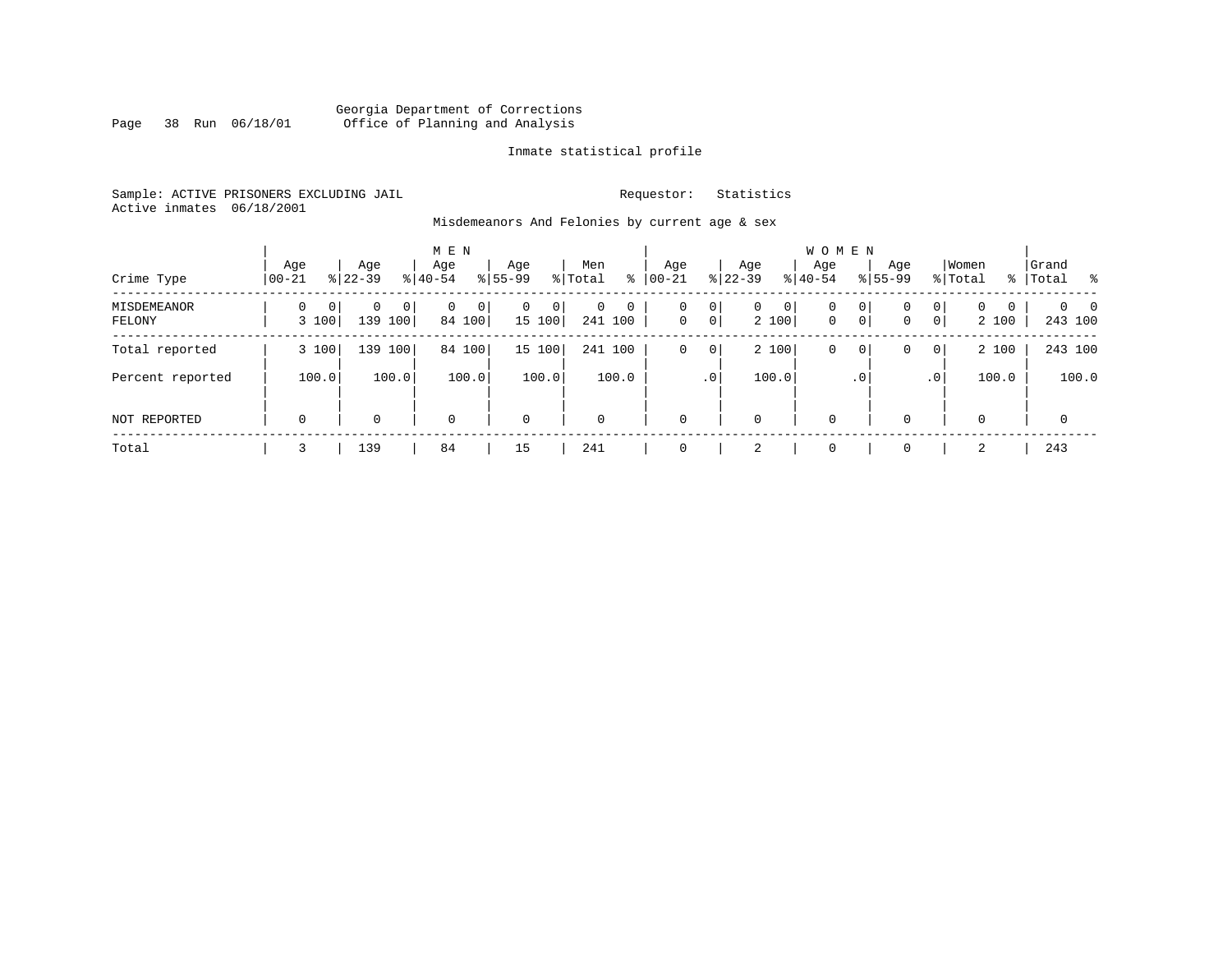# Georgia Department of Corrections<br>Page 39 Run 06/18/01 Office of Planning and Analysis Page 39 Run 06/18/01 Office of Planning and Analysis

# Inmate statistical profile

Sample: ACTIVE PRISONERS EXCLUDING JAIL **Requestor:** Statistics Active inmates 06/18/2001

Crimes By Group by current age & sex

|                      |            |             |          |              | M E N       |          |           |             |          |          |             |           |             |          | W O M E N   |          |           |           |          |          |              |             |
|----------------------|------------|-------------|----------|--------------|-------------|----------|-----------|-------------|----------|----------|-------------|-----------|-------------|----------|-------------|----------|-----------|-----------|----------|----------|--------------|-------------|
|                      | Age        |             | Age      |              | Age         |          | Age       |             | Men      |          | Age         |           | Age         |          | Age         |          | Age       |           | Women    |          | Grand        |             |
| Crimes By Group      | $ 00 - 21$ |             | $ 22-39$ |              | $ 40-54$    |          | $8 55-99$ |             | % Total  | ႜ        | $ 00-21$    |           | $ 22-39$    |          | $ 40-54$    |          | $8 55-99$ |           | % Total  | ႜ        | Total        | 읏           |
| HOMICIDE             |            | 3 100       | 97       | 70           | 31          | 37       | 9         | 60          | 140      | 58       | 0           | 0         |             | 2 100    | 0           | 0        | 0         | 0         |          | 2 100    | 142          | 58          |
| ABORTION             | U          | 0           | $\Omega$ | $\mathbf 0$  | $\mathbf 0$ | 0        | $\Omega$  | $\mathbf 0$ | 0        | 0        | 0           | 0         | $\mathbf 0$ | 0        | 0           | 0        | $\Omega$  | 0         | $\Omega$ | 0        | $\Omega$     | $\mathbf 0$ |
| BODILY INJRY&REL OFF | 0          | $\mathbf 0$ | 8        | 6            | 16          | 19       | 2         | 13          | 26       | 11       | 0           | 0         | 0           | 0        | 0           | 0        | $\Omega$  | 0         | O        | 0        | 26           | 11          |
| ARSON & REL OFF      | O          | $\Omega$    | $\Omega$ | 0            | $\Omega$    | $\Omega$ |           | $\Omega$    | $\Omega$ | $\Omega$ | $\Omega$    | $\Omega$  | 0           | $\Omega$ | $\Omega$    | $\Omega$ | $\Omega$  | $\Omega$  | O        | 0        | $\cap$       | $\Omega$    |
| DAMAGE OF PROPERTY   | U          | $\Omega$    | $\Omega$ | 0            | $\Omega$    | 0        | O         | $\Omega$    | 0        | 0        | $\Omega$    | 0         | $\Omega$    | 0        | $\Omega$    | $\Omega$ | $\Omega$  | $\Omega$  | C        | 0        | O            | $\Omega$    |
| BURGLARY & REL OFF   |            | $\Omega$    | $\Omega$ | $\Omega$     | 1           | 1        |           | $\Omega$    | 1        | 0        | $\Omega$    | $\Omega$  | 0           | $\Omega$ | 0           | $\Omega$ | $\Omega$  | $\Omega$  | O        | $\Omega$ |              | $\Omega$    |
| FORGERY & REL OFF    |            | $\Omega$    | $\Omega$ | $\Omega$     | n           | 0        |           | $\Omega$    | 0        | O        | O           | $\Omega$  | 0           | $\Omega$ | 0           | $\Omega$ | $\Omega$  | $\Omega$  | C        | 0        | U            | $\bigcap$   |
| THEFT                |            | 0           | $\Omega$ | $\Omega$     | $\cap$      | 0        |           | 0           | 0        | $\Omega$ | $\Omega$    | $\Omega$  | U           | O        | U           | 0        | $\Omega$  | $\Omega$  | C        | 0        | <sup>0</sup> | $\Omega$    |
| <b>ROBBERY</b>       | U          | 0           | 15       | 11           | 19          | 23       | 3         | 20          | 37       | 15       | $\Omega$    | 0         | 0           | O        | 0           | 0        | $\Omega$  | $\Omega$  | C        | 0        | 37           | 15          |
| SEXUAL OFFENSES      | U          | $\Omega$    | 13       | 9            | 15          | 18       |           | 7           | 29       | 12       | $\Omega$    | 0         | U           | O        | $\Omega$    | $\Omega$ | $\Omega$  | $\Omega$  | C        | 0        | 29           | 12          |
| OBSCENITY CRIMES     |            | $\Omega$    | $\Omega$ | 0            | 0           | 0        | $\Omega$  | 0           | 0        | 0        | $\Omega$    | 0         | U           | O        | 0           | 0        | $\Omega$  | $\Omega$  | C        | 0        | ∩            | $\mathbf 0$ |
| TREASON & REL OFF    |            | 0           | $\Omega$ | 0            | 0           | 0        | $\Omega$  | 0           | 0        | 0        | $\Omega$    | 0         | 0           | 0        | 0           | 0        | $\Omega$  | 0         | O        | 0        | O            | $\mathbf 0$ |
| CRIMES INVOLVNG GOVT |            | $\Omega$    | $\Omega$ | $\Omega$     | 0           | 0        |           | 0           | 0        | $\Omega$ | $\Omega$    | $\Omega$  | $\Omega$    | $\Omega$ | 0           | $\Omega$ | $\Omega$  | $\Omega$  | $\Omega$ | 0        | U            | $\Omega$    |
| FALSIFICATIONS       | O          | $\Omega$    | $\Omega$ | $\Omega$     | $\Omega$    | 0        | ∩         | 0           | 0        | 0        | $\Omega$    | 0         | 0           | $\Omega$ | 0           | 0        | $\Omega$  | $\Omega$  | O        | 0        | U            | $\mathbf 0$ |
| OBSTRUCT LAW ENFORCE | U          | $\Omega$    | $\Omega$ | 0            | 0           | 0        |           | 0           | 0        | 0        | $\Omega$    | 0         | 0           | $\Omega$ | 0           | 0        | $\Omega$  | 0         | C        | 0        |              | $\mathbf 0$ |
| DISORDERLY CONDUCT   | O          | $\Omega$    | $\Omega$ | <sup>0</sup> | n           | 0        |           | $\Omega$    | 0        | O        | $\Omega$    | $\Omega$  | U           | $\Omega$ | $\Omega$    | $\Omega$ | $\Omega$  | $\Omega$  | C        | 0        |              | $\cap$      |
| GAMBLING & REL OFF   | U          | $\Omega$    | O        | 0            | n           | 0        | $\Omega$  | $\Omega$    | 0        | 0        | $\Omega$    | $\Omega$  | O           | $\Omega$ | U           | O        | $\Omega$  | $\Omega$  | O        | 0        |              | $\Omega$    |
| CRUELTY TO CHILDREN  | 0          | 0           | $\Omega$ | $\Omega$     | $\Omega$    | 0        |           | $\mathbf 0$ | 0        | 0        | $\Omega$    | $\Omega$  | 0           | 0        | 0           | 0        | $\Omega$  | $\Omega$  | C        | 0        |              | $\Omega$    |
| CRIMES WITH GUNS     | Ω          | $\Omega$    | $\Omega$ | 0            | n           | 0        |           | $\Omega$    | 0        | $\Omega$ | $\Omega$    | $\Omega$  | U           | O        | U           | $\Omega$ | $\Omega$  | $\Omega$  | C        | 0        |              | $\Omega$    |
| INVASION PRIVACY     | U          | 0           | ∩        | 0            | n           | 0        |           | 0           | 0        | 0        | $\Omega$    | $\Omega$  | $\Omega$    | 0        | 0           | 0        | $\Omega$  | $\Omega$  | O        | 0        |              | $\Omega$    |
| RACKETEERING         |            | $\Omega$    | ∩        | <sup>0</sup> | n           | 0        |           | 0           | 0        | O        | $\Omega$    | 0         | O           | O        | 0           | $\Omega$ | $\Omega$  | $\Omega$  | O        | 0        |              | $\cap$      |
| DRUG ABUSE OFFENSES  | N          | $\Omega$    | 5        | 4            |             | 2        |           | $\Omega$    |          | 3        | $\Omega$    | $\Omega$  | $\Omega$    | $\Omega$ | 0           | $\Omega$ | $\Omega$  | $\Omega$  | $\cap$   | 0        |              | 3           |
| DRUG TRAFFICKING     | Ω          | $\Omega$    |          | 1            | $\Omega$    | 0        | $\Omega$  | 0           | 1        | 0        | $\Omega$    | $\Omega$  | 0           | 0        | 0           | $\Omega$ | $\Omega$  | $\Omega$  | O        | 0        |              | $\Omega$    |
| AUTO CRIMES          |            | $\Omega$    | $\Omega$ | 0            | $\Omega$    | 0        |           | 0           | $\Omega$ | 0        | 0           | 0         | 0           | 0        | 0           | 0        | $\Omega$  | 0         | O        | 0        |              | $\mathbf 0$ |
| REVENUE & CONTRABAND | 0          | $\Omega$    | $\Omega$ | $\Omega$     | 0           | 0        | $\Omega$  | 0           | 0        | $\Omega$ | $\Omega$    | 0         | 0           | 0        | 0           | $\Omega$ | $\Omega$  | 0         | O        | 0        | U            | $\Omega$    |
| CRIMES OF OTH STATES | 0          | $\Omega$    | $\Omega$ | $\Omega$     | $\Omega$    | 0        | $\Omega$  | $\Omega$    | 0        | 0        | $\Omega$    | $\Omega$  | $\Omega$    | $\Omega$ | 0           | $\Omega$ | $\Omega$  | $\Omega$  | $\Omega$ | 0        | U            | $\Omega$    |
| MISC. FELONIES       | 0          | $\Omega$    | $\Omega$ | 0            | 0           | 0        |           | 0           | 0        | 0        | $\Omega$    | 0         | 0           | $\Omega$ | 0           | $\Omega$ | $\Omega$  | $\Omega$  | O        | 0        |              | $\bigcap$   |
| MISDEMEANORS         | 0          | 0           | $\Omega$ | 0            | n           | 0        | $\Omega$  | 0           | 0        | O        | 0           | 0         | U           | 0        | $\Omega$    | 0        | $\Omega$  | 0         | C        | 0        | Λ            |             |
| Total reported       |            | 3 100       | 139 100  |              |             | 84 100   |           | 15 100      | 241 100  |          | 0           | 0         |             | 2 100    | 0           | 0        | 0         | 0         |          | 2 100    | 243 100      |             |
| Percent reported     |            | 100.0       |          | 100.0        |             | 100.0    |           | 100.0       |          | 100.0    |             | $\cdot$ 0 |             | 100.0    |             | . 0      |           | $\cdot$ 0 |          | 100.0    |              | 100.0       |
| NOT REPORTED         | 0          |             | 0        |              | 0           |          | 0         |             | 0        |          | 0           |           | 0           |          | 0           |          | 0         |           | 0        |          | 0            |             |
| Total                | 3          |             | 139      |              | 84          |          | 15        |             | 241      |          | $\mathbf 0$ |           | 2           |          | $\mathbf 0$ |          | 0         |           | 2        |          | 243          |             |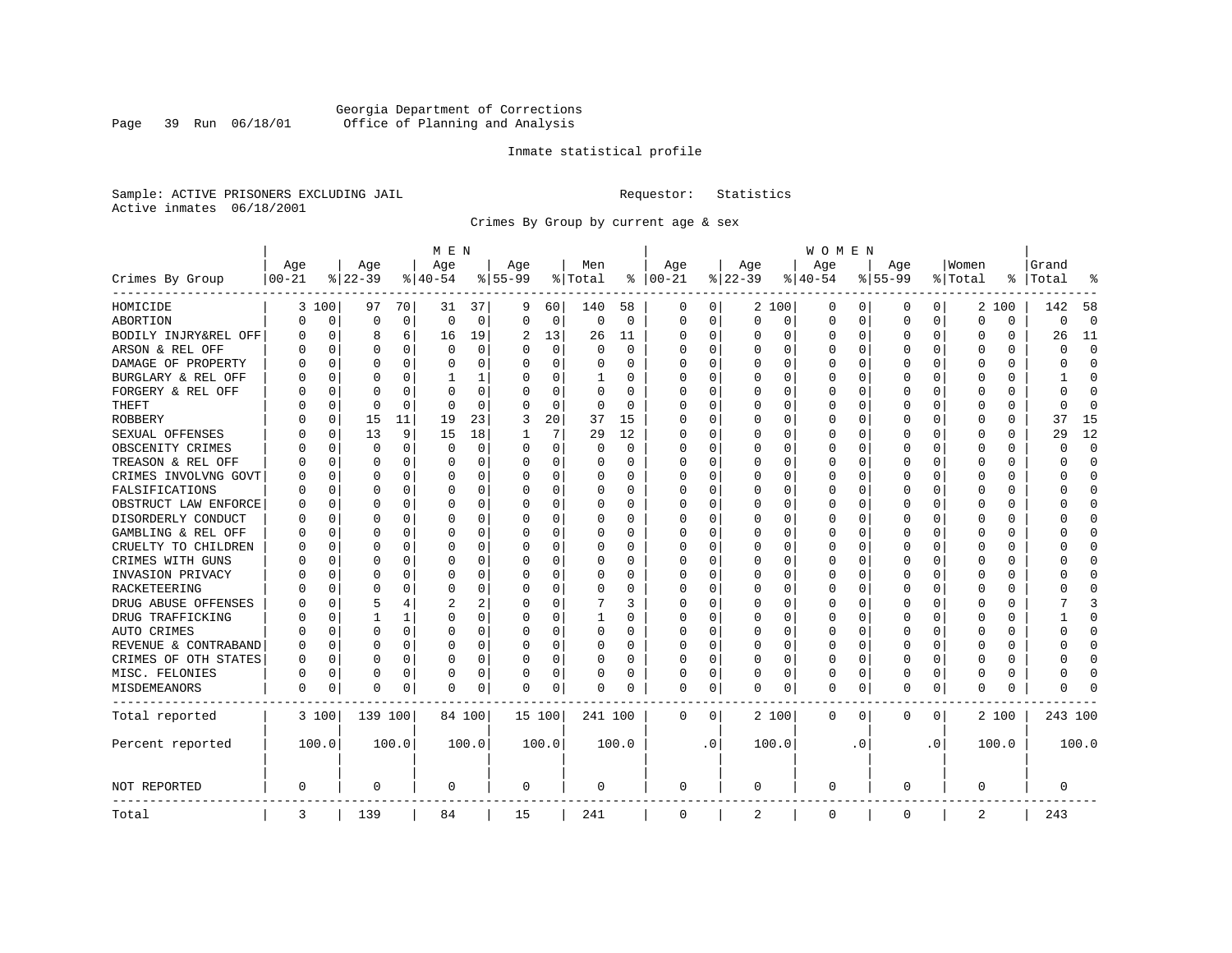Georgia Department of Corrections Page 40 Run 06/18/01 Office of Planning and Analysis

# Inmate statistical profile

| Sample: ACTIVE PRISONERS EXCLUDING JAIL<br>Active inmates<br>06/18/2001 |             |                |                |                |                                |                |             |                |                |              | Requestor:                                |                | Statistics                                                               |                |              |             |             |                |                  |          |                    |                |
|-------------------------------------------------------------------------|-------------|----------------|----------------|----------------|--------------------------------|----------------|-------------|----------------|----------------|--------------|-------------------------------------------|----------------|--------------------------------------------------------------------------|----------------|--------------|-------------|-------------|----------------|------------------|----------|--------------------|----------------|
|                                                                         |             |                |                |                |                                |                |             |                |                |              | Most Serious Offense by current age & sex |                |                                                                          |                |              |             |             |                |                  |          |                    |                |
|                                                                         |             |                |                |                | M E N                          |                |             |                |                |              |                                           |                |                                                                          |                | <b>WOMEN</b> |             |             |                |                  |          |                    |                |
| Most Serious Offense 00-21                                              | Aqe         |                | Age<br>% 22-39 |                | Age<br>% 40-54 % 55-99 % Total |                | Age         |                | Men            |              | Age<br>$8   00 - 21$                      |                | Age<br>$\frac{1}{2}$   22-39 $\frac{1}{8}$   40-54 $\frac{1}{8}$   55-99 |                | Age          |             | Age         |                | Women<br>% Total |          | Grand<br>% Total % |                |
| Misdemeanors                                                            |             |                |                |                |                                |                |             |                |                |              |                                           |                |                                                                          |                |              |             |             |                |                  |          |                    |                |
| FELONIES                                                                |             |                |                |                |                                |                |             |                |                |              |                                           |                |                                                                          |                |              |             |             |                |                  |          |                    |                |
| <b>MURDER</b>                                                           |             | 3 100          | 97             | 70             | 31                             | 37             | 9           | 60             | 140            | 58           | 0                                         | 0              |                                                                          | 2 100          | $\Omega$     |             | 0           | 0 <sup>1</sup> |                  | 2 100    | 142                | 58             |
| KIDNAPPING                                                              | 0           | 0              | 8              | $6 \mid$       | 16                             | 19             | 2           | 13             | 26             | 11           | $\mathbf 0$                               | $\overline{0}$ | 0                                                                        | 0              | 0            | $\mathbf 0$ | $\mathbf 0$ | $\Omega$       | $\Omega$         | $\Omega$ | 26                 | 11             |
| <b>BURGLARY</b>                                                         | 0           | $\overline{0}$ | $\Omega$       | $\overline{0}$ | $\mathbf{1}$                   | 1              | 0           | $\overline{0}$ | $\mathbf{1}$   | $\Omega$     | $\mathbf{0}$                              | 0 <sup>1</sup> | $\mathbf 0$                                                              | $\mathbf 0$    | 0            | $\Omega$    | $\mathbf 0$ | $\Omega$       | $\mathbf 0$      | $\Omega$ | 1                  | $\overline{0}$ |
| ARMED ROBBERY                                                           | $\Omega$    | 0 <sup>1</sup> | 15             | 11             | 19                             | 23             | 3           | 20             | 37             | 15           | $\Omega$                                  | $\Omega$       | $\Omega$                                                                 | $\Omega$       | $\Omega$     | $\Omega$    | $\Omega$    | $\Omega$       | $\Omega$         | $\Omega$ |                    | 37 15          |
| <b>RAPE</b>                                                             |             | $\Omega$       | 9              | $6 \mid$       | 14                             | 17             |             | 7              | 24             | 10           | $\Omega$                                  | $\Omega$       | $\Omega$                                                                 | $\Omega$       | $\Omega$     | $\Omega$    | $\Omega$    | $\Omega$       | $\Omega$         | $\Omega$ | 24                 | 10             |
| AGGRAV. CHILD MOLEST                                                    | $\mathbf 0$ | $\Omega$       | $\overline{4}$ | 3              | 1                              | $\mathbf 1$    | $\Omega$    | 0 <sup>1</sup> | 5              | 2            | $\Omega$                                  | $\Omega$       | $\Omega$                                                                 | $\Omega$       | $\Omega$     | $\Omega$    | $\Omega$    | $\Omega$       | $\Omega$         | $\Omega$ | 5                  | $\overline{2}$ |
| VIOLATE GA CNTRL SBS                                                    | $\mathbf 0$ | 0 <sup>1</sup> | $\mathbf{1}$   | 1              | $\mathbf 0$                    | $\mathbf 0$    | $\mathbf 0$ | 0 <sup>1</sup> | $\mathbf{1}$   | $\Omega$     | $\mathbf 0$                               | 0 <sup>1</sup> | $\mathbf 0$                                                              | $\mathbf 0$    | $\mathbf 0$  | $\Omega$    | $\mathbf 0$ | 0 <sup>1</sup> | $\Omega$         | $\Omega$ | $\mathbf{1}$       | $\Omega$       |
| SALE/DISTRIBUTION CO                                                    | $\mathbf 0$ | $\Omega$       | $\overline{3}$ | 2 <sup>1</sup> | $\mathbf{0}$                   | $\mathbf 0$    | $\mathbf 0$ | 0 <sup>1</sup> | $\mathbf{3}$   | $\mathbf{1}$ | $\mathbf{0}$                              | 0 <sup>1</sup> | $\mathbf 0$                                                              | 0 <sup>1</sup> | $\mathbf 0$  | $\Omega$    | $\mathbf 0$ | $\Omega$       | $\Omega$         | $\Omega$ | 3                  | $\overline{1}$ |
| POSSESSION OF COCAIN                                                    | $\Omega$    | $\Omega$       | $\mathbf{1}$   | $1\vert$       | $\overline{2}$                 | $\overline{2}$ | $\Omega$    | $\Omega$       | $\overline{3}$ | $\mathbf{1}$ | $\Omega$                                  | $\Omega$       | $\Omega$                                                                 | $\overline{0}$ | $\Omega$     | $\cap$      | $\Omega$    | $\cap$         | $\Omega$         | $\Omega$ | 3                  |                |
| ATT/CONSPRCY COMMT C                                                    | $\mathbf 0$ | 0              | $\mathbf{1}$   | $\mathbf{1}$   | $\Omega$                       | $\Omega$       | $\Omega$    | $\mathbf 0$    |                | $\Omega$     | $\Omega$                                  | $\Omega$       | $\Omega$                                                                 | $\Omega$       | $\Omega$     |             | $\Omega$    | $\Omega$       | $\Omega$         | $\Omega$ | $\mathbf{1}$       |                |
| Total reported                                                          |             | 3 100          | 139 100        |                |                                | 84 100         |             | 15 100         | 241 100        |              | $\Omega$                                  | $\Omega$       |                                                                          | 2 100          | $\Omega$     | $\Omega$    | $\Omega$    | $\Omega$       |                  | 2 100    | 243 100            |                |
| Percent reported                                                        |             | 100.0          |                | 100.0          |                                | 100.0          |             | 100.0          |                | 100.0        |                                           | .0             |                                                                          | 100.0          |              | $\cdot$ 0   |             | $\cdot$ 0      |                  | 100.0    |                    | 100.0          |
| <b>NOT REPORTED</b>                                                     | 0           |                | 0              |                | $\Omega$                       |                | $\Omega$    |                | $\Omega$       |              | $\Omega$                                  |                | $\Omega$                                                                 |                | $\Omega$     |             | ∩           |                | $\Omega$         |          | 0                  |                |
| Total                                                                   | 3           |                | 139            |                | 84                             |                | 15          |                | 241            |              | $\mathsf{O}$                              |                | 2                                                                        |                | 0            |             | $\mathbf 0$ |                | 2                |          | 243                |                |